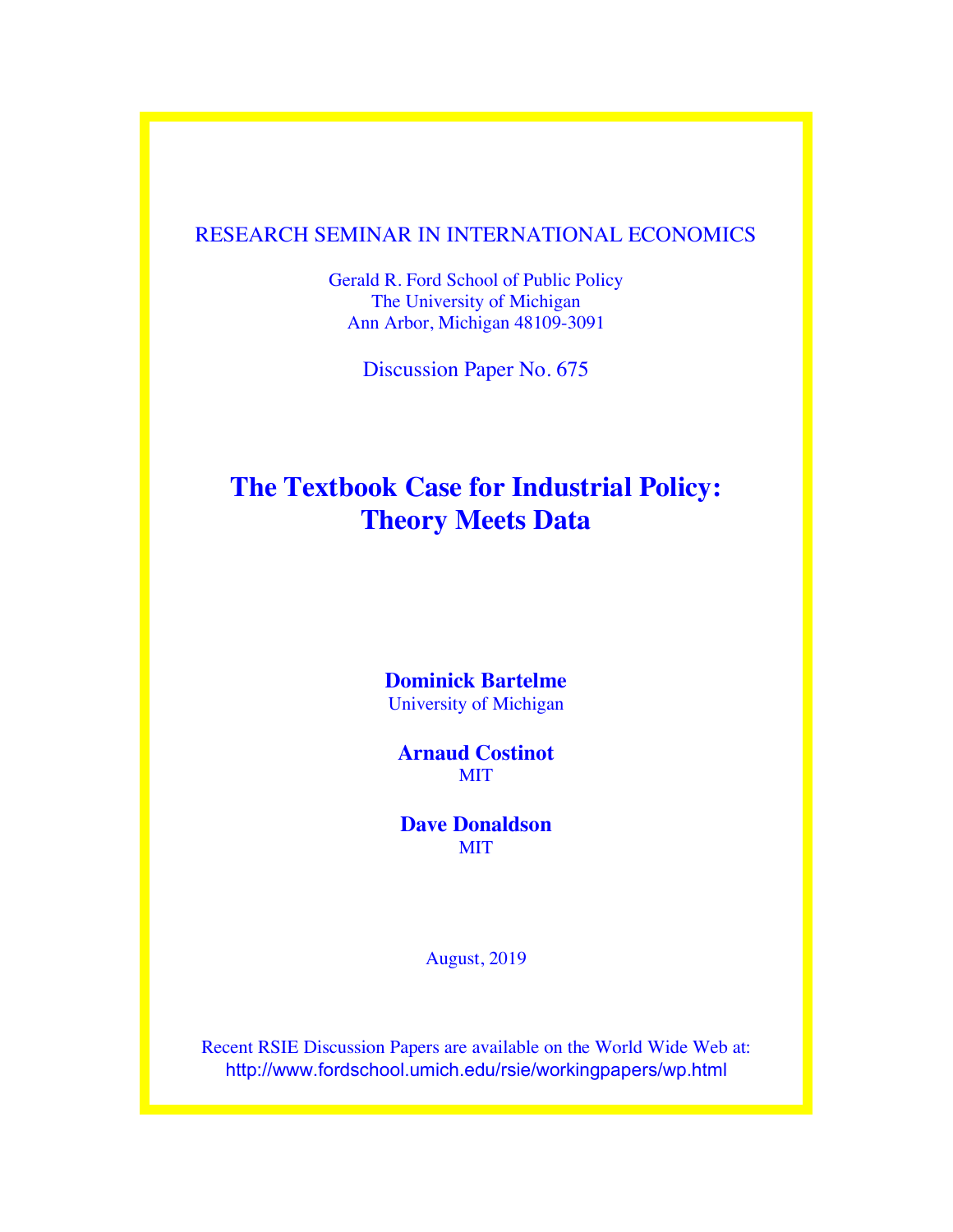# The Textbook Case for Industrial Policy: Theory Meets Data<sup>∗</sup>

Dominick Bartelme University of Michigan Arnaud Costinot MIT Dave Donaldson MIT

> Andres Rodriguez-Clare UC Berkeley

> > August 2019

#### **Abstract**

The textbook case for industrial policy is well understood. If some sectors are subject to external economies of scale, whereas others are not, a government should subsidize the first group of sectors at the expense of the second. The empirical relevance of this argument, however, remains unclear. In this paper we develop a strategy to estimate sector-level economies of scale and evaluate the gains from such policy interventions in an open economy. Our benchmark results point towards significant and heterogeneous economies of scale across manufacturing sectors, but only modest gains from industrial policy, below 1% of GDP on average. Though these gains can be larger in some of the alternative environments that we consider, they are always smaller than the gains from optimal trade policy.

<sup>∗</sup>Contact: dbartelm@umich.edu, costinot@mit.edu, ddonald@mit.edu, andres@econ.berkeley.edu. We are grateful to Susanto Basu, Jonathan Eaton, Giammario Impullitti, Yoichi Sugita, and David Weinstein for discussions, to Daniel Haanwinckel and Walker Ray for outstanding research assistance, and to many seminar and conference participants for comments. Costinot and Donaldson thank the NSF (grant 1559015) for financial support.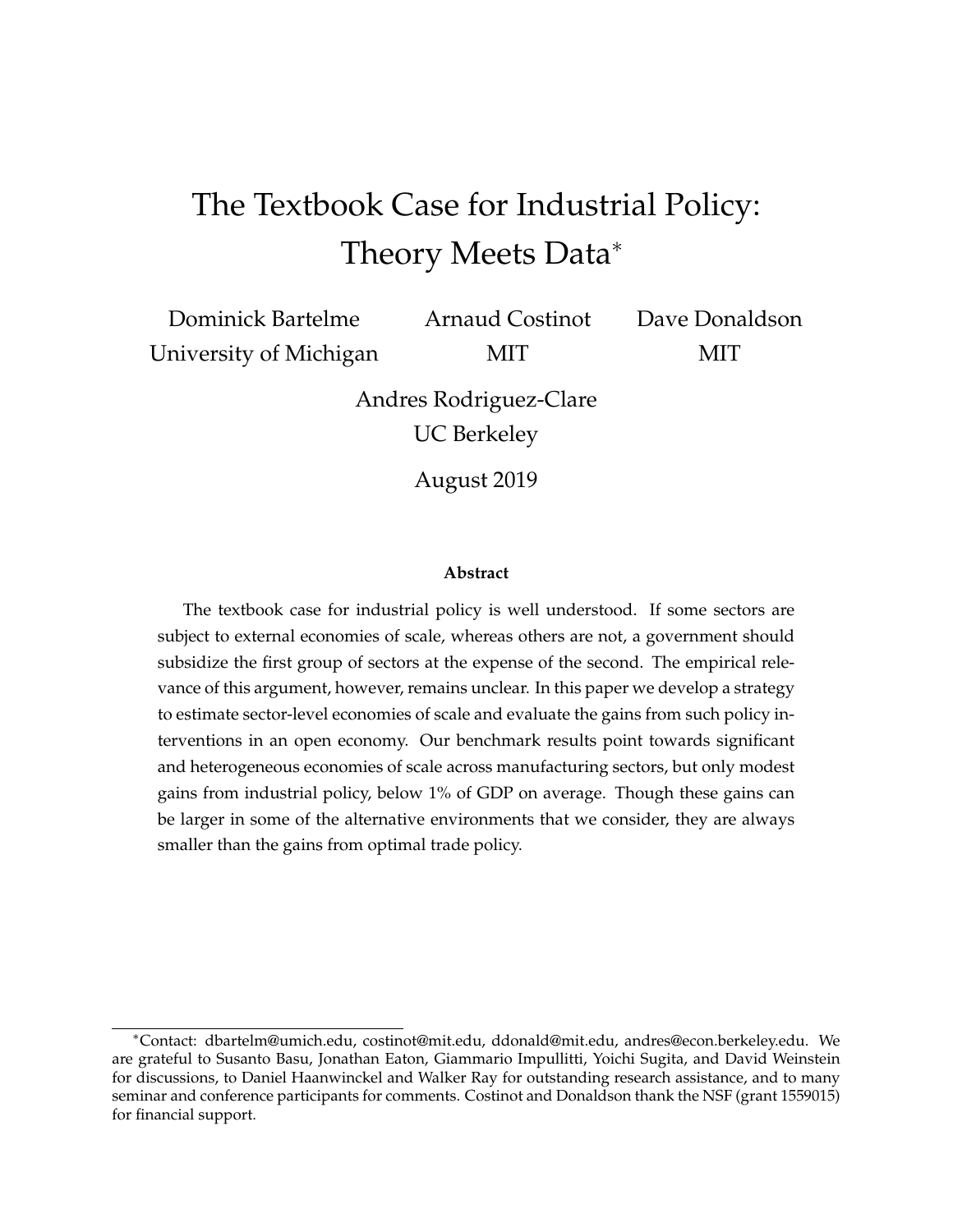### **1 Introduction**

The textbook case for industrial policy is well understood. In sectors subject to external economies of scale, private marginal costs of production are lower than social ones. This creates a rationale for Pigouvian subsidies equal to the difference between the two, with the associated welfare gains equal to the area of the Harberger triangle located between the demand and social marginal cost curves, as illustrated in Figure [1.](#page-3-0)

The empirical relevance of the previous considerations is another matter. In his original discussion of optimal industrial policy, [Pigou](#page-42-0) [\(1920\)](#page-42-0) already noted: "Attempts to develop and expand [these theoretical results] are sometimes frowned upon on the ground that they cannot be applied to practice. For, it is argued, though we may be able to say that [...] economic welfare would be increased by granting bounties to industries falling into one category and by imposing taxes on those falling into another category, we are not able to say which of our categories the various industries of real life belong."

One hundred years later, the challenges that Pigou identified remain obstacles to the pursuit of industrial policy. The goal of our paper is to narrow this gap between theory and data. We first show how to estimate economies of scale across sectors using data that is commonly available. Having identified the sectors that should be subsidized at the expense of others, we then explore the welfare gains from optimal industrial policies as well as how trade openness, and the access to trade policy instruments, may affect the design of industrial policy and its welfare implications. Our main finding is that even under an optimistic scenario where governments aim to maximize social welfare and have full knowledge of the structure of externalities across sectors, gains from industrial policies appear relatively modest, somewhat smaller than those from optimal trade policy.

Section [2](#page-7-0) presents our theoretical framework. We study a Ricardian economy with multiple sectors, each subject to external economies of scale. Our focus on this environment is motivated by its long intellectual history, dating back to [Marshall](#page-42-1) [\(1920\)](#page-42-1), [Gra](#page-40-0)[ham'](#page-40-0)s [\(1923\)](#page-40-0) famous argument for trade protection, and the formal treatment of external economies of scale in [Chipman](#page-39-0) [\(1970\)](#page-39-0) and [Ethier](#page-40-1) [\(1982\)](#page-40-1), as well as the recent emergence of [Eaton and Kortum'](#page-40-2)s [\(2002\)](#page-40-2) Ricardian model as a workhorse model for quantitative work. Within each sector, external economies of scale may affect both the physical productivity of firms as well as the quality of the goods that they produce. In a competitive equilibrium, firms do not internalize the fact that when they increase sector size they raise its quality-adjusted productivity. In the presence of the optimal trade policy, the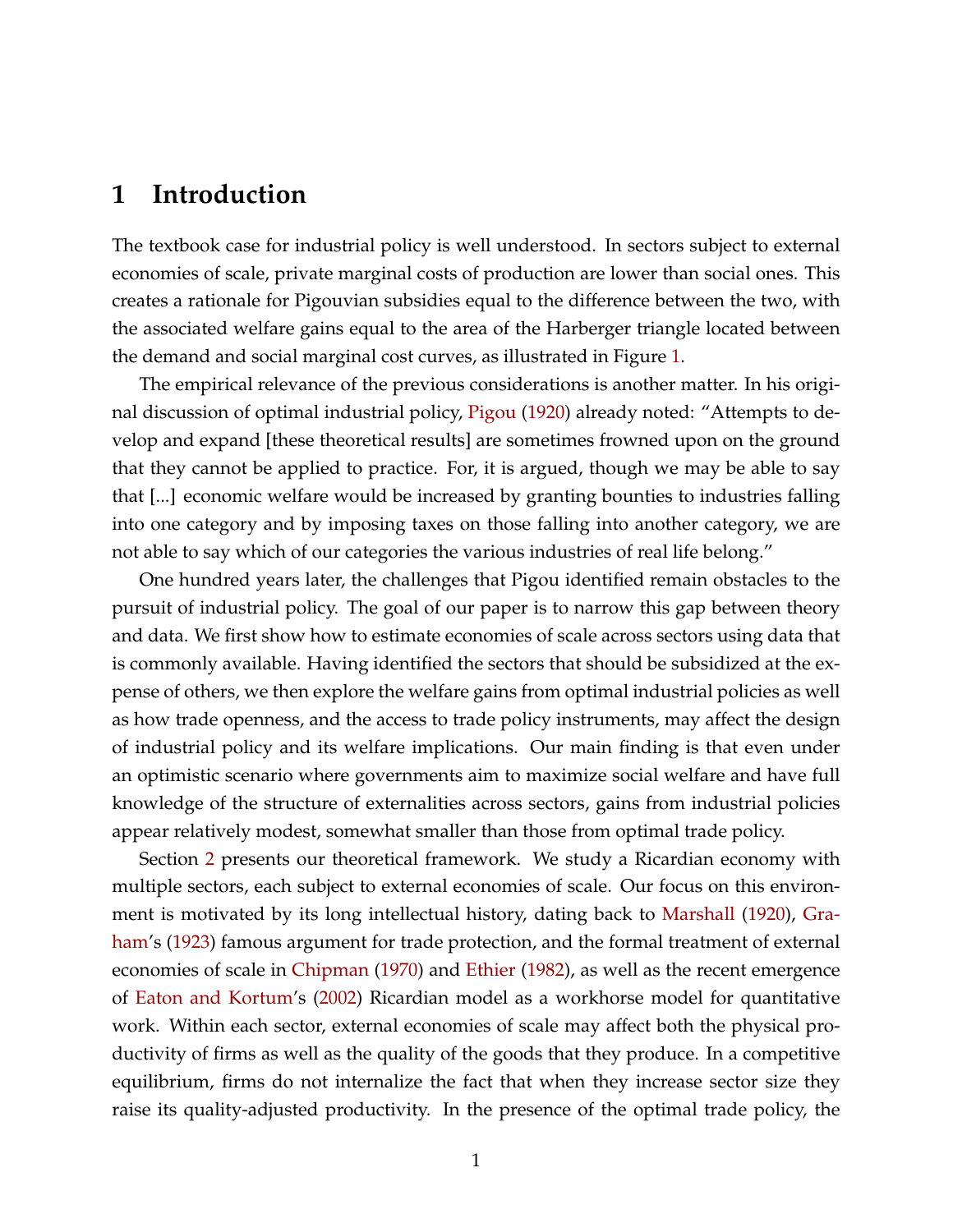<span id="page-3-0"></span>

**Figure 1: The Textbook Case for Industrial Policy**

*Notes:* Due to external economies of scale in a sector, social marginal cost *SMC* does not equal private marginal cost *MC* and so output *Q* is less than the social optimum *Q*<sup>∗</sup> . The optimal industrial policy is a subsidy  $s = MC(Q^*) - SMC(Q^*)$ , which would give rise to gains equal to the area of the grey triangle.

optimal production subsidy is equal to the elasticity of productivity with respect to size and exactly compensates the firm for the marginal effect of its output decision on sector productivity.

Section [3](#page-13-0) turns to identification. We show that external economies of scale can be non-parametrically identified in this environment from standard data on international trade flows. The starting point of our empirical strategy is the observation that in each destination and within each sector, trade flows from different origins reflect the optimal demand for labor services from these countries. Provided that this demand system is invertible, changes in trade flows therefore reveal changes in the effective prices of these services. Once the prices of labor services have been revealed, we can estimate external economies of scale by measuring the extent to which an exogenous increase in sector size lowers such prices.

Section [4](#page-17-0) imposes parametric restrictions to implement the previous general strategy with trade and production data that are commonly available. Within each sector, we assume: (*i*) that productivity is a log-linear function of size, so that we have constant *scale elasticities*; and (*ii*) that the demand for labor services from different countries takes the Constant Elasticity of Substitution (CES) form, so that we have constant *trade elasticities*. [1](#page-3-1)

<span id="page-3-1"></span><sup>&</sup>lt;sup>1</sup>These parametric restrictions are satisfied by the multi-sector gravity models analyzed in [Kucheryavyy](#page-41-0) [et al.](#page-41-0) [\(2017\)](#page-41-0), a set that includes models with perfect competition and external economies of scale, as in this paper, but also models with monopolistic competition and free entry, in which case scale effects arise from product differentiation and love of variety within industries, as in [Krugman](#page-41-1) [\(1980\)](#page-41-1).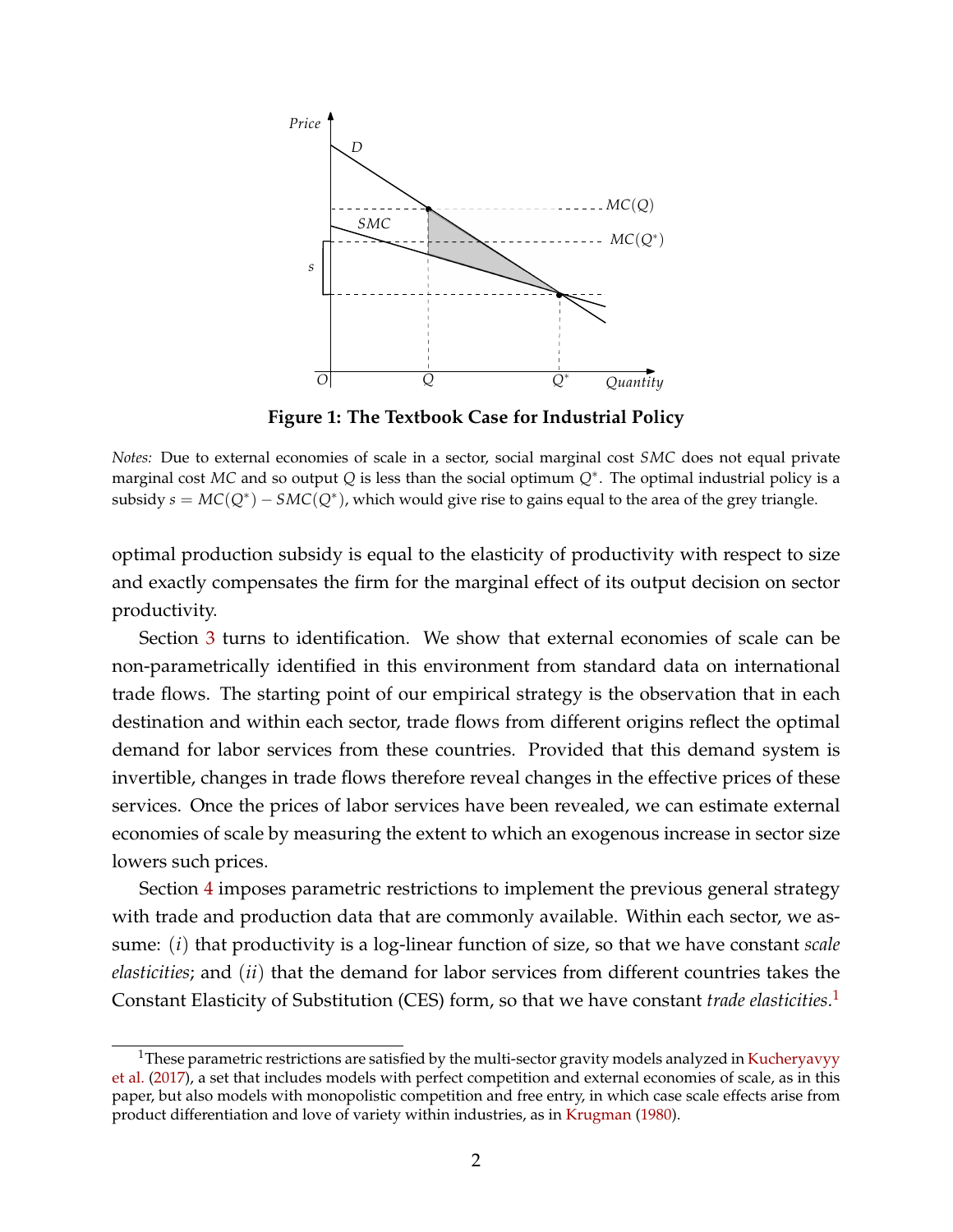Under these restrictions, the (log of the) price of labor services from a country is proportional to (the log of) its sector size, with a slope given by the scale elasticity; and the revealed (log of the) price of labor services is proportional to (the log of) its bilateral exports, with a slope given by the inverse of the trade elasticity. Given existing estimates of sector-level trade elasticities in the literature, we can therefore estimate sector-level scale elasticities using a log-linear regression of bilateral exports, adjusted by the trade elasticity, on sector size.

Since idiosyncratic productivity differences across countries and sectors affect both sector size and bilateral exports, identification requires a demand-side instrumental variable (IV) that is positively correlated with sector size yet uncorrelated with productivity shocks. To construct such an instrument, we first estimate the upper-level elasticity of substitution between goods from different sectors. Given an estimate of this elasticity, we then compute the demand residuals that rationalize observed expenditure shares across sectors and countries. Under the assumption that these demand residuals are uncorrelated with idiosyncratic productivity shocks, the product of demand residuals, in each country-sector pair, and population, in each country, provides a valid (and, in practice, strong) instrument for sector size at the country level. Importantly, our identification strategy deliberately draws on cross-sectional variation alone, so as to isolate the longrun notion of scale economies that animates the textbook case for industrial policy.

Drawing on a dataset comprising 61 of the world's largest countries from 1995-2010, our results point to statistically significant scale elasticities in every 2-digit manufacturing sector, with an average of 0.13. There is also substantial heterogeneity, with sector-level estimates ranging from 0.07 to 0.25. Interestingly, the previous numbers are below the inverse of the trade elasticity in all sectors, implying that our estimated scale elasticities are weaker than those implicitly assumed in trade models with monopolistic competition à la [Krugman](#page-41-1) [\(1980\)](#page-41-1) or [Melitz](#page-42-2) [\(2003\)](#page-42-2).<sup>[2](#page-4-0)</sup>

Three auxiliary findings lend support to the validity of these estimates. First, consistent with expected simultaneity bias in an open economy under elastic demand, in which sector size responds positively to productivity, in every sector we find that our demand-based IV estimate is lower than its corresponding OLS estimate. Second, consistent with our demand-based IV, these results are largely invariant to the inclusion of flexible supply-side controls. And finally, while our baseline estimates are obtained from pooling across multiple cross-sections, we obtain very similar estimates from each cross-

<span id="page-4-0"></span><sup>&</sup>lt;sup>2</sup>[Costinot and Rodríguez-Clare](#page-40-3) [\(2013\)](#page-40-3) and [Kucheryavyy, Lyn and Rodríguez-Clare](#page-41-0) [\(2017\)](#page-41-0) offer detailed discussions of the relationship between trade elasticities and scale effects in [Krugman](#page-41-1) [\(1980\)](#page-41-1) and [Melitz](#page-42-2) [\(2003\)](#page-42-2).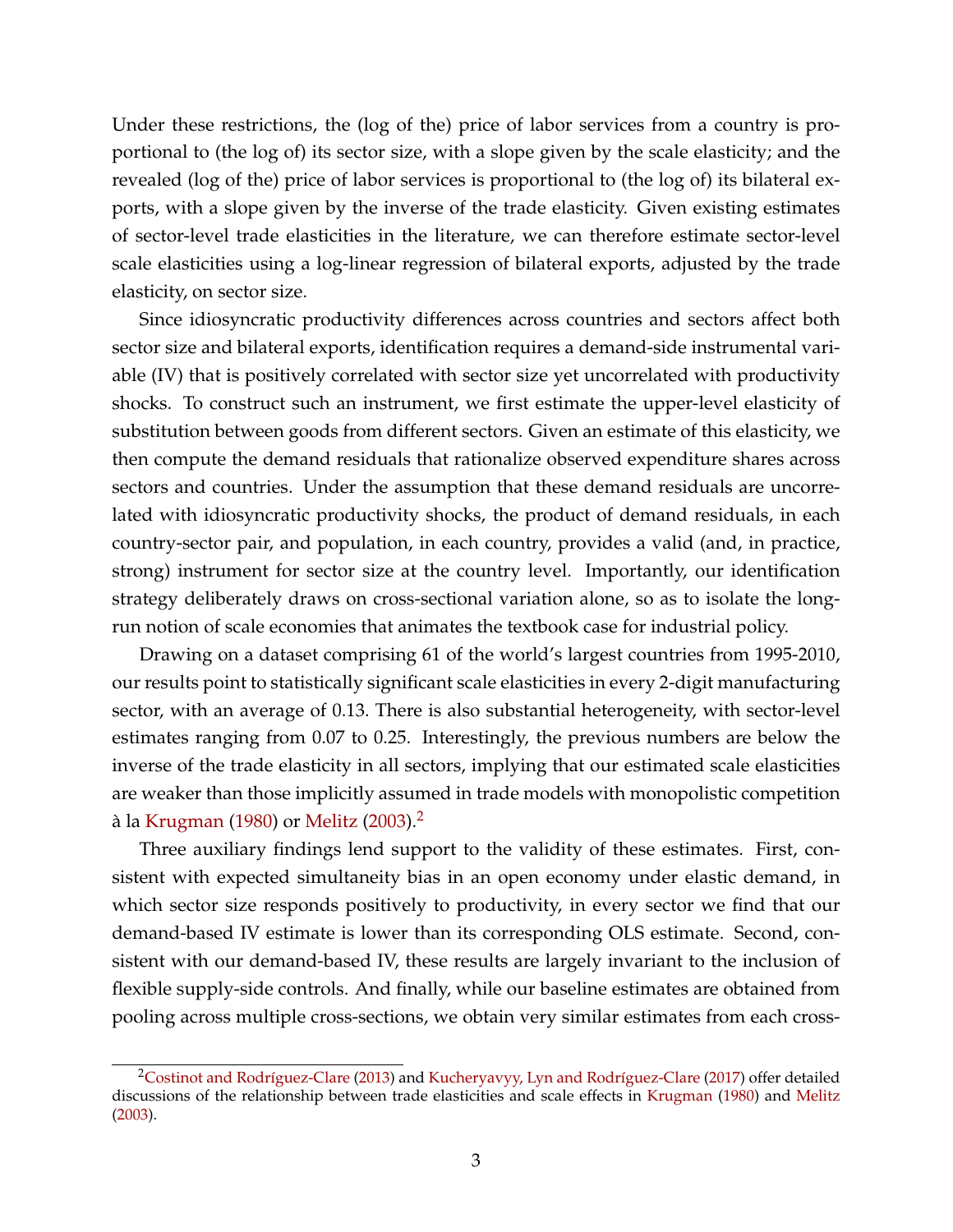section separately.

Section [5](#page-26-0) uses our empirical estimates to evaluate the gains from industrial policy and to compare them to the gains from trade policy. We focus on the case of an economy that is large enough to affect the price of its own good relative to goods from other countries, but too small to affect relative prices in the rest of the world as well as other countries' employment and expenditure across sectors. For such a small open economy, the optimal policy consists of a mix of trade and industrial policy: sector-specific export taxes—equal to the inverse of one plus the trade elasticity—to improve the country's terms-of-trade, as well as sector-specific production subsidies—equal to the scale elasticity—to address external economies of scale.

We define the gains from industrial and trade policy as the difference between welfare when both optimal trade taxes and production subsidies are in place and welfare when only the other policy, either the export tax or the production subsidy, is in place. Despite large and pervasive external economies of scale, we find that gains from industrial policy in our baseline calibration are hardly transformative. They range from 0.40% of GDP for the United States to 1.36% for Luxembourg, with larger gains for more open economies. On average, gains from optimal industrial policy are equal to 0.69%. To put this number in perspective, the average gains from optimal trade policy that we estimate in the same environment are equal to  $0.95\%$  of GDP.<sup>[3](#page-5-0)</sup>

Consistent with the importance of terms-of-trade considerations, we also find that pure Pigouvian taxes may backfire, with Ireland, for instance, experiencing a welfare loss of 1.49% when Pigouvian taxes are not accompanied by optimal export taxes. This tension reflects the fact that our empirical estimates of scale elasticities tend to be negatively correlated with trade elasticities. As a result, sectors whose output should be expanded, for Pigouvian reasons, are also those whose exports should be contracted, for market power reasons.

Section [6](#page-32-0) explores the sensitivity of these conclusions to the values of various structural parameters, including scale and trade elasticities, as well as more substantial departures from our baseline Ricardian model. Among other things, we allow for multiple factors of production and input-output linkages across sectors. Though some of these extensions predict significantly larger gains from policy interventions, they all point towards gains from industrial policy that are modest relative to the gains from trade policy.

Because of the prominence of industrial policy in accounts of development and un-

<span id="page-5-0"></span><sup>&</sup>lt;sup>3</sup>These numbers refer to the welfare change in the country implementing the policy in question. Of course, from a global standpoint, trade policy is a beggar-thy-neighbour policy, as improvements in one country's terms-of-trade necessarily occur at the expense of another country, whereas industrial policy is not.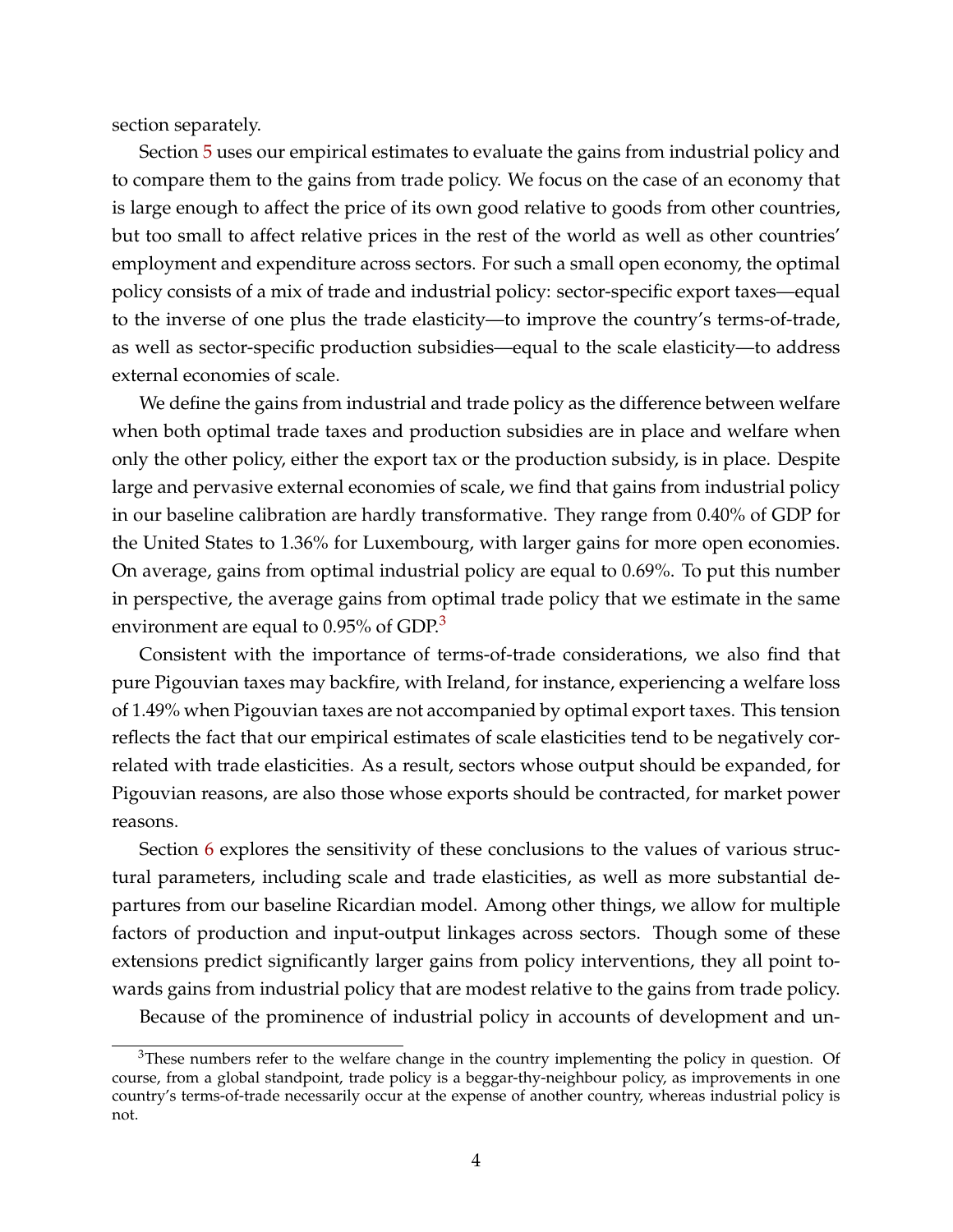derdevelopment, a number of theoretical and empirical papers have discussed the rationale and potential consequences of industrial policy, as reviewed in [Harrison and](#page-40-4) [Rodríguez-Clare](#page-40-4) [\(2010\)](#page-40-4). This includes recent reduced-form work on the consequences of the Napoleonic blockade [\(Juhasz,](#page-41-2) [2018\)](#page-41-2), South Korea's transition to a military dictatorship [\(Lane,](#page-41-3) [2017\)](#page-41-3), and a place-based manufacturing investment subsidy in the UK [\(Criscuolo](#page-40-5) [et al.,](#page-40-5) [2019\)](#page-40-5), as well as theoretical work on optimal industrial policy in the presence of financial frictions [\(Itskhoki and Moll,](#page-41-4) [2019](#page-41-4) and [Liu,](#page-41-5) [2018\)](#page-41-5). There is, however, a dearth of work that has tried to combine both theory and empirics in order to estimate the benefits that textbook industrial policy could achieve in practice.

A notable exception is [Lashkaripour and Lugovskyy](#page-41-6) [\(2018\)](#page-41-6), which studies a monopolistically competitive environment à la [Krugman](#page-41-1) [\(1980\)](#page-41-1) where the elasticity of substitution between domestic varieties may differ from the elasticity of substitution between domestic and foreign varieties. In this model, the scale elasticity is indirectly determined by the elasticity of substitution between domestic varieties, whereas the trade elasticity is determined by the elasticity of substitution between domestic and foreign varieties, so estimates of these two demand elasticities, obtained from monthly exchange rate variation in Colombia, can be used to calculate the effects of optimal policy. In contrast, our empirical strategy directly identifies scale elasticities from the responses of sector-level productivity, as revealed by exports, to changes in sector size caused by long-run variation in domestic demand.

Our estimates also relate to a large literature that uses gravity models for counterfactual analysis. As discussed by [Costinot and Rodríguez-Clare](#page-40-3) [\(2013\)](#page-40-3) and [Kucheryavyy et](#page-41-0) [al.](#page-41-0) [\(2017\)](#page-41-0), the quantitative predictions of these models hinge on two key elasticities: trade elasticities and scale elasticities. While the former have received significant attention in the empirical literature, as discussed in [Head and Mayer](#page-41-7) [\(2013\)](#page-41-7), the latter have not. Scale economies, when introduced in gravity models, are instead indirectly calibrated using information about the elasticity of substitution across goods in monopolistically competitive environments; see e.g. [Balistreri, Hillberry and Rutherford](#page-39-1) [\(2011\)](#page-39-1). One of the goals of our paper is to offer more direct and credible evidence about scale elasticities for use in quantitative multi-sector gravity models.

Finally, our methods for estimating sector-level scale economies build on a large empirical literature concerned with estimating production functions in industrial organization and macroeconomics—see [Ackerberg et al.](#page-39-2) [\(2007\)](#page-39-2) and [Basu](#page-39-3) [\(2008\)](#page-39-3) for reviews. Compared to the former, we make no attempt at estimating internal economies of scale at the firm-level. Rather, we focus on external economies at the sector level, which sector-level trade flows reveal. Our focus on economies of scale at the sector level is therefore closer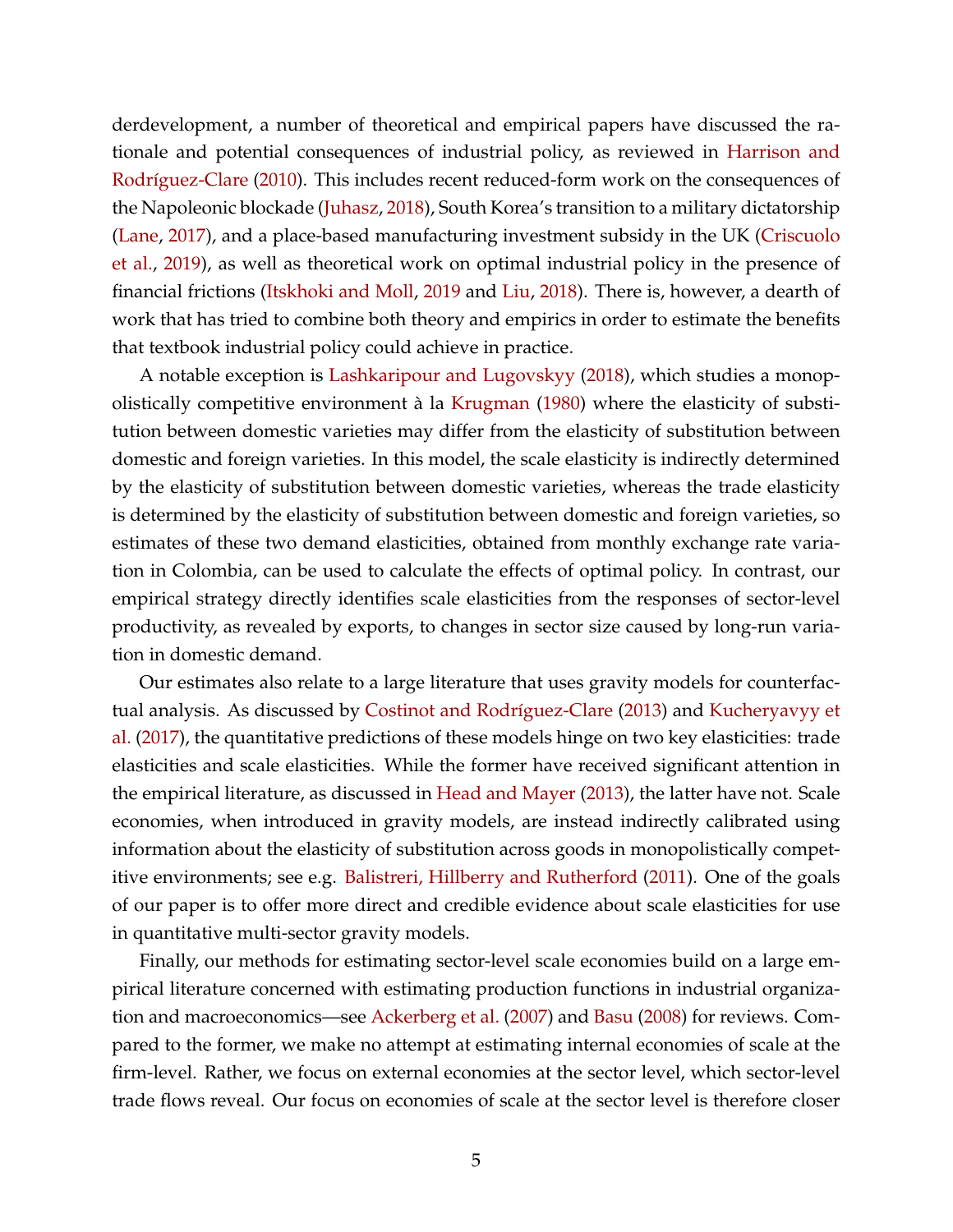in spirit to [Caballero and Lyons](#page-39-4) [\(1992\)](#page-39-4) and [Basu and Fernald](#page-39-5) [\(1997\)](#page-39-5). A key difference between our approach and theirs is that we do not rely on measures of real output, or price indices, collected by statistical agencies. Instead, we use estimates of the demand for foreign factor services, as in [Adao, Costinot and Donaldson](#page-39-6) [\(2017\)](#page-39-6), to infer the effective prices of those services. This provides a theoretically-grounded way to adjust for quality differences across origins within the same sector, as well as an approach that works symmetrically for a large set of countries around the world. We come back to these issues in Section [3.2.](#page-15-0)

Finally, the general idea of using trade data to infer economies of scale bears a direct relationship to empirical tests of the home-market effect; see e.g. [Head and Ries](#page-41-8) [\(2001\)](#page-41-8), [Davis and Weinstein](#page-40-6) [\(2003\)](#page-40-6), and [Costinot et al.](#page-40-7) [\(2019\)](#page-40-7). Indeed, the home-market effect—that is, a positive effect of demand on exports—implies the existence of economies of scale at the sector level. Our empirical strategy is also closely related to previous work on revealed comparative advantage; see e.g. [Costinot, Donaldson and Komunjer](#page-40-8) [\(2012\)](#page-40-8) and [Levchenko and Zhang](#page-41-9) [\(2016\)](#page-41-9). The starting point of these papers, like ours, is that trade flows contain information about relative costs of production, a point also emphasized by [Antweiler and Trefler](#page-39-7) [\(2002\)](#page-39-7).

### <span id="page-7-0"></span>**2 Theory**

#### <span id="page-7-2"></span>**2.1 Environment**

Consider an economy comprising many countries, indexed by  $i$  or  $j = 1, ..., I$ , and many sectors, indexed by  $k = 1, ..., K$ . Each sector itself comprises many goods, indexed by  $\omega$ .

**Technology.** Technology is Ricardian. In any origin country *i*, the same composite factor, equipped labor, is used to produce all goods in all sectors.<sup>[4](#page-7-1)</sup> We let  $L_i$  denote the fixed supply of labor in country *i*. For any sector *k*, output of good  $\omega$  in country *i* that is available for consumption in country *j* is given by

$$
q_{ij,k}(\omega) = A_{ij,k}(\omega)l_{ij,k}(\omega),
$$

<span id="page-7-1"></span><sup>4</sup>This rules out cross-sectoral differences in either factor intensity or input-output linkages in our baseline analysis. We introduce both of these features in Section [6.2.](#page-35-0)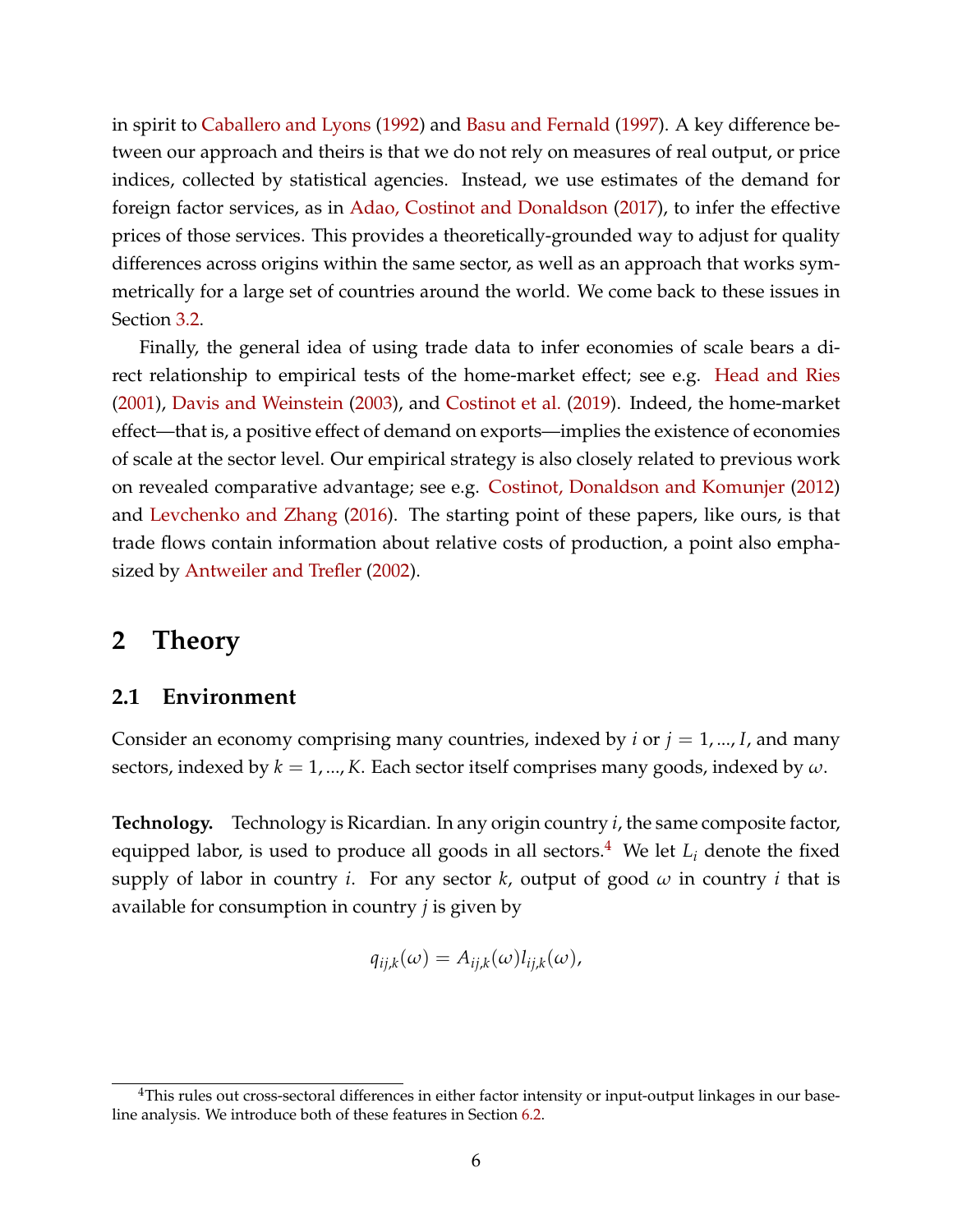where  $l_{ijk}(\omega)$  denotes the amount of labor used by firms from an origin country *i* to produce and deliver good *ω* to a destination country *j*. [5](#page-8-0) Transportation costs, if any, are reflected in  $A_{ij,k}(\omega)$ . In turn, these productivities are given by

$$
A_{ij,k}(\omega) = \alpha_{ij,k}(\omega) A_{ij,k} E_k^A(L_{i,k}).
$$

Here  $\alpha_{ij,k}(\omega)$  and  $A_{ij,k}$  are exogenous while  $E^A_k$  $\binom{A}{k}(L_{i,k})$  captures economies of scale as a function of total sector-level employment,  $L_{i,k} = \sum_j \int l_{ij,k}(\omega) d\omega$ . For expositional purposes, we shall simply refer to  $L_{i,k}$  as sector size.<sup>[6](#page-8-1)</sup>

**Preferences.** There is a representative agent with weakly separable preferences in each country. The utility of the representative agent in a destination country *j* is given by

$$
U_j=U_j(U_{j,1},...,U_{j,K}),
$$

with *Uj*,*<sup>k</sup>* the subutility associated with goods from sector *k*,

$$
U_{j,k} = U_{j,k}(\{B_{ij,k}(\omega)q_{ij,k}(\omega)\}_{i,\omega}).
$$

In this expression,  $q_{ij,k}(\omega)$  denotes the total amount of good  $\omega$  from sector *k* produced in country *i* and sold to consumers in country *j* and  $B_{ij,k}(\omega)$  is an origin-destination-sectorspecific taste shock that captures quality differences. We assume that subutility *Uj*,*<sup>k</sup>* is homothetic, that standard Inada conditions hold, and that demand for goods within a sector satisfies the connected substitutes property, as defined in [Arrow and Hahn](#page-39-8) [\(1971\)](#page-39-8). This will guarantee the invertibility of the demand for labor services in the rest of our analysis. Finally, just as with productivity, we allow quality to be affected by sector size,

$$
B_{ij,k}(\omega) = \beta_{ij,k}(\omega) B_{ij,k} E_k^B(L_{i,k}).
$$

Below we let  $E_k(L_{j,k}) \equiv E_k^A$  $_{k}^{A}(L_{j,k})E_{k}^{B}$  ${}_{k}^{B}(L_{j,k})$  denote the joint effect of external economies of scale operating on the supply and demand sides.

<span id="page-8-0"></span><sup>5</sup>The above specification assumes constant returns to scale at the level of goods *ω* but does not require constant returns to scale at the level of firms. As is well understood, constant returns to scale at the good level may reflect the free entry of heterogeneous firms, each subject to decreasing returns to scale, as in [Hopenhayn](#page-41-10) [\(1992\)](#page-41-10). Appendix [A.1](#page-43-0) makes that point explicitly; we return to it in Section [3.2.](#page-15-0)

<span id="page-8-1"></span> $6T<sub>0</sub>$  for the focus of our analysis on the textbook case for industrial policy, we restrict external effects to occur within a given sector in a country and rule out the possibility of external effects that spill over across sectors or countries.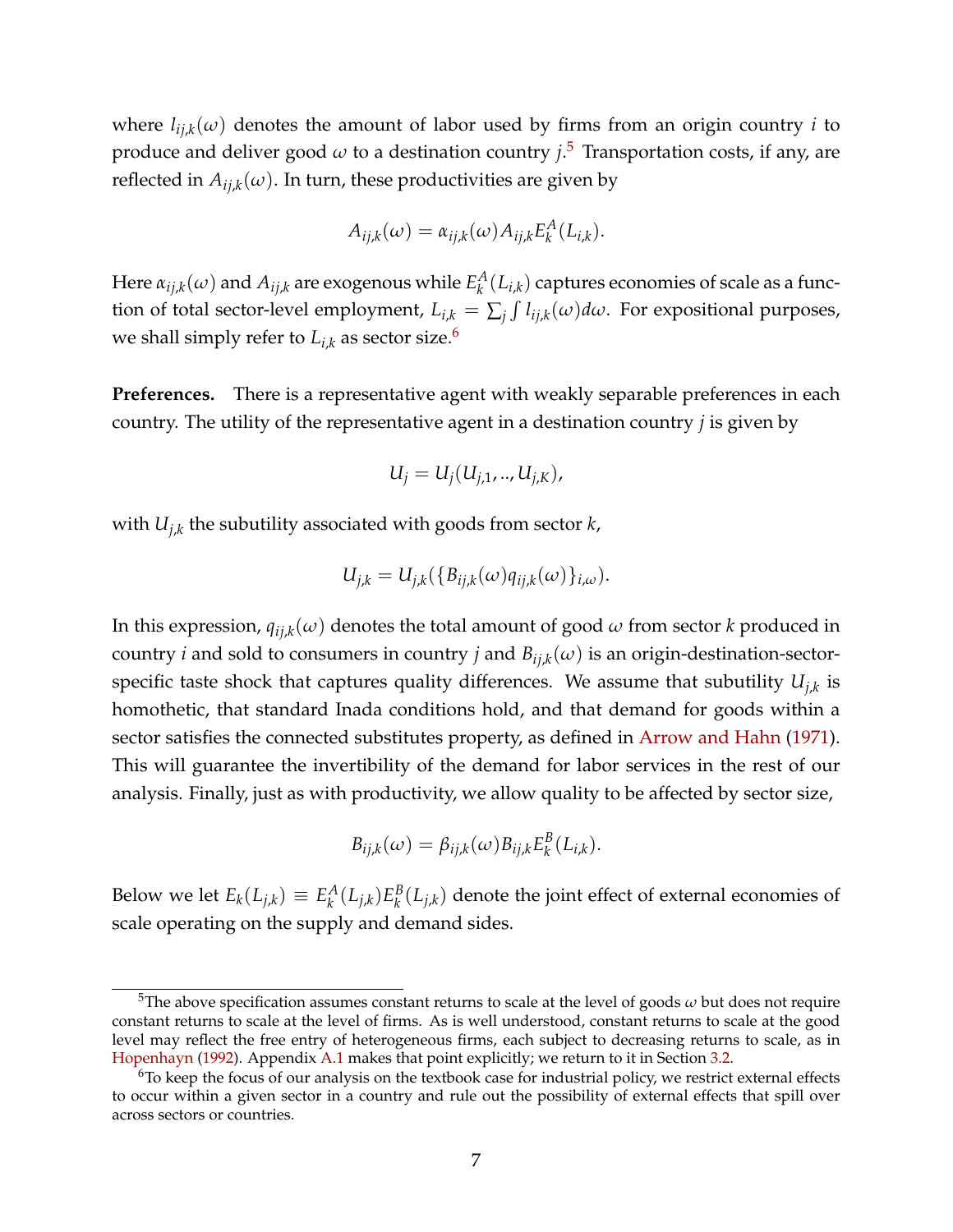**Taxes.** There are three types of taxes in all countries. Production in a given sector *k* may be subject to an ad-valorem production subsidy, *sj*,*<sup>k</sup>* , which creates a wedge between the prices faced by firms and consumers in country *j*. Imports and exports in a given sector *k* may also be subject to an import tariff, *t m*  $_{ij,k}^m$ , and an export tax,  $t_{ji}^x$ *ji*,*k* . The first trade tax creates a wedge between the price paid by consumers in country *j* and the price received by firms in country  $i \neq j$ , whereas the second creates a wedge between the price received by firms in country *j* and the price paid by consumers in country *i*. Net revenues from taxes and subsidies are rebated through a lump-sum transfer, *T<sup>j</sup>* , to the representative agent in country *j*.

#### <span id="page-9-0"></span>**2.2 Competitive Equilibrium**

We focus on a competitive equilibrium with external economies of scale. In equilibrium, consumers maximize utility taking as given good prices, wages, taxes, and the size of each sector; firms maximize their profits, also taking as given good prices, wages, taxes, and the size of each sector; and all markets clear. The formal definition of a competitive equilibrium can be found in Appendix [A.2.](#page-44-0)

To prepare our analysis of optimal policy, it is convenient to focus on the exchange of labor services between countries, as in [Adao et al.](#page-39-6) [\(2017\)](#page-39-6). Let *Lij*,*<sup>k</sup>* denote the demand, in efficiency units, for labor from country *i* in country *j* within a given sector *k*, and let  $V_i({L_{i,j,k}})$  denote the utility of the representative agent in country *j* associated with a given vector of labor demand,

$$
V_j(\{L_{ij,k}\}_{i,k}) \equiv \max_{\{\tilde{q}_{ij,k}(\omega), \tilde{l}_{ij,k}(\omega)\}_{i,j,k,\omega}} U_j(\{U_{j,k}(\{\beta_{ij,k}(\omega)\tilde{q}_{ij,k}\}_{i,\omega})\}_k)
$$

$$
\tilde{q}_{ij,k} \leq \alpha_{ij,k}(\omega)\tilde{l}_{ij,k}(\omega) \text{ for all } \omega, \text{ i, and } k,
$$

$$
\int \tilde{l}_{ij,k}(\omega)d\omega \leq L_{ij,k} \text{ for all } i \text{ and } k.
$$

In a competitive equilibrium, the labor services demanded by country *j* from different origins and sectors, {*Lij*,*k*}*i*,*<sup>k</sup>* , the labor services exported by country *j* towards different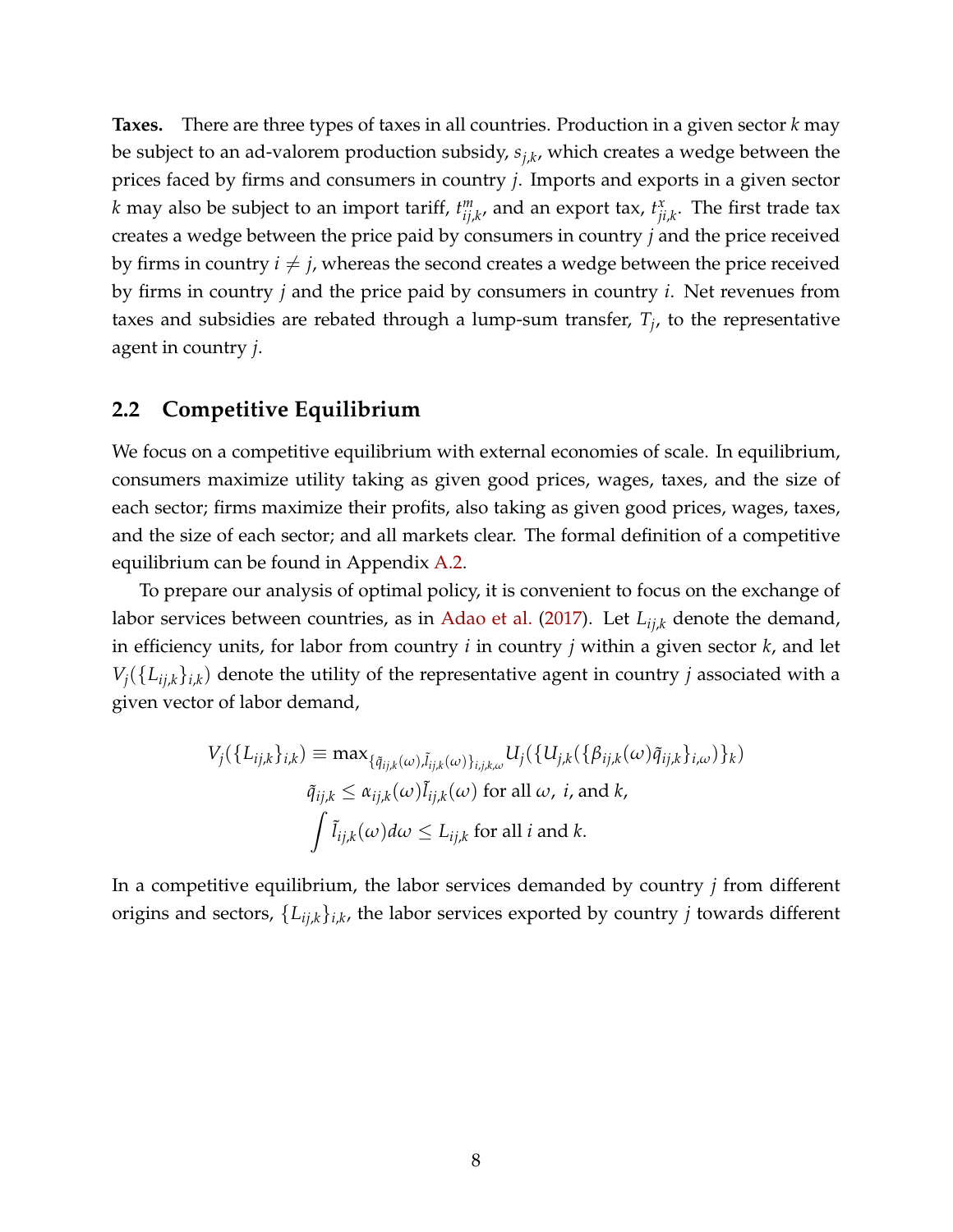destinations,  $\{L_{ji,k}\}_{i \neq j,k}$ , and the sector sizes in country  $j$ ,  $\{L_{j,k}\}_k$ , must solve

$$
\max_{\{\tilde{L}_{ij,k}\}_{i,k},\{\tilde{L}_{ji,k}\}_{i\neq j,k},\{\tilde{L}_{j,k}\}_k} V_j(\{\tilde{L}_{ij,k}\}_{i,k})
$$
(1a)

$$
\sum_{i \neq j,k} c_{ij,k} (1 + t_{ij,k}^m) \tilde{L}_{ij,k} \leq \sum_{i \neq j,k} c_{ji,k} (1 - t_{ji,k}^x) \tilde{L}_{ji,k} + T_j,
$$
 (1b)

$$
\sum_{i} \eta_{ji,k} \tilde{L}_{ji,k} \le (1 + s_{j,k}) E_{j,k} \tilde{L}_{j,k}, \text{ for all } k,
$$
 (1c)

<span id="page-10-3"></span><span id="page-10-2"></span><span id="page-10-1"></span><span id="page-10-0"></span>
$$
\sum_{k} \tilde{L}_{j,k} \le L_j,\tag{1d}
$$

where  $E_{i,k} \equiv E_k(L_{i,k})$  measures external economies of scale;  $\eta_{i,k} \equiv 1/(A_{i,j,k}B_{i,j,k})$  captures systematic productivity and quality differences; and  $c_{ij,k} \equiv \eta_{ij,k} w_i/[(1+s_{i,k})(1-t_{ij}^x)]$  $\binom{x}{i j,k} E_{i,k}$ corresponds to the effective price of labor from country *i* in country *j* and sector *k*—that is, the wage  $w_i$  adjusted by the export tax  $t_{ij}^x$  $\int_{ij,k'}^x$  the production subsidy  $s_{i,k'}$  the systematic productivity and quality differences *ηij*,*<sup>k</sup>* , and the external economies of scale *Ei*,*<sup>k</sup>* .

Equation [\(1b\)](#page-10-0) is the trade balance condition. It states that the value of labor services imported by country *j* is no greater than the value of its exports. Equations [\(1c\)](#page-10-1) captures technological constraints; it states that total demand for labor services across destinations *i*, adjusted by the bilateral exogenous efficiency term *ηji*,*<sup>k</sup>* , can be no greater than the total supply, in efficiency units, in country *j* and sector *k*. The term *Ej*,*<sup>k</sup>* reflects the fact that because of economies of scale, an increase in sector size leads either to larger quantities or higher quality goods being produced with a given amount of labor, and hence an increase in the amount of labor services supplied in efficiency units. Since firms do not internalize this effect*, E<sub>j,k</sub>* is taken as given in the above problem. Finally, equation [\(1d\)](#page-10-2) is the labor market clearing condition; it states that the sum of labor allocated across sectors *k* can be no greater than the total labor supply in country *j*.

For future reference, we let  $x_{ij,k} = [(1 + t_{ij,k}^m)]$  $\binom{m}{i j,k} c_{i j,k} L_{i j,k}$ ] /  $(\sum_{i'} [(1 + t_{i' j}^m)]$ *i* 0 *j*,*k* )*ci* 0 *<sup>j</sup>*,*kL<sup>i</sup>* 0 *j*,*k* ]) denote the share of expenditure in destination *j* on labor services from country *i* in sector *k*. In a Ricardian environment, this also corresponds to the share of expenditure on goods from sector *k* produced in country *i*. In what follows, we shall simply refer to  $\{x_{i,j,k}\}\)$  as trade shares. As shown in Appendix [A.3,](#page-45-0) trade shares in a perfectly competitive equilibrium are given by

<span id="page-10-4"></span>
$$
x_{ij,k} = \chi_{ij,k}((1 + t_{1j,k}^m)c_{1j,k}, ..., (1 + t_{Ij,k}^m)c_{Ij,k}),
$$
\n(2)

where the function  $\chi_{j,k} \equiv (\chi_{1j,k},...,\chi_{Ij,k})$  is homogeneous of degree zero, invertible, and determined by  $U_{j,k}$ ,  $\{\alpha_{i,k}(\omega)\}\$  and  $\{\beta_{ij,k}(\omega)\}.$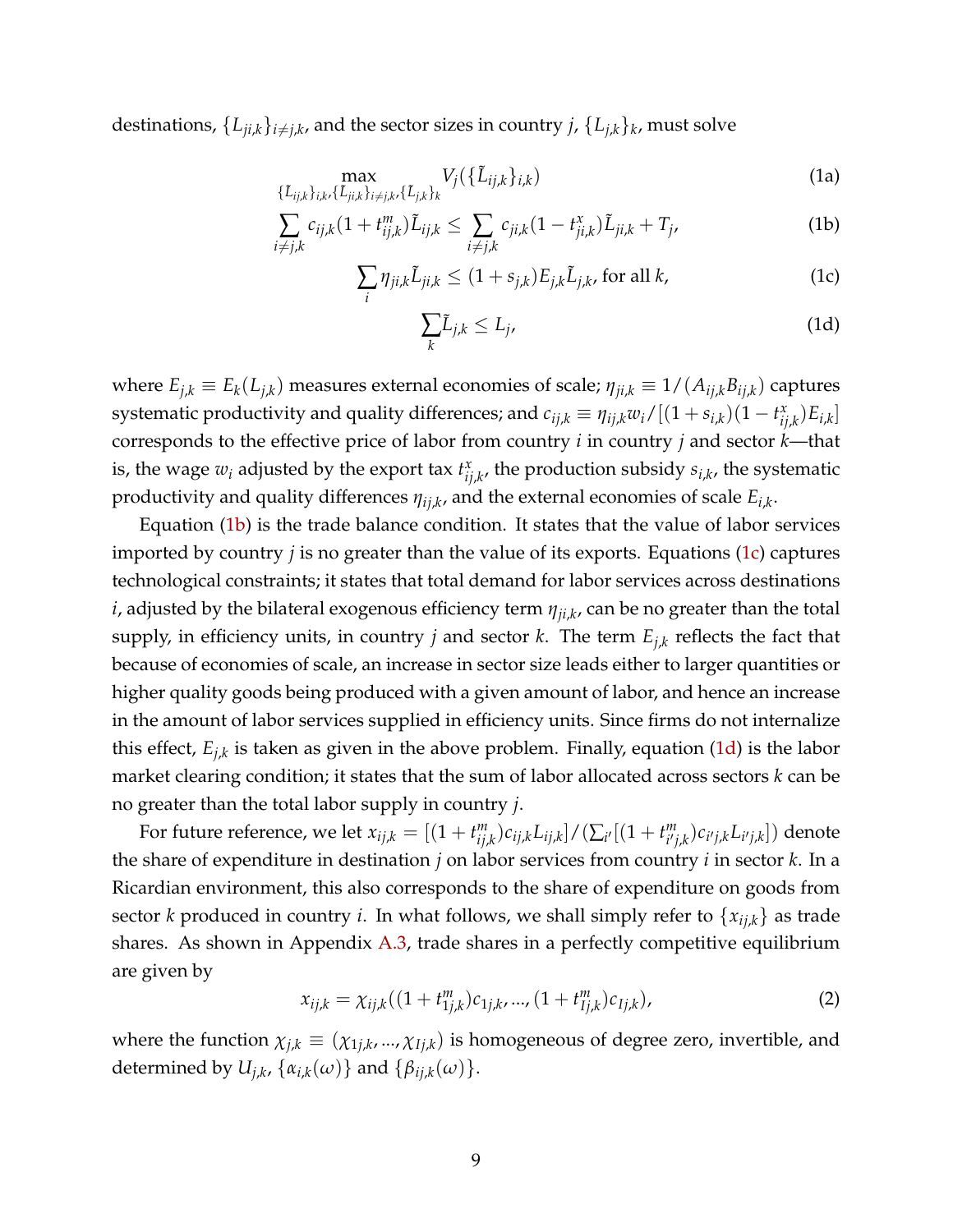#### <span id="page-11-4"></span>**2.3 Optimal Policy**

We now turn to the analysis of optimal policy. By optimal, we mean the vector of trade and production taxes or subsidies that maximize the utility of the representative agent in a given country *j*, taking as given policies in other countries. We further assume that country *j* is small in the sense that it can only affect the price of its own good relative to goods from other countries: relative prices, sector-level employment, and sector-level expenditure in the rest of the world are all taken as exogenously given by its government. As argued below, this restriction is irrelevant for the structure of optimal industrial policy, which is our main focus in this paper.

We proceed in two steps. First, we consider the problem of a government that can directly choose consumption and production in order to maximize utility in country *j*. Second, we show how the solution to that planning problem can be decentralized through sector-level production and trade taxes.

**Government Problem.** The problem of country *j*'s government is

$$
\max_{\{\tilde{L}_{ij,k}\}_{i,k}\{\tilde{L}_{ji,k}\}_{i\neq j,k}\{\tilde{L}_{j,k}\}_k} V_j(\{\tilde{L}_{ij,k}\}_{i,k})
$$
(3a)

$$
\sum_{i \neq j,k} c_{ij,k} \tilde{L}_{ij,k} \leq \sum_{i \neq j,k} c_{ji,k} (\tilde{L}_{ji,k}) \tilde{L}_{ji,k},\tag{3b}
$$

$$
\sum_{i} \eta_{ji,k} \tilde{L}_{ji,k} \le E_k(\tilde{L}_{j,k}) \tilde{L}_{j,k}, \text{ for all } k,
$$
\n(3c)

<span id="page-11-3"></span><span id="page-11-2"></span><span id="page-11-1"></span><span id="page-11-0"></span>
$$
\sum_{k} \tilde{L}_{j,k} \le L_j. \tag{3d}
$$

There are two key differences between problems [\(1\)](#page-10-3) and [\(3\)](#page-11-0).

First, country *j's* government internalizes sector-level economies of scale,  $E_k(\tilde{L}_{j,k})$ , whereas firms and consumers do not. This explains why  $E_k(\tilde{L}_{j,k})$  in equation [\(3c\)](#page-11-1) depends on the choice variable,  $\tilde{L}_{j,k}$ , rather than its equilibrium value,  $L_{j,k}$ , as in equation [\(1c\)](#page-10-1). This creates a rationale for Pigouvian taxation—that is, production subsidies, {*sj*,*k*}—that may be non-zero at the optimum.

Second, the government recognizes its market power on foreign markets, whereas firms and consumers do not. In the small open economy case that we focus on, country *j'*s government takes import prices,  $c_{ij,k} \equiv \eta_{ij,k} w_i/[(1+s_{i,k})(1-t_{ij}^x)]$  $\left\{ \begin{array}{l} x \ i_{j,k} \end{array} \right\}$ , as given for any origin country  $i \neq j$ . But it internalizes the fact that export prices,  $c_{ii,k}(L_{ii,k})$ , are a function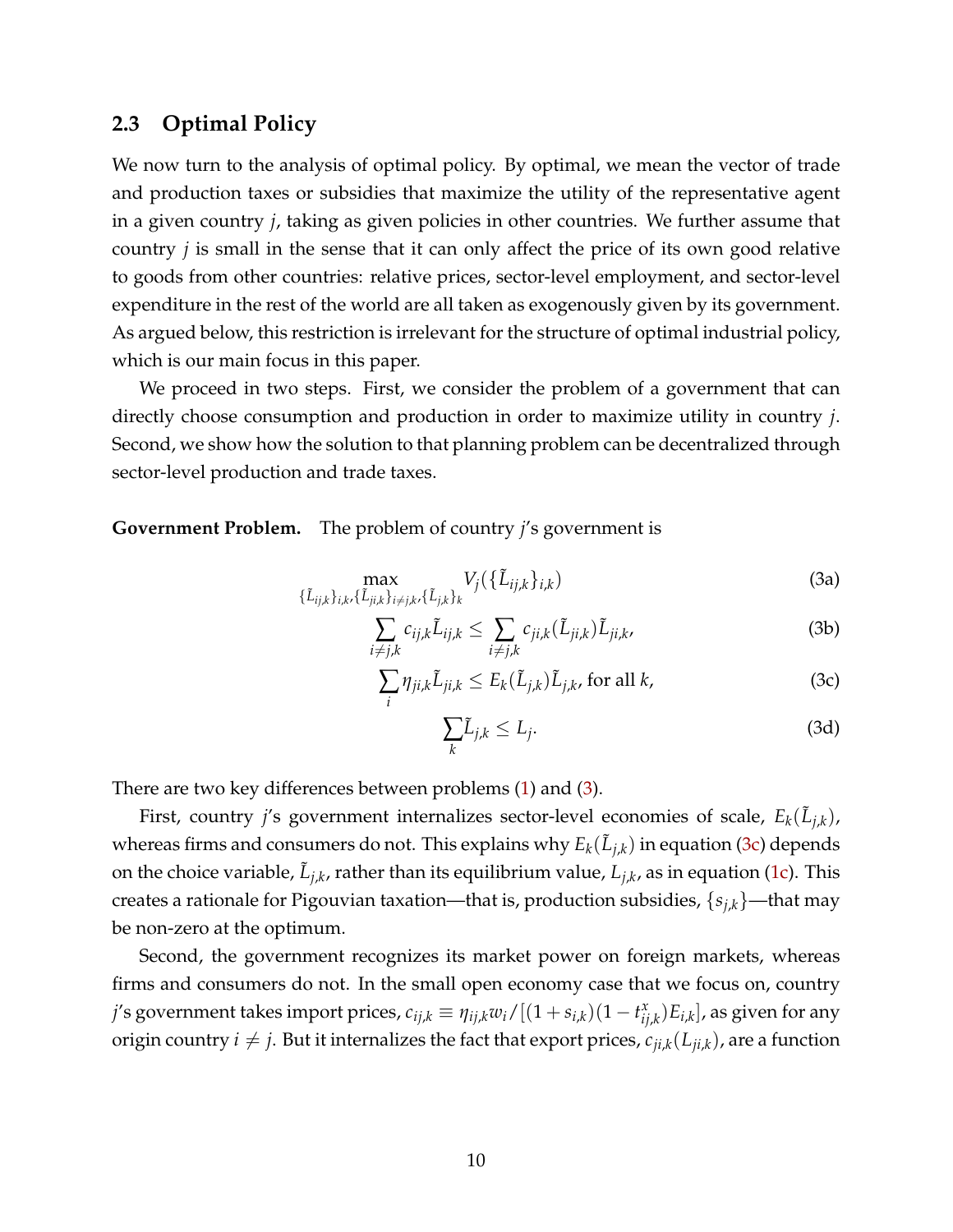of its own exports*,*  $L_{ji,k}$ *,* with this function implicitly given by the price  $c_{ji,k}$  that solves

<span id="page-12-1"></span>
$$
\chi_{ji,k}((1+t_{1i,k}^m)c_{1i,k},..., (1+t_{1i,k}^m)c_{1i,k}) = \frac{(1+t_{ji,k}^m)c_{ji,k}L_{ji,k}}{\sum_{i' \neq j}(1+t_{i'i,k}^m)c_{i'i,k}L_{i'i,k} + (1+t_{ji,k}^m)c_{ji,k}L_{ji,k}},
$$
(4)

with the equilibrium costs of other exporters,  $\{c_{i'i,k}\}_{i'\neq j'}$  as well as their exports of labor services,  $\{L_{i'i,k}\}_{i'\neq j}$ , taken as given. The fact that firms and consumers ignore such effects creates a rationale for export taxes, {*t x*  $\int_{j\hat{t},k}^{x}$ *)*, $i$ , $k$ , that manipulate country *j*'s terms-of-trade.

**Implementation.** To characterize the structure of optimal policy, we compare the solutions to [\(1\)](#page-10-3) and [\(3\)](#page-11-0) and derive necessary conditions on production subsidies and trade taxes such that the two solutions coincide.

Consider first the solution to [\(3\)](#page-11-0). The first-order conditions with respect to  $\{\tilde{L}_{j,k}\}_k$ ,  $\{\tilde{L}_{ji,k}\}_{i \neq j,k}$ , and  $\{\tilde{L}_{ij,k}\}_{i,k}$  imply

$$
[E'_{k}(L_{j,k})L_{j,k} + E_{k}(L_{j,k})]\rho_{j,k} = \rho_{j},
$$
  
\n
$$
\lambda_{j}[c'_{ji,k}(L_{ji,k})L_{ji,k} + c_{ji,k}(L_{ji,k})] = \eta_{ji,k}\rho_{j,k},
$$
  
\n
$$
dV_{j}(\{L_{ij,k}\}_{i,k})/dL_{ij,k} = \lambda_{j}c_{ij,k}, \text{ if } i \neq j,
$$
  
\n
$$
dV_{j}(\{L_{ij,k}\}_{i,k})/dL_{ij,k} = \eta_{ij,k}\rho_{j,k}, \text{ if } i = j.
$$

where  $\lambda_j$ ,  $\{\rho_{j,k}\}\$  and  $\rho_j$  denote the values of the Lagrange multipliers associated with constraints [\(3b\)](#page-11-2)-[\(3d\)](#page-11-3) at the optimal allocation.

Now suppose that the same allocation arises at the solution to [\(1\)](#page-10-3). The first-order conditions associated with this problem imply

$$
(1 + s_{j,k})E_k(L_{j,k})\rho_{j,k}^e = \rho_j^e,
$$
  
\n
$$
\lambda_j^e (1 - t_{ji,k}^x) c_{ji,k}(L_{ji,k}) = \eta_{ji,k} \rho_{j,k}^e,
$$
  
\n
$$
dV_j(\{L_{ij,k}\}_{i,k})/dL_{ij,k} = \lambda_j^e (1 + t_{ij,k}^m) c_{ij,k}, \text{ if } i \neq j,
$$
  
\n
$$
dV_j(\{L_{ij,k}\}_{i,k})/dL_{ij,k} = \eta_{ij,k} \rho_{j,k}^e, \text{ if } i = j,
$$

where  $\lambda_i^e$ *j* , {*ρ e*  $\{\theta_{j,k}^e\}_k$  and  $\rho_j^e$  $\frac{e}{j}$  denote the values of the Lagrange multipliers associated with constraints [\(1b\)](#page-10-0)-[\(1d\)](#page-10-2). A comparison of these two sets of first-order conditions leads to the following proposition.

<span id="page-12-0"></span>**Proposition 1.** *For a small open economy j, the unilaterally optimal policy consists of a combi-*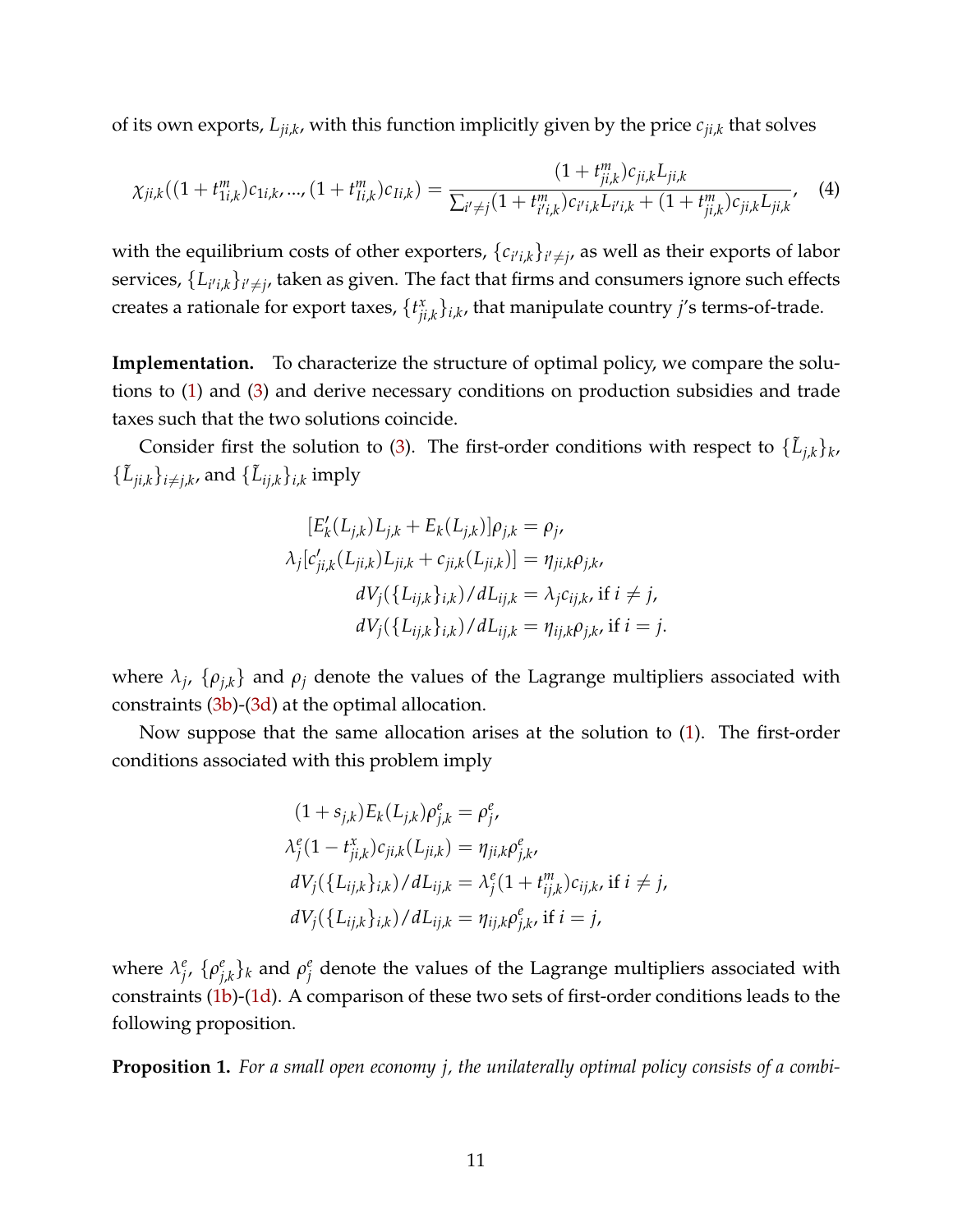*nation of production and trade taxes such that, for some*  $s_j$ *,*  $t_j > -1$ *,* 

$$
1 + s_{j,k} = (1 + s_j)(1 + \frac{d \ln E_k}{d \ln L_{j,k}}), \text{ for all } k,
$$
  

$$
1 - t_{ji,k}^x = (1 + t_j)(1 + \frac{d \ln c_{ji,k}}{d \ln L_{ji,k}}), \text{ for all } i \text{ and } k,
$$
  

$$
1 + t_{ij,k}^m = 1 + t_j, \text{ for all } i \text{ and } k.
$$

The two shifters, *s<sup>j</sup>* and *t<sup>j</sup>* , reflect two distinct sources of tax indeterminacy. First, since labor supply is perfectly inelastic, a uniform production tax or subsidy *s<sup>j</sup>* only affects the level of factor prices in country *j*, but leaves the equilibrium allocation unchanged. Second, a uniform increase in all trade taxes again affects the level of prices in country *j*, but leaves the trade balance condition and the equilibrium allocation unchanged, an expression of Lerner Symmetry. In the rest of our analysis, we normalize both *s<sup>j</sup>* and *t<sup>j</sup>* to zero. Hence optimal trade policy only requires export taxes, whereas optimal industrial policy only requires production subsidies.

It is worth noting that while we have focused on the case of a small open economy, this restriction is only relevant for the structure of optimal trade policy, which would depend, in general, on the entire vector of imports and exports by country *j*. The optimal Pigouvian tax, in contrast, is always given by  $\frac{d \ln E_k}{d \ln L_{j,k}}.$  Formally, this derives from the fact that the technological constraints  $(1c)$  and  $(3c)$  are unchanged in the case of a large open economy, as described in Appendix [A.4.](#page-46-0)

### <span id="page-13-0"></span>**3 Identification**

Section [2](#page-7-0) highlights the importance of two structural objects for optimal policy design: (*i*) *χj*,*k* , which determines trade shares in the rest of the world and, in turn, export prices for country *j*; and (*ii*) *E<sup>k</sup>* , which determines external economies of scale across sectors. Under the assumption that demand in each sector satisfies standard Inada conditions and the connected substitutes property, *χj*,*<sup>k</sup>* is invertible and non-parametrically identified from variation in *cij*,*<sup>k</sup>* under standard orthogonality conditions, as discussed in [Adao, Costinot](#page-39-6) [and Donaldson](#page-39-6) [\(2017\)](#page-39-6). Our goal in this section is to provide conditions under which, given knowledge of *χj*,*<sup>k</sup>* , *E<sup>k</sup>* is non-parametrically identified as well.

The basic idea is to start by inverting demand in order to go from the trade shares, which are observed, to the effective prices of labor services, which are not. Once the prices have been inferred, we can then estimate external economies of scale by measuring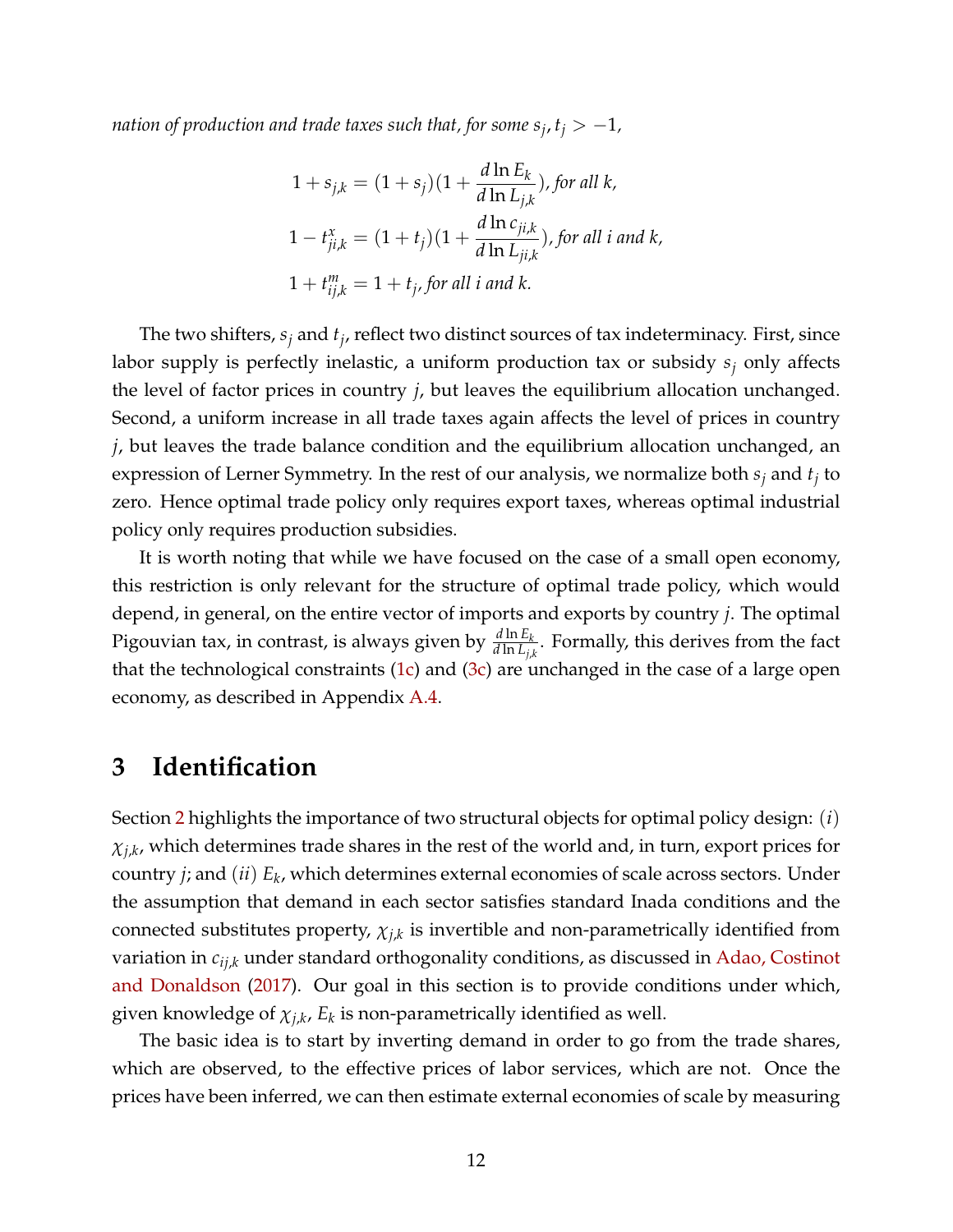the extent to which an exogenous increase in sector size lowers such prices.

#### <span id="page-14-1"></span>**3.1 Non-Parametric Identification of External Economies of Scale**

Formally, let  $\chi_{i i k}^{-1}$  $\hat{f}_{ij,k}^{-1}(x_{1j,k},...,x_{Ij,k})$  denote the effective price of the labor services from country  $i$  in country  $j$  and sector  $k$ , up to some normalization. For any pair of origin countries,  $i_1$ and *i*2, and any sector *k*1, equation [\(2\)](#page-10-4) implies

$$
\ln\frac{\chi_{i_1j,k_1}^{-1}(x_{1j,k_1},...,x_{Ij,k_1})}{\chi_{i_2j,k_1}^{-1}(x_{1j,k_1},...,x_{Ij,k_1})} = \ln\frac{E_{k_1}(L_{i_2,k_1})}{E_{k_1}(L_{i_1,k_1})} + \ln\frac{w_{i_1}}{w_{i_2}} + \ln\frac{\tilde{\eta}_{i_1j,k_1}}{\tilde{\eta}_{i_2j,k_1}},
$$

with  $\tilde{\eta}_{ij,k} \equiv [\eta_{ij,k}(1 + t_{ij}^m)]$  $\binom{m}{i j,k}$ ]/[(1 –  $t_{ij}^x$  $f_{ij,k}^x$ ) $(1 + s_{i,k})$ ]. Taking a second difference relative to another sector  $k_2$ , we therefore have

$$
\ln \frac{\chi_{i_1 j, k_1}^{-1}(x_{1 j, k_1}, ..., x_{I j, k_1})}{\chi_{i_2 j, k_1}^{-1}(x_{1 j, k_1}, ..., x_{I j, k_1})} - \ln \frac{\chi_{i_1 j, k_2}^{-1}(x_{1 j, k_2}, ..., x_{I j, k_2})}{\chi_{i_2 j, k_2}^{-1}(x_{1 j, k_2}, ..., x_{I j, k_2})}
$$
\n
$$
= \ln \frac{E_{k_1}(L_{i_2, k_1})}{E_{k_1}(L_{i_1, k_1})} - \ln \frac{E_{k_2}(L_{i_2, k_2})}{E_{k_2}(L_{i_1, k_2})} + \ln \frac{\tilde{\eta}_{i_1 j, k_1}}{\tilde{\eta}_{i_2 j, k_1}} - \ln \frac{\tilde{\eta}_{i_1 j, k_2}}{\tilde{\eta}_{i_2 j, k_2}}.
$$
\n(5)

Given two origin countries,  $i_1$  and  $i_2$ , two sectors,  $k_1$  and  $k_2$ , and a destination country *j*, equation [\(5\)](#page-14-0) is a nonparametric regression model with endogenous regressors and a linear error term,

<span id="page-14-0"></span>
$$
y = h(l) + \epsilon,
$$

where the endogenous variables, *y* and *l*, the function to be estimated,  $h(\cdot)$ , and the error term, *e*, are given by

$$
y \equiv \ln \frac{\chi_{i_1j,k_1}^{-1}(x_{1j,k_1},...,x_{Ij,k_1})}{\chi_{i_2j,k_1}^{-1}(x_{1j,k_1},...,x_{Ij,k_1})} - \ln \frac{\chi_{i_1j,k_2}^{-1}(x_{1j,k_2},...,x_{Ij,k_2})}{\chi_{i_2j,k_2}^{-1}(x_{1j,k_2},...,x_{Ij,k_2})},
$$
  
\n
$$
l \equiv (L_{i_1,k_1}, L_{i_2,k_1}, L_{i_1,k_2}, L_{i_2,k_2}),
$$
  
\n
$$
h(l) \equiv \ln \frac{E_{k_1}(L_{i_2,k_1})}{E_{k_1}(L_{i_1,k_1})} - \ln \frac{E_{k_2}(L_{i_2,k_2})}{E_{k_2}(L_{i_1,k_2})},
$$
  
\n
$$
\epsilon \equiv \ln \frac{\tilde{\eta}_{i_1j,k_1}}{\tilde{\eta}_{i_2j,k_1}} - \ln \frac{\tilde{\eta}_{i_1j,k_2}}{\tilde{\eta}_{i_2j,k_2}}.
$$

Economically speaking, the endogeneity of the regressors,  $E[\epsilon|l] \neq 0$ , simply reflects the fact that sectors with higher productivity, higher quality, or lower trade costs in a given origin country will also tend to have larger sizes. The identification of  $h(\cdot)$  therefore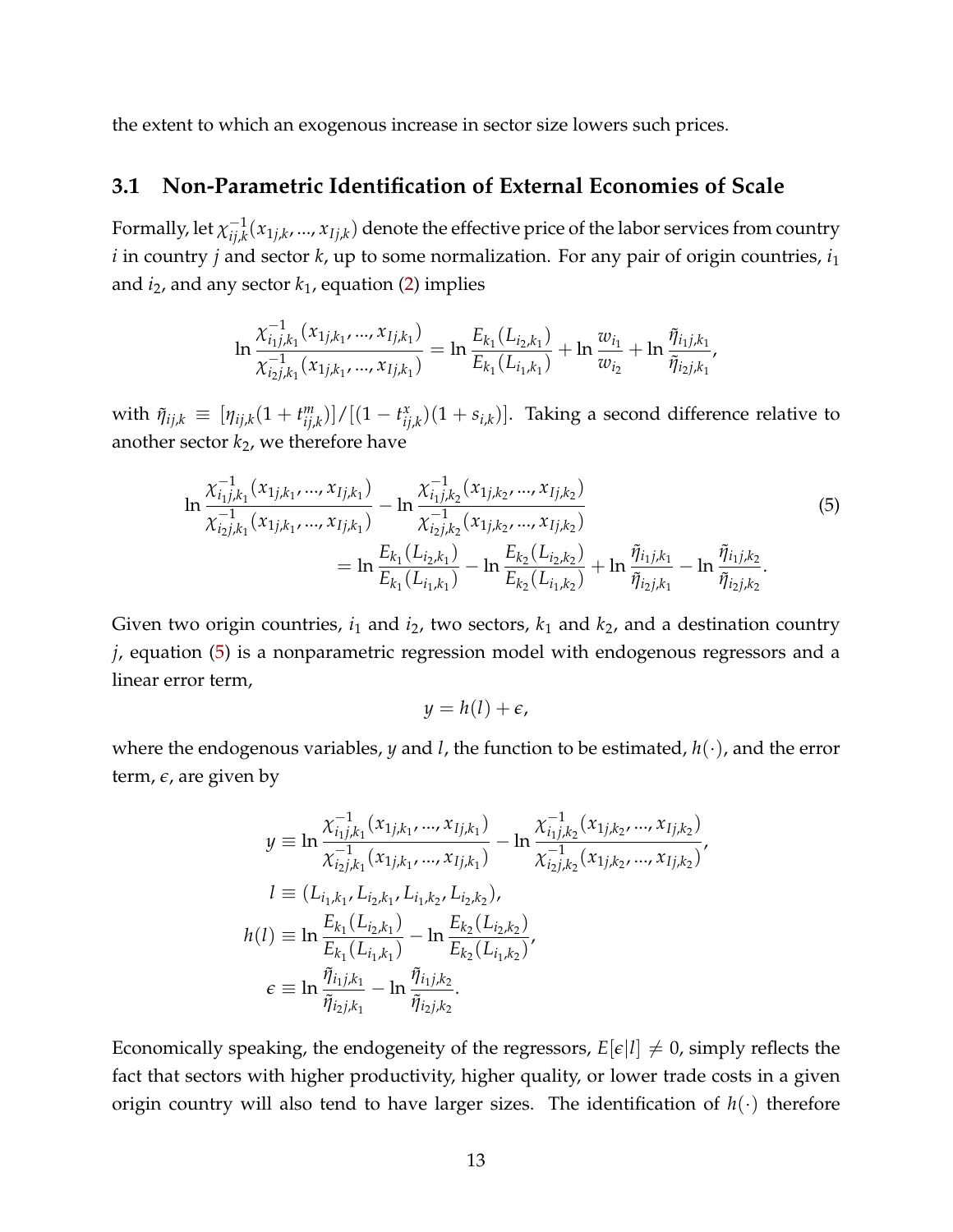requires a vector of instruments.

[Newey and Powell](#page-42-3) [\(2003\)](#page-42-3) provide general conditions for nonparametric identification in such environments. Specifically, if there exists a vector of instruments *z* that satisfies the exclusion restriction, that  $E[\epsilon|z] = 0$ , as well as the completeness condition, that  $E[g(l)|z] = 0$  implies  $g = 0$  for any g with finite expectation, then  $h(\cdot)$  is nonparamet-rically identified. As shown in Appendix [A.5,](#page-46-1) once  $h(\cdot)$  is identified, both  $E_{k_1}$  and  $E_{k_2}$ are also identified, up to a normalization that is irrelevant for policy analysis. In the next section, we will propose such a vector of instruments and use it to estimate sector-level external economies of scale.

#### <span id="page-15-0"></span>**3.2 Discussion**

Before turning to our empirical analysis, we briefly discuss the robustness of our approach as well as some of the relative costs and benefits of this approach as compared to alternative methods for estimating scale economies.

**Perfect versus Imperfect Competition.** The nonparametric identification of external economies of scale above is conducted under the assumption of perfect competition, in which prices are equal to unit costs. This assumption allows us to infer how variation in sector sizes affects costs, and hence economies of scale, by estimating how the variation in sector sizes affects prices, as revealed by trade shares. While this might suggest that perfect competition is critical for our empirical strategy, this is not the case, as an example (developed formally in Appendix [A.6\)](#page-47-0) illustrates. Suppose that we introduce an imperfectly competitive retail sector that buys goods at their marginal costs and sells these goods at a profit. In this economy, retailers will impose different markups on different goods, but markups in sector *k* and country *j* will still be a function of (*c*1*j*,*<sup>k</sup>* , ..., *cIj*,*k*), and hence we can still express trade shares as a function of these prices,  $\chi_{j,k}(c_{1j,k},...,c_{Ij,k})$ , as well as estimate this function from variation in *cij*,*<sup>k</sup>* . Hence, external economies are nonparametrically identified under the same conditions as under perfect competition, re-gardless of whether good prices are equal to their marginal costs or not.<sup>[7](#page-15-1)</sup>

<span id="page-15-1"></span> $7$ This establishes that perfect competition is not critical for our empirical strategy, not that there does not exist imperfectly competitive models under which variation in markups would affect our inferences about the magnitude of external economies of scale. [Costinot et al.](#page-40-7) [\(2019\)](#page-40-7) discuss one such example. In their model, an increase in the number of firms producing in a given origin country and sector lowers the markup charged by those firms everywhere, leading to a decrease in the prices faced by importing countries, absent any external economies of scale.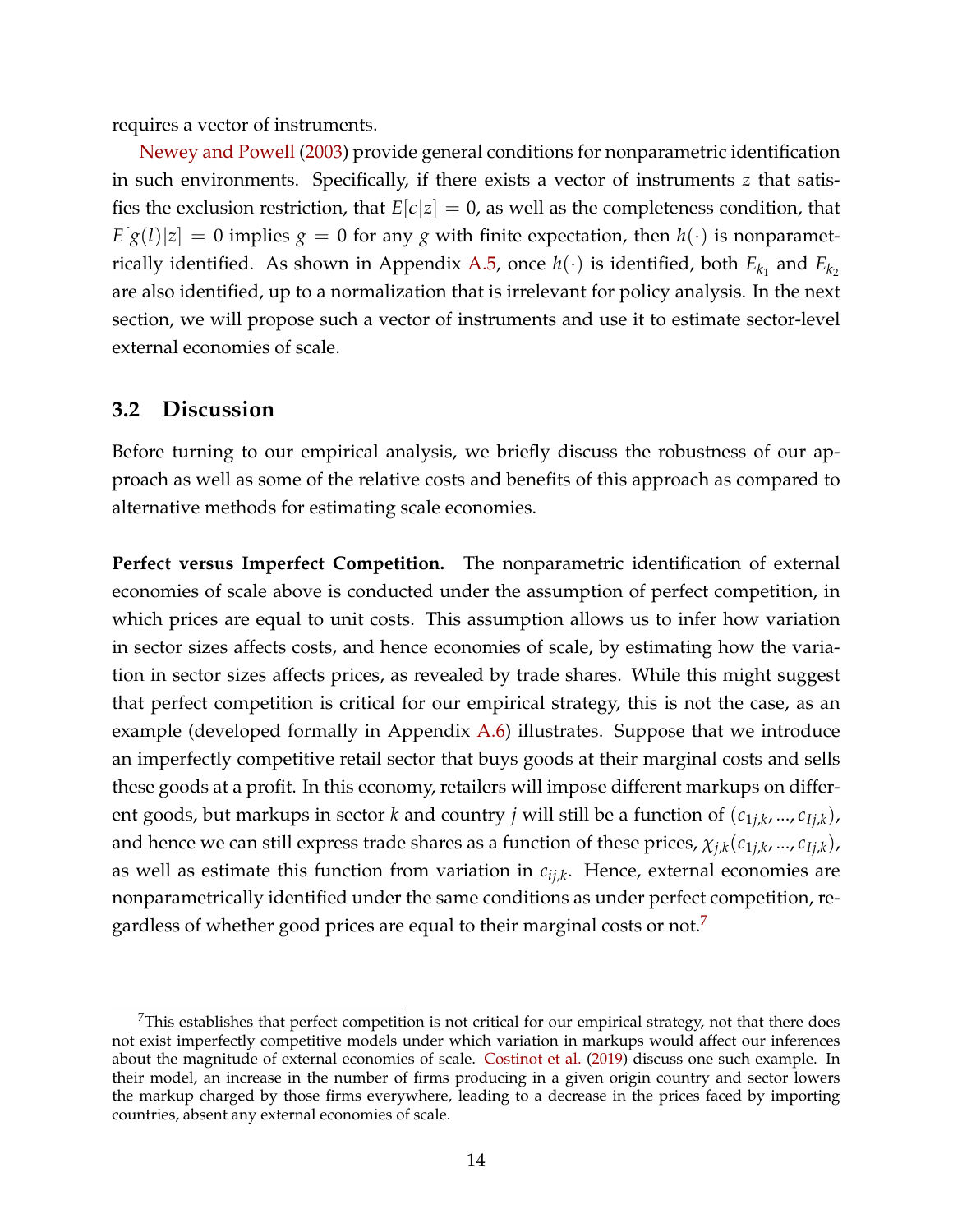**Internal versus External Economies of Scale.** As we have already noted, our model is consistent with the existence of internal economies of scale at the firm-level, provided that there is free entry in the production of each good, as in [Hopenhayn](#page-41-10) [\(1992\)](#page-41-10) and Appendix [A.1.](#page-43-0) If so, as the total number of workers employed to produce a good *ω* increases, the measure of entering firms increases in a proportional manner, while the number of workers per firm remains unchanged, making firm-level economies of scale irrelevant for our results. Absent free entry, production functions at the good level may no longer be constant returns and economies of scale estimated at the sector level may therefore reflect a mixture of both internal and external economies of scale. This concern offers an additional motive for estimating demand and scale functions, as we do below, through the use of relatively long-run variation, in which the assumption of free entry is more appropriate.

**Alternative Methods for Estimating External Economies of Scale.** We have established above how one can use data on trade shares,  $\{x_{ij,k}\}\$ , and sector sizes,  $\{L_{i,k}\}\$ , to identify external economies of scale *E<sup>k</sup>* . An obvious benefit of this empirical strategy is that trade data are easily available for a large number of countries, sectors, and years. An obvious cost is that identification relies on knowledge of the  $\chi_{j,k}$  system. While  $\chi_{j,k}$  is also required, independently from *E<sup>k</sup>* , for the design and evaluation of optimal policy, if one were interested in  $E_k$  alone then alternative estimation methods would also be available. We discuss such alternatives here.

In many settings researchers have access to micro-level data. On the production side, such data can be used to estimate firm-level production functions such as,

$$
q = E_k^A(L_{i,k}) F(l,\phi),
$$

where  $\phi$  is an index of productivity that may vary across firms producing the same good *ω* in country *i* and sector *k*, as discussed further in Appendix [A.1.](#page-43-0) This would amount to first estimating  $F(l, \phi)$  and then estimating  $E_k^A$  $\binom{A}{k}(L_{i,k})$  by investigating how firms' productivity residuals relate to sector size, with a similar need for instrumental variables as discussed in Section [3.1.](#page-14-1) Similarly, with micro-level data on consumption and prices one could estimate the (potentially extremely high-dimensional) *within*-sector demand system for all goods and then infer  $E_k^B$  $k_R^B(L_{i,k})$  by estimating how firms' demand residuals are affected by exogenous increases in sector size. Our approach instead folds the estimation of these two micro-level functions, production functions and demand systems, into a single macro-level function, the effective demand (in any destination *j*) for factor services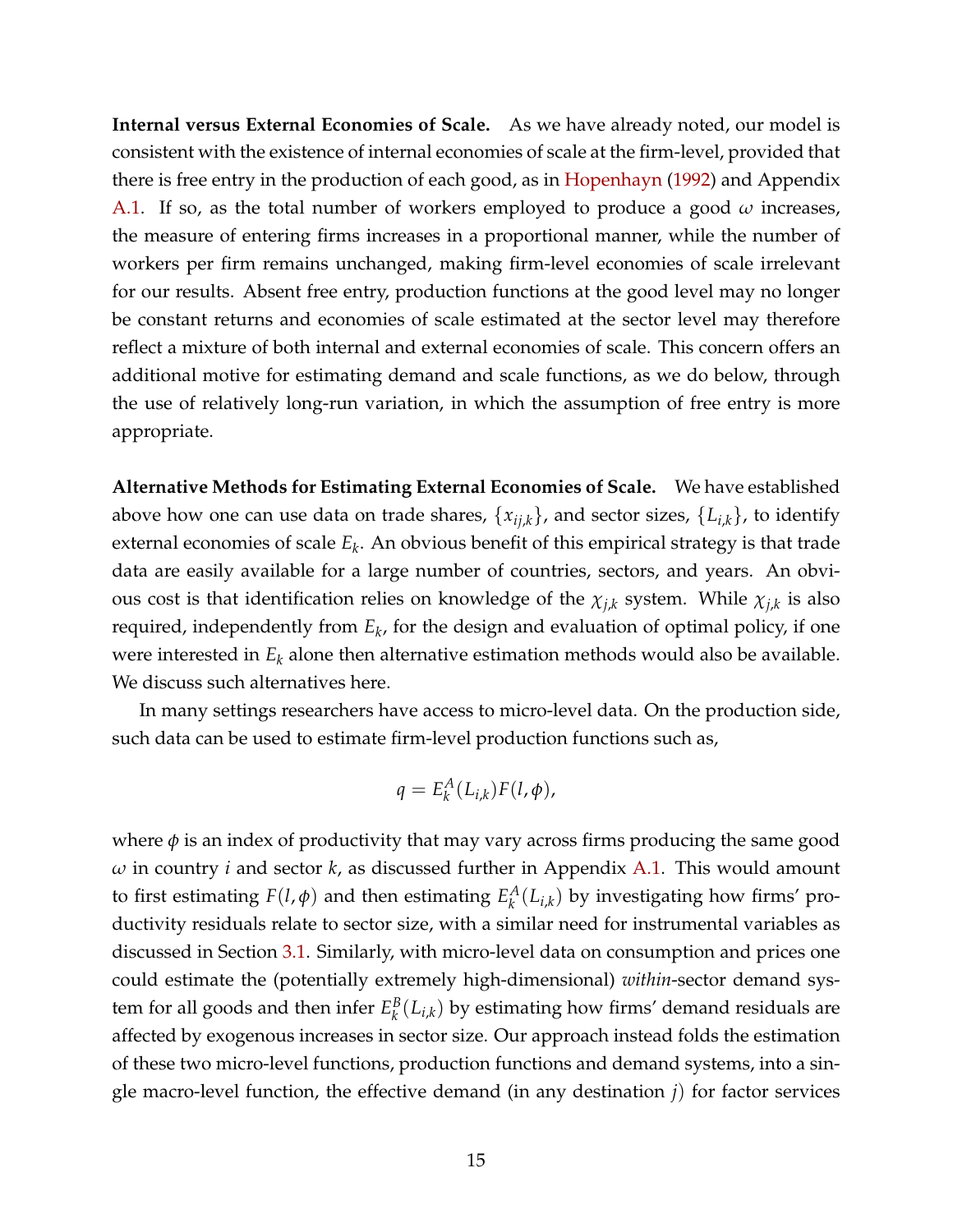from country *i* in sector *k* given by *χij*,*<sup>k</sup>* . One downside of this approach is that it does not allow us to separately identify  $E_k^A$  $_{k}^{A}(L_{i,k})$  and  $E_{k}^{B}$  $k_R^B(L_{i,k})$ , but it does identify the combination,  $E_k(L_{i,k}) = E_k^A$  $_{k}^{A}(L_{i,k})E_{k}^{B}$  $k_R^B(L_{i,k})$ , which is all that will matter for optimal industrial policy.

Another approach would draw on macro-level data on sector-level quantity indices  $Q_{i,k}$ . Provided that these indices have been constructed so as to correctly adjust for quality and variety differences, an estimate of how exogenous changes in sector sizes, *Li*,*<sup>k</sup>* , affect *Qi*,*<sup>k</sup>* would also identify *E<sup>k</sup>* . The key difference between this macro approach and ours therefore boils down to the the nature of the quality adjustment. In our case, this adjustment derives from the estimation of demand for factor services from different countries and the associated residuals. In the case of the macro-data approach, it is left to the statistical agency in charge of computing price deflators.<sup>[8](#page-17-1)</sup>

### <span id="page-17-0"></span>**4 Estimation**

The characteristics of textbook industrial policy hinge on the extent of external economies of scale. In Section [2,](#page-7-0) we have shown how optimal industrial policy can be constructed given knowledge of  $E_k(\cdot)$ . In Section [3,](#page-13-0) we have further demonstrated how knowledge of this function could be obtained, nonparametrically, from conventional data and exogenous variation in sector size. In this section we describe the empirical procedure that we use to obtain estimates of this function, before using them in Section [5](#page-26-0) to assess the consequences of industrial policy.

#### **4.1 Parametric Restrictions**

The identification results presented in Section [3](#page-13-0) are asymptotic in nature. They reveal conditions under which, in theory, one could point-identify external economies of scale, *Ek* , in all sectors with a dataset that includes an infinite sequence of economies. In this context, we have established that, given an exogenous shifter of sector sizes, one can identify external economies of scale by tracing out the impact of changes in sector sizes on prices, as revealed by changes in equilibrium trade shares.

<span id="page-17-1"></span><sup>8</sup>While the appropriate exact price index is only obtainable with knowledge of the entire within-sector demand system, in many contexts one can more easily construct a first-order approximation to that index, such as Laspeyres or Paasche. However, in the economic environment that we consider in Section [2.1,](#page-7-2) there may not exist a single-output technology at the country-sector level because, within a sector, different goods may be sold by the same country to different destinations. In such cases, there is no theoretically grounded expenditure function that the measured price index would be a first-order approximation to. Focusing on trade in factor services circumvents this concern.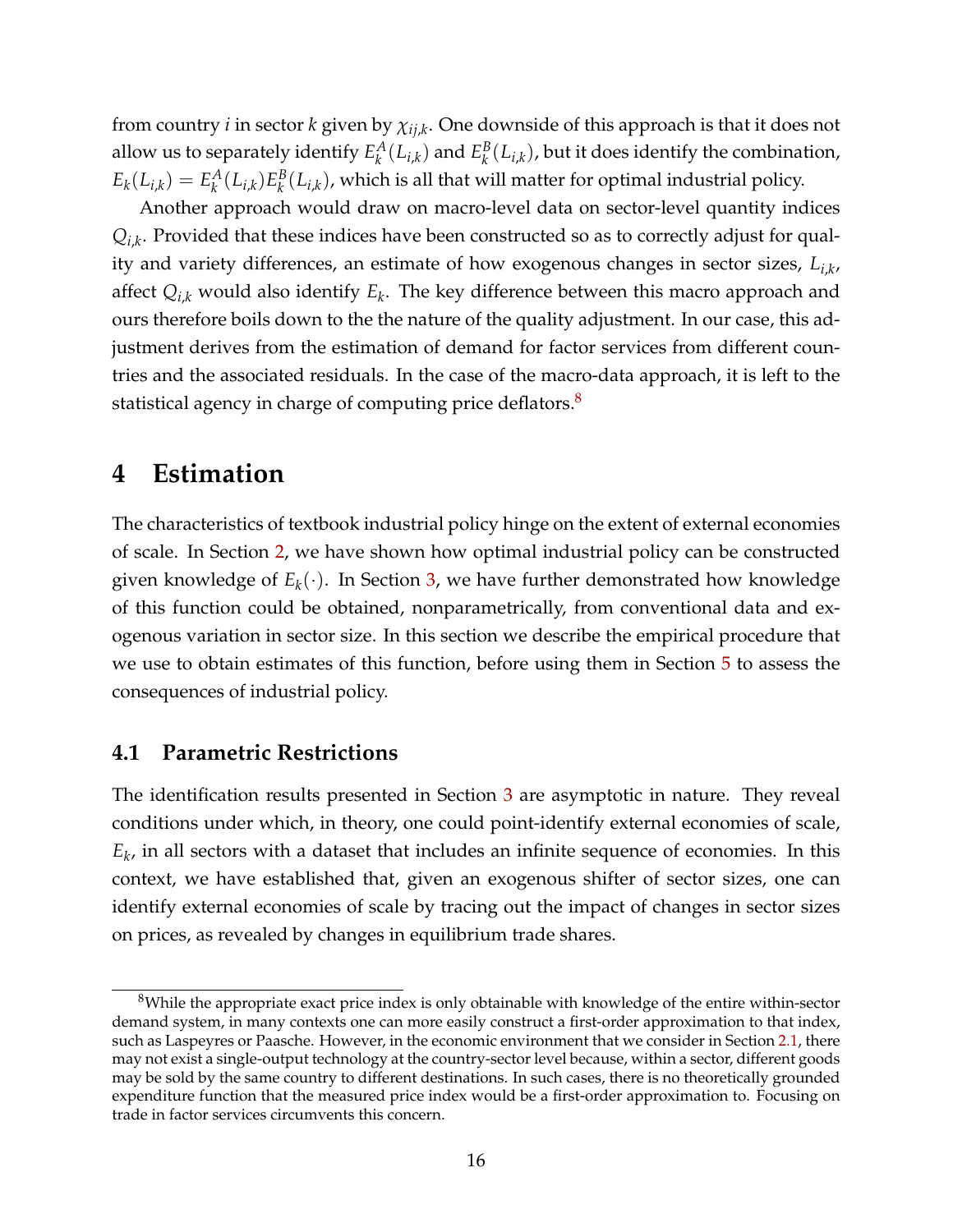In practice, researchers have limited data variation from which to learn about the relatively aggregate and long-run phenomena involved in external economies of scale. For example, as we discuss below, the dataset we use here includes only four time periods and 61 countries. So, estimation inevitably needs to proceed parametrically. In the rest of our analysis, we impose the following functional-form assumptions on the factor demand system  $\chi_{ij,k}$  and external economies of scale  $E_k$  at all times *t*:

$$
\chi_{ij,k}((1+t_{1j,k}^{m,t})c_{1j,k}^t,\ldots,(1+t_{Ij,k}^{m,t})c_{Ij,k}^t) = \frac{((1+t_{ij,k}^{m,t})c_{ij,k}^t)^{-\theta_k}}{\sum_{i'}((1+t_{i'j,k}^{m,t})c_{i'j,k}^t)^{-\theta_k}},\tag{6}
$$

<span id="page-18-1"></span><span id="page-18-0"></span>
$$
E_k(L_{i,k}^t) = (L_{i,k}^t)^{\gamma_k}.
$$
\n<sup>(7)</sup>

These choices have the advantage of focusing our empirical analysis on the elasticities that matter for the design of optimal policy. Equation [\(6\)](#page-18-0) states that bilateral trade shares between an origin country *i* and a destination *j* in any sector *k* satisfy a gravity equation with trade elasticity *θ<sup>k</sup>* . [Costinot et al.](#page-40-8) [\(2012\)](#page-40-8) describe a multi-sector extension of [Eaton and Kortum](#page-40-2) [\(2002\)](#page-40-2) that provides micro-theoretical foundations for such a functional form. The same micro-foundations can be invoked in the presence of external economies of scale, as in [Kucheryavyy et al.](#page-41-0) [\(2017\)](#page-41-0). Equation [\(7\)](#page-18-1) allows external economies of scale to vary across sectors, as is critical for industrial policy considerations, but restricts the elasticity of external economies  $\gamma_k$  to be constant within each sector.

In addition, for the purposes of assessing the welfare gains from optimal policy, which also depends on the sector-level elasticity of demand, as Figure [1](#page-3-0) illustrates, we must specify the upper-level utility function *U<sup>j</sup>* . This also plays a role in our instrumental variable estimation procedure below. We do so under the assumption that the elasticity of substitution across manufacturing sectors is constant as well. Hence, we can express country *j's* share of expenditure on a manufacturing sector  $k \in M$ , across all origins, as

<span id="page-18-3"></span>
$$
x_{j,k}^t = \frac{\exp(\varepsilon_{j,k}^t)(P_{j,k}^t)^{1-\rho}}{\sum_{l \in M} \exp(\varepsilon_{j,l}^t)(P_{j,l}^t)^{1-\rho}},
$$
\n(8)

where  $\rho$  is the elasticity of substitution between sectors,  $\varepsilon_j^t$ *j*,*k* is an exogenous preference parameter, and *P t j*,*k* is sector *k*'s price index in country *j* given by

<span id="page-18-2"></span>
$$
P_{j,k}^t \equiv \left[ \sum_i ((1 + t_{ij,k}^{m,t}) c_{ij,k}^t)^{-\theta_k} \right]^{-1/\theta_k}.
$$
\n(9)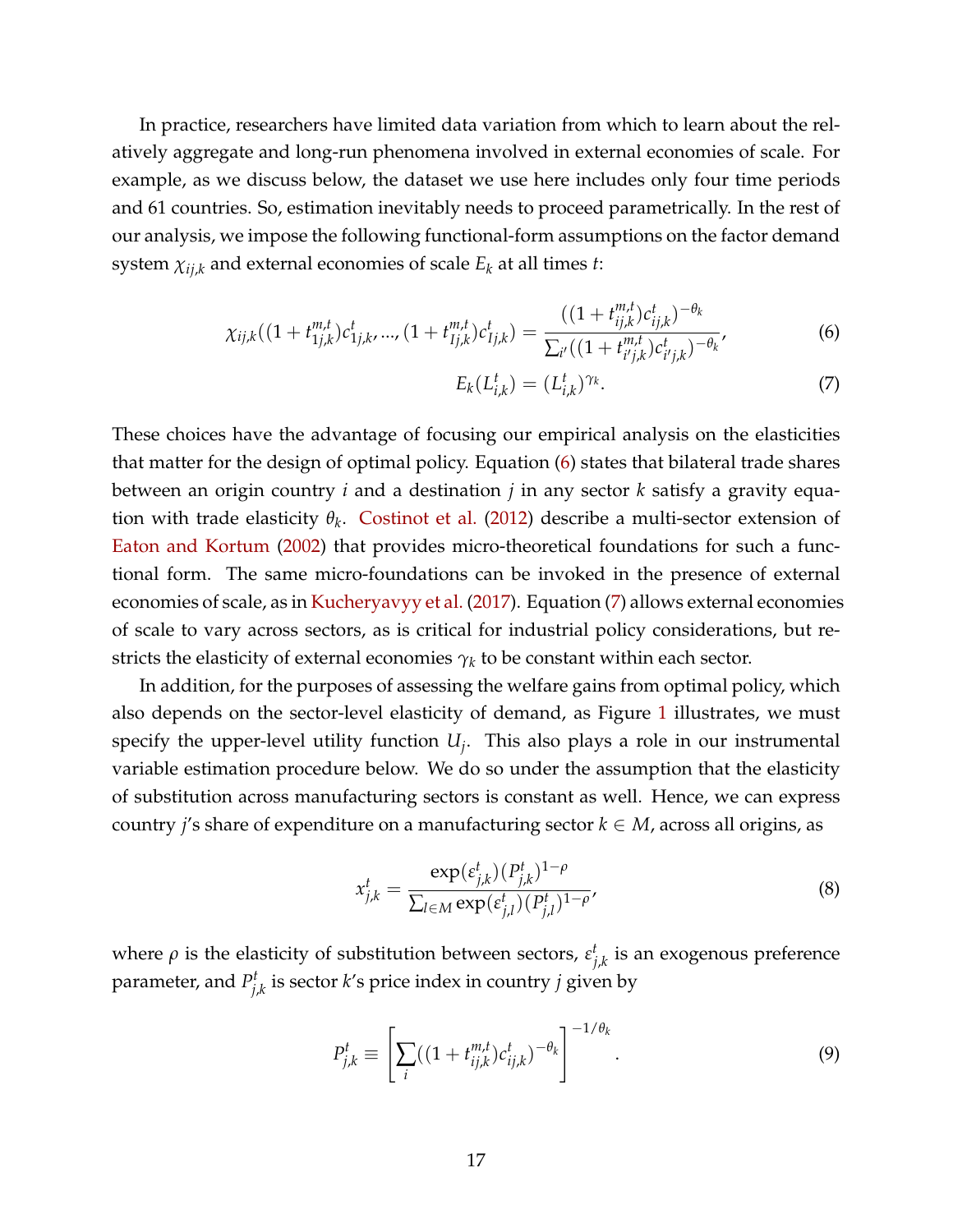One feature to note about the functional forms in equations  $(6)-(9)$  $(6)-(9)$  $(6)-(9)$  is that all level-shifters can change over time, but the elasticities  $\{\theta_k\}$ ,  $\{\gamma_k\}$ , and  $\rho$  cannot. This implies that, while we use data from multiple time periods, this is not necessary for estimation; we could proceed instead with data from just one time period. Choosing the former over the latter merely allows us to take advantage of the increased statistical precision that comes from pooling the data from multiple cross-sections.

#### **4.2 Empirical Strategy**

We now discuss our procedure for obtaining estimates of scale elasticities *γ<sup>k</sup>* .

<span id="page-19-2"></span>**Baseline Specification.** Let *x t ij*,*k* denote the trade share of exporter *i* for importer *j* in sector *k* and period *t*. Given equations [\(6\)](#page-18-0) and [\(7\)](#page-18-1), equation [\(5\)](#page-14-0) simplifies into

$$
\frac{1}{\theta_{k_2}} \ln \left( \frac{x_{i_1 j, k_2}^t}{x_{i_2 j, k_2}^t} \right) - \frac{1}{\theta_{k_1}} \ln \left( \frac{x_{i_1 j, k_1}^t}{x_{i_2 j, k_1}^t} \right) = \gamma_{k_1} \ln \left( \frac{L_{i_2, k_1}^t}{L_{i_1, k_1}^t} \right) - \gamma_{k_2} \ln \left( \frac{L_{i_2, k_2}^t}{L_{i_1, k_2}^t} \right) + \ln \left( \frac{\tilde{\eta}_{i_1 j, k_1}^t}{\tilde{\eta}_{i_2 j, k_1}^t} \right) - \ln \left( \frac{\tilde{\eta}_{i_1 j, k_2}^t}{\tilde{\eta}_{i_2 j, k_2}^t} \right).
$$

The fixed-effect counterpart of this difference-in-difference specification is

<span id="page-19-1"></span>
$$
\frac{1}{\theta_k} \ln(x_{ij,k}^t) = \delta_{ij}^t + \nu_{j,k}^t + \gamma_k \ln L_{i,k}^t + \epsilon_{ij,k'}^t
$$
\n(10)

where  $\delta_{ij}^t$  and  $\nu_{j}^t$ *j*,*k* represent exporter-importer-year and importer-sector-year fixed effects, respectively, and  $\epsilon_{ij,k}^t \equiv -\ln \tilde{\eta}_i^t$  $i_{ijk}$ <sup>[9](#page-19-0)</sup> Equation [\(10\)](#page-19-1) will be our baseline specification.

Three features of this specification are worth emphasizing. First, because sector size  $L_{i,k}^t$  would respond endogenously to the idiosyncratic productivity shocks that are part of  $\epsilon_i^t$ *ij*,*k* , ordinary least squares (OLS) estimates of equation [\(10\)](#page-19-1) would be biased, as al-ready discussed in Section [3.](#page-13-0) Hence, estimation of the supply-side parameter  $\gamma_k$  requires demand-side instrumental variables for sector size *L t*  $i_{i,k}$ . Second, because we aim to es-

$$
\delta_{ij}^t \equiv \frac{1}{\theta_{k_2}} \ln \left( \frac{x_{ij,k_2}^t}{x_{ij,k_2}^t} \right) - \gamma_{k_2} \ln(L_{i,k_2}^t) + \ln \left( \frac{\tilde{\eta}_{ij,k_2}^t}{\tilde{\eta}_{ij,k_2}^t} \right),
$$
  

$$
v_{j,k}^t \equiv \frac{1}{\theta_k} \ln(x_{ij,k}^t) - \gamma_k \ln(L_{i_2,k}^t) + \gamma_{k_2} \ln(L_{i_2,k_2}^t) + \ln \tilde{\eta}_{ij,k}^t.
$$

<span id="page-19-0"></span><sup>&</sup>lt;sup>9</sup>Fixing some exporter  $i_2$  and sector  $k_2$ , these fixed effects satisfy the following structural relationships: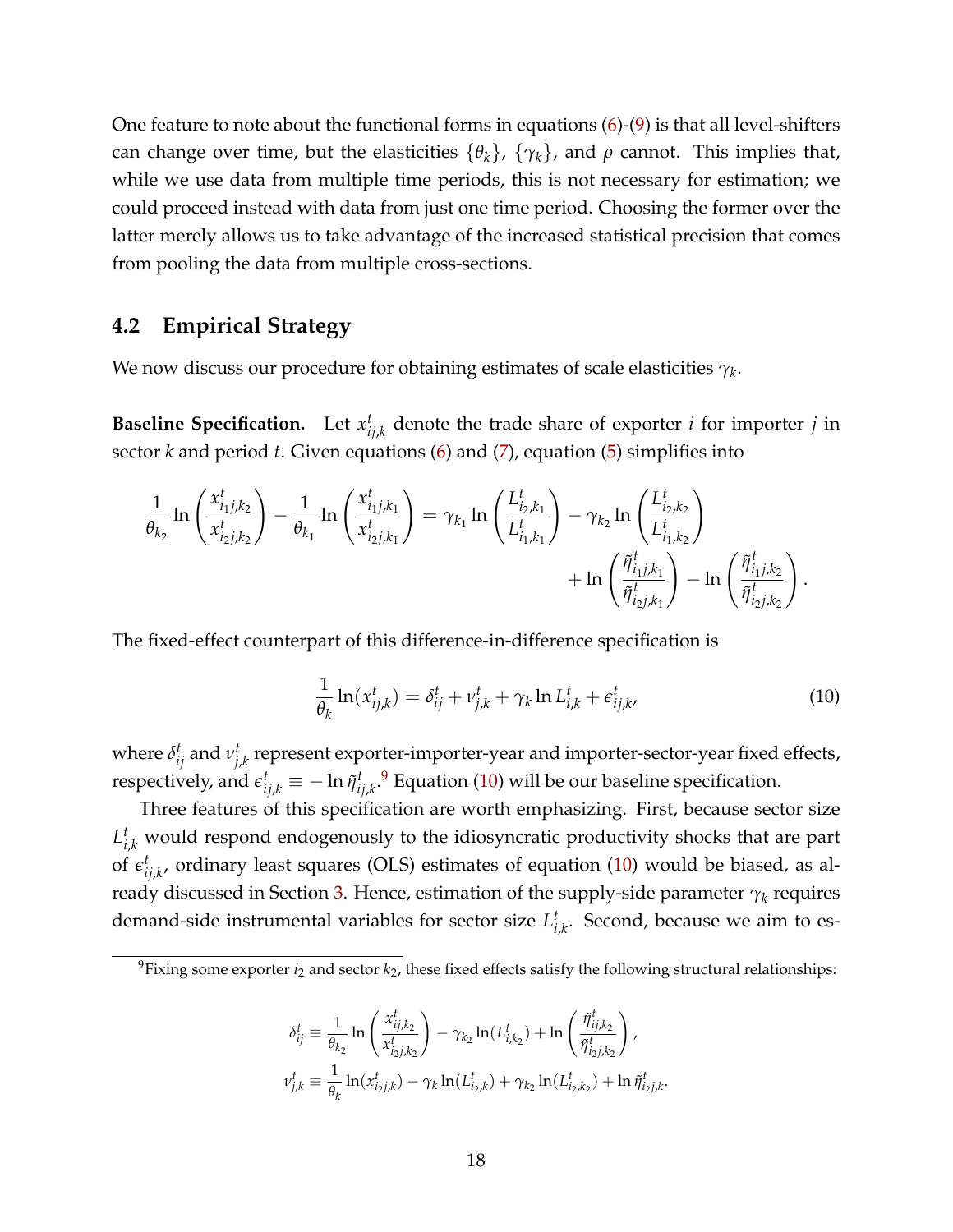timate the long-run scale elasticities *γ<sup>k</sup>* that motivate textbook industrial policy, we deliberately exploit long-run, cross-sectional variation alone; put differently, it is important that exporter-sector fixed effects do not appear in equation [\(10\)](#page-19-1). Finally, because equation [\(10\)](#page-19-1) includes exporter-importer-year fixed effects, which are necessary in order to control for the exporter's wage *w t i* and any differences in aggregate productivity, it cannot be estimated separately sector-by-sector. Formally, one should therefore think of the endogenous variables as the entire vector of sector sizes,  $\{\ln L_i^t\}$  $\{t_{i,k}\}_k$ , interacted with a full set of *K* sector indicators. Identification therefore requires at least *K* instrumental variables that shift sector sizes in independent directions. We now describe a procedure for constructing such variables.

**Construction of Instrumental Variables.** To construct demand-side, cross-sectional instruments for sector size, we propose to start from estimates (to be described below) of country-and-sector-level demand shocks, exp(*ε t j*,*k* ), in equation [\(8\)](#page-18-3). Because {exp(*ε t j*,*k* )}*<sup>k</sup>* govern expenditure shares, rather than levels, we then formulate a prediction for the levels of country *j*'s demand for goods from sector *k* as  $\widehat{D}_{j,k}^t \equiv \exp(\widehat{\epsilon}_j^t)$  $_{j,k}^t$ ) $\overline{L}_j^t$ *j* , using data on total population  $\overline{L}_{i}^{t}$ *j* . Finally, given those demand-side estimates, we construct the *K* instrumental variables for (log) sector size ln *L t i*,*k* , interacted with *K* sector indicators, as (log) predicted demand  $\ln(\hat{D}_{j,k}^t)$ , interacted with the same *K* sector indicators. This provides a (just-identified)  $2SLS$  system.<sup>[10](#page-20-0)</sup> The exclusion restriction being imposed is that after conditioning on importer-exporter-year and importer-sector-year fixed effects, predicted demand in country *i* and sector *k* at year *t*,  $\ln(\widehat{D}_{j,k}^t)$ , is mean-independent of the supply-side shocks,  $\{ \epsilon^{t'}_{i'} \}$ *i* 0 *j* 0 ,*k* 0}. [11](#page-20-1)

To obtain estimates of country-and-sector-level demand shocks, *ε*ˆ *t j*,*k* , we use data on sector-level expenditures. Let  $X^t_{j,k} \equiv \sum_i X^t_i$ *ij*,*k* denote the expenditure by importer *j* on all goods (from all origins *i*) in manufacturing sector  $k$  at time  $t$  and let  $x_{j,k}^t \equiv X_j^t$  $_{j,k}^t$  /  $\sum_{s \in M} X_j^t$ *j*,*s* be the share of expenditures in sector *k* as a share of total manufacturing expenditures. If upper-level preferences were Cobb-Douglas ( $\rho = 1$ ), we would directly infer that exp(*ε*ˆ *t*  $f_{j,k}$ ) =  $x_j^t$ *j*,*k* , up to a normalization. But more generally, we also need estimates of

<span id="page-20-0"></span> $10$ One unusual feature of our 2SLS estimation system of equations is that the first-stage equation involves a more aggregate level of variation than the (bilateral) second-stage equation. However, this poses no difficulties of interpretation or inference given that we cluster the standard errors in all of the following regressions (first-stage and second-stage) at the exporter-sector level. In addition to correcting for unrestricted forms of serially correlated errors over time, this clustering procedure has the advantage of correcting for the purely mechanical within-group (that is, within-exporter-sector-year) correlation in the first-stage.

<span id="page-20-1"></span> $11$ We note that in this model 2SLS is a limited-information approach to consistent estimation of the scale elasticity parameters  $\gamma_k.$  But relative to full-information approaches, which would use the full structure of the model to derive an efficient nonlinear estimator, linear 2SLS offers the benefit of simplicity and draws on finite-sample theory that is relatively well understood.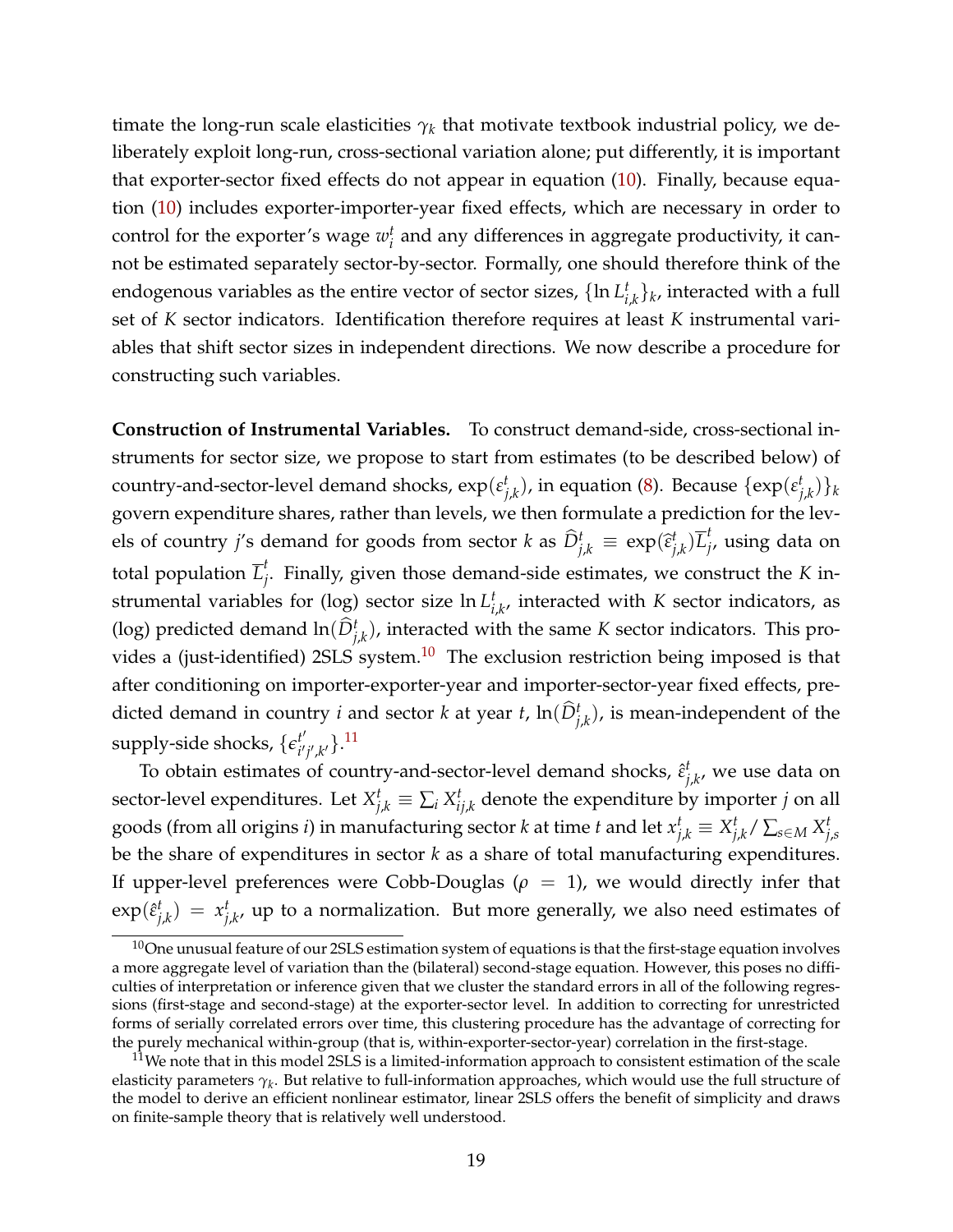sector-level price indices,  $\hat{P}^t_{j,k'}$  and the elasticity of substitution,  $\hat{\rho}$ , to recover the demand residuals in equation [\(8\)](#page-18-3). Appendix [B.1](#page-57-0) describes in detail how we obtain those by (*i*) inferring sector-level price indices,  $\hat{P}_{j,k}$ , from importer-sector-year fixed effects in a gravity equation and (*ii*) instrumenting those prices with country population times a full set of sector indicators, drawing on the supply-based logic of our economies of scale model.<sup>[12](#page-21-0)</sup>

#### **4.3 Measurement**

To estimate scale elasticities  $\gamma_k$  in equation [\(10\)](#page-19-1) using predicted demand as instruments, we need measures of trade shares  $x_i^t$  $_{ij,k^{\prime}}^{t}$  population  $\overline{L}_{i}^{t}$  $\int_{i}^{t}$ , and sector size,  $L_{i,t}$ . We discuss each of these in turn.

**Trade Shares.** We obtain data on bilateral trade flows *X t ij*,*k* from the OECD's Inter-Country Input-Output (ICIO) tables. This source documents bilateral trade among 61 major exporters *i* and importers *j*, listed in Table B.8, within each of 34 sectors *k* (27 of which are traded, with 15 in manufacturing) defined at a similar level to the 2-digit SIC, and for each year  $t = 1995$ , 2000, 2005, and 2010. The 15 manufacturing sectors  $k$ , listed in Table 1, are those for which we aim to estimate  $\gamma_k$ <sup>[13](#page-21-1)</sup> Since ICIO tables also include domestic sales *X t*  $i$ <sub>*ii,k*</sub> in all sectors, we can measure trade shares directly as  $x_{ij,k}^t = X_i^t$  $t_{ij,k}^t / \sum_l X_l^t$ *lj*,*k* .

**Population.** We take our preferred measure of population  $\overline{L}_i^t$ *i* from the "POP" variable in the Penn World Tables version 9.0. In practice this variable is highly correlated with alternative measures such as the total labor force.

**Sector Size.** According to the baseline model developed here, the total wage bill in a sector is equal to total sales across all destinations*,*  $w_i^t$  ${}_{i}^{t}L_{i,k}^{t} = \sum_{j} X_{i}^{t}$ *ij*,*k* , and total employment across sectors is equal to total labor supply, which further implies  $w_i^t$  $i^t L_i^t = \sum_k \sum_j X_i^t$ *ij*,*k* .

<span id="page-21-0"></span><sup>&</sup>lt;sup>12</sup>In the presence of  $\gamma_k > 0$ , we know that a country *j's* productivity in any sector *k* will be increasing in  $L^{t}_{j,k}$ . While sector size  $L^{t}_{j,k}$  is endogenously determined, a natural candidate to predict such sector scale (especially for the empirically relevant case of low import penetration in most sectors) is the country's overall scale, driven by its population  $\overline{L}_{i}^{t}$ *j* . We expect this overall country size to have a differential impact on productivity, and hence price reduction, across sectors depending on the relative strength of economies of scale  $\gamma_k$ . This suggests constructing IVs from the interaction between  $\overline{L}_j^t$  and  $\gamma_k$ . Since  $\gamma_k$  is unknown at this stage—indeed, our procedure for estimating *γ<sup>k</sup>* relies on knowledge of the parameter *ρ* that is the goal here—we simply construct IVs from the interaction of  $\overline{L}_j^t$  and a set of sector indicators. In line with the previous logic, we will later confirm that there is a strong (inverse) correlation between the first stage  $\alpha$  coefficients here, on each sector interaction variable, and the sector's corresponding estimate of  $\gamma_k$ .

<span id="page-21-1"></span> $13$ We omit sector 18, Recycling and Manufacturing NEC, from the estimation.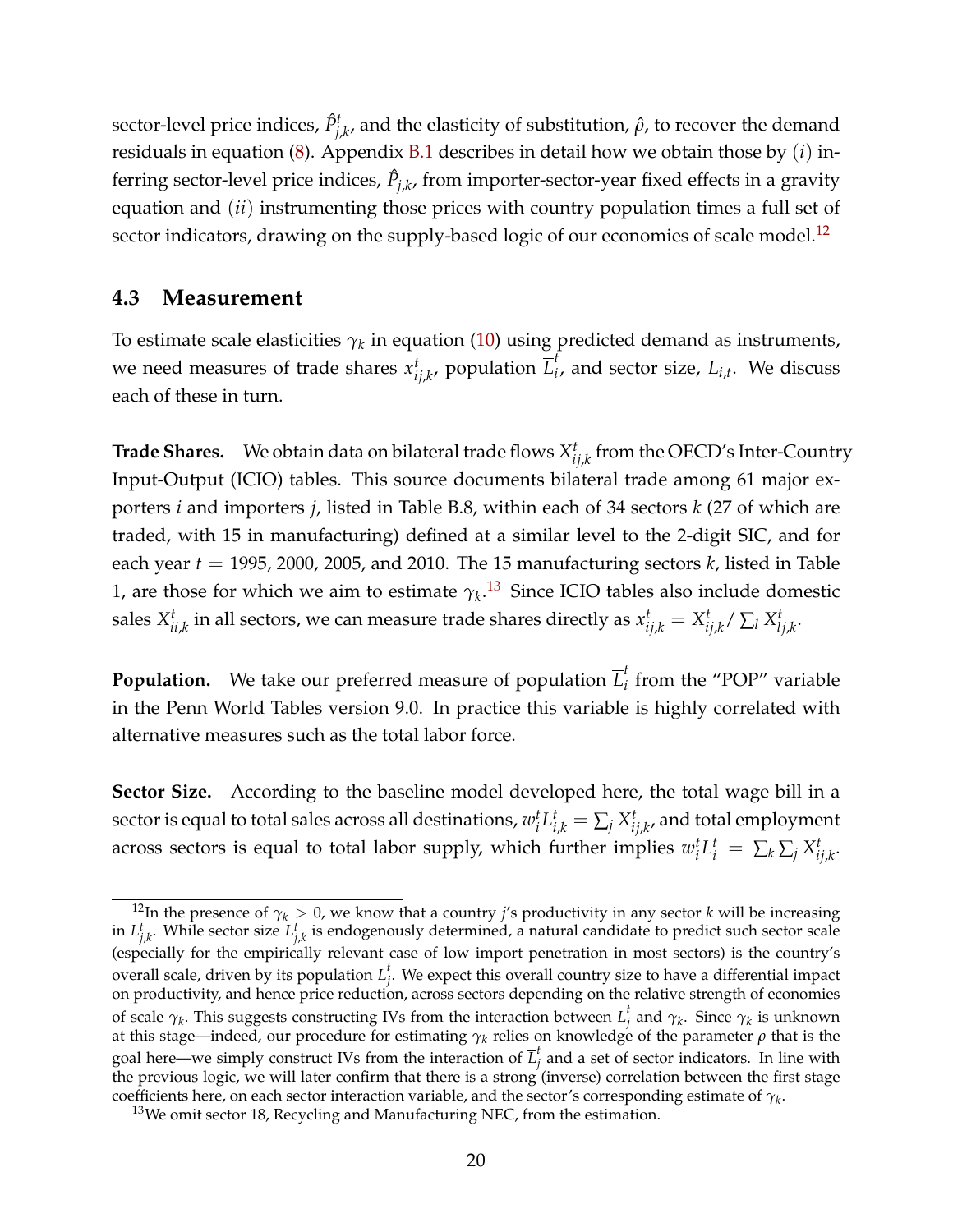Combining these two observations, and using population  $\bar{L}_i^t$  as a proxy for labor supply  $L_i^t$  $i_t$ , we can therefore measure sector size  $L_i^t$  $\int_{i,k}^{t}$  as  $\left( \frac{\sum_{j} X_{ij,k}^{t}}{\sum_{i} \sum_{j} X_{ij}^{t}} \right)$  $\sum_{k'} \sum_{j} X^t_{ij,k'}$  $\left( \prod_{i=1}^{t} \frac{1}{i} \right)$ 

#### <span id="page-22-1"></span>**4.4 Estimates of Scale Elasticities**

**Auxiliary Results.** The estimation of scale elasticities *γ<sup>k</sup>* requires estimates of two auxiliary parameters: (i) the elasticity of substitution between manufacturing sectors *ρ*, to  $\epsilon$ onstruct our demand-side instruments; and (ii) trade elasticities  $\theta_k$  in each sector, to construct our dependent variables. We begin with a discussion of these auxiliary estimates.

Our estimate of *ρ* is reported in Table B.2, with the corresponding first-stage results in Table B.1. The IV estimate is  $\hat{\rho} = 1.47$ , which is lower than the OLS estimate (of  $\hat{\rho} = 3.35$ ) as is consistent with the presence of increasing returns at the sector level. When supply curves slope downwards, positive demand shocks lead to reductions in prices. Hence, the OLS estimate of the impact of prices on expenditure shares, which confounds a truly downward-sloping demand curve with the negative correlation between demand shocks and prices, will be an underestimate of  $1 - \rho$ , leading to an overestimate of  $\rho$ .

Trade elasticities *θ<sup>k</sup>* in manufacturing sectors have already been estimated by various researchers. For our baseline analysis, we take the median estimate, within each sector, from the following recent studies: [Bagwell, Staiger and Yurukoglu](#page-39-9) [\(2018\)](#page-39-9), [Caliendo and](#page-39-10) [Parro](#page-39-10) [\(2015\)](#page-39-10), [Giri, Yi and Yilmazkuday](#page-40-9) [\(2018\)](#page-40-9), and [Shapiro](#page-42-4) [\(2016\)](#page-42-4). The resulting estimates are described in Table B.3. We explore the sensitivity of our results to using alternative trade elasticities in Section [6.1.](#page-32-1)

**Main Results.** OLS estimates of *γ<sup>k</sup>* from equation [\(10\)](#page-19-1) are reported in column (1) of Table 1. All of these estimates imply precisely-estimated economies of scale (i.e.  $\gamma_k > 0$ ) but, as discussed, we expect OLS to deliver biased estimates of true economies of scale. For this reason we turn to the IV estimation procedure documented in Section [4.2.](#page-19-2) Recall that this corresponds to a 2SLS system in which there are 15 endogenous variables (the variable ln *L t i*,*k* interacted with an indicator variable for each sector) and 15 instruments (the *variable* ln  $\left(\hat{\epsilon}^t_i\right)$  $\sum_{i,k}^t \overline{L}_i^t$  $\mathcal{C}_i^{t})$ , again interacted with an indicator variable for each sector). While this means that there are 15 first-stage equation estimates to report (each with 15 coefficients), the F-statistic from each of these first-stage equations is large, as reported in columns (4)

<span id="page-22-0"></span><sup>&</sup>lt;sup>14</sup>Given this measure of sector size, any discrepancy between population and labor supply in efficiency units is therefore also implicitly part of the error term in equation [\(10\)](#page-19-1). That is, if  $L_i^t = \xi_i^t \overline{L}_{i}^t$ , then the error term also includes  $\gamma_k \ln \xi_i^t$ , with our exclusion applying to this term as well—though, as we describe in Section [4.4,](#page-22-1) our estimates are robust to the inclusion of controls for per-capita GDP interacted with sectoryear dummies, which lends support to this assumption.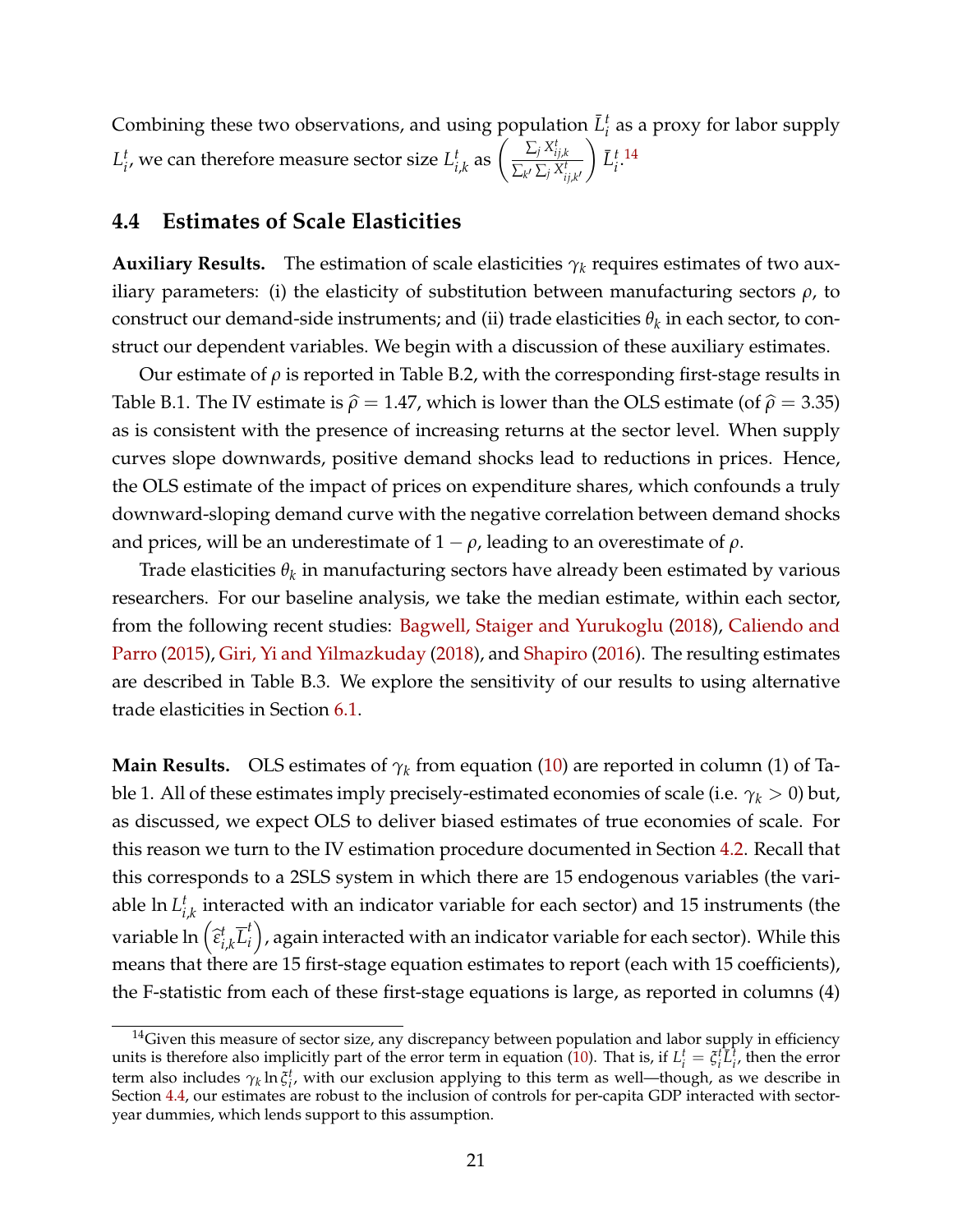| Sector                      | <b>OLS</b><br>(1) | 2SLS<br>(2)    | Reduced-<br>form<br>(3) | First-stage<br>F-stat<br>(4) | SW<br>F-stat<br>(5) |
|-----------------------------|-------------------|----------------|-------------------------|------------------------------|---------------------|
| Food, Beverages and Tobacco | 0.19<br>(0.01)    | 0.16<br>(0.02) | 0.10<br>(0.02)          | 87.20                        | 394.3               |
| <b>Textiles</b>             | 0.14<br>(0.01)    | 0.12<br>(0.01) | 0.06<br>(0.02)          | 56.70                        | 349.9               |
| Wood Products               | 0.13<br>(0.01)    | 0.11<br>(0.02) | 0.05<br>(0.01)          | 15.50                        | 210.7               |
| Paper Products              | 0.14<br>(0.01)    | 0.11<br>(0.02) | 0.05<br>(0.01)          | 55.60                        | 661.9               |
| Coke/Petroleum Products     | 0.09<br>(0.01)    | 0.07<br>(0.01) | 0.03<br>(0.01)          | 14.20                        | 299.1               |
| Chemicals                   | 0.23<br>(0.01)    | 0.20<br>(0.02) | 0.17<br>(0.02)          | 31.10                        | 335.8               |
| Rubber and Plastics         | 0.29<br>(0.02)    | 0.25<br>(0.03) | 0.22<br>(0.03)          | 39.13                        | 436.0               |
| Mineral Products            | 0.16<br>(0.01)    | 0.13<br>(0.02) | 0.08<br>(0.01)          | 40.50                        | 405.0               |
| <b>Basic Metals</b>         | 0.13<br>(0.01)    | 0.11<br>(0.01) | 0.07<br>(0.01)          | 14.40                        | 254.0               |
| <b>Fabricated Metals</b>    | 0.16<br>(0.01)    | 0.13<br>(0.02) | 0.07<br>(0.01)          | 57.10                        | 421.1               |
| Machinery and Equipment     | 0.15<br>(0.01)    | 0.13<br>(0.01) | 0.07<br>(0.01)          | 66.40                        | 401.6               |
| Computers and Electronics   | 0.10<br>(0.01)    | 0.09<br>(0.01) | 0.04<br>(0.01)          | 18.60                        | 290.5               |
| Electrical Machinery, NEC   | 0.11<br>(0.01)    | 0.09<br>(0.01) | 0.03<br>(0.01)          | 45.90                        | 419.5               |
| Motor Vehicles              | 0.17<br>(0.01)    | 0.15<br>(0.01) | 0.15<br>(0.02)          | 39.80                        | 390.2               |
| Other Transport Equipment   | 0.17<br>(0.01)    | 0.16<br>(0.02) | 0.11<br>(0.02)          | 24.00                        | 381.6               |

### **Table 1: Estimates of Sector-Level Scale Elasticities (***γ<sup>k</sup>* **)**

*Notes:* Column (1) reports the OLS estimate, and column (2) the 2SLS estimate, of equation (10). Column (3) reports the reduced form coefficients. The instruments are the log of (country population  $\times$  sectoral demand shifter), interacted with sector dummies. Column (4) reports the conventional F-statistic, and column (5) the Sanderson-Windmeijer F-statistic, from the first-stage regression corresponding to each row. All regressions control for importer-sector-year fixed-effects and (asymmetric) trading pair-year effects. Standard errors in parentheses are clustered at the exporter-sector level. The number of obserations (unique exporter-importer-sector-years) is 207,542.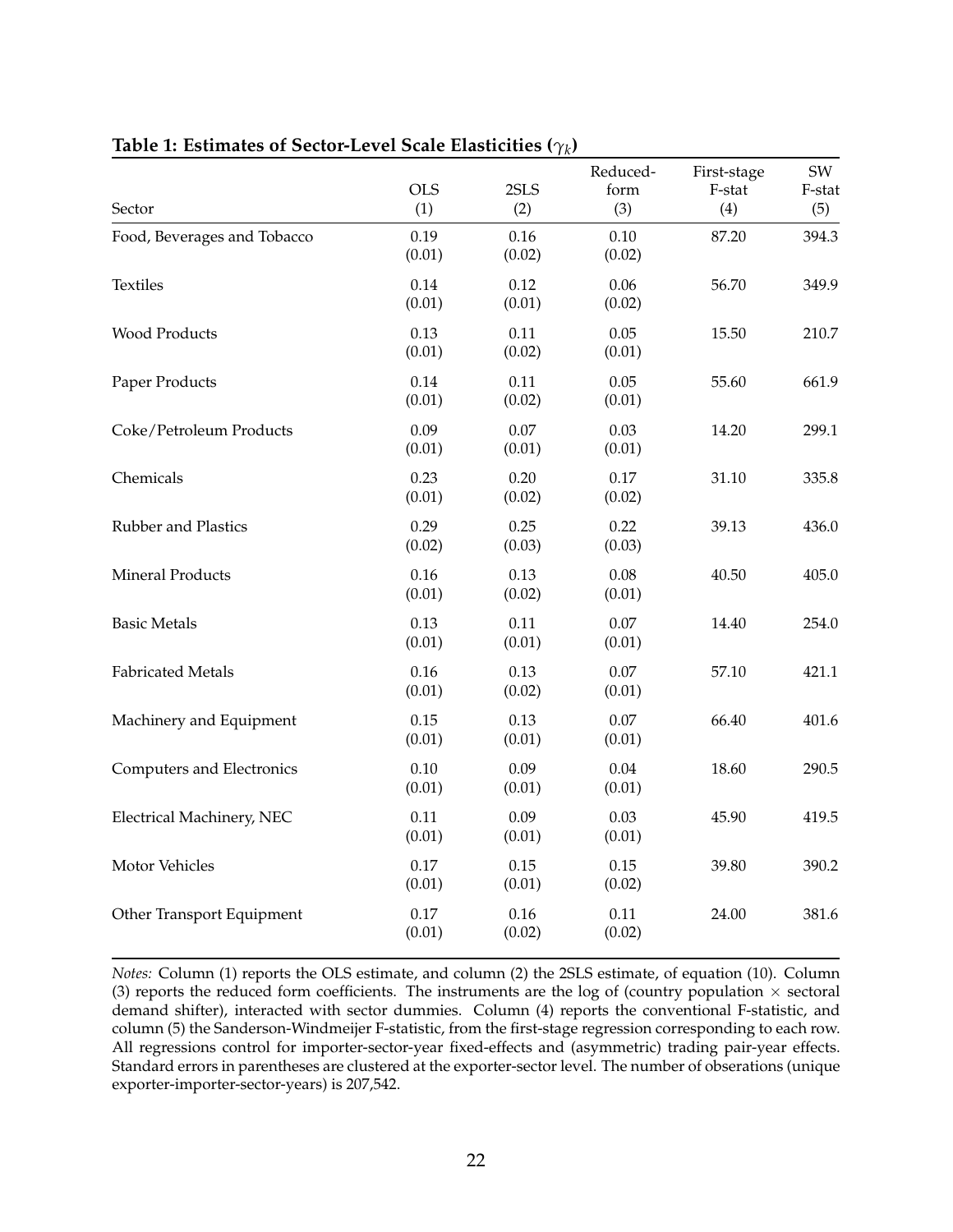and (5), so potential concerns about finite-sample bias from weak instruments seem not to apply here. The first-stage coefficient estimates themselves are summarized in Table  $B.4.15$  $B.4.15$ 

The 2SLS estimates of *γ<sup>k</sup>* are reported in column (2) of Table 1. These are our preferred estimates of the strength of economies of scale within each of the 15 manufacturing sectors in our sample. The results point to substantial economies of scale—with an average scale elasticity of 0.13—that are statistically significantly different from zero in every sector. At the same time, there is widespread heterogeneity, with estimates ranging from  $\gamma_k = 0.07$ in the Coke/Petroleum Products sector to  $\gamma_k = 0.25$  in the Rubber and Plastics sector. We can easily reject the hypothesis of coefficient equality at the 1% level. This heterogeneity is important for the scope for industrial policy, as we discuss in Section [5.](#page-26-0)

Another feature of these estimates is that, in each sector, the OLS estimate of  $\gamma_k$  is larger than its corresponding 2SLS estimate. This downward OLS bias is to be expected in an open economy in which countries specialize in sectors where they have a comparative advantage; further, it is consistent with our finding that the elasticity of substitution between sectors, *ρ*, is greater than one, which magnifies the impact of productivity differences on specialization.

Finally, column (3) reports the reduced-form parameter estimates of the impact of predicted (log) demand,  $\ln(\widehat{D}_{i,k}^t)$ , on the dependent variable,  $\frac{1}{\theta_k}\ln(x_i^t)$ *ij*,*k* ). We see that countries with higher predicted demand in a sector tend to have larger exports in that sector. This is again consistent with the the existence of increasing returns at the sector level, which implies that positive shocks to domestic demand cause lower prices and, in turn, greater exports. This is a manifestation of the home-market effect.<sup>[16](#page-24-1)</sup>

**Robustness.** The estimates of *γ<sup>k</sup>* in Table 1 are obtained from pooling across four crosssections: 1995, 2000, 2005 and 2010. As a first robustness check, we consider each of these cross-sections separately. The new estimates of *γ<sup>k</sup>* , displayed in Table B.5, are very similar. The largest relative change in scale elasticities, across all sector and year estimates, is that

<span id="page-24-0"></span><sup>&</sup>lt;sup>15</sup>Specifically, Table B.4 reports, for each first-stage regression, that the demand residual-based IV for any given sector has a strong correlation with its own sector size and a far weaker correlation with any other sector's size. Consequently, as seen in column (4) of Table 1, the conventional F-statistic from the 15 instruments in each first-stage equation is large and the [Sanderson and Windmeijer](#page-42-5) [\(2016\)](#page-42-5) F-statistic in column (5), which assesses the extent to which each first-stage is affected by independent variation in the instruments from that in the other 14 first-stages, is considerably larger.

<span id="page-24-1"></span><sup>&</sup>lt;sup>16</sup>Echoing that view, the first-stage results corresponding to the estimation of the elasticity substitution *ρ* reported in Table B.1 show that the impact of country size on sector-level prices is negative in all sectors but one. Further, the correlation between these sector-specific first-stage coefficients and the estimates of  $\hat{\gamma}_k$  is −0.94, which is strongly consistent with the negative correlation one would again expect to obtain if<br>sectors with stronger scale comprises see larger price reductions due to scale sectors with stronger scale economies see larger price reductions due to scale.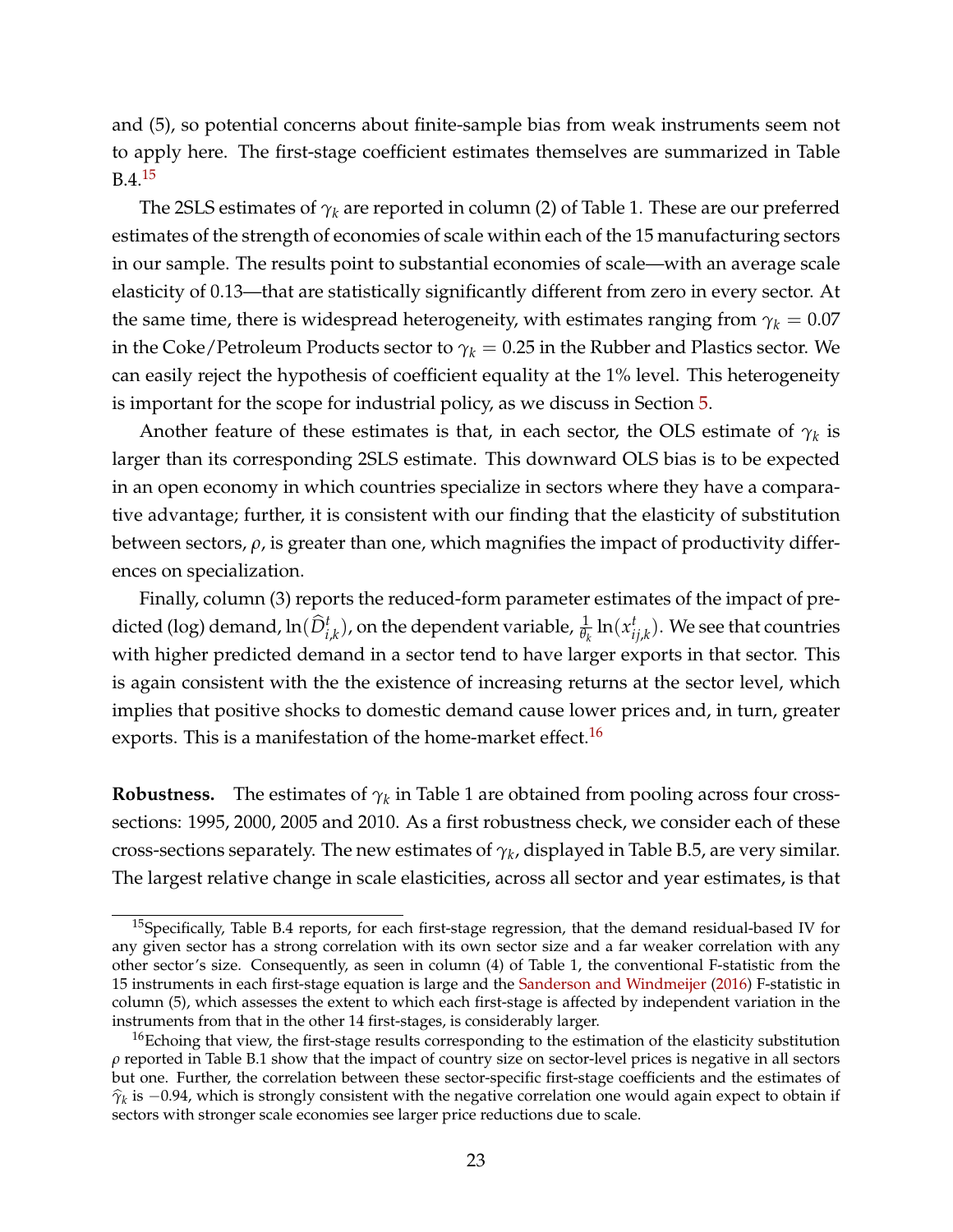for the Mineral Products sector which changes from 0.13 in the baseline to 0.16 for 2005. In addition, the lowest SW F-statistic across these 60 first-stage regressions is 101.8. These findings highlight how it is fundamentally stable, cross-sectional variation that drives our estimates of *γ<sup>k</sup>* .

The 2SLS estimates of  $\gamma_k$  in Table 1 further requires that unobserved determinants of comparative advantage, which are absorbed in the error term  $\epsilon_i^t$ *ij*,*k* of equation [\(10\)](#page-19-1), are orthogonal to our instruments. As an additional robustness check, we now explore the sensitivity of our estimates to controlling for systematic sources of Ricardian comparative advantage.

A prominent source of Ricardian comparative advantage stems from differences in institutions across countries and the differential implications that those institutions have for productivity across sectors; see [Nunn and Trefler](#page-42-6) [\(2014\)](#page-42-6) for a survey. As proxies for institutional quality, we use a measure of contract enforcement and a measure of financial development, thereby encompassing the sources of comparative advantage stressed in [Levchenko](#page-41-11) [\(2007\)](#page-42-7) and [Nunn](#page-42-7) (2007) as well as [Beck](#page-39-11) [\(2002\)](#page-39-11) and [Manova](#page-42-8) [\(2008\)](#page-42-8).<sup>[17](#page-25-0)</sup> Our controls correspond to interaction terms between exporting country-level measures of institutional quality and sector-year dummies, which hence allows for any form of systematic Ricardian comparative advantage based on contract enforcement or financial development. The results from including this set of controls are reported in Table B.6. We see only minor changes in the estimates of  $\gamma_k$  as compared to our baseline estimates.

To go beyond institutional sources of comparative advantage, we include as additional covariates a set of interactions between the exporter's per capita GDP and sector-year dummies.<sup>[18](#page-25-1)</sup> This controls for any potential reason for relatively rich countries to be differentially productive in certain sectors. Again, referring to Table B.6, including these additional controls has no appreciable effect on our estimates or inference.

Put together, these results imply that our 2SLS strategy utilizes variation in sector size driven by factors that appear to be orthogonal both to sources of Ricardian comparative advantage that have featured in prior work and to sources derived from differences in overall productivity. As we shall see in Section [6.2,](#page-35-0) this remains true for the cases of comparative advantage driven by Heckscher-Ohlin sources and differential prices of intermediate inputs. This lends credence to the view that our estimates draw only on demand-side variation in order to identify the supply-side scale economies *γ<sup>k</sup>* .

<span id="page-25-0"></span> $17$ Our measure of contract enforcement is the "rule of law" variable (as measured in 1997-98) due to [Kaufmann, Kraay and Mastruzzi](#page-41-12) [\(2003\)](#page-41-12), as used in [Nunn](#page-42-7) [\(2007\)](#page-42-7). And our measure of financial development is the (log of the) ratio of private bank credit to GDP (as measured in 1997), as also used in [Nunn](#page-42-7) [\(2007\)](#page-42-7).

<span id="page-25-1"></span><sup>&</sup>lt;sup>18</sup>We obtain data on per-capita GDP by dividing the real output variable, "RGDPO", in the Penn World Tables by  $\overline{L}_{i}^{t}$ *i* .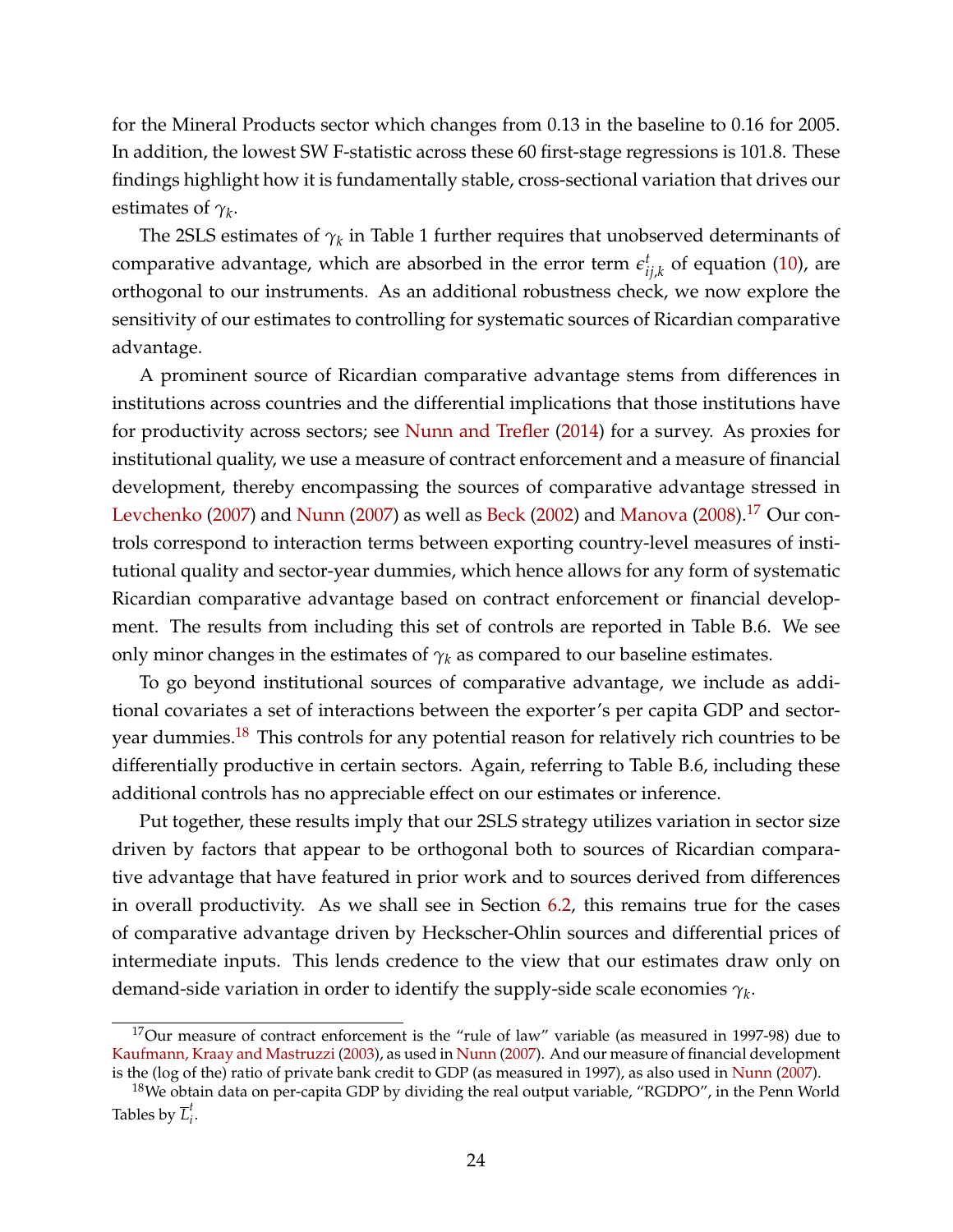### <span id="page-26-0"></span>**5 The Gains from Industrial Policy**

#### **5.1 The Calibrated Economy**

Throughout our quantitative exercise, we maintain the parametric restrictions imposed in equations [\(6\)](#page-18-0) and [\(7\)](#page-18-1). Thus, scale elasticities are given by  $\gamma_k$ , whereas trade elasticities are given by *θ<sup>k</sup>* . To calibrate *γ<sup>k</sup>* , we use the 2SLS estimates reported in column (2) of Table 1 for all manufacturing sectors and set  $\gamma_k = 0$  for all non-manufacturing sectors. This implies that there are welfare gains from reallocating resources from non-manufacturing to manufacturing sectors which have  $\gamma_k > 0$ , and so the overall gains from industrial policy will be higher than if we had set *γ<sup>k</sup>* in non-manufacturing to some positive value. We consider alternative cases in the sensitivity analysis of Section [5.3.](#page-30-0) To calibrate *θ<sup>k</sup>* , we use the median values of the trade elasticities from recent studies reported in column (5) of Table B.3 for each manufacturing sector, in line with the empirical analysis of Section [4,](#page-17-0) and we set  $\theta_k = 6.85$  for all non-manufacturing sectors, which is the median elasticity throughout manufacturing.

Following the theoretical analysis of Section [2.3,](#page-11-4) we treat each country as a small open economy and impose the normalization  $s_j = t_j = 0$ . By Proposition [1,](#page-12-0) optimal industrial and trade policy are therefore given by

<span id="page-26-2"></span><span id="page-26-1"></span>
$$
s_{j,k} = \gamma_k \text{ for all } k,\tag{11}
$$

$$
t_{ji,k}^x = \frac{1}{1 + \theta_k}, \text{ for all } k \text{ and } i \neq j,
$$
 (12)

$$
t_{ij,k}^m = 0, \text{ for all } k \text{ and } i,
$$
 (13)

where the second expression uses  $d\ln c_{ji,k}/d\ln L_{ji,k} = -(1-d\ln \chi_{ji,k}/d\ln c_{ij,k})^{-1}$ , by equation [\(4\)](#page-12-1).

To quantify the welfare gains from these policies, we also need to take a stand on the upper-level utility function, *U<sup>j</sup>* , that determines expenditures and the elasticity of substitution across sectors. Like in Section [4,](#page-17-0) we assume that upper-level preferences are CES with elasticity of substitution *ρ* across all sectors,

$$
U_j(U_{j,1},..,U_{j,K})=[\sum_k(\exp(\varepsilon_{j,k}))^{\frac{1}{\rho}}(U_{j,k})^{\frac{\rho-1}{\rho}}]^{\frac{\rho}{\rho-1}}.
$$

In our baseline exercise, we set  $\rho = 1.47$ , in line with the 2SLS estimate for manufacturing sectors reported in column (2) of Table B.2. This implies the same elasticity of substitution between manufacturing and non-manufacturing sectors as within manufacturing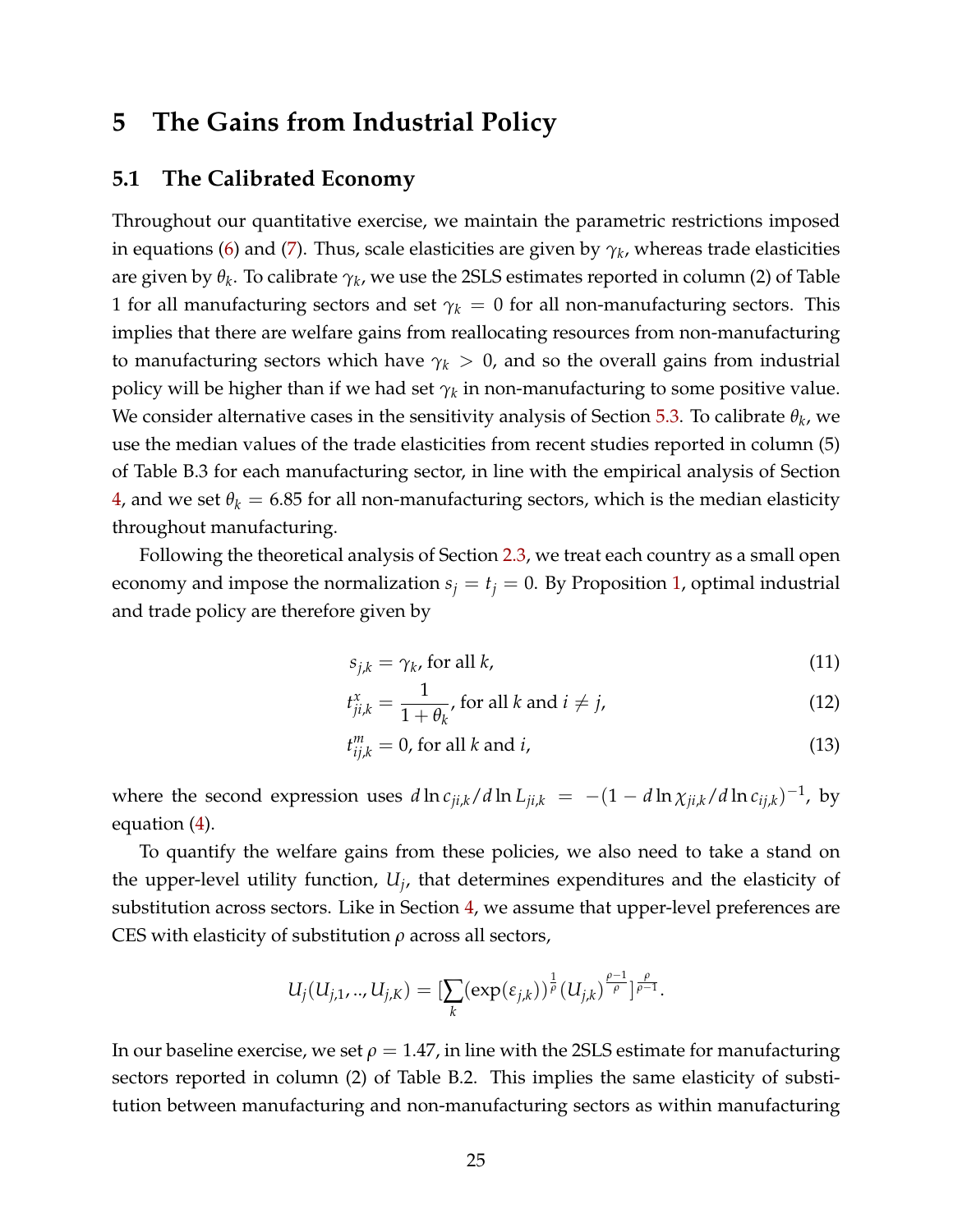sectors. As we discuss further below, this leads to higher gains from industrial policy than if we had assumed an elasticity of substitution between manufacturing and nonmanufacturing below one, as estimated in some recent studies, e.g., [Comin, Lashkari and](#page-40-10) [Mestieri](#page-40-10) [\(2015\)](#page-40-10) and [Cravino and Sotelo](#page-40-11) [\(2019\)](#page-40-11). Overall, our calibration choices are on the more aggressive side, to give a chance for industrial policy to yield high gains—as we see below, even with these choices, the gains are on the low side.

Finally, as in [Dekle, Eaton and Kortum](#page-40-12) [\(2008\)](#page-40-12), we compute counterfactual equilibria under optimal policies using exact hat algebra under the assumption that the initial equilibrium observed in the data (corresponding to 2010, the final year in our dataset) features neither taxes nor subsidies and that trade deficits *D<sup>i</sup>* correspond to transfers across countries, with  $\sum_i D_i = 0$ . The full non-linear system of equations that determines these counterfactual changes can be found in Appendix [A.7.](#page-48-0)

#### **5.2 Baseline Results**

Table 2 shows the gains from optimal trade and industrial policy for a subset of countries as well as the average across countries, both unweighted and weighted by GDP. Results for each of the 61 countries in our dataset can be found in Table B.8.

Column (1) reports the gains from the fully optimal policy, i.e., export taxes equal to  $1/(1+\theta_k)$  and production subsidies equal to  $\gamma_k$ , whereas columns (2) and (3) report the gains from using only one of these two policy instruments.<sup>[19](#page-27-0)</sup> We define the gains from optimal trade policy as the gains from introducing export taxes  $1/(1 + \theta_k)$  conditional on having optimal production subsidies *γ<sup>k</sup>* in place. These gains are equal to the difference between columns (1) and (2), which is displayed in column (4). Analogously, we define the gains from optimal industrial policy as the gains from introducing production subsidies  $\gamma_k$  conditional on the presence of optimal export taxes  $1/(1 + \theta_k)$ , which correspond to the difference between column (1) and (3) displayed in column (5).

The policy in column (2) optimally addresses domestic distortions but on the whole is suboptimal because it does not consider the terms-of-trade implications of industrial policy. Similar considerations apply to the policy in column (3): it internalizes the termsof-trade externality, but ignores external economies of scale. In both cases, welfare losses are possible, as policies that only target one of the two distortions may aggravate the other.<sup>[20](#page-27-1)</sup> In contrast, the results in columns (4) and (5) are always positive because they

<span id="page-27-0"></span><sup>&</sup>lt;sup>19</sup>That is, in column (2) export taxes are set to zero, whereas production subsidies are equal to  $γ_k$ . And in column (3) production subsidies are set to zero, whereas export taxes are equal to  $1/(1+\theta_k).$ 

<span id="page-27-1"></span><sup>20</sup>As an extreme example, imagine an economy that: (*i*) exports all of its output, so that production subsidies and export taxes are perfect substitutes; and (*ii*) features  $\gamma_k \theta_k = 1$  for all *k*. In this case the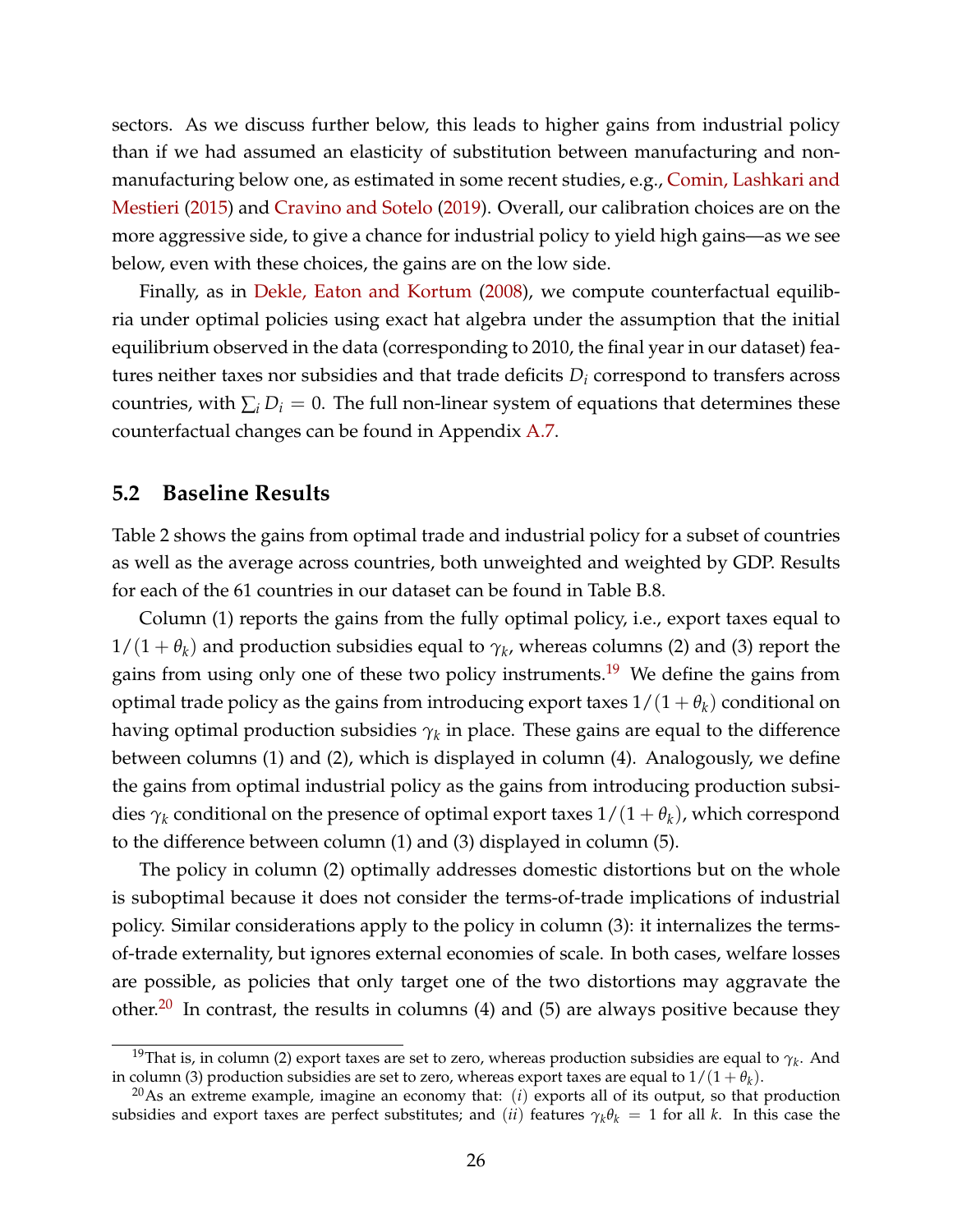|                                        | Optimal<br>Policy | Ind. Policy<br>Only | <b>Trade Policy</b><br>Only | Gains from<br><b>Trade Policy</b> | Gains from<br>Ind. Policy |
|----------------------------------------|-------------------|---------------------|-----------------------------|-----------------------------------|---------------------------|
| Country                                | (1)               | (2)                 | (3)                         | $\left( 4\right)$                 | (5)                       |
| <b>United States</b>                   | $0.55\%$          | 0.21%               | 0.15%                       | $0.34\%$                          | 0.40%                     |
| China                                  | $0.66\%$          | $0.36\%$            | 0.15%                       | $0.30\%$                          | 0.51%                     |
| Germany                                | 0.91%             | $-0.13%$            | 0.18%                       | 1.04%                             | 0.73%                     |
| Ireland                                | 1.56%             | $-1.49%$            | $0.26\%$                    | 3.05%                             | 1.31%                     |
| Vietnam                                | 1.41%             | $0.44\%$            | $0.62\%$                    | $0.97\%$                          | $0.79\%$                  |
| Avg., Unweighted<br>Avg., GDP-weighted | $1.05\%$<br>0.71% | 0.10%<br>0.14%      | $0.36\%$<br>$0.20\%$        | 0.95%<br>$0.57\%$                 | $0.69\%$<br>0.51%         |

#### **Table 2: Gains from Optimal Policies, Selected Countries**

*Notes:* Each column reports the gains, expressed as a share of initial real national income, that could be achieved by each type of policy. See the text for detailed descriptions of the exercises. Column (4) equals the difference between columns (1) and (2); likewise, column (5) is defined as the difference between columns (1) and (3).

bring the economy towards full efficiency. In particular, the optimal Pigouvian tax *γ<sup>k</sup>* cannot decrease welfare because terms-of-trade externalities are already internalized through the export taxes  $1/(1+\theta_k)$ , in the same way that such trade policy would prevent immiserizing growth.

The results in Table 2 reveal that the gains from optimal policy (column 1) are on average 1.05%. The gains from optimal industrial policy (column 5) are smaller than those from optimal trade policy (column 4): focusing on the unweighted average across countries, these gains are 0.69% and 0.95%, respectively. Going back to the textbook case for industrial policy illustrated in Figure [1,](#page-3-0) these modest average gains from industrial policy are broadly in line with those predicted by the areas of Harberger triangles. Expressed as a fraction of total income, the sum of the Harberger triangles associated with production subsidies  $s_k$  across all manufacturing sectors is

$$
\frac{\Delta W}{Y} = \frac{1}{2} \sum_{k \in M} \left(\frac{L_k}{L}\right) \frac{s_k^2}{\epsilon_k^d + \epsilon_k^{s'}}
$$

where  $\epsilon_k^d$  $\epsilon_k^d$  and  $\epsilon_k^s$ *k* are the inverse of the demand and supply elasticities in sector *k*, respectively. Following the logic in the Introduction, we can approximate the gains from industry policy by the Harberger triangles associated with production subsidies  $s_k = \gamma_k$ 

optimal policy is laissez-faire, because  $(1 + \gamma_k)(1 - \frac{1}{1 + \theta_k}) = 1$ . Then both columns (2) and (3) would report welfare losses.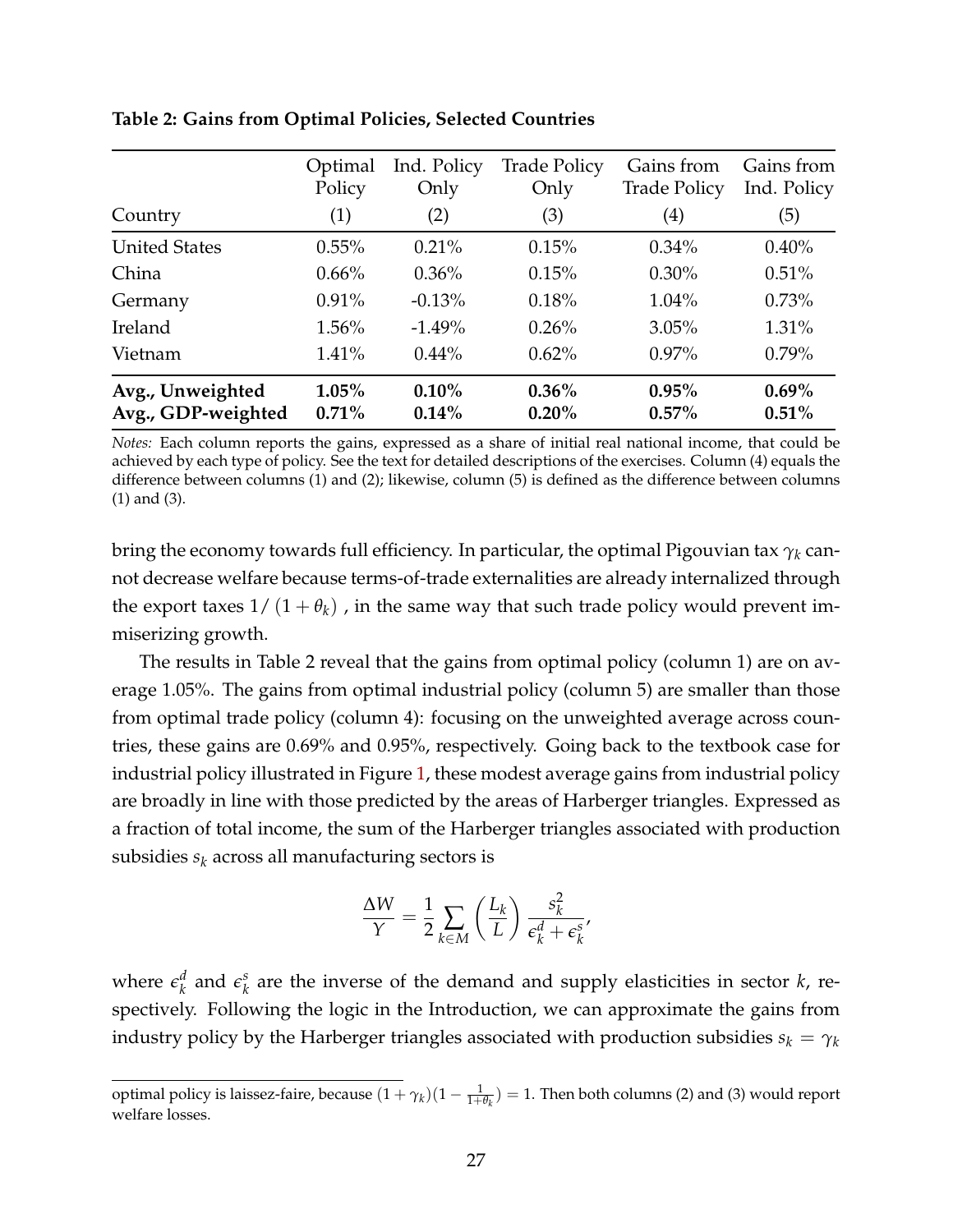across manufacturing sectors. As a simple back-of-the-envelope calculation, we set *Lk*/*L* to 0.28, the average share of manufacturing in gross output, *s<sup>k</sup>* to 0.13, the average of scale elasticities that we have estimated for manufacturing sectors,  $\epsilon_k^s$  $\frac{s}{k}$  to −0.13/(1 + 0.13), in line with  $p_k \propto Q_k^{-\gamma_k/(1+\gamma_k)}$  $\int_{k}^{-\gamma_k/(1+\gamma_k)}$ , and  $\epsilon_k^d$  $k \atop k$  to 1/1.47, in line with our estimate of  $ρ = 1.47<sup>21</sup>$  $ρ = 1.47<sup>21</sup>$  $ρ = 1.47<sup>21</sup>$  This implies that

$$
\frac{\Delta W}{Y} = \frac{1}{2} \times (0.28) \times \frac{(0.13)^2}{(1/1.47) - (0.13/1.13)} \simeq 0.42\%,
$$

not too far from the 0.69% (unweighted world average) estimated taking into account general equilibrium effects and trade. Intuitively, for gains from industrial policy to be large, there must be either a large subsidy  $\gamma_k$ —which increases the height of the triangle—or a large quantity response of employment to the subsidy, due to either a high initial level of employment or large demand and supply elasticities—which increases the base of the triangle. Empirically, this is not what we observe.

Our quantitative results exhibit substantial heterogeneity across countries. Smaller countries, in particular, gain more from optimal trade and industrial policy than larger ones. This is revealed by the fact that, for each of columns (1), (4), and (5), the simple average is higher than the corresponding GDP-weighted average. As an example, Ireland has gains from optimal policy that are almost three times higher than those of the United States (1.56% vs 0.55%). The gap is particularly large for the gains from trade policy (3.05% vs 0.34%), but the pattern also holds for the gains from industrial policy (1.31% vs 0.40%). The reason why smaller countries gain more from optimal trade policy is simple: such a policy improves a country's terms-of-trade, and since small countries tend to trade more, they benefit more from that improvement. $^{22}$  $^{22}$  $^{22}$ 

Being more open also explains why smaller countries gain more from optimal industrial policy. This is illustrated in Figure [2,](#page-30-1) which shows a scatter plot of the gains from industrial policy (vertical axis) against openness measured as exports plus imports over gross output (horizontal axis). Intuitively, inelastic domestic demand exerts a weaker restraint on labor reallocation in more open economies, and so there is more scope for industrial policy to generate gains. One way to see this formally is to consider the utility associated with domestic employment in an open economy. Compared to a closed

<span id="page-29-0"></span> $21$ The Harberger formula displayed above implicitly assumes quasi-linear preferences and autarky. Under these assumptions, our empirical estimate of *ρ* = 1.47 corresponds to the (common) elasticity of demand in each manufacturing sector.

<span id="page-29-1"></span> $22$ In our model, like in any standard gravity model, all countries face the same trade elasticity. Under our small open economy assumption, this implies that all countries have the same ability to manipulate their terms-of-trade. More generally, absent the small open economy assumption, larger countries would have a greater ability to manipulate their terms-of-trade. However, within the class of standard gravity models, [Costinot and Rodríguez-Clare](#page-40-3) [\(2013\)](#page-40-3) find that this channel is extremely weak even for the largest countries.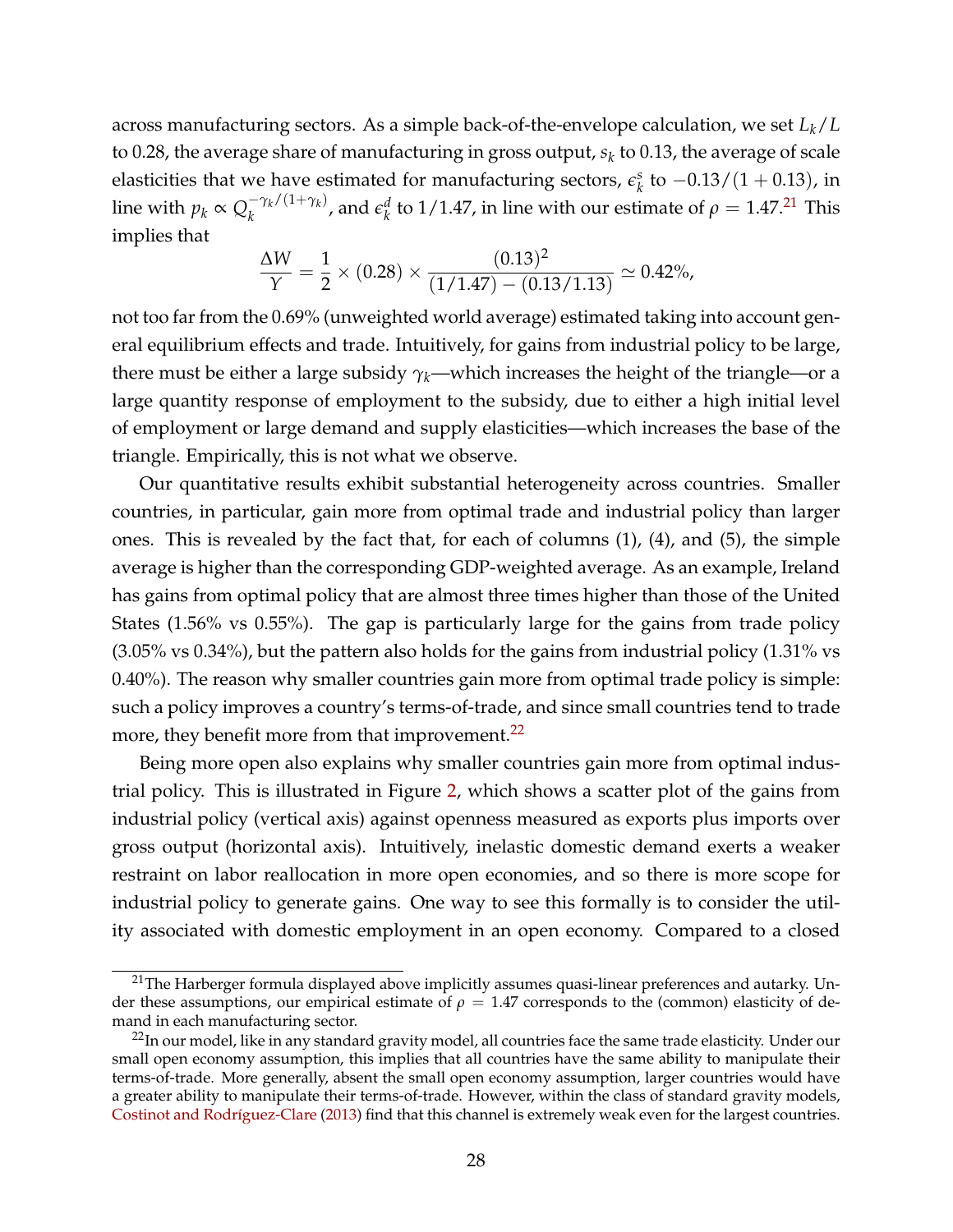<span id="page-30-1"></span>

**Figure 2: Gains from Optimal Industrial Policy and Openness**

economy, this utility no longer corresponds to that derived from domestic factor services alone, since some of those services can be exported and foreign factor services can be imported. We therefore expect the demand for domestic factor services to be more elastic in the open economy, a version of Le Châtelier's Principle.<sup>[23](#page-30-2)</sup> If so, the areas of Harberger triangles should be bigger as well, leading to greater gains from industrial policy. $^{24}$  $^{24}$  $^{24}$ 

#### <span id="page-30-0"></span>**5.3 Gains from Industrial Policy in the Presence of Trade Agreements**

The previous quantitative results assume that countries are free to pursue their unilaterally optimal trade policies. In practice, explicit trade agreements or implicit threats of

$$
V_j^{open}(\{\{L_{j,k}\}_k\}) \equiv \max_{\{L_{ij,k}\}_{i,k},\{L_{ji,k}\}_{i\neq j,k}} V_j(\{\tilde{L}_{ij,k}\}_{i,k})
$$

$$
\sum_{i \neq j,k} c_{ij,k} \tilde{L}_{ij,k} \leq \sum_{i \neq j,k} c_{ji,k} (\tilde{L}_{ji,k}) \tilde{L}_{ji,k},
$$

$$
\sum_i \eta_{ji,k} \tilde{L}_{ji,k} \leq E_k(L_{j,k}) \tilde{L}_{j,k}, \text{ for all } k.
$$

Since  $V_i^{open}$  $j$ <sup>*ppen*</sup> is given by the upper-envelope, the associated indifference curves must be less convex than the indifference curves associated with *V<sup>j</sup>* .

<span id="page-30-2"></span><sup>&</sup>lt;sup>23</sup>Formally, one can express the utility associated with domestic employment in an open economy as

<span id="page-30-3"></span> $24$ The Harberger formula above also suggests that countries with higher employment in sectors with stronger scale economies should benefit more from industrial policy. Our quantitative results are also consistent with this prediction: countries with a higher correlation between  $L_k/L$  and  $\gamma_k$  do indeed have higher gains from optimal industrial policy. However, compared to the variation in openness across countries, this channel only explains a small fraction of the variation in the gains from industrial policy.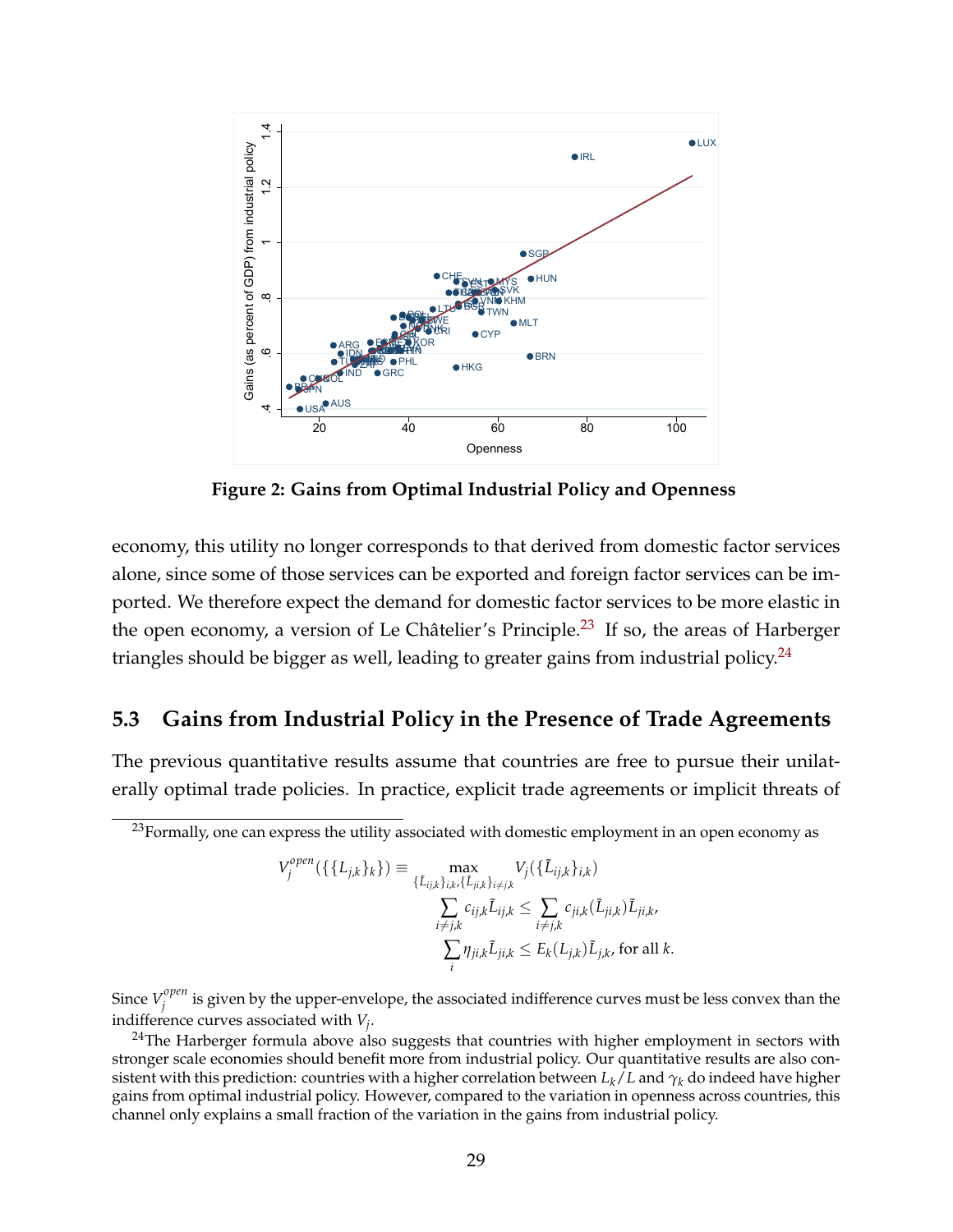foreign retaliation may prevent countries from doing so. How would such considerations affect the gains from industrial policy?

We address this issue under two benchmark scenarios. In the first case, countries are forced to set zero trade taxes, but still face incentives to manipulate their terms-of-trade using industrial policy, as in [Lashkaripour and Lugovskyy](#page-41-6) [\(2018\)](#page-41-6). In the second, we assume that, despite the availability of other policy instruments, trade agreements have been designed to internalize terms-of-trade externalities and restore global efficiency, as in [Bagwell and Staiger](#page-39-12) [\(2001\)](#page-39-12).

Under the first scenario, we numerically find the production subsidies that maximize utility in a given country conditional on zero trade taxes. As mentioned above, these constrained-optimal production subsidies involve a compromise between the textbook Pigouvian motive of internalizing production externalities and the goal of improving the country's terms-of-trade. $25$  Column (2) of Table 3 reports the gains from industrial policy under this first scenario.<sup>[26](#page-31-1)</sup> For convenience, column  $(1)$  reports again the gains from industrial policy when trade policy is unconstrained as well, i.e., column (5) of Table 2. On average, the gains from this type of constrained industrial policy are a bit lower than those from the optimal industrial policy reported in our baseline, with the unweighted world average decreasing from 0.69% to 0.56%, but the basic message is the same: the gains are smaller than those from optimal trade policy, and are higher for more open countries.

Under the second scenario, we assume that production subsidies are chosen in a Pareto-efficient manner, with lump-sum transfers between countries available if necessary. Hence, only the Pigouvian motive remains and all countries set production subsidies equal to the scale elasticities:  $s_{i,k} = \gamma_k$  for all *i*, *k*. The gains from industrial policy (gross of lump-sum transfers between countries, if any) in this case are reported in column (3) of Table 3. The GDP-weighted average of the gains associated with this policy is 0.22%, but with (gross of transfer) gains of 1.36% in Vietnam and losses of 1.81% in Ireland. Such welfare losses derive from adverse terms-of-trade effects: larger production subsidies in sectors with high scale elasticities cause an expansion of these sectors and a deterioration of the terms-of-trade of countries specializing in them.<sup>[27](#page-31-2)</sup>

<span id="page-31-0"></span> $^{25}$ As an example, consider again an economy that exported all its output, as in footnote  $20$ , but now without imposing  $\gamma_k \theta_k = 1$  for all *k*. In this case production subsidies would perfectly replicate the effect of both the production subsidies and export taxes in the unconstrained policy case, with the subsidies now equal to  $(1 + \gamma_k) \frac{\theta_k}{1 + \theta_k} - 1$ . As long as there is some sector in which part of domestic production is sold at home, however, the constrained-optimal production subsidies will deviate from those and the corresponding gains will be strictly lower than those when policy is unconstrained.

<span id="page-31-2"></span><span id="page-31-1"></span><sup>&</sup>lt;sup>26</sup>Results for all countries in our dataset can be found in Table B.9.

 $27$ The correlation between the gains from industrial policy in column (3) of Table 3 and the comparative advantage of countries in high scale elasticity sectors (which we measure simply as the correlation, within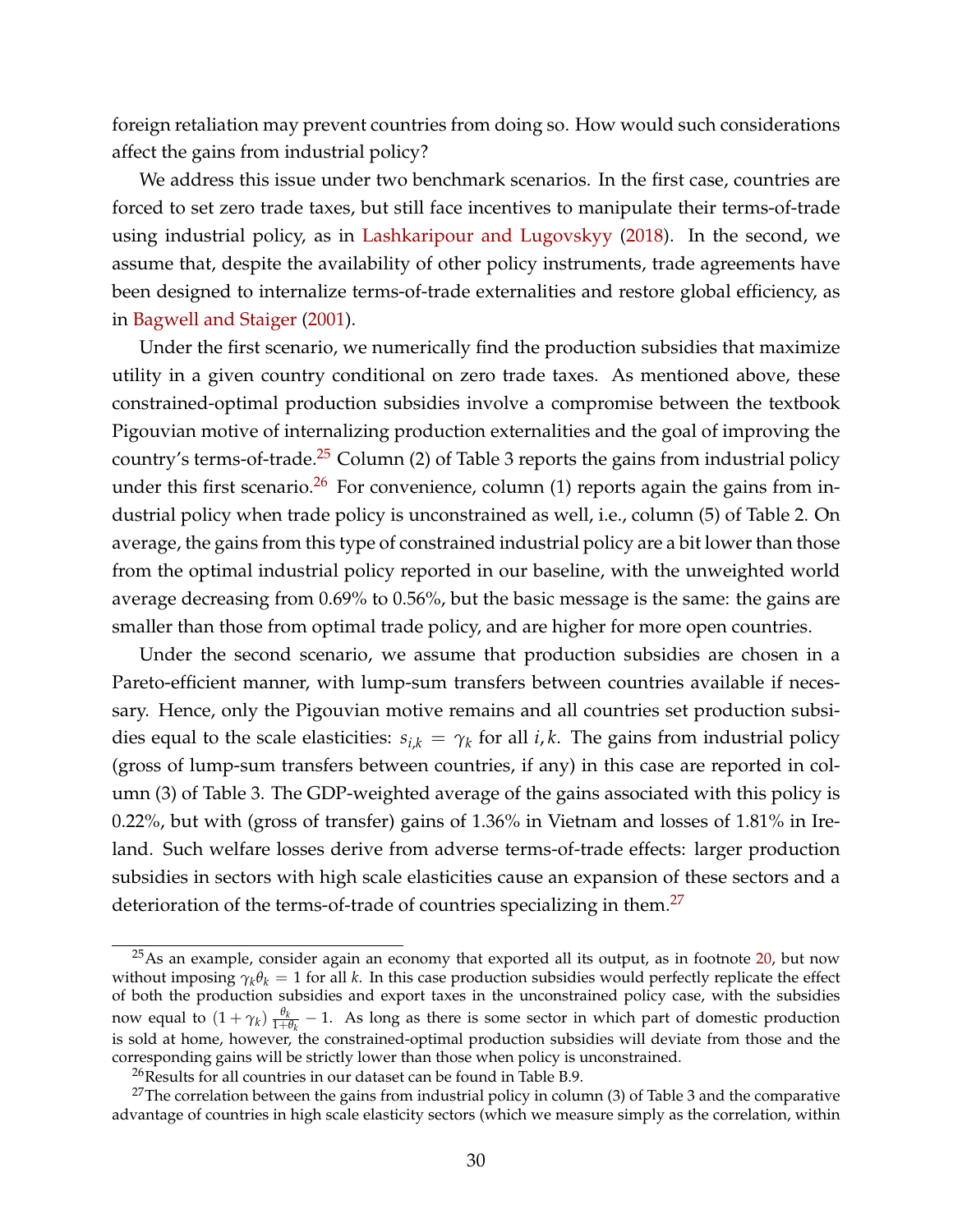|                                        | <b>Baseline</b><br><b>Industrial Policy</b> | Constrained<br><b>Industrial Policy</b> | <b>Globally Efficient</b><br><b>Industrial Policy</b> |
|----------------------------------------|---------------------------------------------|-----------------------------------------|-------------------------------------------------------|
| Country                                | (1)                                         | (2)                                     | (3)                                                   |
| <b>United States</b>                   | 0.40%                                       | 0.31%                                   | 0.42%                                                 |
| China                                  | 0.51%                                       | 0.41%                                   | 0.21%                                                 |
| Germany                                | 0.73%                                       | $0.36\%$                                | $-0.36\%$                                             |
| Ireland                                | 1.31%                                       | 0.83%                                   | $-1.81%$                                              |
| Vietnam                                | $0.79\%$                                    | $0.80\%$                                | $1.36\%$                                              |
| Avg., Unweighted<br>Avg., GDP-Weighted | $0.69\%$<br>0.51%                           | $0.56\%$<br>$0.38\%$                    | $0.29\%$<br>$0.22\%$                                  |

**Table 3: Gains from Constrained and Globally Efficient Industrial Policies, Selected Countries**

*Notes:* Each column reports the gains, expressed as a share of initial real national income, that could be achieved by each type of policy. See the text for detailed descriptions of the exercises.

### <span id="page-32-0"></span>**6 Sensitivity Analysis**

We conclude by exploring the sensitivity of our findings regarding the magnitude of the gains from industrial policy. In Section [6.1,](#page-32-1) we start by considering alternative values for the main parameters used in our quantitative exercise: scale elasticities *γ<sup>k</sup>* , trade elasticities *θ<sup>k</sup>* , and the elasticity of substitution between sectors *ρ*. We then turn in Section [6.2](#page-35-0) to a more significant departure from our baseline Ricardian framework that allows for multiple factors of production and input-output linkages.

### <span id="page-32-1"></span>**6.1 Alternative Elasticities**

**Scale Economies in Non-Manufacturing.** We begin with the implications of the value of scale economies in non-manufacturing sectors, a parameter that we denote *γNM*. Our baseline assumption of  $\gamma_{NM} = 0$ —in which economies of scale are the province of the manufacturing sectors alone—might correspond to the traditional view behind industrial policy. But in the absence of strong evidence to suggest that industrial sectors have superior economies of scale, it seems important to explore the quantitative implications of this assumption.

To shed light on this issue, Figure [3a](#page-33-0) plots the average of the estimated gains from optimal industrial policy (across all countries in the world) as a function of *γNM*. [28](#page-32-2) Not

each country, between its sector-level net exports and sector scale elasticities), is equal to −0.4.

<span id="page-32-2"></span><sup>&</sup>lt;sup>28</sup>We continue to calculate the gains from optimal policy as described in equations [\(11\)](#page-26-1)-[\(13\)](#page-26-2); that is, now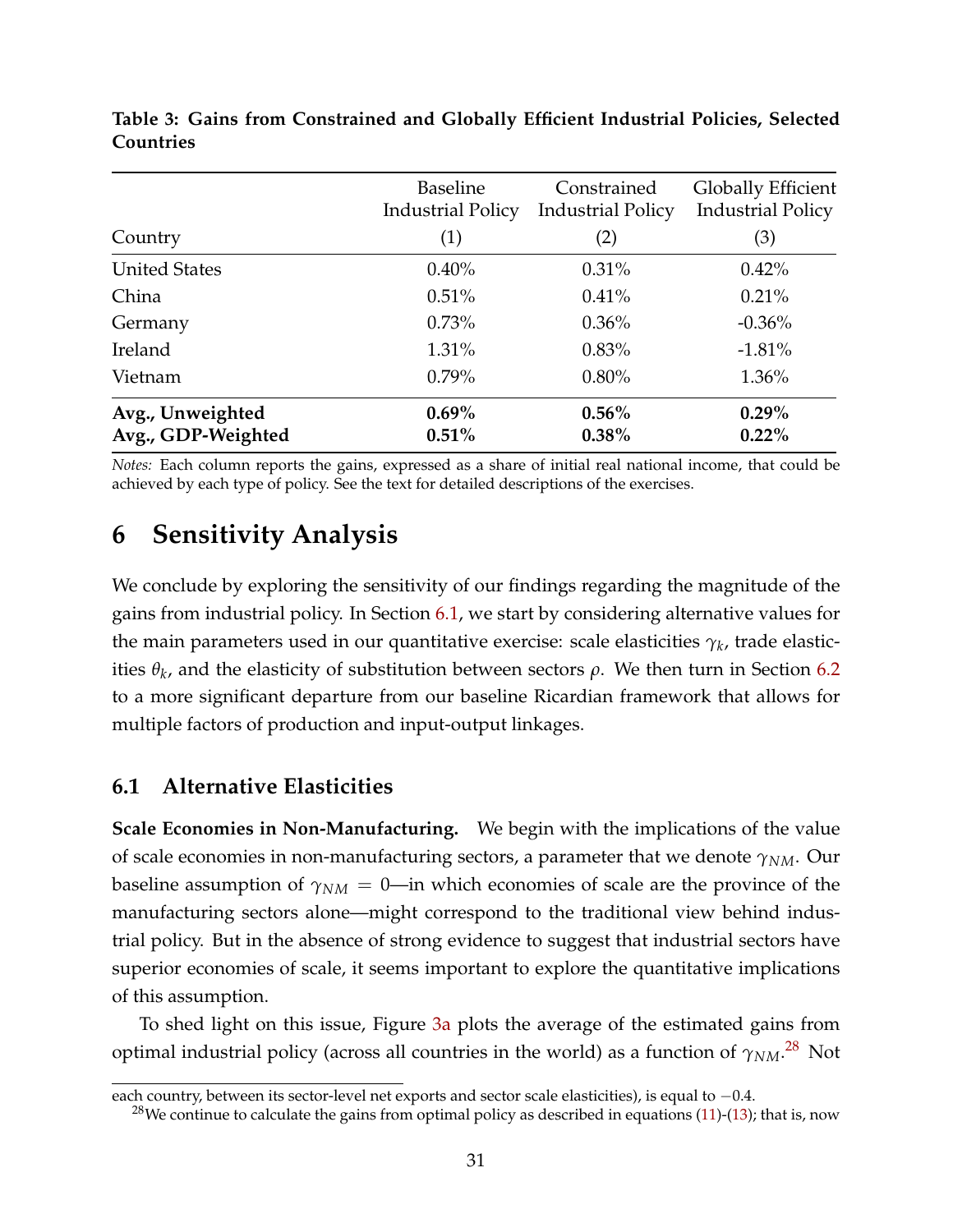<span id="page-33-0"></span>

<span id="page-33-1"></span>**(a)** Scale Elasticity Outside Manufacturing  $(\gamma_{NM})$  **(b)** Elasticity of Substitution between Sectors  $(\rho)$ 

#### **Figure 3: Gains from Industrial and Trade Policy, Alternative Values of**  $\gamma_{NM}$  and  $\rho$

surprisingly, as we start raising *γNM* from zero, the relative size of manufacturing and non-manufacturing sectors in the competitive equilibrium gets closer to its optimal value and the gains from industrial policy fall. Indeed, the gains are minimized when *γNM* is equal to 0.12, or approximately equal to the average of the manufacturing sector *γ<sup>k</sup>* values of 0.13. Our baseline finding that the gains from optimal industrial policy are relatively modest therefore appears to hold across a wide range of reasonable values for scale elasticities outside manufacturing. And it continues to be the case that, throughout this range, the gains from trade policy remain substantially larger than the gains from industrial policy.

**Elasticity of Substitution Across Sectors.** We next consider the role played by the elasticity of substitution  $ρ$ . In our baseline analysis, we have used our 2SLS estimate  $ρ = 1.47$ . Table B.2 reports a 95% confidence interval of [0.55, 2.39]. In Figure [3b,](#page-33-1) we therefore plot the average gains from optimal industrial policy throughout this range. As discussed above, we expect that a higher *ρ* would lead to larger reallocations in response to optimal industrial policy and, in turn, larger welfare gains. Qualitatively, this is confirmed in Figure [3b.](#page-33-1) Quantitatively, however, we see that even for  $\rho = 2.39$ , the average gains from industrial policy are only 0.93%, still below the gains from trade policy.

**Trade Elasticities.** Trade elasticities play a dual role in our analysis: first, they affect the inverse factor demand system that we use to estimate scale elasticities  $\gamma_k$  in equation

that  $\gamma_{NM} > 0$  the optimal policy includes a production subsidy in non-manufacturing sectors.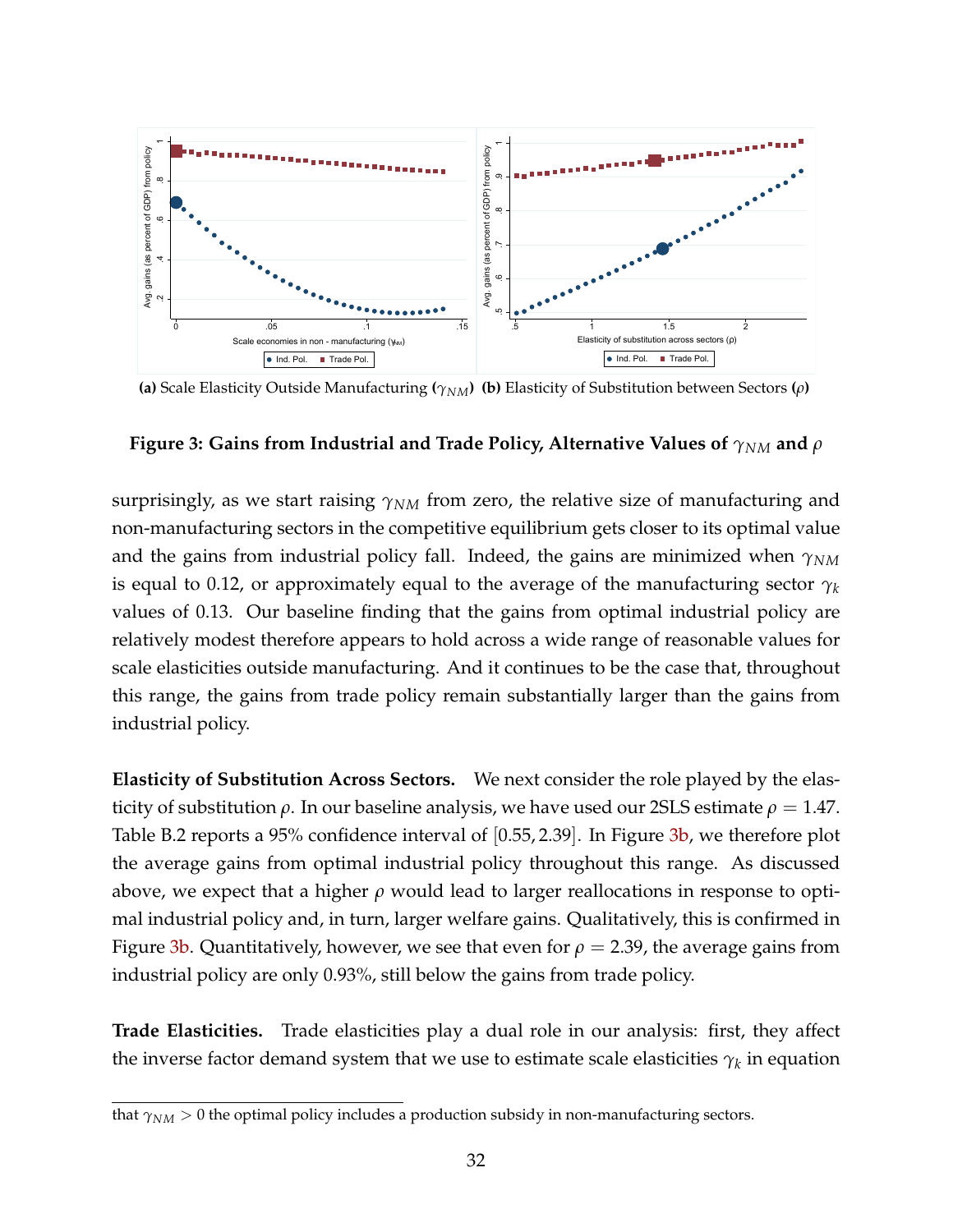| Country                                                       | <b>Baseline</b><br>(1) | Shapiro<br>$\left( 2\right)$ | <b>BSY</b><br>(3)      | CP<br>$\left( 4\right)$   | <b>GYY</b><br>(5)         | Truncated<br>CP<br>(6)    |
|---------------------------------------------------------------|------------------------|------------------------------|------------------------|---------------------------|---------------------------|---------------------------|
| <b>United States</b>                                          | 0.40%                  | $0.56\%$                     | 0.38%                  | 3.67%                     | 1.33%                     | 1.39%                     |
| China                                                         | 0.51%                  | 0.80%                        | 0.48%                  | 4.24%                     | 1.55%                     | 2.20%                     |
| Germany                                                       | 0.73%                  | $1.02\%$                     | 0.68%                  | $7.37\%$                  | 1.92%                     | 3.10%                     |
| Ireland                                                       | 1.31%                  | $2.03\%$                     | 1.11%                  | 5.20%                     | 3.06%                     | 2.11%                     |
| Vietnam                                                       | $0.79\%$               | 1.24%                        | 0.73%                  | 7.99%                     | 1.95%                     | 2.38%                     |
| Avg., Unweighted<br>Avg., GDP-Weighted<br>Corr. with Baseline | $0.69\%$<br>0.51%      | $0.92\%$<br>$0.73\%$<br>0.77 | 0.68%<br>0.49%<br>0.90 | 4.81%<br>$4.26\%$<br>0.28 | $1.84\%$<br>1.48%<br>0.77 | $2.03\%$<br>1.84%<br>0.32 |

**Table 4: Gains from Industrial Policy, Alternative Trade Elasticities** (*θk*)

*Notes:* Each column reports the gains from industrial policy for the corresponding trade elasticity estimates reported in Table B.3. Column (1) replicates the baseline calculation, which uses the median trade elasticity in each sector across the studies in columns (2)-(5). Columns (2)-(5) reports a similar calculation using trade elasticity estimates from each of these studies [\(Shapiro,](#page-42-4) [2016;](#page-42-4) [Bagwell et al.,](#page-39-9) [2018;](#page-39-9) [Caliendo and Parro,](#page-39-10) [2015;](#page-39-10) and [Giri et al.,](#page-40-9) [2018\)](#page-40-9) individually. Column (6) recalculates column (4) but for trade elasticities that are truncated at the second-lowest and second-highest values. The last row reports the correlation, across countries, of the gains from industrial policy with those in column (1).

[\(10\)](#page-19-1); and second, they shape the gains from optimal policy for any given value of  $\gamma_k$ . Our baseline estimates used  $\theta_k$  from prior estimates in the literature, taking the median estimate of  $\theta_k$ , within each sector, across four recent studies in the literature. We now instead estimate the gains from optimal policy when drawing trade elasticities from each of those four studies in turn. In each case we repeat the entire two-step estimation procedure from Section [4](#page-17-0) for the new vector of  $\theta_k$  values under consideration.<sup>[29](#page-34-0)</sup>

The results of this exercise are shown in Table 4. Each column represents the estimated gains from optimal industrial policy obtained from a given set of trade elasticity estimates, and each row represents a country (or average over all countries). Although there is a wide range of trade elasticity estimates across these four studies (as seen in Table B.3), estimated gains from industrial policy remain fairly similar for three out of four of these studies, ranging from 0.68% to 1.84% on average. The outlier is column (4), which draws on estimates from [Caliendo and Parro](#page-39-10) [\(2015\)](#page-39-10) that contain a much broader range of trade elasticities across sectors, from 0.4 to 64.9, than the other studies. Using these parameter estimates leads, in turn, to significantly larger gains from industrial policy, equal

<span id="page-34-0"></span><sup>&</sup>lt;sup>29</sup>In a small number of cases this procedure results in  $\gamma_k \theta_k \geq 1$ , which leads to multiplicity of equilibria, as pointed out by [Kucheryavyy et al.](#page-41-0) [\(2017\)](#page-41-0). We therefore cap the value of  $\gamma_k$  such that  $\gamma_k\theta_k$  is never higher than 0.975 (since the solution of the counterfactual equilibrium under optimal policy becomes numerically unstable as  $\gamma_k \theta_k$  approaches one from below).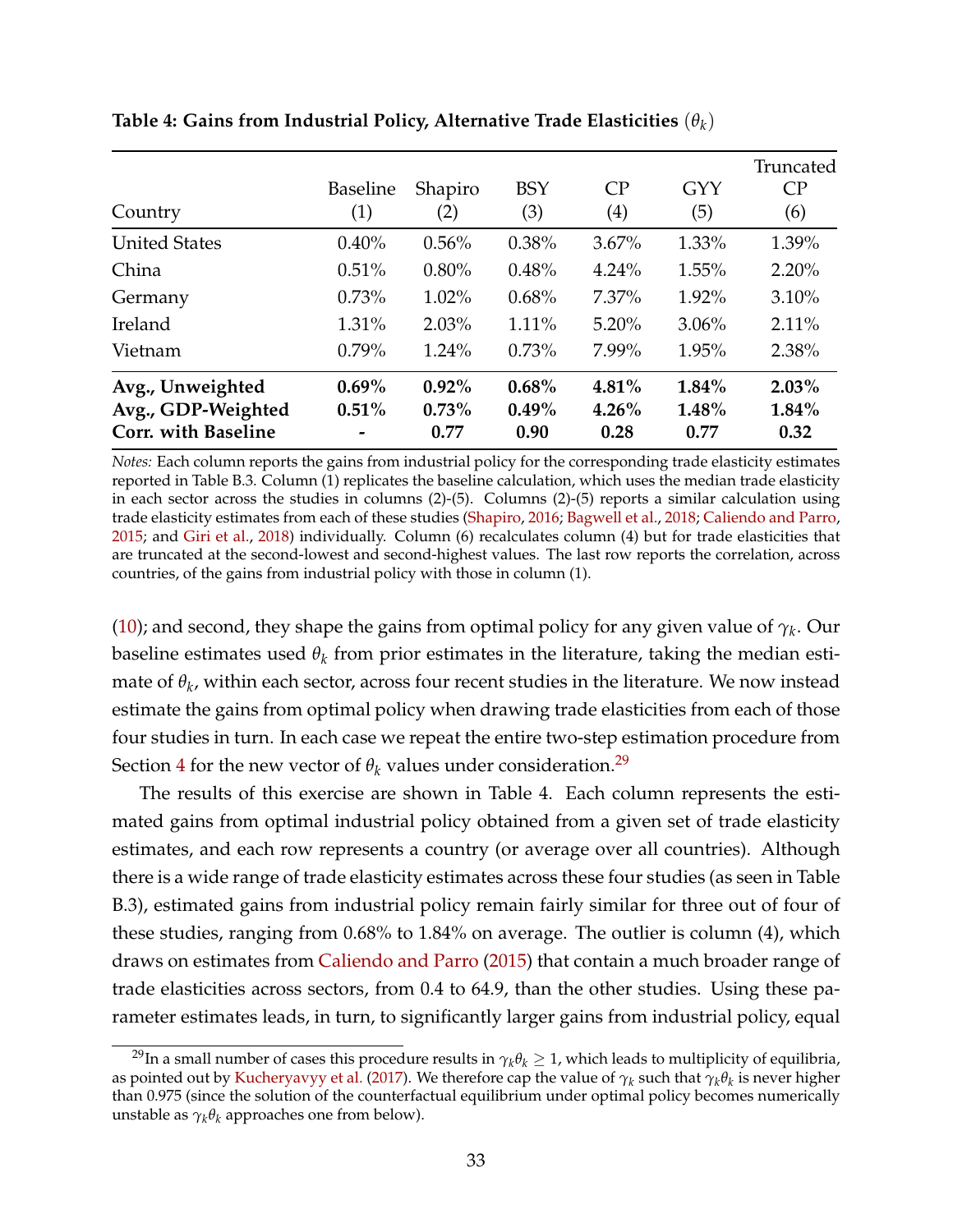to 4.81% on average. The same extreme variation in trade elasticities leads to gains from trade policy that are also much larger, equal to 19.08% on average, almost four times the gains from industrial policy.

As a way to illustrate the importance of extreme values of trade elasticities, the last column of Table 4 presents a case in which we truncate the values of *θ<sup>k</sup>* in [Caliendo and](#page-39-10) [Parro](#page-39-10) [\(2015\)](#page-39-10). Namely, we use values in the range between 1.45 and 16.52 only, which are the second-lowest and second-highest values respectively, and bottom- and top-code the values outside this range. This results in more modest gains from industrial policy, equal to 2.03% on average, closer to those obtained using the other three studies. Similarly, the average gains from trade policy amount to 3.83% in this case. Our baseline analysis, which focuses on the median of trade elasticities across studies, is purposefully designed to attenuate the potential effects of outliers.

#### <span id="page-35-0"></span>**6.2 Beyond Ricardian Economies**

In our baseline analysis, we have focused on Ricardian economies with (equipped) labor as the only factor of production. In our final robustness check, we relax this assumption and introduce physical capital as well as input-output linkages, along the same lines as in [Caliendo and Parro](#page-39-10) [\(2015\)](#page-39-10). The full model is described in Appendix [A.8.1.](#page-51-0)

Within this environment, the optimal production subsidies,  $s_{j,k}$ , and trade taxes,  $t_{j}^x$ *ji*,*k* and *t m ij*,*k* , remain as described in Proposition [1,](#page-12-0) as demonstrated in Appendix [A.8.2.](#page-52-0) The non-parametric identification of external economies of scale can proceed following the same steps as in Section [3](#page-13-0) given knowledge of the factor demand system, *χj*,*<sup>k</sup>* , and the sector-level production function *f<sup>k</sup>* that maps labor, physical capital, and intermediate goods into a country-and-sector specific composite factor.<sup>[30](#page-35-1)</sup>

For our empirical and quantitative analysis, we maintain the same parametric restric-tions as in Section [4—](#page-17-0)that is,  $\chi_{ijk}$  and  $E_k$  satisfy equations [\(6\)](#page-18-0) and [\(7\)](#page-18-1), respectively—and further assume that *f<sup>k</sup>* is Cobb-Douglas, with average shares consistent with the OECD's ICIO tables. The description of our estimation procedure can be found in Appendix [B.3.4,](#page-63-0) whereas the counterpart of the exact hat algebra of Section [5](#page-26-0) used to produce counterfactual scenarios can be found in Appendix [A.8.3.](#page-54-0)

Figure [4](#page-36-0) plots the scale elasticities,  $\gamma_k$ , estimated in the model with physical capital and input-output linkages against the scale elasticities estimated in our baseline Ricar-

<span id="page-35-1"></span> $30$ We maintain the assumption that sector-level production functions,  $f_k$ , are constant across countries, but allow for Hicks-neutral differences across countries and sectors. Hence, differences in factor endowments may now also act as a source of comparative advantage. In our simulations, the assumption of a common  $f_k$  across countries rules out extreme patterns of international specialization across countries.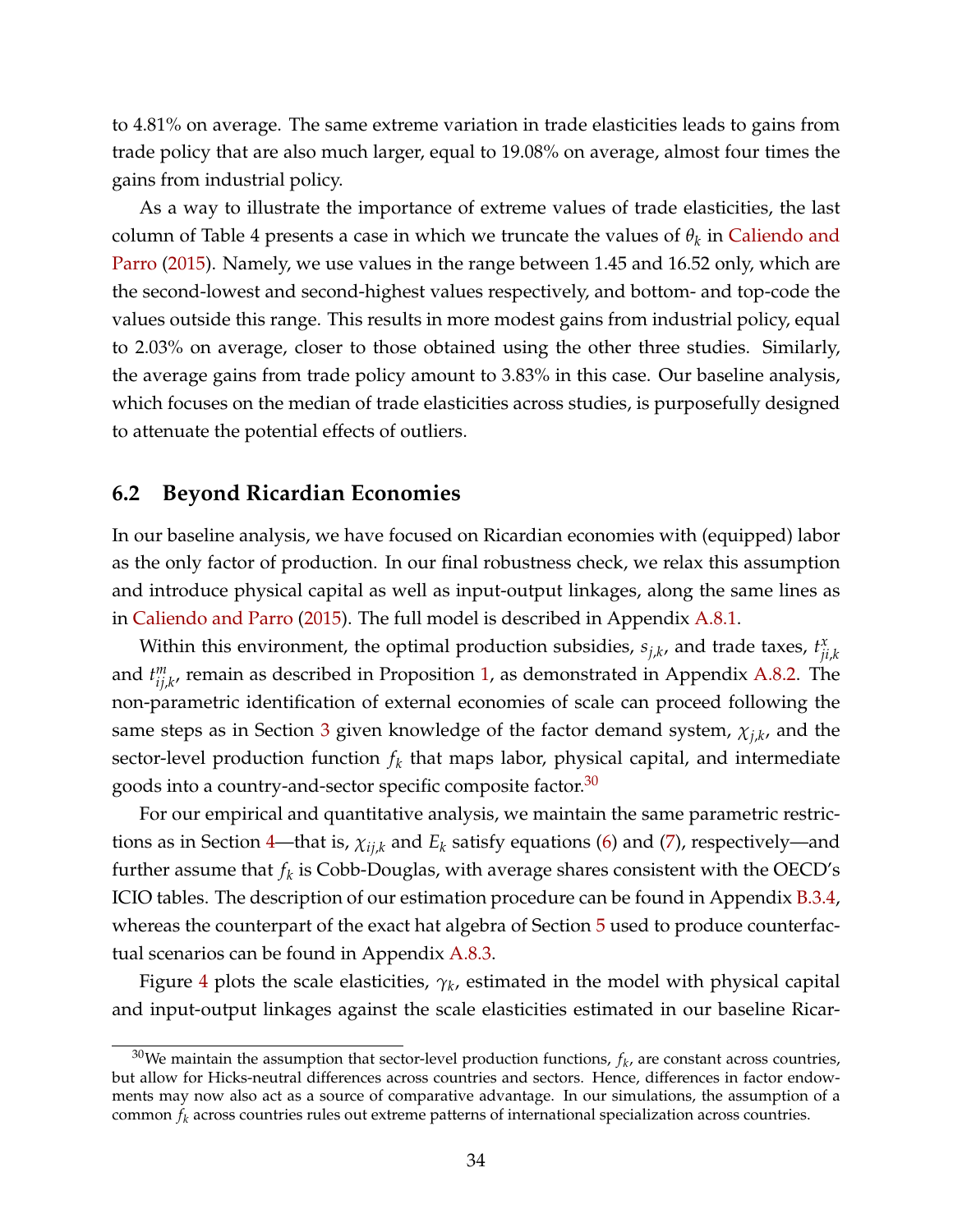<span id="page-36-0"></span>

**Figure 4: Scale Elasticities, Beyond Ricardian Economies**

dian model. All observations are close to the 45-degree line (illustrated in red), with a correlation between the scale elasticities estimated using the two models equal to  $0.91$ .<sup>[31](#page-36-1)</sup> This is reassuring, as this suggests little omitted variable bias in our baseline estimation of scale elasticities due to other, non-Ricardian sources of comparative advantage that had not been controlled for in equation [\(10\)](#page-19-1).

Finally, Figure [5](#page-37-0) focuses on the gains from industrial and trade policy. For both policies, we see that the gains in the model with physical capital and input-output linkages are much larger: the average gains from industrial policy are now equal to 4.14%, whereas the average gains from trade policy go all the way to 11.49%. This partly reflects the fact that Harberger triangles are proportional to gross output. Thus, expressed as a share of GDP, the gains from removing such triangles, whatever their origin, are mechanically higher. In addition, the introduction of input-output linkages tends to make supply more elastic, again increasing the size of Harberger triangles and the absolute levels of the gains from policy. $32$ 

The previous adjustment in absolute levels notwithstanding, the introduction of intermediate goods has little effects on the rest of our conclusions. Across countries, Figure [5](#page-37-0) shows that more open economies—such as Ireland, Luxembourg, or Singapore—tend to benefit disproportionately more from both trade and industrial policies. Likewise, across

<span id="page-36-1"></span> $^{31}$ All estimates of  $\gamma_k$  remain statistically significant at the 5% level and the instruments remain strong by conventional standards (with the lowest first-stage SW F-statistic equal to 203.6). Full estimates are reported in Table B.7.

<span id="page-36-2"></span> $32$ Interestingly, the adjustment to the gains from combining the optimal industrial and trade policies is only 3.93%, reflecting the fact that only using one of those two policies in isolation tends to generate welfare losses on average.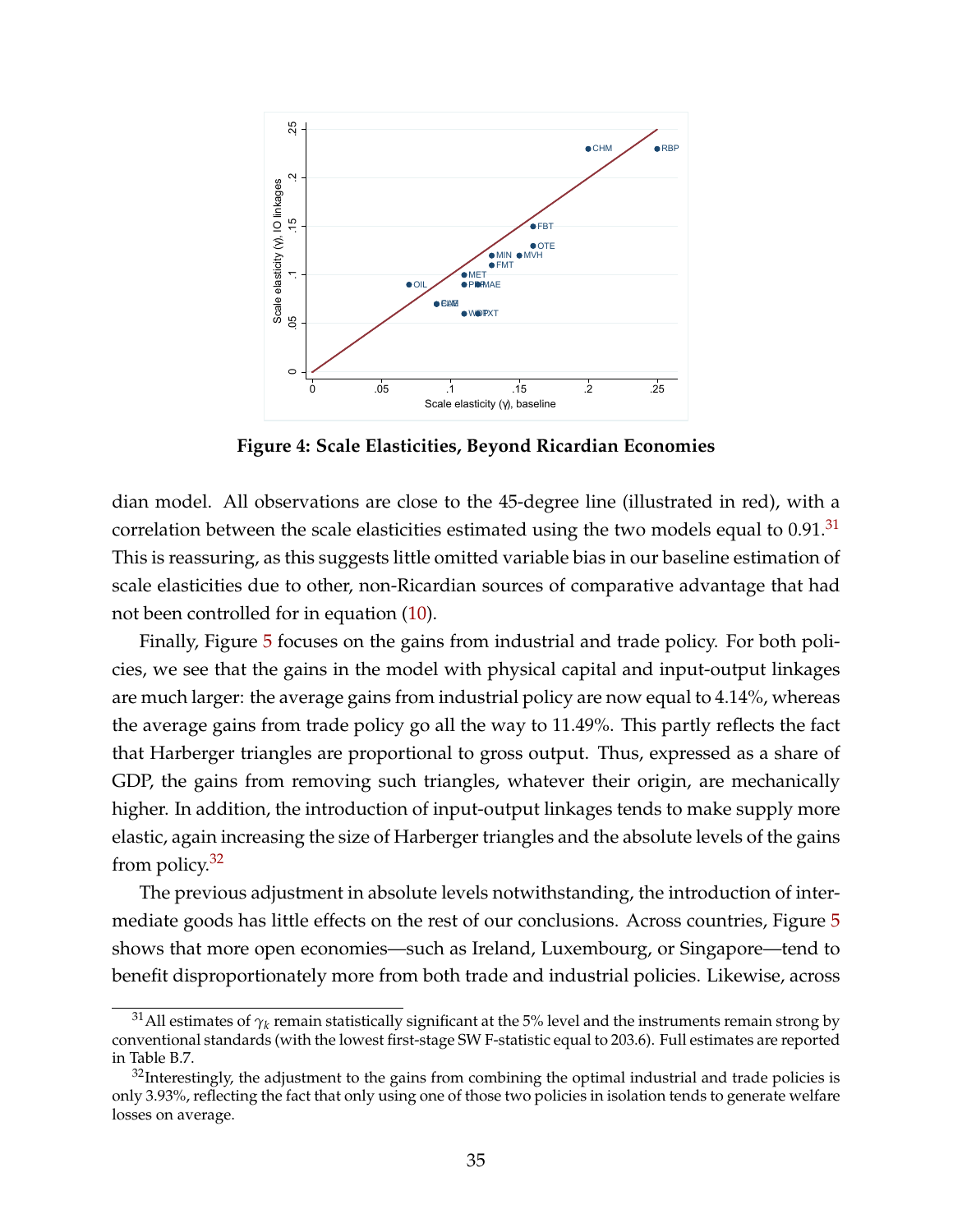<span id="page-37-0"></span>

**Figure 5: Gains from Industrial and Trade Policy, Beyond Ricardian Economies**

policies, Figure [5](#page-37-0) shows that gains from industrial policy remain modest relative to the gains from trade policy in the same environment.

### **7 Concluding Remarks**

A major source of skepticism about industrial policy is that governments simply do not know which sectors should be subsidized at the expense of others. In this paper, we have focused on the textbook case for industrial policy, in which the rationale for such policy arises from the existence of external economies of scale; we have shown how, in this environment, one can use commonly available trade and production data to estimate economies of scale at the sector-level; and, in turn, we have characterized the structure and consequences of optimal industrial policy.

Our baseline results are humbling. Empirically, we find that sector-level economies of scale indeed exist and do differ substantially across sectors, ranging from an elasticity of 0.07 to 0.25. Yet, even under our optimistic assumption that governments maximize welfare and have full knowledge of the underlying economy, our baseline analysis points towards gains from optimal industrial policy that are, on average across all countries, equal to just 0.69% of GDP, and only amount to 1.36% for the country that gains the most. These modest gains from industrial policy are slightly smaller than the average gains from optimal trade policy alone, which are equal to 0.95% of GDP.

Intuitively, for gains from industrial policy to be large, one would need production processes that display external economies of scale—such that a nation's productivity in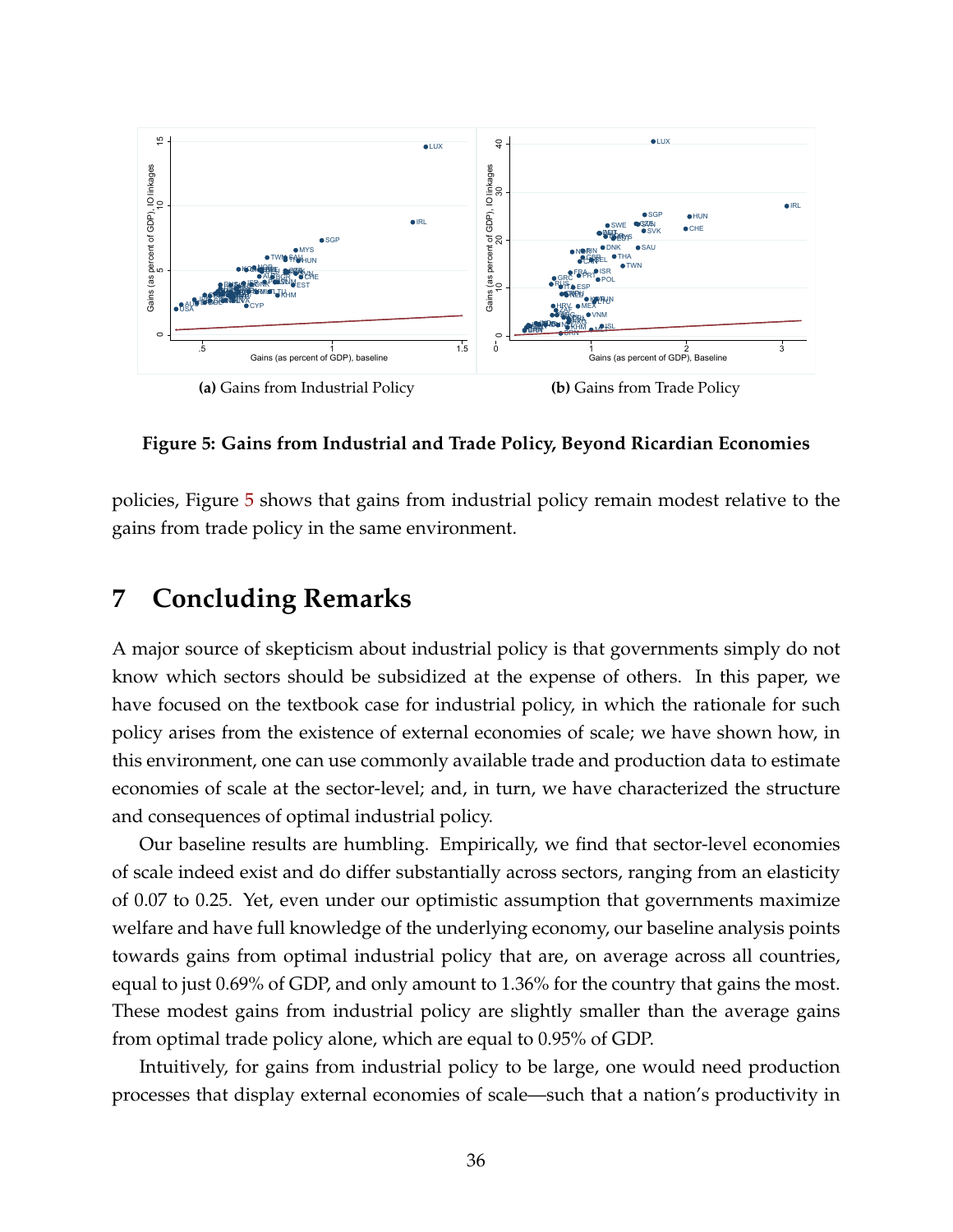a given sector is increasing in its scale in that sector—and scale economies that differ in strength across sectors—such that any productivity-enhancing expansion of scale in one sector does not just lead to an equal and opposite contraction of productivity in another sector. These are the conditions that would give rise to a Harberger triangle with a large height in Figure [1.](#page-3-0) In addition, one would need demand to be elastic or countries to produce highly substitutable and tradable goods—such that a country can simultaneously expand scale in one sector and find useful domestic or foreign substitutes for the sector that it chooses to shrink. These are the conditions that would give rise to a Harberger triangle with a large base in Figure [1.](#page-3-0) In our baseline calibration, given the low elasticity of demand, the non-trivial gap between social and marginal costs that we have inferred remains too small to generate large gains from industrial policy, even for the most open economies.

While some of our sensitivity exercises, including the introduction of input-output linkages, open the door for significantly larger gains from industrial policy, our analysis consistently points towards gains from industrial policy that are surprisingly modest relative to the gains from trade policy. There may be transformative gains from industrial policy to be realized in practice. Our results, however, offer little support for the notion that these gains can arise from the textbook case based on external economies of scale.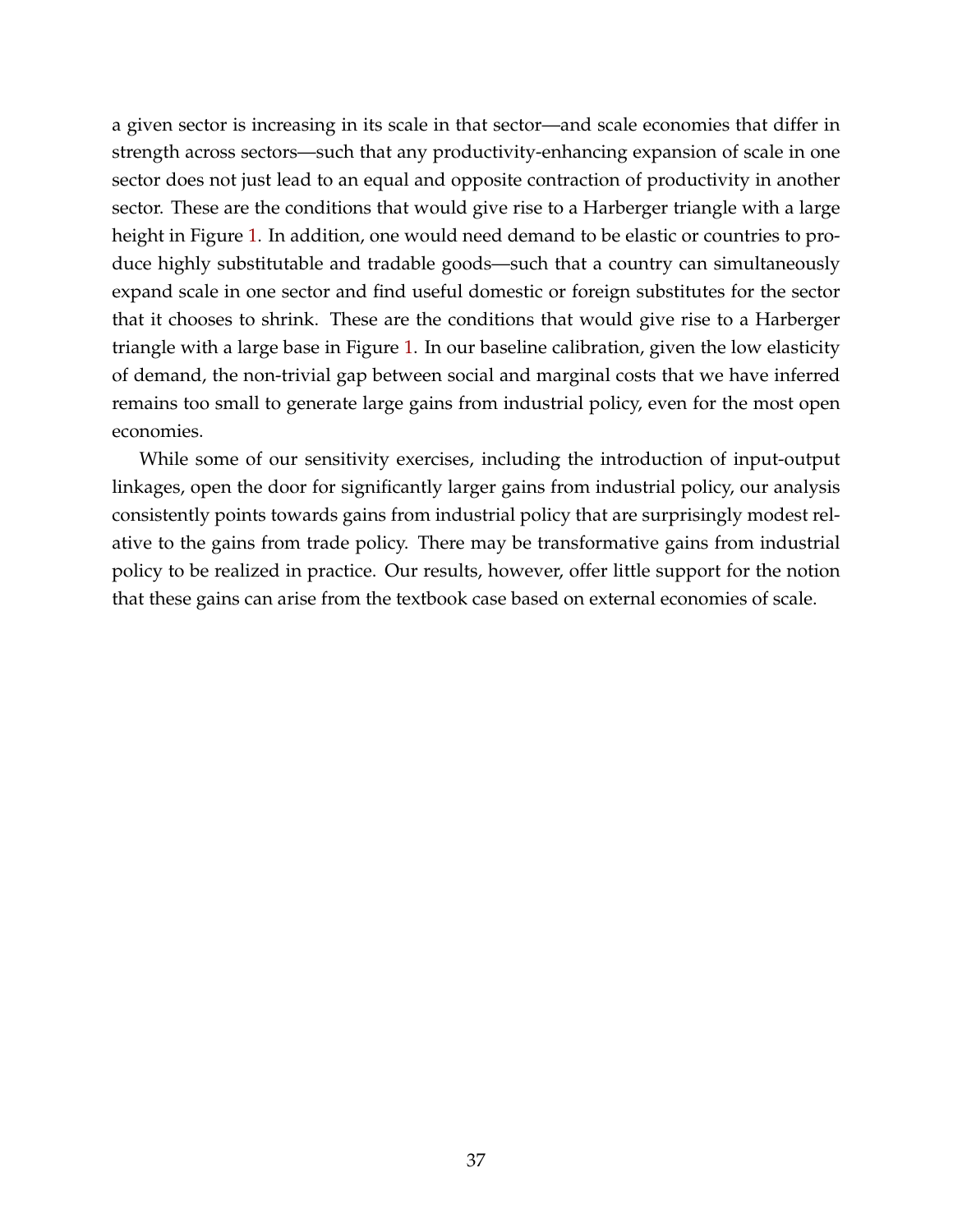### **References**

- <span id="page-39-2"></span>**Ackerberg, D., L.C. Benkard, S. Berry, and A. Pakes**, *Econometric Tools for Analyzing Market Outcomes*, Vol. 6 of *Handbook of Econometrics*, Elsevier, 2007.
- <span id="page-39-6"></span>**Adao, Rodrigo, Arnaud Costinot, and Dave Donaldson**, "Nonparametric counterfactual predictions in neoclassical models of international trade," *The American Economic Review*, 2017, *107* (3), 633–689.
- <span id="page-39-7"></span>**Antweiler, Werner and Daniel Trefler**, "Increasing Returns and All That: A View from Trade," *American Economic Review*, 2002, *92* (1), 93–119.
- <span id="page-39-8"></span>**Arrow, K.J. and F.H. Hahn**, *General competitive analysis*, San Francisco: Holden-Day, 1971.
- <span id="page-39-12"></span>**Bagwell, Kyle and Robert W. Staiger**, "Domestic Policies, National Sovereignty, and International Economic Institutions," *The Quarterly Journal of Economics*, 2001, *116* (2), 519– 562.
- <span id="page-39-9"></span>**, , and Ali Yurukoglu**, "Quantitative Analysis of Multi-Party Tariff Negotiations," 2018.
- <span id="page-39-1"></span>**Balistreri, E.J., R.H Hillberry, and T.F. Rutherford**, "Structural Estimation and Solution of International Trade Models with Heterogeneous Firms," *Journal of Intermational Economics*, 2011, *83* (1), 95–108.
- <span id="page-39-5"></span>**Basu, S. and J.G. Fernald**, "Returns to Scale in U.S. Production: Estimates and Implications," *Journal of Political Economy*, 1997, *105*, 249–283.
- <span id="page-39-3"></span>**Basu, Susanto**, "Returns to Scale Measurement," *New Palgrave Dictionary of Economics*, 2008.
- <span id="page-39-11"></span>**Beck, Thorsten**, "Financial development and international trade: is there a link?," *Journal of International Economics*, 2002, *57* (1), 107–131.
- <span id="page-39-4"></span>**Caballero, Ricardo J. and Richar K. Lyons**, "External Effects in U.S. Procyclical Productivity," *Journal of Monetary Economics*, 1992, *29* (209-225).
- <span id="page-39-10"></span>**Caliendo, Lorenzo and Fernando Parro**, "Estimates of the Trade and Welfare Effects of NAFTA," *Review of Economic Studies*, 2015, *82* (1), 1–44.
- <span id="page-39-0"></span>**Chipman, John S.**, "External Economies of Scale and Competitive Equilibrium," *The Quarterly Journal of Economics*, 1970, *84* (3), 347–385.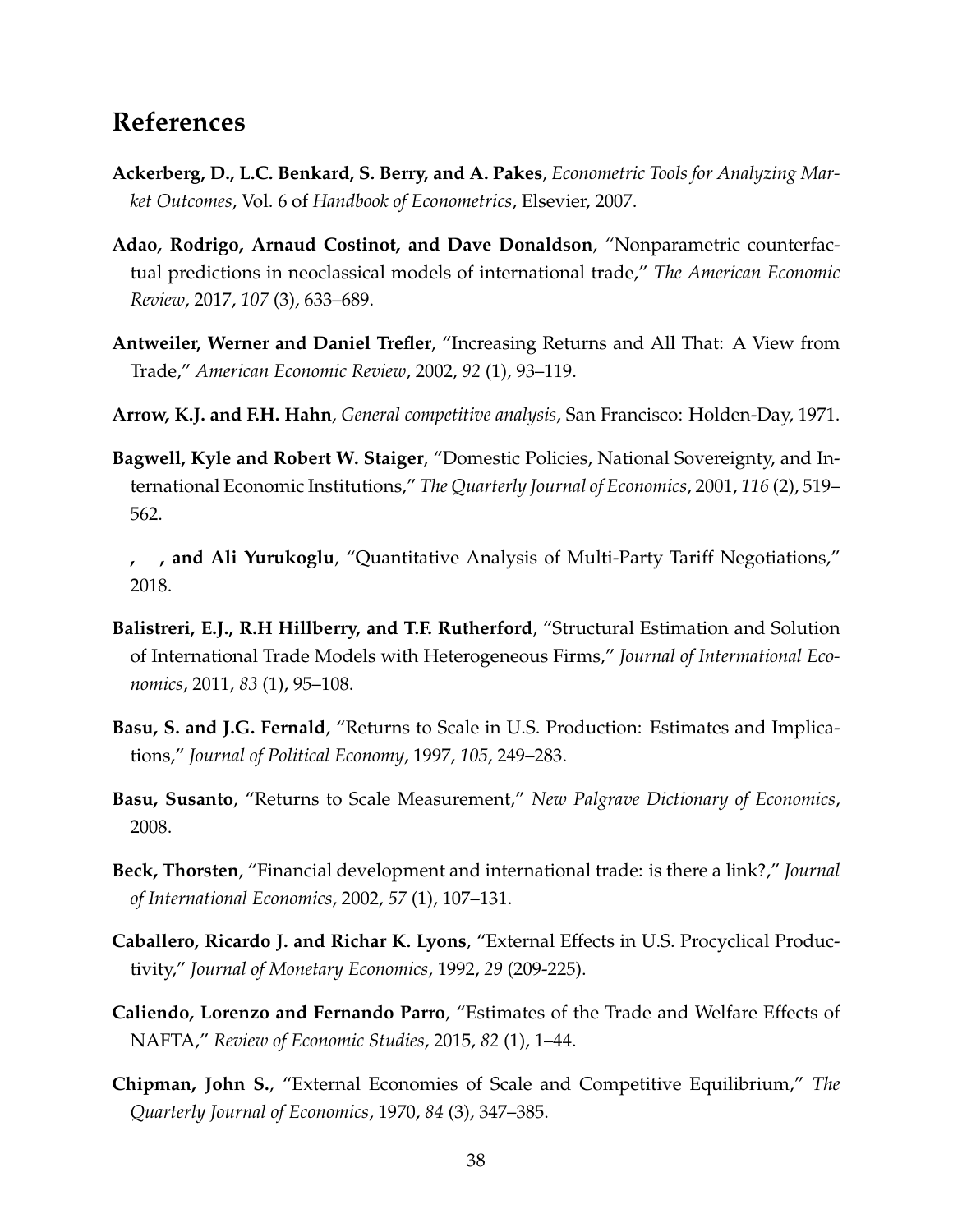- <span id="page-40-10"></span>**Comin, Diego, Danial Lashkari, and Marti Mestieri**, "Structural Change with Long-Run Income and Price Effects," *NBER Work. Pap. 21595*, 2015.
- <span id="page-40-3"></span>**Costinot, Arnaud and Andres Rodríguez-Clare**, "Trade Theory with Numbers: Quantifying the Consequences of Globalization," in Gita Gopinath, Elhanan Helpman, and Kenneth Rogoff, eds., *Handbook of International Economics*, Vol. 4, New York: Elsevier, 2013.
- <span id="page-40-8"></span>**, Dave Donaldson, and Ivana Komunjer**, "What Goods Do Countries Trade? A Quantitative Exploration of Ricardo's Ideas," *Review of Economic Studies*, 2012, *79* (2), 581–608.
- <span id="page-40-7"></span>**, , Margaret Kyle, and Heidi Williams**, "The More We Die, The More We Sell? A Simple Test of the Home-Market Effect," *Quarterly Journal of Economics*, 2019, *134* (2), 843–894.
- <span id="page-40-11"></span>**Cravino, Javier and Sebastian Sotelo**, "Trade Induced Structural Change and the Skill Premium," *American Economic Journal: Macroeconomics*, 2019, *11* (3), 289–326.
- <span id="page-40-5"></span>**Criscuolo, Chiara, Ralf Martin, Henry G. Overman, and John Van Reenen**, "Some Causal Effects of an Industrial Policy," *American Economic Review*, 2019, *109* (1), 48–85.
- <span id="page-40-6"></span>**Davis, Donald R. and David Weinstein**, "Market access, economic geography and comparative advantage: an empirical test," *Journal of Intermational Economics*, 2003, *59*, 1–23.
- <span id="page-40-12"></span>**Dekle, Robert, Jonathan Eaton, and Samuel Kortum**, "Global Rebalancing with Gravity: Measuring the Burden of Adjustment," *IMF Staff Papers*, 2008, *55* (3), 511–540.
- <span id="page-40-2"></span>**Eaton, Jonathan and Samuel Kortum**, "Technology, Geography and Trade," *Econometrica*, 2002, *70* (5), 1741–1779.
- <span id="page-40-1"></span>**Ethier, Wilfred J.**, "Decreasing Costs in International Trade and Frank Graham's Argument for Protection," *Econometrica*, 1982, *50* (5), 1243–1268.
- <span id="page-40-9"></span>**Giri, Rahul, Kei-Mu Yi, and Hakan Yilmazkuday**, "Gains from Trade: Does Sectoral Heterogeneity Matter?," 2018.
- <span id="page-40-0"></span>**Graham, Frank D.**, "Some Aspects of Protection Further Considered," *The Quarterly Journal of Economics*, 1923, *37* (2), 199–227.
- <span id="page-40-4"></span>**Harrison, Ann E. and Andres Rodríguez-Clare**, *Trade, Foreign Investment, and Industrial Policy for Developing Countries*, Vol. 5 of *Handbook of Development Economics*, Elsevier, 2010.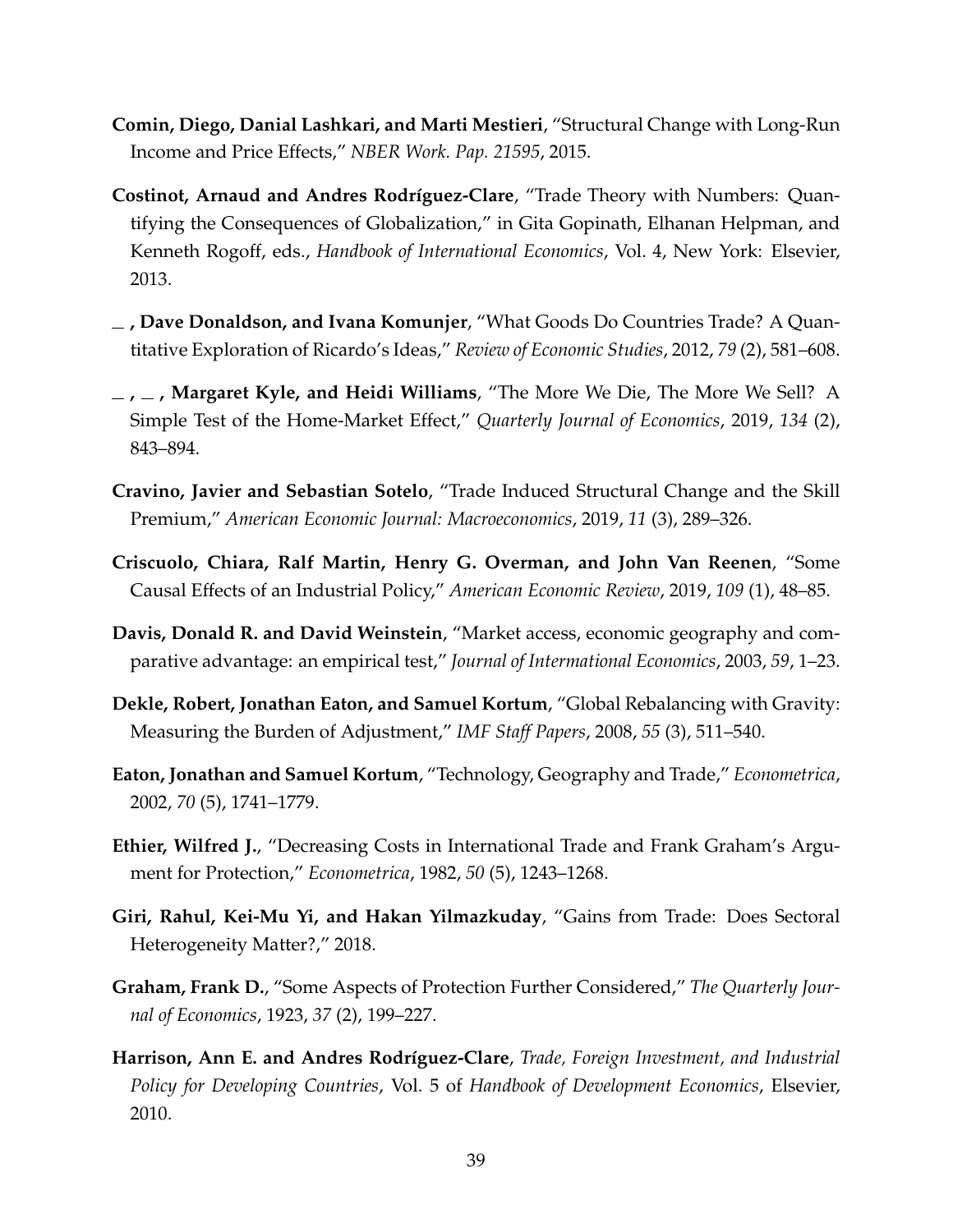- <span id="page-41-8"></span>**Head, Keith and John Ries**, "Increasing Returns versus National Product Differentiation as an Explanation for the Pattern of U.S.-Canada Trade," *American Economic Review*, 2001, *91* (4), 858–876.
- <span id="page-41-7"></span>**and Thierry Mayer**, "Gravity Equations: Toolkit, Cookbook, Workhorse," in Gita Gopinath, Elhanan Helpman, and Kenneth Rogoff, eds., *Handbook of International Economics*, Vol. 4, New York: Elsevier, 2013.
- <span id="page-41-10"></span>**Hopenhayn, Hugo A.**, "Entry, Exit, and Firm Dynamics in Long Run Equilibrium," *Econometrica*, 1992, *60* (5), 1127–1150.
- <span id="page-41-4"></span>**Itskhoki, Oleg and Benjamin Moll**, "Optimal Development Policies with Financial Frictions," *Econometrica*, 2019, *87* (1), 139–173.
- <span id="page-41-2"></span>**Juhasz, Reka**, "Temporary Protection and Technology Adoption: Evidence from the Napoleonic Blockade," *American Economic Review*, 2018, *108* (11), 3339–3376.
- <span id="page-41-12"></span>**Kaufmann, Daniel, Aart Kraay, and Massimo Mastruzzi**, "Governance Matters III: Governance Indicators for 1996–2002," 2003. World Bank Working Paper No. 3106.
- <span id="page-41-1"></span>**Krugman, Paul**, "Scale Economies, Product Differentiation, and the Pattern of Trade," *The American Economic Review*, 1980, *70* (5), 950–959.
- <span id="page-41-0"></span>**Kucheryavyy, Konstantin, Gary Lyn, and Andres Rodríguez-Clare**, "Grounded by Gravity: A Well-Behaved Trade Model with Industry-Level Economies of Scale," *mimeo UC Berkeley*, 2017.
- <span id="page-41-3"></span>**Lane, Nathan**, "Manufacturing Revolutions: Industrial Policy and Networks in South Korea," *mimeo IIES*, 2017.
- <span id="page-41-6"></span>**Lashkaripour, Ahmad and Vova Lugovskyy**, "Scale Economies and the Structure of Trade and Industrial Policy," *mimeo Indiana University*, 2018.
- <span id="page-41-11"></span>**Levchenko, Andrei A.**, "Institutional quality and international trade," *Review of Economic Studies*, 2007, *74* (3), 791–819.
- <span id="page-41-9"></span>**and Jing Zhang**, "The Evolution of Comparative Advantage: Measurement and Welfare Implications," *Journal of Monetary Economics*, 2016, *78*, 96–111.
- <span id="page-41-5"></span>**Liu, Ernest**, "Industrial Policies in Production Networks," *mimeo Princeton University*, 2018.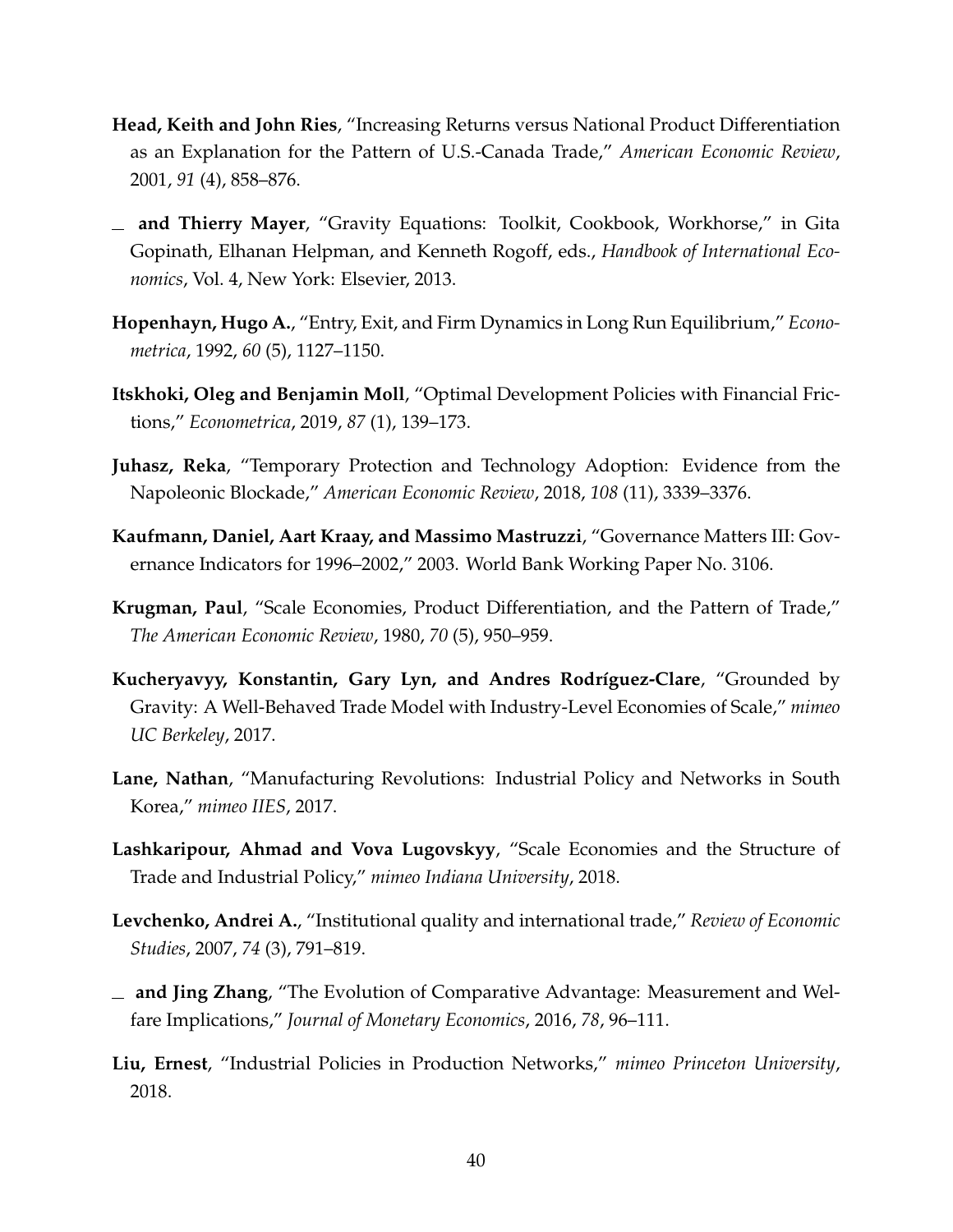- <span id="page-42-8"></span>**Manova, Kalina**, "Credit constraints, equity market liberalizations and international trade," *Journal of International Economics*, 2008, *76* (1), 33–47.
- <span id="page-42-1"></span>**Marshall, Alfred**, *Principles of Economics, An Introductory Volume*, London: Mcmillan, eighth edition, 1920.
- <span id="page-42-2"></span>**Melitz, Marc J.**, "The Impact of Trade on Intra-Industry Reallocations and Aggregate Industry Productivity," *Econometrica*, 2003, *71* (6), 1695–1725.
- <span id="page-42-3"></span>**Newey, W.K. and J.L. Powell**, "Instrumental Variable Estimation in Nonparametric Models," *Econometrica*, 2003, *71* (5), 1565–1578.
- <span id="page-42-7"></span>**Nunn, Nathan**, "Relationship-specificity, incomplete contracts, and the pattern of trade," *Quarterly Journal of Economics*, 2007, *122* (2), 569–600.
- <span id="page-42-6"></span>**and Daniel Trefler**, "Domestic Institutions as a Source of Comparative Advantage," in G. Gopinath, E. Helpman, and K. Rogoff, eds., *Handbook of International Economics*, Vol. 4, Elsevier, 2014.
- <span id="page-42-0"></span>**Pigou, A. C.**, *The Economics of Welfare*, Macmillan, 1920.
- <span id="page-42-5"></span>**Sanderson, Eleanor and Frank Windmeijer**, "A weak instrument F-test in linear IV models with multiple endogenous variables," *Journal of Econometrics*, 2016, *190* (2), 212–221.
- <span id="page-42-4"></span>**Shapiro, Joseph**, "Trade Costs, CO2, and the Environment," *American Economic Journal: Economic Policy*, 2016, *8* (4), 220–54.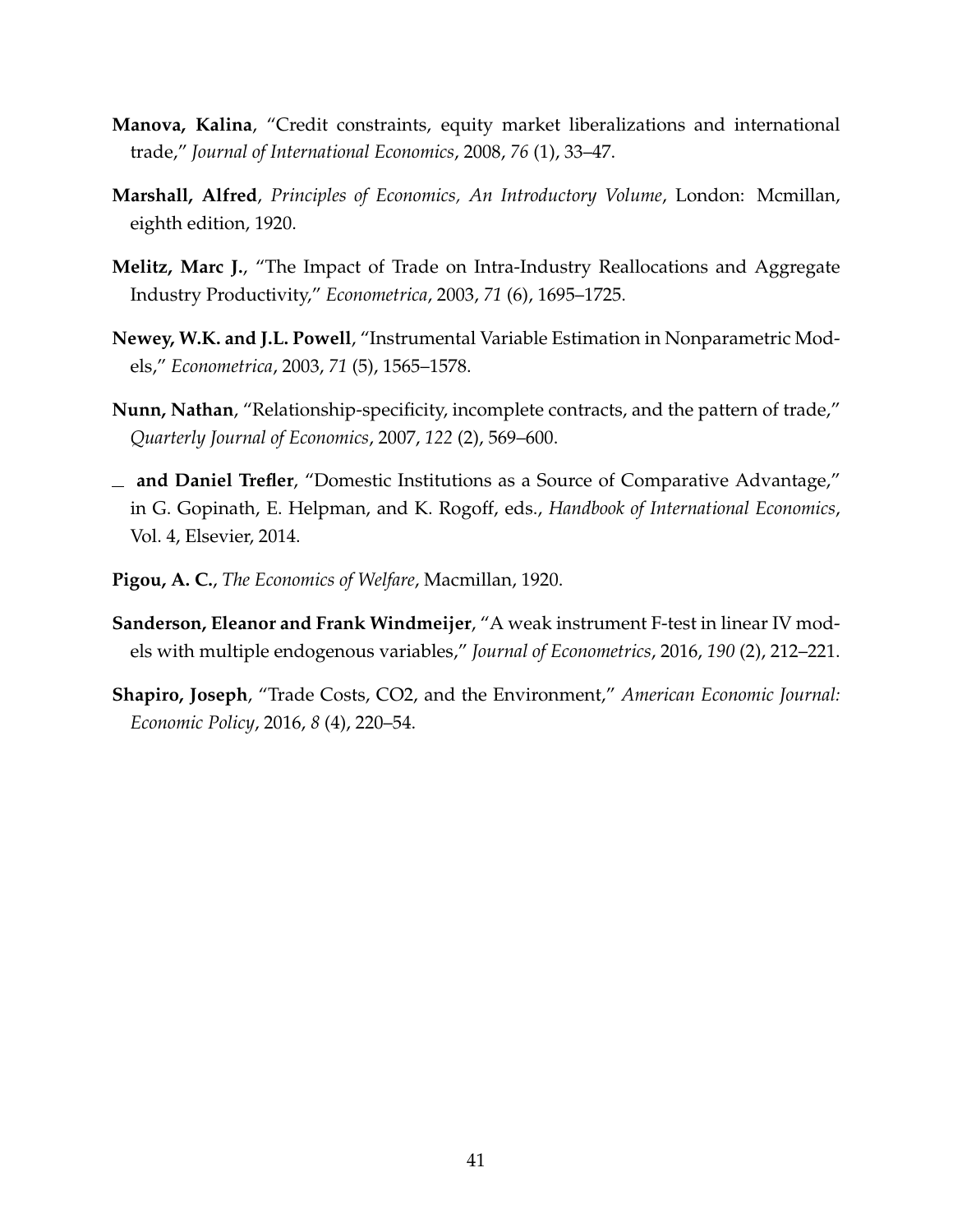### **A Online Theoretical Appendix**

#### <span id="page-43-0"></span>**A.1 Firm-Level Economies of Scale**

In Section [2.1,](#page-7-2) we have argued that our model, which assumes constant returns to scale at the good level, is consistent with firm-level economies of scale. We now make this point formally.

In any origin country *i*, suppose that there is a large pool of perfectly competitive firms. Like in Section [2.1,](#page-7-2) firms can use labor to produce any good in any sector. Unlike in Section [2.1,](#page-7-2) firms must pay a fixed entry cost,  $f_{ij,k}(\omega)$ , to start producing in sector *k* for country *j*. Once this fixed cost has been paid, firms get access to a production function,

$$
q = A_{ij,k} E_k^A(L_{i,k}) F(l,\phi),
$$

where *l* is the amount of labor used by the firm; *φ* is a firm-specific productivity shock, randomly drawn from a distribution,  $G_{ijk}(\cdot|\omega)$ ; and  $F(l, \phi)$  determines the extent of internal economies of scale. We assume that they are such that profits,

$$
\pi_{ij,k}(l,\phi,\omega)=p_{ij,k}(\omega)A_{ij,k}E_k^A(L_{i,k})F(l,\phi)-w_i l,
$$

are single-peaked in *l*.

In a competitive equilibrium with free entry: (*i*) firms choose *l* in order to maximize profits taking wages,  $\{w_i\}$ , and after-tax prices,  $\{p_{ij,k}(\omega)(1+s_{i,k})(1-t_{ij,k}^x)\}$ , as given,

$$
\pi_{ij,k}(w_i, L_{i,k}, p_{ij,k}(\omega)(1+s_{i,k})(1-t_{ij,k}^{\alpha}), \phi) = \max_l p_{ij,k}(\omega)(1+s_{i,k})(1-t_{ij,k}^{\alpha})A_{ij,k}E_k^A(L_{i,k})F(l, \phi) - w_i l;
$$

and (*ii*) expected profits are nonpositive for all goods and zero for all goods with positive output,

$$
\int \pi_{ij,k}(w_i, L_{i,k}, p_{ij,k}(\omega)(1 + s_{i,k})(1 - t_{ij,k}^x), \phi) dG_{ij,k}(\phi|\omega) \le w_i f_{ij,k}(\omega), \text{ for all } \omega,
$$
  

$$
\int \pi_{ij,k}(w_i, L_{i,k}, p_{ij,k}(\omega)(1 + s_{i,k})(1 - t_{ij,k}^x), \phi) dG_{ij,k}(\phi|\omega) = w_i f_{ij,k}(\omega), \text{ if } q_{ij,k}(\omega) > 0.
$$

The two previous observations imply that after-tax producer prices must satisfy

$$
p_{ij,k}(\omega)(1+s_{i,k})(1-t_{ij,k}^x) \le \frac{w_i}{\alpha_{ij,k}(\omega)A_{ij,k}E_k^A(L_{i,k})}
$$
, for all  $\omega$ ,  

$$
p_{ij,k}(\omega)(1+s_{i,k})(1-t_{ij,k}^x) = \frac{w_i}{\alpha_{ij,k}(\omega)A_{ij,k}E_k^A(L_{i,k})}
$$
, if  $q_{ij,k}(\omega) > 0$ ,

where  $\alpha_{ijk}(\omega)$  is a function of, and only of,  $f_{ijk}(\omega)$ ,  $G_{ijk}(\cdot|\omega)$ , and  $F(l, \phi)$ . The unit cost on the right-hand side is constant and identical to the one that one would obtain starting from the constant returns to scale good-level production function in Section [2.1.](#page-7-2)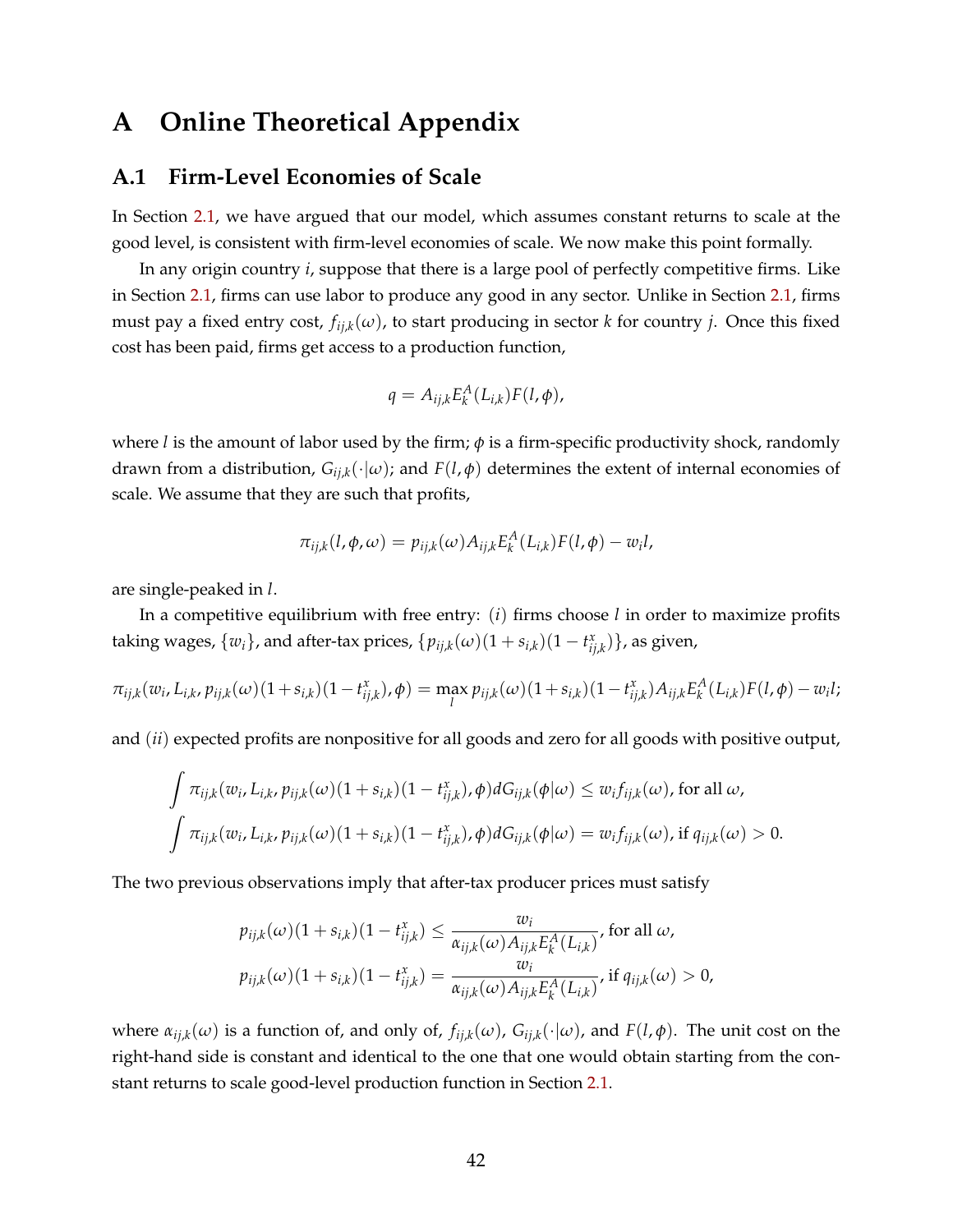### <span id="page-44-0"></span>**A.2 Competitive Equilibrium**

**Profit Maximization.** For any origin country *i*, any destination country *j*, any sector *k*, and any good *ω*, profit maximization determines supply,

<span id="page-44-1"></span>
$$
q_{ij,k}(\omega) \in \operatorname{argmax}_{\tilde{q}_{ij,k}(\omega)} [p_{ij,k}(\omega)(1+s_{i,k})(1-t_{ij,k}^x) - \frac{w_i}{\alpha_{ij,k}(\omega)A_{ij,k}E_k^A(L_{i,k})}] \tilde{q}_{ij,k}(\omega), \tag{A.1}
$$

with the convention  $t_{ii,k}^x = 0$  and sector size in country *i* and sector *k* given by

$$
L_{i,k} = \sum_{j} \int \frac{q_{ij,k}(\omega)}{\alpha_{ij,k}(\omega) A_{ij,k} E_k^A(L_{i,k})} d\omega.
$$
 (A.2)

**Utility Maximization.** For any destination country *j* and any sector *k*, utility maximization determines demand,

$$
\{q_{ij,k}(\omega)\}_{i,\omega} \in \operatorname{argmax}_{\{\tilde{q}_{ij,k}(\omega)\}_{i,\omega}} \{U_{j,k}(\{\beta_{ij,k}(\omega)B_{ij,k}E_{k}^{B}(L_{i,k})\tilde{q}_{ij,k}(\omega)\}_{i,\omega}) \qquad (A.3)
$$
\n
$$
|\sum_{i} \int p_{ij,k}(\omega)(1+t_{ij,k}^{m})\tilde{q}_{ij,k}(\omega)d\omega = X_{j,k}\},\
$$
\n
$$
\{U_{j,k}\}_{k} \in \operatorname{argmax}_{\{\tilde{U}_{j,k}\}_{k}} \{U_{j}(\tilde{U}_{j,1},..,\tilde{U}_{j,K})|\sum_{k} P_{j,k}\tilde{U}_{j,k} = w_{j}L_{j} + T_{j}\},\qquad (A.4)
$$

with the convention that  $t_{ii,k}^m = 0$ , and where total expenditure in country *j* and sector *k* is given by

<span id="page-44-3"></span>
$$
X_{j,k} = P_{j,k} U_{j,k},\tag{A.5}
$$

and the price index in country *j* and sector *k* is given by

$$
P_{j,k} = \min_{\{\tilde{q}_{ij,k}(\omega)\}_{i,\omega}} \{\sum_{i} \int p_{ij,k}(\omega)(1+t_{ij,k}^m)\tilde{q}_{ij,k}(\omega)d\omega|U_{j,k}(\{\beta_{ij,k}(\omega)B_{ij,k}E_k^B(L_{i,k})\tilde{q}_{ij,k}(\omega)\}_{i,\omega}) = 1\}.
$$
\n(A.6)

**Market Clearing.** For any country *i*, labor demand equals labor supply, leading to

$$
\sum_{j,k} \int p_{ij,k}(\omega)(1+s_{i,k})(1-t_{ij,k}^x)q_{ij,k}(\omega)d\omega = w_iL_i.
$$
 (A.7)

**Government Budget Balance.** For any country *i*, the government's budget is balanced,

<span id="page-44-2"></span>
$$
T_i = \sum_{j,k} \int t_{ji,k}^m p_{ji,k}(\omega) q_{ji,k}(\omega) d\omega + \sum_{j,k} \int t_{ij,k}^x p_{ij,k}(\omega) (1 + s_{i,k}) q_{ij,k}(\omega) d\omega - \sum_{j,k} \int s_{i,k} p_{ij,k}(\omega) q_{ij,k}(\omega) d\omega.
$$
\n(A.8)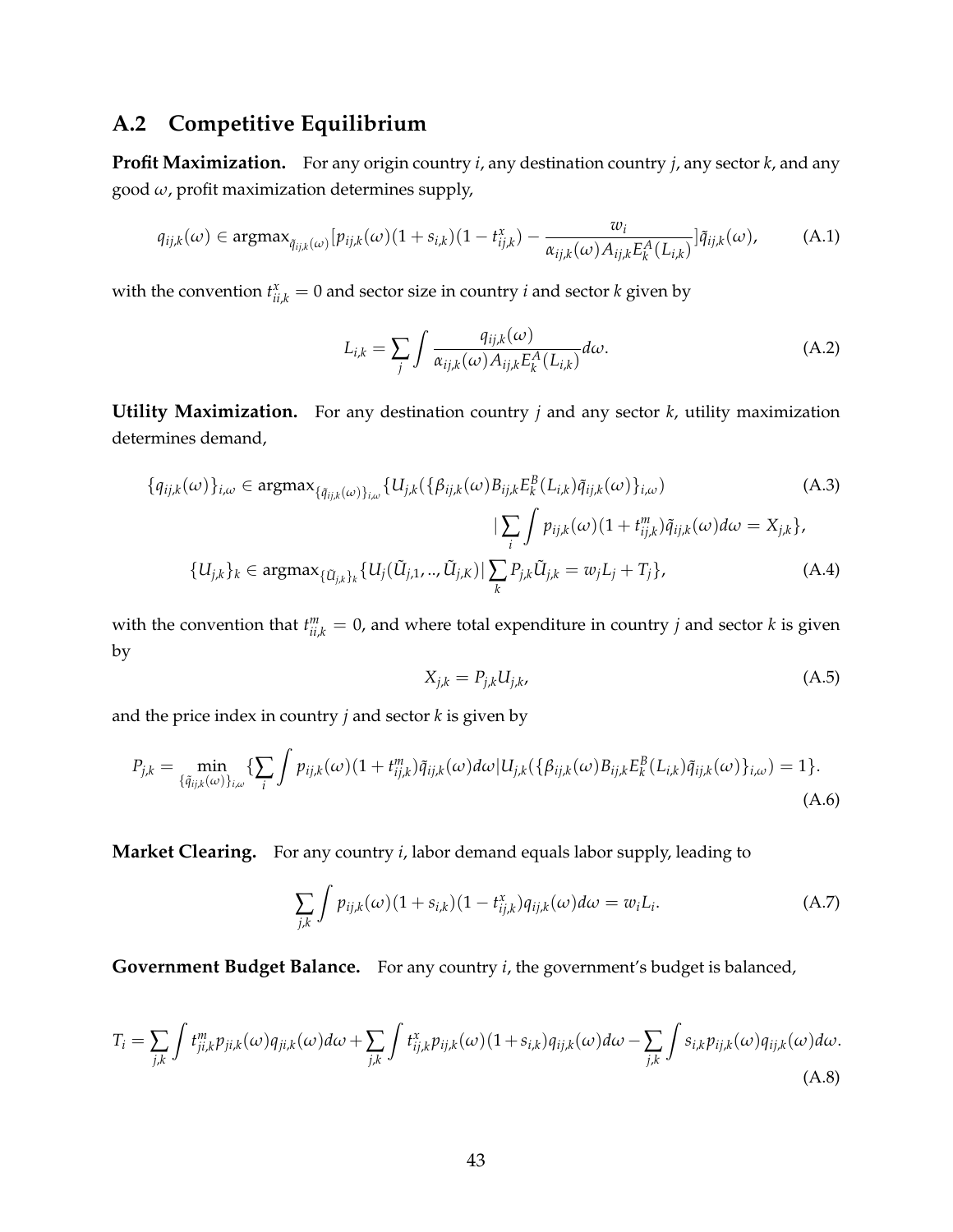**Definition.** A competitive equilibrium with production subsidies,  $\{s_{j,k}\}$ , import tariffs,  $\{t_{ij,k}^m\}$ , export taxes,  $\{t_{ij,k}^x\}$ , and lump-sum transfers,  $\{T_j\}$ , corresponds to quantities,  $\{q_{ij,k}(\omega)\}$ , with sector sizes,  $\{L_{i,k}\}$ , sector expenditures,  $\{X_{i,k}\}$ , good prices,  $\{p_{ij,k}(\omega)\}$ , sector price indices,  $\{P_{i,k}\}$ , and wages,  $\{w_i\}$ , such that equations  $(A.1)-(A.8)$  $(A.1)-(A.8)$  $(A.1)-(A.8)$  hold.

#### <span id="page-45-0"></span>**A.3 Factor Demand**

In Section [2.2,](#page-9-0) we have argued that trade shares in a perfectly competitive equilibrium satisfy equation [\(2\)](#page-10-4), with: (*i*)  $\chi_{ijk}$  homogeneous of degree zero, invertible, and a function of, and only of,  $U_{j,k}$ ,  $\{\alpha_{ij,k}(\omega)\}\$ , and  $\{\beta_{ij,k}(\omega)\}\$ ; and  $(ii)$   $E_k(L_{i,k}) = E_k^A(L_{i,k})E_k^B(L_{i,k})$ . We now establish this formally.

By condition [\(A.1\)](#page-44-1), equilibrium prices and quantities must satisfy

<span id="page-45-1"></span>
$$
p_{ij,k}(\omega) \le \frac{w_i}{(1+s_{i,k})(1-t_{ij,k}^x)\alpha_{ij,k}(\omega)A_{ij,k}E_k^A(L_{i,k})} \text{ for all } \omega,
$$
 (A.9)

$$
p_{ij,k}(\omega) = \frac{w_i}{(1 + s_{i,k})(1 - t_{ij,k}^x)\alpha_{ij,k}(\omega)A_{ij,k}E_k^A(L_{i,k})} \text{ if } q_{ij,k}(\omega) > 0. \tag{A.10}
$$

By condition [\(A.3\)](#page-44-3), since  $U_{j,k}$  is homothetic and taste shocks,  $\beta_{ij,k}(\omega)B_{ij,k}E_{k}^{B}(L_{i,k})$ , enter utility multiplicatively, optimal quantities consumed must satisfy

<span id="page-45-2"></span>
$$
q_{ij,k}(\omega)\beta_{ij,k}(\omega)B_{ij,k}E_{k}^{B}(L_{i,k}) = \delta_{ij,k}(\{p_{i'j,k}(\omega')(1+t_{i'j,k}^{m})/(\beta_{i'j,k}(\omega')B_{i'j,k}E_{k}^{B}(L_{i'k}))\}_{i',\omega'}|\omega)X_{j,k}
$$
\n(A.11)

where  $\delta_{ij,k}(\cdot|\omega)$  only depends on  $U_{j,k}$  and  $\{p_{i'j,k}(\omega')(1+t_{i'j,k}^m)/(\beta_{i'j,k}B_{i'j,k}E_k^B(L_{i',k})\}_{i',\omega'}$  represents the vector of quality-adjusted prices faced by the representative consumer in destination *j* and sector *k*.

Now consider the share of expenditure,  $x_{ij,k} = \sum_{\omega} (1+t_{ij,k}^m)p_{ij,k}(\omega)q_{ij,k}(\omega)/X_{j,k}$ , in destination *j* on goods from sector *k* produced in country *i*. Equations [\(A.9\)](#page-45-1) and [\(A.11\)](#page-45-2) imply

$$
x_{ij,k} = \chi_{ij,k}((1 + t_{1j,k}^m)c_{1j,k}, ..., (1 + t_{Ij,k}^m)c_{Ij,k}),
$$

with

$$
\chi_{ij,k}(\tilde{c}_{1j,k},...,\tilde{c}_{Ij,k}) = \int \frac{\tilde{c}_{ij,k}}{\alpha_{ij,k}(\omega)\beta_{ij,k}(\omega)} \delta_{ij,k} \left( \left\{ \frac{\tilde{c}_{i'j,s}}{\alpha_{i'j,k}(\omega')\beta_{i'j,k}(\omega')}\right\}_{i',\omega'} | \omega \right) d\omega,
$$

$$
c_{ij,k} = \frac{\eta_{ij,k}\omega_i}{(1+s_{i,k})(1-t_{ij,k}^x)E_k(L_{i,k})},
$$

$$
\eta_{ij,k} = \frac{1}{A_{ij,k}B_{ij,k}},
$$

$$
E_k(L_{i,k}) = E_k^A(L_{i,k})E_k^B(L_{i,k}).
$$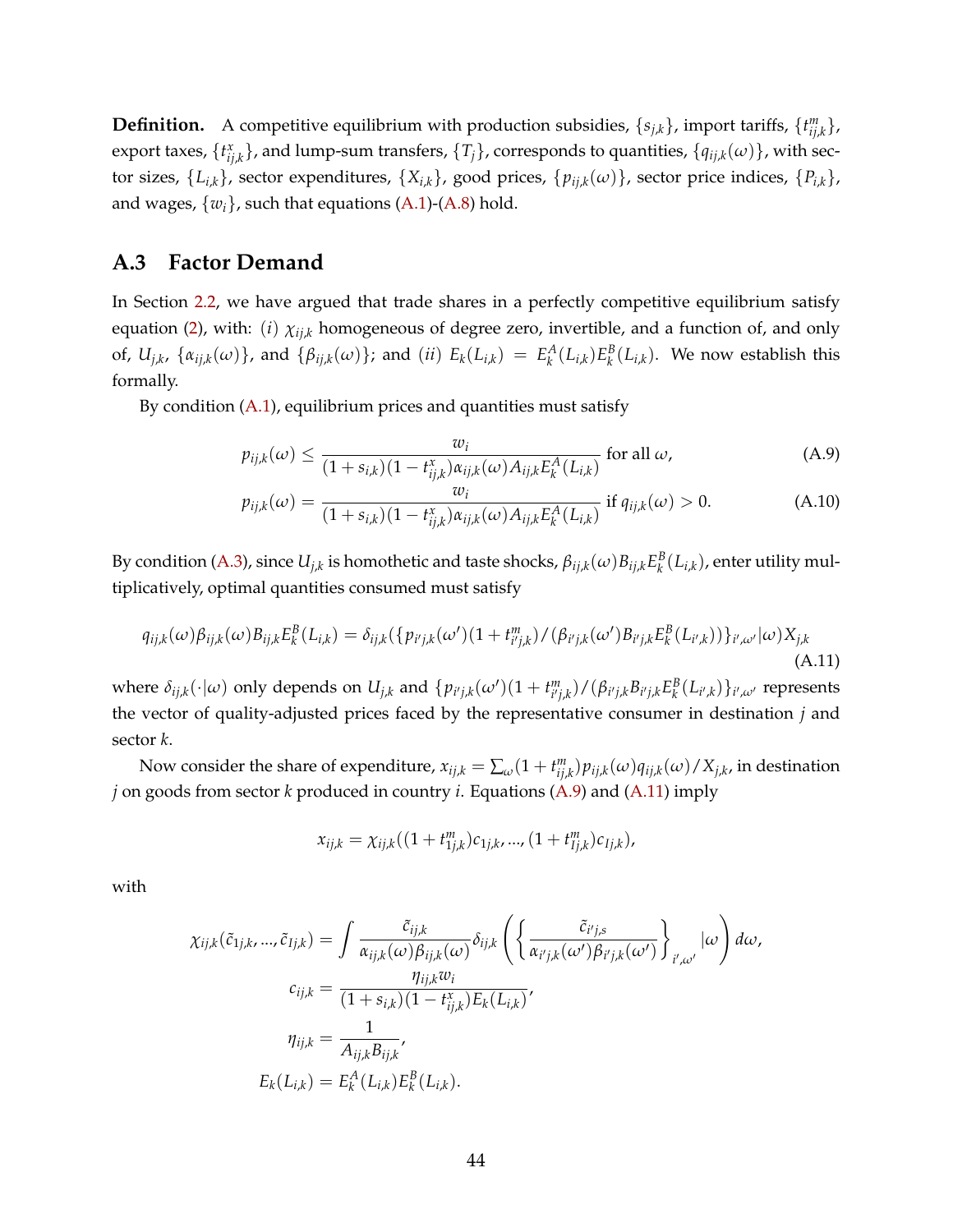The fact that  $\chi_{j,k}$  is homogeneous of degree zero derives from the fact that the Marshallian demand for goods is homogeneous of degree zero in prices and income. The fact that *χj*,*<sup>k</sup>* is invertible derives from the fact that demand for goods within a sector satisfies the connected substitutes property and standard Inada conditions hold, as in [Adao et al.](#page-39-6) [\(2017\)](#page-39-6).

#### <span id="page-46-0"></span>**A.4 Optimal Policy in a Large Economy**

In the case of a large economy, the equilibrium labor services demanded by country *j* from different origins and sectors,  $\{L_{ij,k}\}_{i,k}$ , the equilibrium labor services exported by country  $j$  to different destinations,  $\{L_{ji,k}\}_{i\neq j,k}$ , and the sector equilibrium sizes in country  $j$ ,  $\{L_{j,k}\}_k$ , still solve

$$
\max_{\{\tilde{L}_{ij,k}\}_{i,k},\{\tilde{L}_{ji,k}\}_{i\neq j,k},\{U_{j,k}\}_{k}} V_j(\{\tilde{L}_{ij,k}\}_{i,k})
$$
\n
$$
\sum_{i \neq j,k} c_{ij,k} (1 + t_{ij,k}^m) \tilde{L}_{ij,k} \leq \sum_{i \neq j,k} c_{ji,k} (1 - t_{ji,k}^x) \tilde{L}_{ji,k} + T_j,
$$
\n
$$
\sum_{i} \eta_{ji,k} \tilde{L}_{ji,k} \leq (1 + s_{j,k}) E_{j,k} \tilde{L}_{j,k}, \text{ for all } k,
$$
\n
$$
\sum_{k} \tilde{L}_{j,k} \leq L_j,
$$

whereas the problem of country *j*'s government generalizes to

$$
\max_{\{\tilde{L}_{ij,k}\}_{i,k},\{\tilde{L}_{ji,k}\}_{i\neq j,k'}} V_j(\{\tilde{L}_{ij,k}\}_{i,k})
$$
\n
$$
\sum_{i\neq j,k} c_{ij,k}(\{\tilde{L}_{ij,k'}\}_{i\neq j,k'},\{\tilde{L}_{ji,k'}\}_{i\neq j,k'})\tilde{L}_{ij,k} \leq \sum_{i\neq j,k} c_{ji,k}(\{\tilde{L}_{ij,k'}\}_{i\neq j,k'},\{\tilde{L}_{ji,k'}\}_{i\neq j,k})\tilde{L}_{ji,k},
$$
\n
$$
\sum_{i} \eta_{ji,k}\tilde{L}_{ji,k} \leq E_k(\tilde{L}_{j,k})\tilde{L}_{j,k}, \text{ for all } k,
$$
\n
$$
\sum_{k}\tilde{L}_{j,k} \leq L_j.
$$

where both import and export prices,  $c_{ij,k}(\{\tilde{L}_{ij,k'}\}_{i\neq j,k'},\{\tilde{L}_{ji,k'}\}_{i\neq j,k'})$  and  $c_{ji,k}(\{\tilde{L}_{ij,k'}\}_{i\neq j,k'},\{\tilde{L}_{ji,k'}\}_{i\neq j,k'}),$ are now a function of the entire vector of imports and exports. Although this complicates the characterization of the optimal trade policy, it is irrelevant for the optimal industrial policy: comparing the first-order conditions of the two problems, we still have

$$
1 + s_{j,k} = (1 + s_j)(1 + \frac{d \ln E_k}{d \ln L_{j,k}}), \text{ for all } k.
$$

#### <span id="page-46-1"></span>**A.5 Nonparametric Identification**

In Section [3,](#page-13-0) we have argued that if there exists a vector of instruments *z* that satisfies the exclusion restriction, that  $E[\epsilon|z] = 0$ , as well as the completeness condition, that  $E[g(l)|z] = 0$  implies  $g = 0$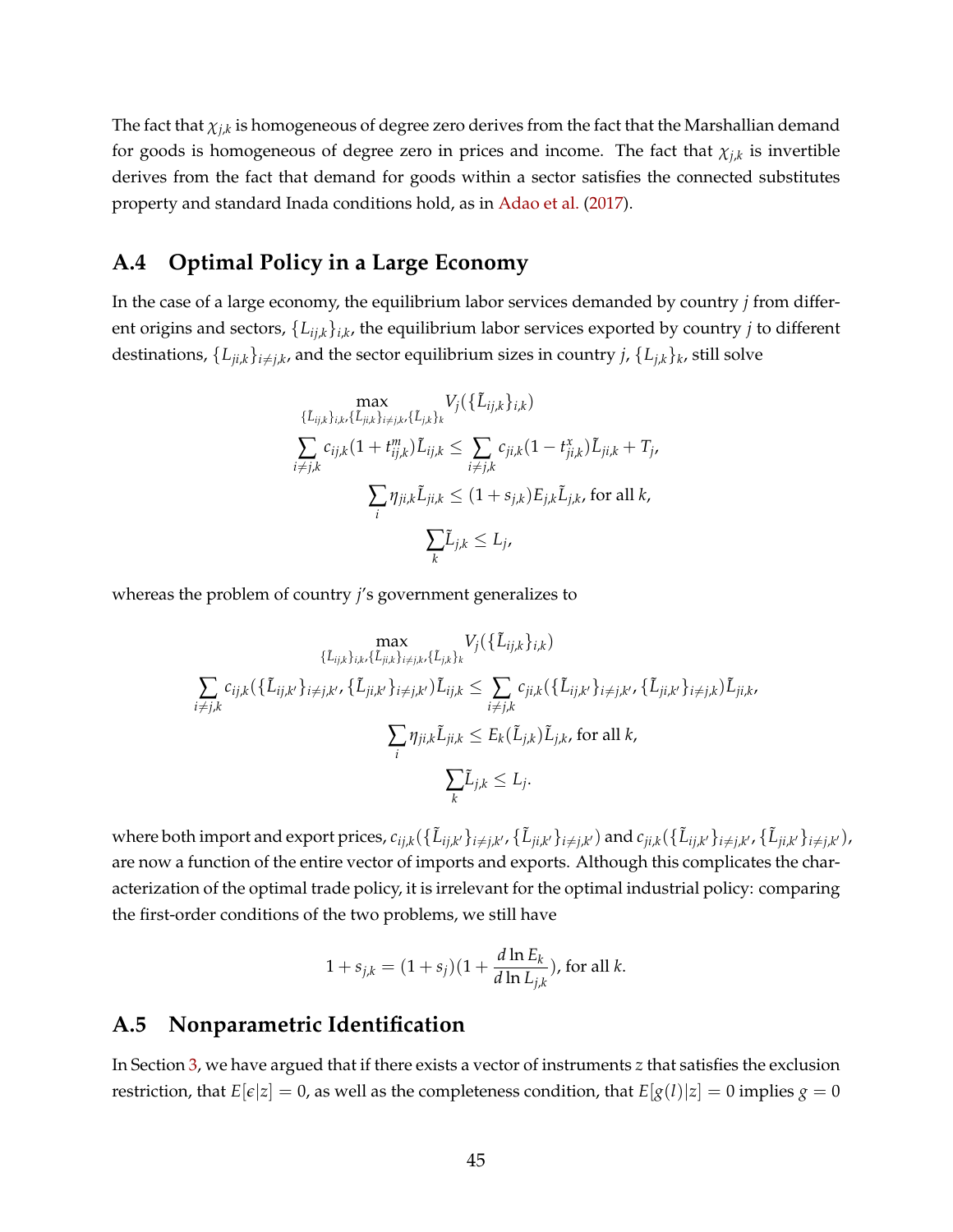for any *g* with finite expectation, then for any *k*, *E<sup>k</sup>* is identified, up to a normalization. We now establish this result formally.

Fix *i*1, *i*2, *k*1, *k*2, and *j*. Starting from equation [\(5\)](#page-14-0), the exclusion restriction implies

$$
E[\ln \frac{\chi_{i_1j,k_1}^{-1}(x_{1j,k_1},...,x_{1j,k_1})}{\chi_{i_2j,k_1}^{-1}(x_{1j,k_1},...,x_{1j,k_1})} - \ln \frac{\chi_{i_1j,k_2}^{-1}(x_{1j,k_2},...,x_{1j,k_2})}{\chi_{i_2j,s_2}^{-1}(x_{1j,s_2},...,x_{1j,k_2})}|z] = -E[\ln \frac{E_{k_1}(L_{i_2,k_1})}{E_{k_1}(L_{i_1,k_1})} - \ln \frac{E_{k_2}(L_{i_2,k_2})}{E_{k_2}(L_{i_1,k_2})}|z].
$$

Now suppose that there are two solutions  $(E_{k_1},E_{k_2})$  and  $(\tilde{E}_{k_1},\tilde{E}_{k_2})$  that solve the previous equation. Then we must have

$$
E[\ln \frac{E_{k_1}(L_{i_2,k_1})}{E_{k_1}(L_{i_1,k_1})} - \ln \frac{E_{k_2}(L_{i_2,k_2})}{E_{k_2}(L_{i_1,k_2})} - \ln \frac{\tilde{E}_{k_1}(L_{i_2,k_1})}{\tilde{E}_{k_1}(L_{i_1,k_1})} + \ln \frac{\tilde{E}_{k_2}(L_{i_2,k_2})}{\tilde{E}_{k_2}(L_{i_1,k_2})}|z] = 0
$$

By the completeness condition, we therefore have

$$
\ln \frac{E_{k_1}(L_{i_2,k_1})}{E_{k_1}(L_{i_1,k_1})} - \ln \frac{E_{k_2}(L_{i_2,k_2})}{E_{k_2}(L_{i_1,k_2})} = \ln \frac{\tilde{E}_{k_1}(L_{i_2,k_1})}{\tilde{E}_{k_1}(L_{i_1,k_1})} - \ln \frac{\tilde{E}_{k_2}(L_{i_2,k_2})}{\tilde{E}_{k_2}(L_{i_1,k_2})},
$$

which can be rearranged as

$$
\ln \frac{\tilde{E}_{k_1}(L_{i_1,k_1})}{E_{k_1}(L_{i_1,k_1})} = \ln \frac{\tilde{E}_{k_1}(L_{i_2,k_1})}{E_{k_1}(L_{i_2,k_1})} + \ln \frac{E_{k_2}(L_{i_2,k_2})}{E_{k_2}(L_{i_1,k_2})} - \ln \frac{\tilde{E}_{k_2}(L_{i_2,k_2})}{\tilde{E}_{k_2}(L_{i_1,k_2})}.
$$

Since the right-hand side does not depend on  $L_{i_1,k_1}$ , the left-hand side cannot depend on  $L_{i_1,k_1}$ either. This implies that  $ln(\tilde{E}_{k_1}(L_{i_1,k_1})/E_{k_1}(L_{i_1,k_1}))$  is a constant, i.e., that  $E_{k_1}$  is identified up to a normalization. The same argument implies that  $E_{k_2}$ is identified up to a normalization as well.

#### <span id="page-47-0"></span>**A.6 Imperfect Competition**

In the main text, we have discussed the case of an economy with an imperfectly competitive retail sector that buys goods at marginal costs and sells them at a profit. In this alternative environment, we have argued that we can still express trade shares as a function of factor prices, *χj*,*k*(*c*1*j*,*<sup>k</sup>* , ..., *cIj*,*k*). We now establish this result formally.

From our analysis in Appendix [A.3,](#page-45-0) we know that the price at which the retailer from sector *k* in destination *j* can buy goods is given by

$$
p_{ij,k}(\omega) = \frac{(1+t_{ij,k}^m)w_i}{\alpha_{ij,k}(\omega)A_{ij,k}E_k^A(L_{i,k})}.
$$

Let  $p_{ijk}^r(\omega)$  denote the price at which the same retailer sells to consumers. From our analysis in Appendix [A.3,](#page-45-0) we also know that the demand of the consumer in destination *j* for goods from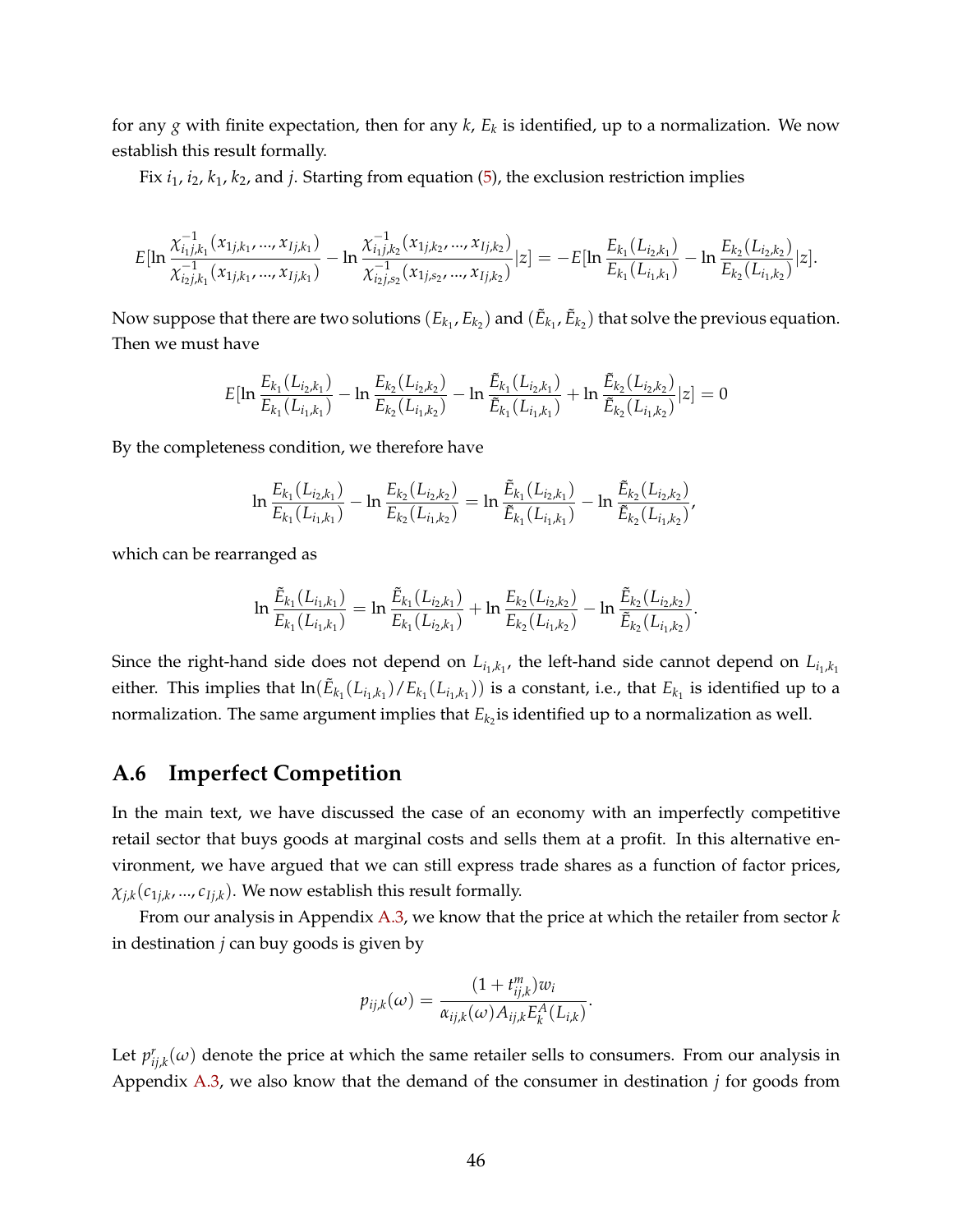sector *k* can be expressed as

$$
q_{ij,k}(\omega)\beta_{ij,k}(\omega)B_{ij,k}E_{k}^{B}(L_{i,k})=\delta_{ij,k}(\{p_{i'j,k}^{r}(\omega')/(\beta_{i'j,k}(\omega')B_{i'j,k}E_{k}^{B}(L_{i'k}))\}_{i',\omega'}|\omega)X_{j,k}.
$$

Accordingly, we can express the profit maximization problem of the retailer as

$$
\max_{\{\tilde{p}_{ij,k}^r(\omega)\}} \sum_{\omega,i} \left[ \tilde{p}_{ij,k}^r(\omega) - \frac{(1+t_{ij,k}^m)w_i}{\alpha_{ij,k}(\omega)A_{ij,k}E_k^A(L_{i,k})} \right] \left[ \frac{\delta_{ij,k}(\{\tilde{p}_{ij,k}^r(\omega')/(\beta_{i'j,k}(\omega')B_{i'j,k}E_k^B(L_{i'k}))\}_{i',\omega'}|\omega)X_{j,k}}{\beta_{ij,k}(\omega)B_{ij,k}E_k^B(L_{i,k})} \right]
$$

or, in terms of quality-adjusted prices,  $p_{ij,k}^{ra}(\omega) \equiv p_{ij,k}^r(\omega) / (\beta_{ij,k}(\omega) B_{ij,k} E_k^B(L_{i,k}))$ ,

$$
\max_{\{\tilde{p}_{ij,k}^{ra}(\omega)\}} \sum_{i} \int \left( \tilde{p}_{ij,k}^{ra}(\omega) - \frac{(1+t_{ij,k}^m)\eta_{ij,k}w_i}{\alpha_{ij,k}(\omega)\beta_{ij,k}(\omega)E_k(L_{i,k})} \right) \delta_{ij,k}(\{\tilde{p}_{i'j,k}^{ra}(\omega')\}_{i',\omega'}|\omega) d\omega X_{j,k}.
$$

The solution to the previous problem must take the form

$$
p_{ij,k}^{ra}(\omega) = \mu_{ij,k} \left( \frac{\eta_{1j,k}(1+t_{1j,k}^m)w_1}{E_k(L_{1,k})}, \dots, \frac{\eta_{1j,k}(1+t_{1j,k}^m)w_I}{E_k(L_{1,k})} | \omega \right) \frac{(1+t_{ij,k}^m) \eta_{ij,k}w_i}{\alpha_{ij,k}(\omega)\beta_{ij,k}(\omega)E_k(L_{i,k})'}
$$

with  $\mu_{ijk}(\cdot|\omega)$  the markup on good  $\omega$  as a function of the vector of cost shifters. Together with the observation that,

$$
x_{ij,k} = \int p_{ij,k}^{ra}(\omega) \delta_{ij,k}(\{p_{i'j,k}^{ra}(\omega')\}_{i',\omega'}|\omega) d\omega,
$$

this implies that

$$
x_{ij,k} = \chi_{ij,k}((1+t_{1j,k}^m)c_{1j,k}, ..., (1+t_{Ij,k}^m)c_{Ij,k}),
$$

with

$$
\chi_{ij,k}(\tilde{c}_{1j,k},...,\tilde{c}_{Ij,k}|\omega) \frac{\tilde{c}_{ij,k}}{\alpha_{ij,k}(\omega)\beta_{ij,k}(\omega)} \delta_{ij,k} \left( \left\{ \mu_{ij,k}(\tilde{c}_{1j,k},...,\tilde{c}_{Ij,k}|\omega') \frac{\tilde{c}_{i'j,k}}{\alpha_{i'j,k}(\omega')\beta_{i'j,k}(\omega')}\right\}_{i',\omega'} |\omega \right) d\omega,
$$

as argued in the main text.

#### <span id="page-48-0"></span>**A.7 Counterfactuals**

We first describe the system of non-linear equations that characterizes any competitive equilibrium. We then show how to go from this system to the one that characterizes the changes between an observed initial equilibrium with no taxes or subsidies and a counterfactual equilibrium with taxes and subsidies. We conclude by noting how the small open economy assumption simplifies the previous computations.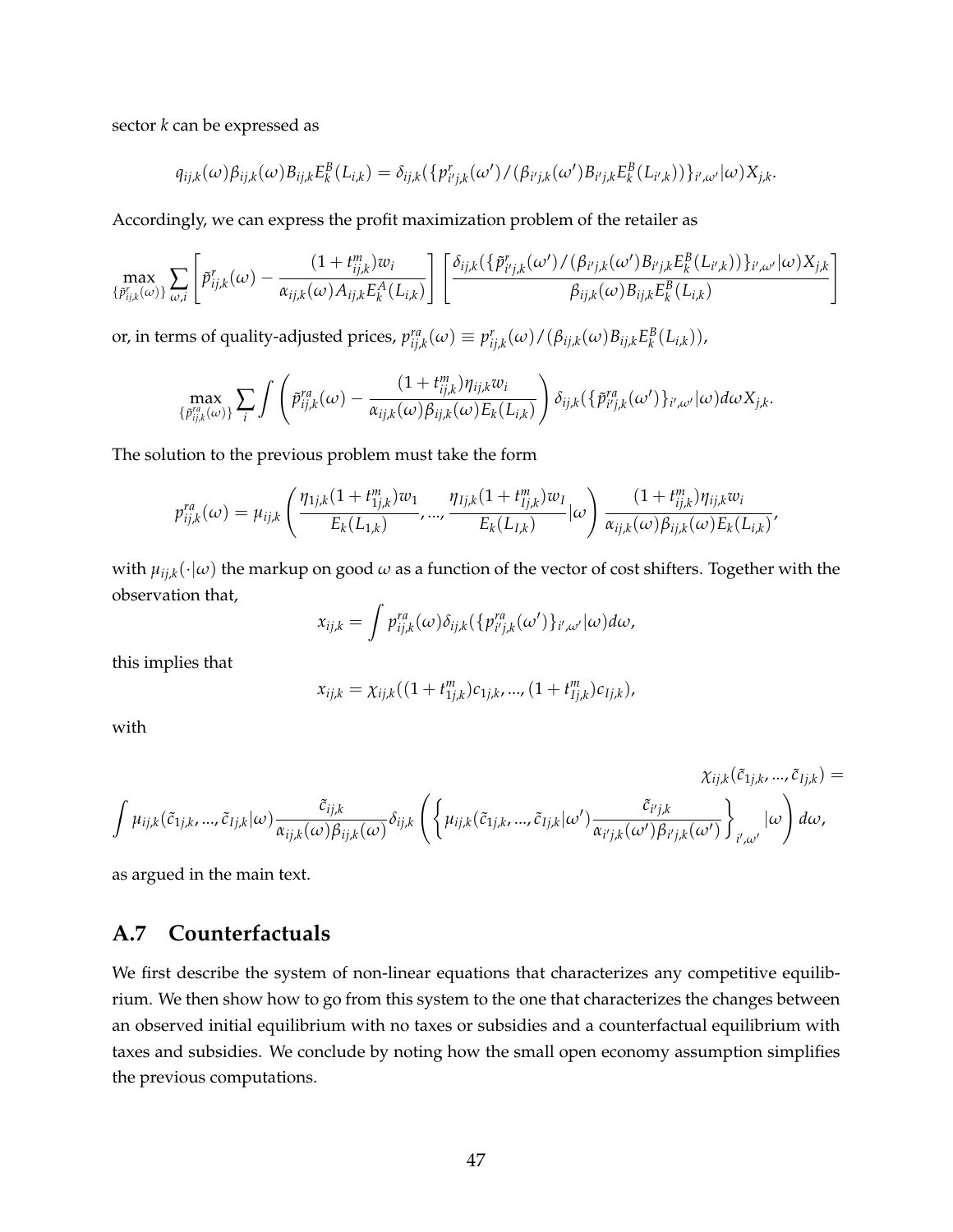**Competitive Equilibrium with Taxes and Subsidies.** Starting from equations [\(A.1\)](#page-44-1)-[\(A.8\)](#page-44-2), we can describe a competitive equilibrium with production subsidies,  $\{s_{j,k}\}$ , import tariffs,  $\{t^m_{ij,k}\}$ , export taxes,  $\{t_{ij,k}^x\}$ , and lump-sum transfers,  $\{T_j\}$ , as a set of sector sizes,  $\{L_{i,k}\}$ , within-sector expenditure shares,  $\{x_{i,j,k}\}\$ , between-sector expenditure shares,  $\{x_{j,k}\}\$ , sector price indices,  $\{P_{j,k}\}\$ , and wages,  $\{w_i\}$ , such that

$$
\frac{w_i L_{i,k}}{1 + s_{i,k}} = \sum_j \left( 1 - t_{ij,k}^x \right) \frac{x_{ij,k}}{1 + t_{ij,k}^m} x_{j,k} \left( w_j L_j + T_j + D_j \right),
$$

$$
T_{j} = \sum_{i,k} \frac{t_{ij,k}^{m} x_{ij,k}}{1 + t_{ij,k}^{m}} x_{j,k} (w_{j}L_{j} + T_{j} + D_{j}) + \sum_{i,k} \left[ t_{ji,k}^{x} (1 + s_{j,k}) - s_{j,k} \right] \frac{x_{ji,k}}{1 + t_{ji,k}^{m}} x_{i,k} (w_{i}L_{i} + T_{i} + D_{i}),
$$
\n
$$
\sum_{k} L_{i,k} = L_{i},
$$
\n
$$
x_{ij,k} = \frac{((1 + t_{ij,k}^{m})c_{ij,k})^{-\theta_{k}}}{\sum_{k} ((1 + t_{ij,k}^{m})c_{ij,k})^{-\theta_{k}}},
$$

with

$$
x_{ij,k} = \sum_{i'} ((1 + t_{i'j,k}^m) c_{i'j,k})^{-\theta_k'}
$$

$$
P_{j,k} = \left(\sum_i ((1 + t_{ij,k}^m) c_{ij,k})^{-\theta_k}\right)^{-1/\theta_k},
$$

$$
c_{ij,k} = \frac{\eta_{ij,k} w_i}{(1 - t_{ij,k}^x)(1 + s_{i,k})E_k(L_{i,k})},
$$

$$
x_{j,k} = \frac{\exp(\varepsilon_{j,k}) (P_{j,k})^{1-\rho}}{\sum_{k'} \exp(\varepsilon_{j,k'}) (P_{j,k'})^{1-\rho'}}
$$

where *D*<sup>*j*</sup> denotes the trade deficit of country *j*, with  $\sum_i D_j = 0$ .

**Counterfactual Changes.** Suppose that the initial equilibrium has no taxes or subsidies. We are interested in a counterfactual equilibrium with taxes and subsidies:

$$
t_{ij,k}^x, t_{ij,k}^m, s_{i,k}, T_j \neq 0 \text{ for some } i, j, k.
$$

For any endogenous variable with value  $x$  in the initial equilibrium and  $x'$  in the counterfactual equilibrium, we let  $\hat{x} = x'/x$  denote the change in this variable. We assume that  $D_j$  are fixed and do not change as we move to the counterfactual equilibrium. After simplifications, counterfactual changes in prices and quantities the initial and counterfactual equilibria are given by the solution to

<span id="page-49-0"></span>
$$
\frac{\hat{w}_{i}\hat{L}_{i,k}}{1+s_{i,k}}Y_{i,k} = \sum_{j} \left(1-t_{ij,k}^{x}\right) \frac{\hat{x}_{ij,k}}{1+t_{ij,k}^{m}} \hat{x}_{j,k} \left(\frac{\hat{w}_{j}Y_{j}+T'_{j}+D_{j}}{Y_{j}+D_{j}}\right) X_{ij,k},
$$
\n(A.12)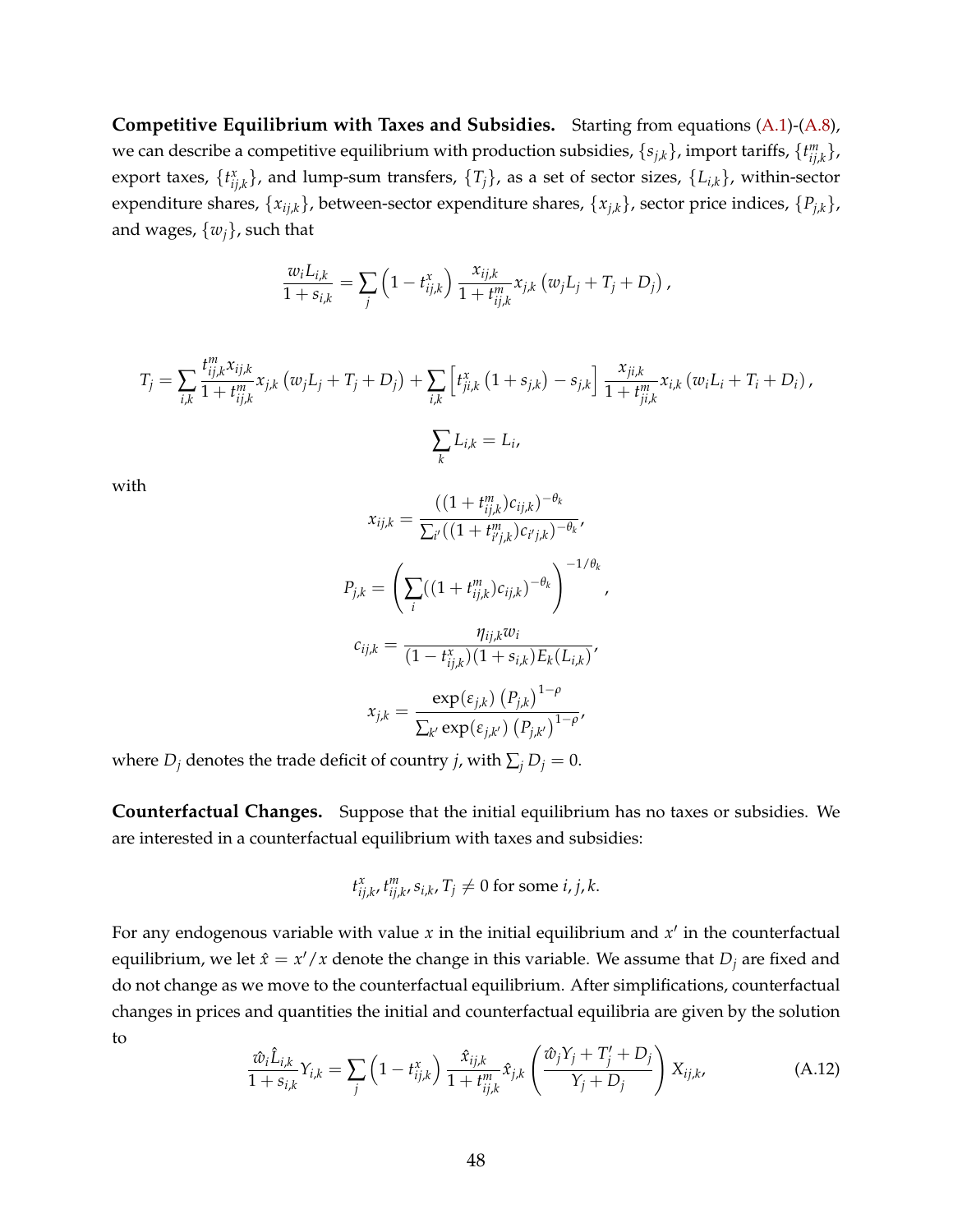$$
T'_{j} = \sum_{i,k} \frac{t_{ij,k}^{m} \hat{x}_{ij,k} \hat{x}_{j,k}}{1 + t_{ij,k}^{m}} \left( \frac{\hat{w}_{j} Y_{j} + T'_{j} + D_{j}}{Y_{j} + D_{j}} \right) X_{ij,k} + \sum_{i,k} \left[ t_{ji,k}^{x} \left( 1 + s_{j,k} \right) - s_{j,k} \right] \frac{\hat{x}_{ji,k} \hat{x}_{i,k}}{1 + t_{ji,k}^{m}} \left( \frac{\hat{w}_{i} Y_{i} + T'_{i} + D_{i}}{Y_{i} + D_{i}} \right) X_{ji,k}, \tag{A.13}
$$

$$
\sum_{k} \hat{L}_{i,k} Y_{i,k} = Y_i, \tag{A.14}
$$

with

$$
\hat{x}_{ij,k} = \frac{\left(\left(1 + t_{ij,k}^m\right)\hat{c}_{ij,k}\right)^{-\theta_k}}{\sum_{i'} \left(\left(1 + t_{i'j,k}^m\right)\hat{c}_{i'j,k}\right)^{-\theta_k} x_{i'j,k}},\tag{A.15}
$$

$$
\hat{c}_{ij,k} = \frac{\hat{w}_i}{(1 - t_{ij,k}^x)(1 + s_{i,k})\hat{L}_{i,k}^{\gamma_k}}\tag{A.16}
$$

$$
\hat{x}_{j,k} = \frac{\left(\hat{P}_{j,k}\right)^{1-\rho}}{\sum_{k'} \left(\hat{P}_{j,k'}\right)^{1-\rho} x_{j,k'}}
$$
\n(A.17)

<span id="page-50-0"></span>
$$
\hat{P}_{j,k} = \left(\sum_{i} \left(\left(1 + t_{ij,k}^{m}\right) \hat{c}_{ij,k}\right)^{-\theta_k} x_{ij,k}\right)^{-1/\theta_k}, \tag{A.18}
$$

and where bilateral trade flows  $X_{ij,k}$ , sectoral value added  $Y_{i,k} = \sum_j X_{ij,k}$ , and total value added  $Y_i = \sum_{j,k} X_{ij,k}$  are all observed in the initial equilibrium. Once changes in the previous variables have been computed using [\(A.12\)](#page-49-0)-[\(A.18\)](#page-50-0), welfare changes are given by

$$
\hat{U}_j = \frac{\hat{w}_j w_j + T'_j / L_j + D_j / L_j}{\hat{P}_j P_j} \frac{P_j}{w_j + D_j / L_j} = \frac{\hat{w}_j Y_j + T'_j + D_j}{\hat{P}_j} \frac{1}{Y_j + D_j},
$$

where

$$
\hat{P}_j = \left(\sum_k \hat{P}_{j,k}^{1-\rho} x_{j,k}\right)^{1/(1-\rho)}.
$$

Under the assumption that country  $i_0$  is a small open economy and that only country  $i_0$  imposes trade taxes and production subsidies, the system is as described above for country *i*0; that is, equations [\(A.12\)](#page-49-0)-[\(A.18\)](#page-50-0) continue to hold if either *i* or *j* is equal to *i*0. For all other countries, we set  $\hat{w}_i = \hat{P}_{i,k} = \hat{L}_{i,k} = 1$  for all *k* and drop equations [\(A.12\)](#page-49-0)-[\(A.18\)](#page-50-0).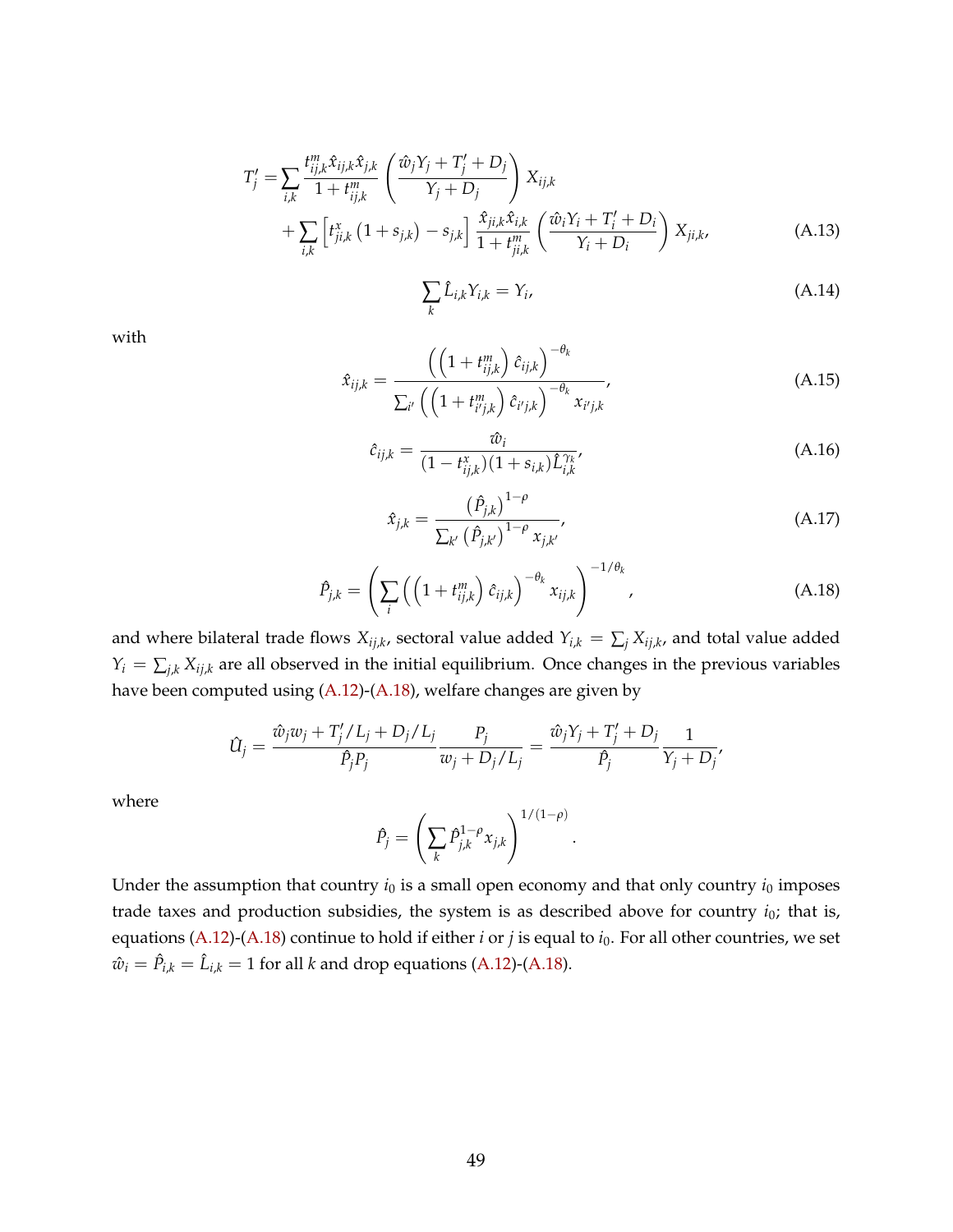#### **A.8 Beyond Ricardian Economies**

#### <span id="page-51-0"></span>**A.8.1 Environment with Physical Capital and Input-Output Linkages**

To produce and deliver a good *ω* from an origin country *i* to a destination country *j* in sector *k*, we now assume that firms require a composite input,  $z_{ij}^k(\omega)$ , such that

$$
q_{ij,k}(\omega) = A_{ij,k}(\omega) z_{ij,k}(\omega).
$$

We assume that the composite input is produced using labor,  $l_{ijk}(\omega)$ , physical capital,  $k_{ijk}(\omega)$ , and intermediate goods from different sectors,  $\{q_{ij,sk}^{M}(\omega)\}_{s}$ , according to

$$
z_{ij,k}(\omega) = f_{i,k}(l_{ij,k}(\omega), k_{ij,k}(\omega), \{q_{ij,sk}^M(\omega)\}_s),
$$

where *fi*,*<sup>k</sup>* is a constant returns-to-scale production function. Within each destination country *j* and sector *k*, total gross output is produced by combining all goods from all origins,

$$
Q_{j,k} = U_{j,k}(\{B_{ij,k}(\omega)q_{ij,k}(\omega)\}_{i,\omega}).
$$

Gross output can be used either for final consumption,  $Q_{j,k}^F$ , or as intermediates for production,  $\{Q^{M}_{j,ks}\}_{s}$ 

$$
Q_{j,k}^F + \sum_s Q_{j,ks}^M = Q_{j,k}.
$$

Total demand for intermediate goods from sector *k* by firms from sector *s* in country *j* satisfies

$$
\sum_i \int q_{ji,ks}^M(\omega) d\omega = Q_{j,ks}^M.
$$

As before, we allow productivity and quality to be a function of sector size, such that

$$
A_{ij,k}(\omega) = \alpha_{ij,k}(\omega) A_{ij,k} E_k^A(Z_{i,k}),
$$
  
\n
$$
B_{ij,k}(\omega) = \beta_{ij,k}(\omega) B_{ij,k} E_k^B(Z_{i,k}),
$$

where sector size is now measured by the total amount of the composite input,  $Z_{i,k}$ , used by country *i* in sector *k*. Finally, in line with our earlier analysis, we assume that upper-level preferences are CES ,

$$
U_j(Q_{j,1}^F,...,Q_{j,K}^F) = \left[\sum_k (\exp(\varepsilon_{j,k}))^{\frac{1}{\rho}} (Q_{j,k}^F)^{\frac{\rho-1}{\rho}}\right]^{\frac{\rho}{\rho-1}},
$$

with *ρ* the elasticity of substitution between different sectors.

In this environment, the counterpart of trade in labor services, *Lij*,*<sup>k</sup>* , between country *i* and *j* in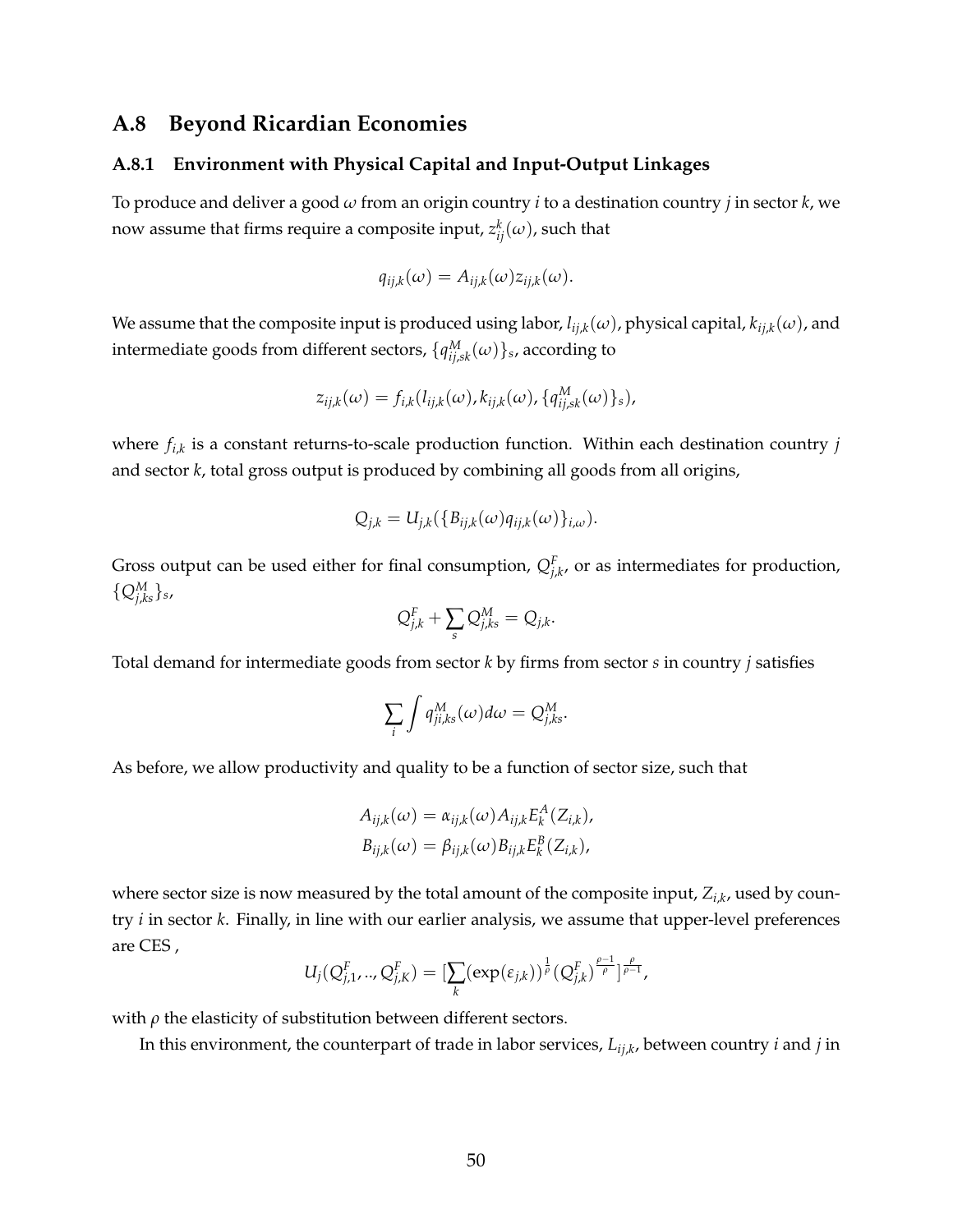sector *k* is trade in input services, *Zij*,*<sup>k</sup>* , with price

$$
c_{ij,k} \equiv \frac{\eta_{ij,k}c_{i,k}(w_i, r_i, \{P_{i,s}\}_s)}{(1 + s_{i,k})(1 - t_{ij,k}^x)E_k(Z_{i,k})'}
$$

where  $\eta_{ji,k} \equiv 1/(A_{ij,k}B_{ij,k})$  still captures systematic productivity and quality differences;  $w_i$ ,  $r_i$ , and {*Pi*,*s*}*<sup>s</sup>* are the prices of labor, capital, and the sector-level composite goods in country *i*; and  $c_{i,k}(w,r,\{P_s\}_s)\equiv\min_{l,k,q_s^M}\{wl+rk+\sum_sP_sq_s^M|f_{i,k}(l,k,\{q_s^M\})\geq 1\}$  is the unit cost function for producing the composite input in country *i* and sector *k*. Like in Section [2.2,](#page-9-0) the share of expenditure in destination *j* on input services from country *i* in sector *k*,  $z_{ij,k} \equiv [(1+t_{ij,k}^m)c_{ij,k}Z_{ij,k}]/(\sum_{i'}[(1+t_{ij,k}^m)c_{ij,k}Z_{ij,k}]$  $(t_{i'j,k}^m) c_{i'j,k} \mathbf{Z}_{i'j,k}])$ , can be expressed as

$$
z_{ij,k} = \chi_{ij,k}((1 + t_{1j,k}^m)c_{1j,k}, ..., (1 + t_{Ij,k}^m)c_{Ij,k}),
$$

where  $\chi_{j,k} \equiv (\chi_{1j,k},...,\chi_{Ij,k})$  is again homogeneous of degree zero, invertible, and a function of, and only of,  $U_{j,k}$ ,  $\{\alpha_{i,k}(\omega)\}\$  and  $\{\beta_{ij,k}(\omega)\}.$ 

#### <span id="page-52-0"></span>**A.8.2 Optimal Policy**

We follow the same steps as in Sections [2.2](#page-9-0) and [2.3.](#page-11-4) For a given vector of input services, {*Zij*,*k*}*<sup>i</sup>* , used in a destination country *j* and sector *k*, let  $Q_{i,k}(\{Z_{i,j,k}\}_i)$  denote the maximum amount of gross output that can be produced,

$$
Q_{j,k}(\{Z_{ij,k}\}_i) \equiv \max_{\{q_{ij,k}(\omega), z_{ij,k}(\omega)\}_{i,\omega}} U_{j,k}(\{\beta_{ij,k}(\omega)q_{ij,k}(\omega)\}_{i,\omega}))
$$

$$
q_{ij,k}(\omega) \le \alpha_{ij,k}(\omega)z_{ij,k}(\omega) \text{ for all } \omega \text{ and } i,
$$

$$
\int z_{ij,k}(\omega)d\omega \le Z_{ij,k} \text{ for all } i.
$$

In a competitive equilibrium, the input services demanded by country *j* from different origins and sectors, {*Zij*,*k*}*i*,*<sup>k</sup>* , the input services exported by country *j* towards different destinations,  $\{Z_{ji,k}\}_{i\neq j,k}$ , the sector-level amounts of employment and capital used in country *j*,  $\{L_{j,k}\}_k$  and  ${K_{j,k}}_k$ , and the sector-level amounts of gross output used for consumption and production in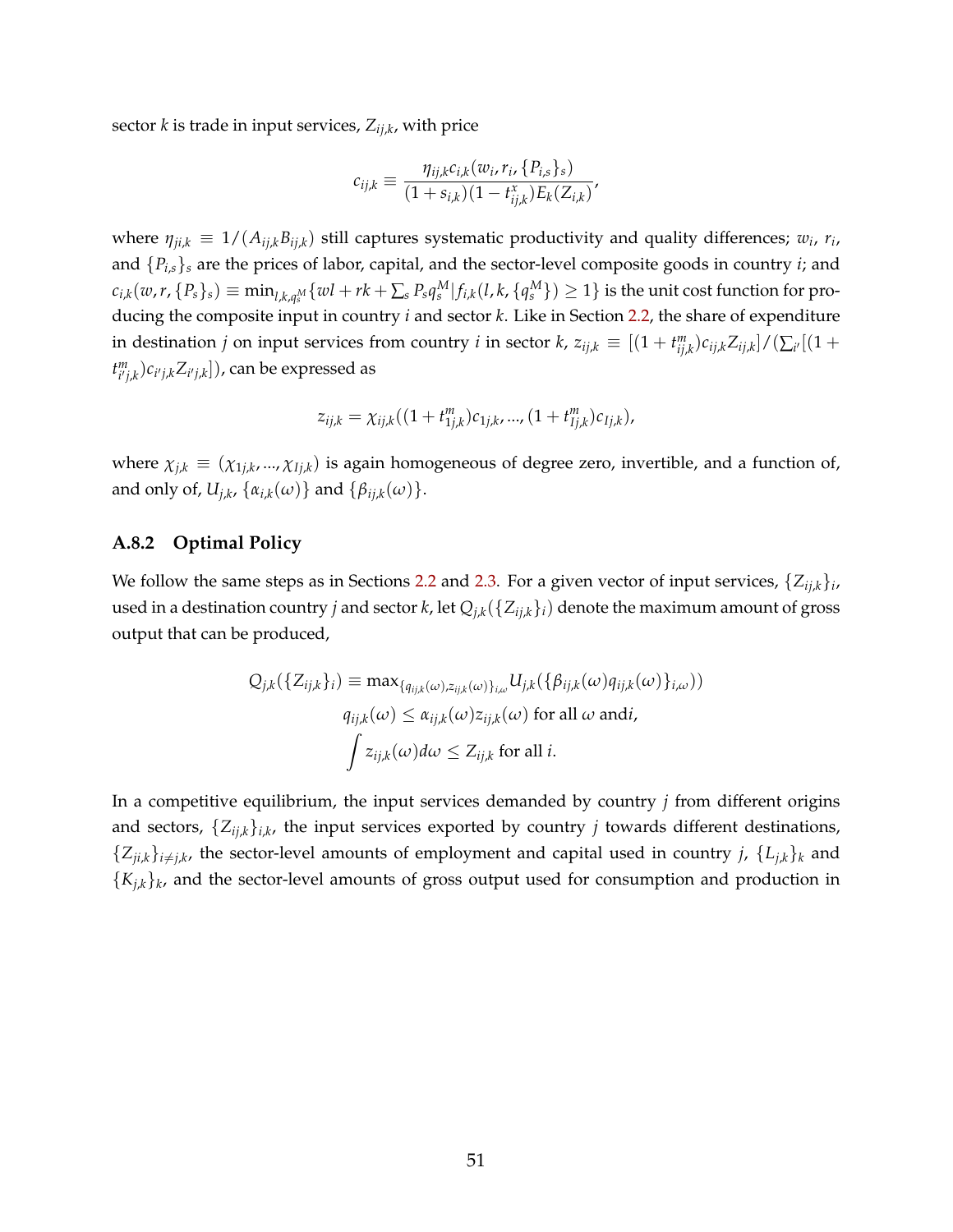country  $j$ ,  $\{Q^{F}_{j,k}\}$  and  $\{Q^{M}_{j,ks}\}_{k,s}$ , must solve

<span id="page-53-0"></span>
$$
\max_{\{\tilde{Z}_{ij,k}\}_{i,k},\{\tilde{Z}_{ji,k}\}_{i\neq j,k},\{\tilde{Q}_{j,k}^{M}\}_{k,\neq j,k}\}} \left(\tilde{Q}_{j,k}^{K}\right)_{k}
$$
\n(A.19a)  
\n
$$
\sum_{i\neq j,k} c_{ij,k} (1+t_{ij,k}^{m}) \tilde{Z}_{ij,k} \leq \sum_{i\neq j,k} c_{ji,k} (1-t_{ji,k}^{x}) \tilde{Z}_{ji,k} + T_{j},
$$
\n
$$
\sum_{i} \eta_{ji,k} \tilde{Z}_{ji,k} \leq (1+s_{j,k}) E_{j,k} \tilde{Z}_{j,k} \text{ for all } k,
$$
\n
$$
\tilde{Z}_{j,k} \leq f_{j,k} (\tilde{L}_{j,k}, \tilde{K}_{j,k}, \{\tilde{Q}_{j,s}^{M}\}_{s}) \text{ for all } k,
$$
\n(A.19b)  
\n
$$
\tilde{Q}_{j,s}^{F} + \sum_{k} \tilde{Q}_{j,s}^{M} \leq Q_{j,s} (\{\tilde{Z}_{ljs}\}_{l}) \text{ for all } s,
$$

$$
\sum_{k} \tilde{L}_{j,k} \le L_j,\tag{A.19c}
$$

<span id="page-53-1"></span>
$$
\sum_{k} \tilde{K}_{j,k} \le K_j. \tag{A.19d}
$$

Let  $c_{ji,k}(Z_{ji,k})$  denote the equilibrium price of country *j*'s input in sector *k* as a function of its own exports, *Zji*,*<sup>k</sup>* . It is implicitly given by the solution to

$$
\chi_{ji,k}((1+t_{1i,k}^m)c_{1i,k},..., (1+t_{Ii,k}^m)c_{Ii,k}) = \frac{(1+t_{ji,k}^m)c_{ji,k}Z_{ji,k}}{\sum_{i' \neq j}(1+t_{i'i,k}^m)c_{i'i,k}Z_{i'i,k} + (1+t_{ji,k}^m)c_{ji,k}Z_{ji,k'}}
$$

with the equilibrium costs of other exporters,  $\{c_{i'i,k}\}_{i'\neq j}$ , as well as their exports of input services,  $\{Z_{i'i,k}\}_{i'\neq j}$ , taken as given. The problem of country *j*'s government is then given by

$$
\max_{\{\tilde{Z}_{ij,k}\}_{i,k},\{\tilde{Z}_{ji,k}\}_{i\neq j,k},\{\tilde{Q}_{j,k}^M\}_{k,s},\{\tilde{Q}_{j,k}^F\}_{k}} U_j(\{\tilde{Q}_{j,k}^F\}_{k})
$$
\n(A.20a)  
\n
$$
\sum_{i\neq j,k} c_{ij,k} \tilde{Z}_{ij,k} \leq \sum_{i\neq j,k} c_{ji,k} (\tilde{Z}_{ji,k}) \tilde{Z}_{ji,k},
$$
\n
$$
\sum_{i} \eta_{ji,k} \tilde{Z}_{ji,k} \leq E_k(\tilde{Z}_{j,k}) \tilde{Z}_{j,k} \text{ for all } k,
$$
\n
$$
\tilde{Z}_{j,k} \leq f_{j,k} (\tilde{L}_{j,k}, \tilde{K}_{j,k}, \{\tilde{Q}_{j,sk}^M\}_{s}) \text{ for all } k,
$$
\n(A.20b)  
\n
$$
\tilde{Q}_{j,s}^F + \sum_{k} \tilde{Q}_{j,sk}^M \leq Q_{j,s}(\{\tilde{Z}_{lj,s}\}_1), \text{ for all } s,
$$

$$
\sum_{k} \tilde{L}_{j,k} \le L_j,\tag{A.20c}
$$

$$
\sum_{k} \tilde{K}_{j,k} \le K_j. \tag{A.20d}
$$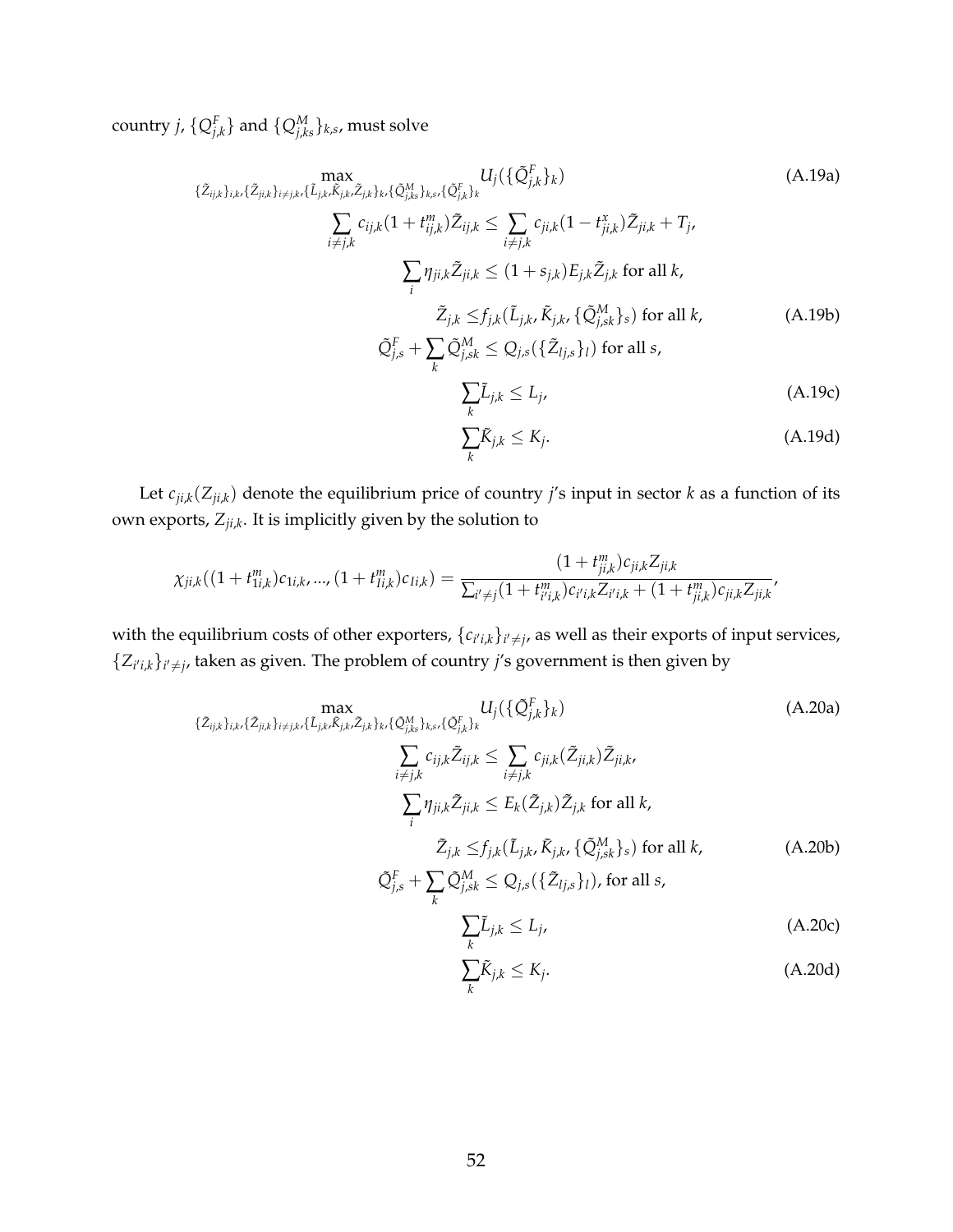Comparing the first-order conditions associated with [\(A.19\)](#page-53-0) and [\(A.20\)](#page-53-1), we again obtain

$$
1 + s_{j,k} = (1 + s_j)(1 + \frac{d \ln E_k}{d \ln Z_{j,k}}), \text{ for all } k,
$$
  

$$
1 - t_{ji,k}^x = (1 + t_j)(1 + \frac{d \ln c_{ji,k}}{d \ln Z_{ji,k}}), \text{ for all } i \text{ and } k,
$$
  

$$
1 + t_{ij,k}^m = 1 + t_j, \text{ for all } i \text{ and } k.
$$

#### <span id="page-54-0"></span>**A.8.3 Counterfactuals**

We now describe how counterfactual changes can be computed in an environment with multiple factors of production and input-output linkages. We assume that in each country *i* and sector *k* the production functions  $f_k$  are Cobb-Douglas,

<span id="page-54-1"></span>
$$
f_k(l, k, \{q_s^M\}_s) = \left(l^{v_k}k^{1-v_k}\right)^{b_k} \prod_s (q_s^M)^{b_{sk}}, \tag{A.21}
$$

with  $b_k + \sum_s b_{sk} = 1$  and  $v_k \in [0, 1]$ .

**Competitive Equilibrium with Taxes and Subsidies.** The equilibrium system is given by

$$
w_{i}L_{i,k} = v_{k}b_{k} (1 + s_{i,k}) \sum_{j} \frac{1 - t_{ij,k}^{x}}{1 + t_{ij,k}^{m}} x_{ij,k} X_{j,k},
$$

$$
r_{i}K_{i,k} = (1 - v_{k}) b_{k} (1 + s_{i,k}) \sum_{j} \frac{1 - t_{ij,k}^{x}}{1 + t_{ij,k}^{m}} x_{ij,k} X_{j,k},
$$

$$
T_{j} = \sum_{k} \left[ \sum_{i} \frac{t_{ij,k}^{m}}{1 + t_{ij,k}^{m}} x_{ij,k} X_{j,k} + \sum_{i} \left( \frac{t_{ji,k}^{x} (1 + s_{j,k}) - s_{j,k}}{1 + t_{ji,k}^{m}} \right) x_{ji,k} X_{i,k} \right],
$$

$$
\sum_{k} L_{i,k} = L_{i},
$$

$$
\sum_{k} K_{i,k} = K_{i},
$$

$$
X_{j,k} = x_{j,k}^{F} (w_{j}L_{j} + r_{j}K_{j} + T_{j} + D_{j}) + \sum_{i,s} b_{ks} (1 + s_{j,s}) \frac{1 - t_{ji,s}^{x}}{1 + t_{ji,s}^{m}} x_{ji,s} X_{i,s},
$$

$$
x_{ij,k} = \frac{\left( \left( 1 + t_{ij,k}^{m} \right) c_{ij,k} \right)^{-\theta_{k}}}{\sum_{i'} \left( \left( 1 + t_{i'j,k}^{m} \right) c_{i'j,k} \right)^{-\theta_{k'}}}{\left( 1 + t_{i'j,k}^{m} \right) c_{i'j,k}}.
$$

$$
c_{ij,k} = \frac{\eta_{ij,k} \left[ v_{k}^{-v_{k}b_{k}} (1 - v_{k})^{-(1 - v_{k})b_{k}} \prod_{s} b_{sk}^{-b_{sk}} \right] \left( w_{i}^{v_{k}} r_{i}^{1 - v_{k}} \right)^{b_{k}} \prod_{s} P_{i,s}^{b_{sk}}}{\left( 1 + s_{i,k} \right) \left( 1 - t_{ij,k}^{x} \right) Z_{i,k}^{\gamma_{k}}},
$$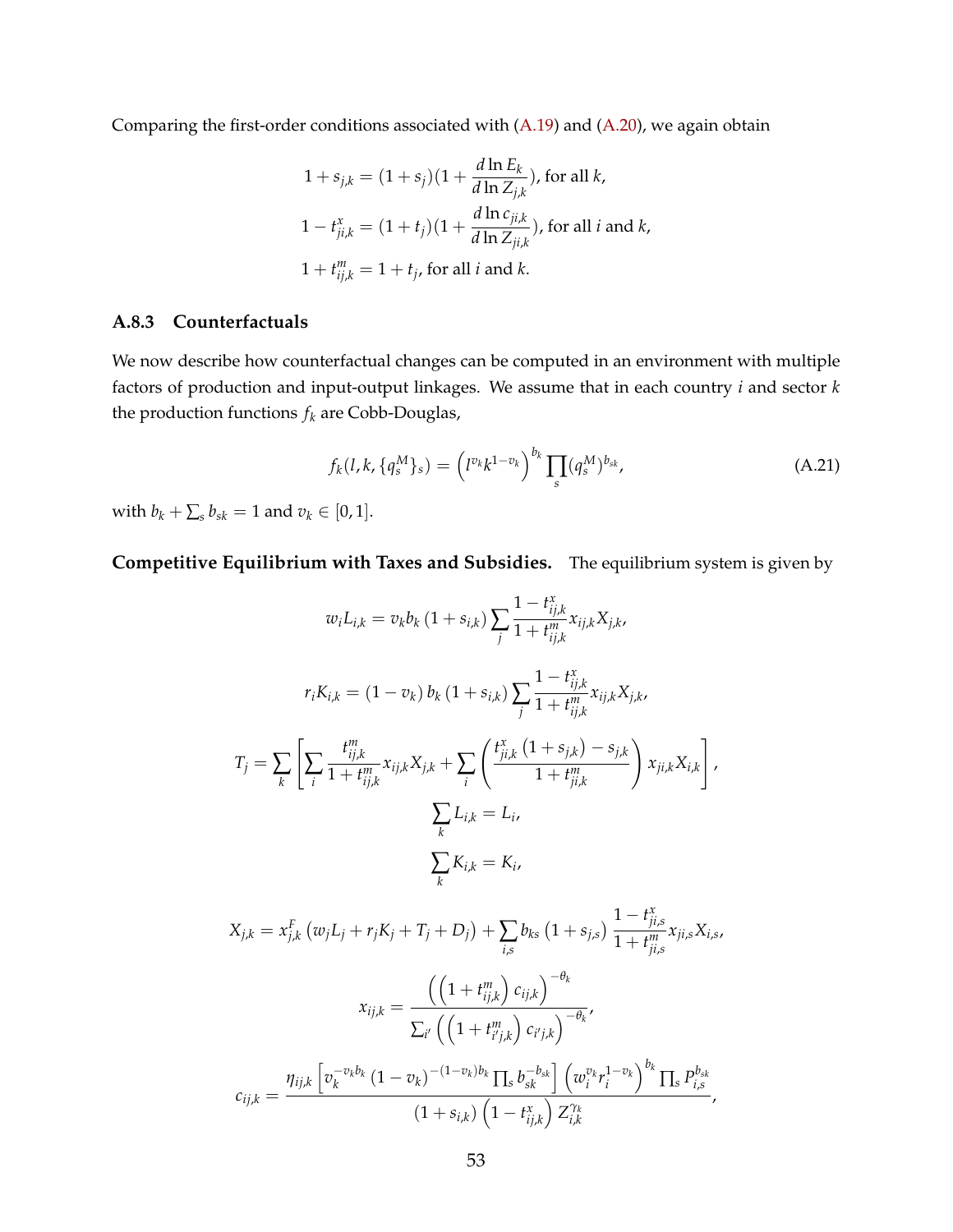$$
Z_{i,k} = \left(L_{i,k}^{v_k} K_{i,k}^{1-v_k}\right)^{b_k} \prod_s Q_{i,sk}^{b_{sk}},
$$

$$
Q_{i,sk} = \frac{b_{sk} w_i L_{i,k}}{v_k b_k P_{i,s}},
$$

$$
x_{j,k}^F = \frac{\exp(\varepsilon_{j,k}) (P_{j,k})^{1-\rho}}{\sum_{k'} \exp(\varepsilon_{j,k'}) (P_{j,k'})^{1-\rho}},
$$

$$
P_{j,k} = \left(\sum_i \left(\left(1 + t_{ij,k}^m\right) c_{ij,k}\right)^{-\theta_k}\right)^{-1/\theta_k}.
$$

**Counterfactual Changes.** The counterfactual changes associated with moving from zero taxes and subsidies to export taxes  $t_{ij,k'}^x$  import taxes  $t_{ij,k'}^m$  and production subsidies  $s_{i,k}$ , are

$$
\hat{w}_{i}\hat{L}_{i,k}Y_{i,k} = b_{k} (1 + s_{i,k}) \sum_{j} \frac{1 - t_{ij,k}^{x}}{1 + t_{ij,k}^{m}} \hat{x}_{ij,k}x_{ij,k}X'_{j,k},
$$
\n
$$
\hat{r}_{i}\hat{K}_{i,k}Y_{j,k} = b_{k} (1 + s_{i,k}) \sum_{j} \frac{1 - t_{ij,k}^{x}}{1 + t_{ij,k}^{m}} \hat{x}_{ij,k}x_{ij,k}X'_{j,k},
$$
\n
$$
T'_{j} = \sum_{k} \left[ \sum_{i} \frac{t_{ij,k}^{m} \hat{x}_{ij,k}x_{ij,k}}{1 + t_{ij,k}^{m}} X'_{j,k} + \sum_{i} \left( \frac{t_{j,k}^{x}}{1 + t_{j,k}^{m}} \right) \hat{x}_{ji,k}x_{ij,k}X'_{i,k} \right],
$$
\n
$$
\sum_{k} \hat{L}_{i,k}v_{k}Y_{i,k} = \bar{v}_{i}Y_{i},
$$
\n
$$
\sum_{k} \hat{K}_{i,k} (1 - v_{k}) Y_{i,k} = (1 - \bar{v}_{i}) Y_{i},
$$
\n
$$
X'_{j,k} = \hat{x}_{j,k}^{F} x_{j,k}^{F} \left( \hat{w}_{j}\bar{v}_{j}Y_{j} + \hat{r}_{j} (1 - \bar{v}_{j}) Y_{j} + T'_{j} + D_{j} \right) + \sum_{i,s} b_{ks} (1 + s_{j,s}) \frac{1 - t_{jis}^{x}}{1 + t_{jis}^{m}} \hat{x}_{ji,s}x_{ij,s}X'_{i,k},
$$
\n
$$
\hat{x}_{ijk} = \frac{\left( \left( 1 + t_{ij,k}^{m} \right) \hat{c}_{ij,k} \right)^{-\theta_{k}}}{\sum_{i} \left( \left( 1 + t_{ij,k}^{m} \right) \hat{c}_{ij,k} \right)^{-\theta_{k}} x_{ij,k},
$$
\n
$$
\hat{c}_{ijk} = \frac{\left( \hat{w}_{i}^{v_{k}} \hat{r}_{i}^{1 - v_{k}} \right)^{b_{k}} \prod_{s} \hat{P}_{i,s}^{b_{s}}}{\left( \hat{P}_{i,s} \right)^{F}}.
$$
\n
$$
\hat{z}_{i,k} = \left( \hat{L}_{i,k}^{
$$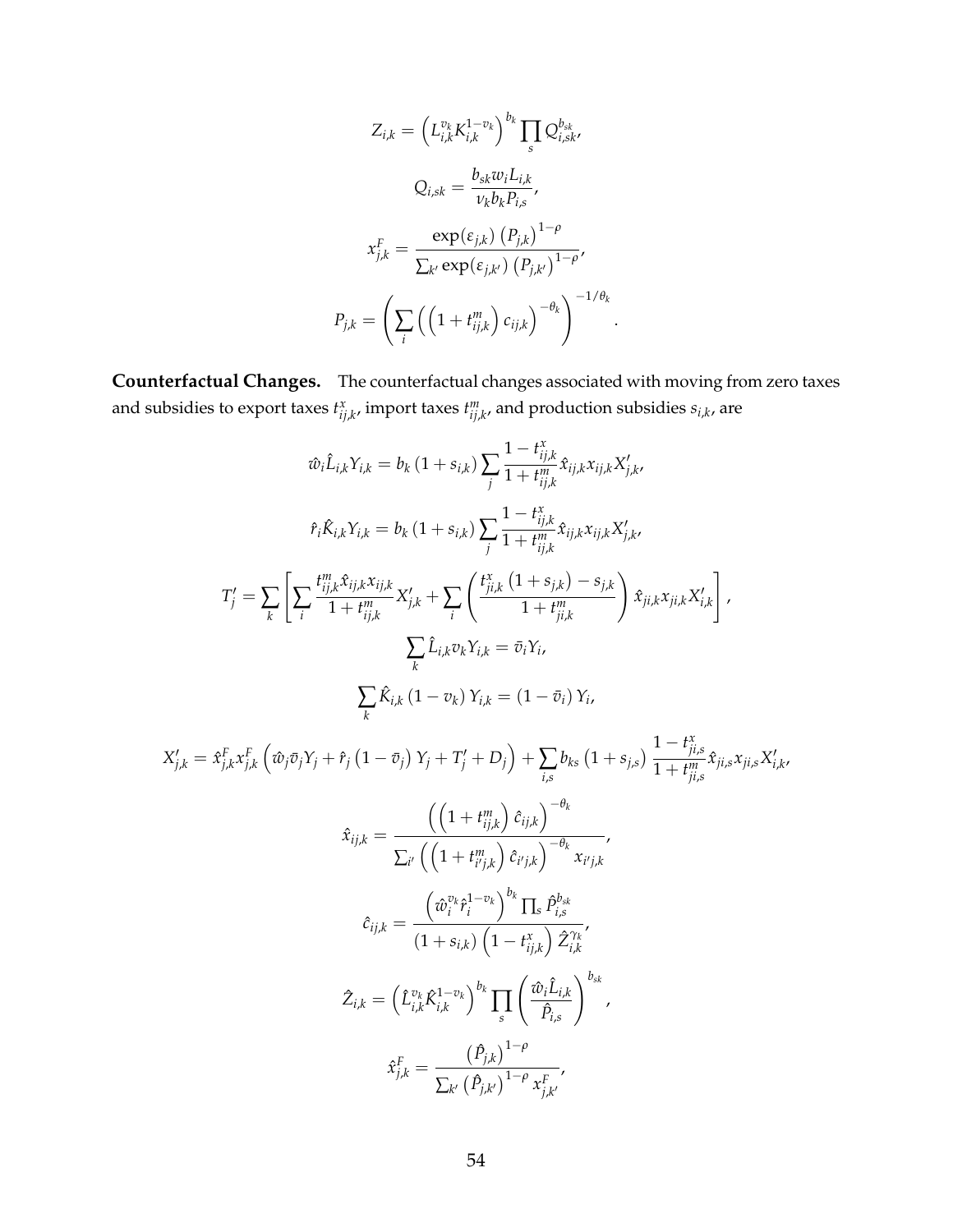$$
\hat{P}_{j,k} = \left(\sum_i \left(\left(1 + t_{ij,k}^m\right) \hat{c}_{ij,k}\right)^{-\theta_k} x_{ij,k}\right)^{-1/\theta_k}.
$$

where the observed value added in sector *k* is now given by  $Y_{i,k} = b_k \sum_j X_{ij,k}$ , total value added is  $Y_i = \sum_k Y_{i,k}$ , and country *i*'s labor share is  $\bar{v}_i = \sum_k v_k(Y_{i,k}/Y_i)$ . We solve this system of equations using trade data as in the baseline analysis, augmented with data on factor and inputs shares from the OECD ICIO and WIOD datasets, as described in Appendix [B.3.4,](#page-63-0) for 2010.<sup>[33](#page-56-0)</sup>

Once changes in the previous variables have been computed, counterfactual welfare changes are given by

$$
\hat{U}_j = \frac{\hat{w}_j \bar{v}_j + \hat{r}_j (1 - \bar{v}_j) + (T'_j + D_j) / Y_j}{\hat{P}_j} \frac{1}{1 + D_j / Y_j},
$$

with

$$
\hat{P}_j = \left(\sum_k \hat{P}_{j,k}^{1-\rho} x_{j,k}^F\right)^{1/(1-\rho)}.
$$

Under the assumption that country  $i_0$  is a small open economy and that only country  $i_0$  imposes trade taxes and production subsidies, we follow the same procedure as in Appendix [A.7](#page-48-0) and  $\text{impose } \hat{w}_i = \hat{r}_i = \hat{P}_{i,k} = \hat{L}_{i,k} = \hat{K}_{i,k} = 1 \text{ for all } k \text{ and } i \neq i_0.$ 

<span id="page-56-0"></span> $33$ In practice, with factor and input shares set to their global levels, a small number of country-sectors have implied domestic consumption that is negative. In such cases we increase domestic consumption entries to zero and recalculate the resulting global factor and input shares.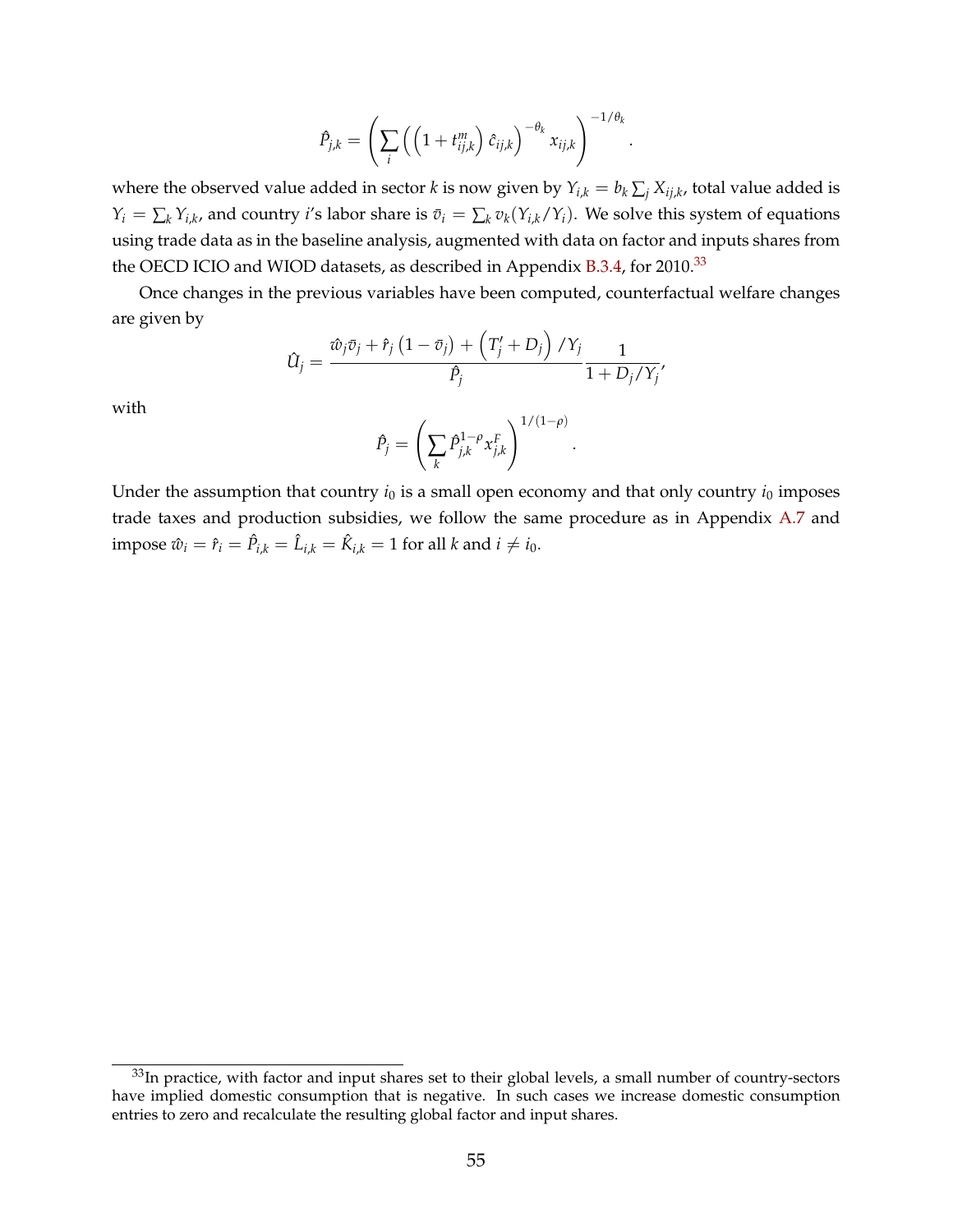### **B Online Empirical Appendix**

#### <span id="page-57-0"></span>**B.1 Elasticity of Substitution Between Sectors**

**Specification.** The CES preferences in equation [\(8\)](#page-18-3) imply the following sector-level expenditures,

<span id="page-57-1"></span>
$$
\ln x_{j,k}^t = (1 - \rho) \ln P_{j,k}^t + \delta_j^t + \delta_k^t + \varepsilon_{j,k}^t,
$$
\n(B.1)

where  $\delta_j^t$  is a country-year fixed effect that controls for the upper-tier manufacturing price index. Estimates of the price indices  $P_{j,k}^t$  can be obtained from the estimated importer-sector-year fixed effect  $\delta_{j,k}^t$  in a relaxed version of our main estimating equation [\(10\)](#page-19-1),

<span id="page-57-4"></span>
$$
\frac{1}{\theta_k} \ln x_{ij,k}^t = \delta_{i,k}^t + \delta_{ij}^t + \delta_{j,k}^t + \xi_{ij,k}^t
$$
 (B.2)

With such estimates in hand, which we denote by  $\widehat{P}_{j,k}^t = \exp \hat{\delta}_{j,k}^t$ , we estimate  $\rho$  in the demand equation [\(B.1\)](#page-57-1), for which an instrumental variables (IV) procedure is necessary to circumvent si-multaneity bias.<sup>[34](#page-57-2)</sup>

We construct instruments from the interaction of  $\overline{L}_j^t$  and a set of sector indicators. The first stage of our 2SLS upper-tier demand elasticity estimation procedure is

<span id="page-57-3"></span>
$$
\ln \widehat{P}_{j,k}^t = \sum_{s} \beta_s \mathbf{1}_{s=k} \cdot \ln \overline{L}_j^t + \widetilde{\delta}_j^t + \widetilde{\delta}_k^t + \widetilde{\epsilon}_{j,k}^t \tag{B.3}
$$

where  $\mathbf{1}_{s=k}$  denotes an indicator variable for the event that  $s=k$ , and  $\tilde{\delta}^t_j$  and  $\tilde{\delta}^t_k$  represent countryyear and sector-year fixed effects, respectively. The exclusion restriction requires that countries with large populations do not have systematically greater demand, relative to smaller countries, in some sectors than others.

**Estimates.** Table B.1 reports the first-stage coefficients  $\beta_k$  from estimating equation [\(B.3\)](#page-57-3). Estimates of the parameter  $\rho$  itself are reported in Table B.2. The OLS estimate, in column (1), implies that  $\hat{\rho} = 3.35$ , whereas our preferred 2SLS estimate in column (2) reveals that  $\hat{\rho} = 1.47$ .

<span id="page-57-2"></span><sup>&</sup>lt;sup>34</sup>Equation [\(B.2\)](#page-57-4) recovers estimates of  $\ln \widehat{P}_{j,k}^t$  up to a sector-year-specific and an importer-year-specific scale factor only, but this has no bearing on our subsequent use of  $\ln \widehat{P}_{j,k}^t$  in equation [\(B.1\)](#page-57-1) because of the inclusion of  $\delta^t_j$  and  $\delta^t_k$ .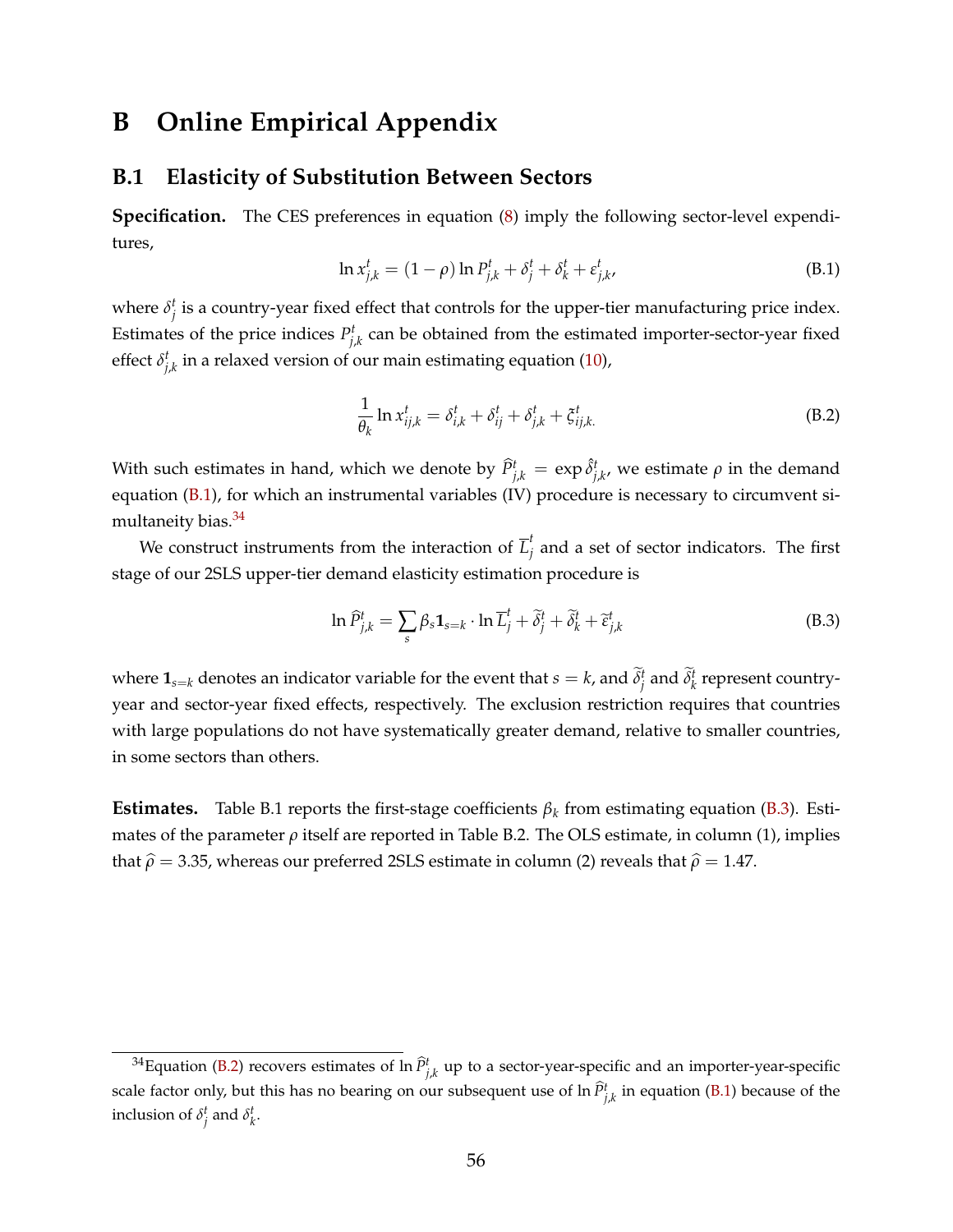| Sector                      | Coeff.  | Sector                    | Coeff.  |
|-----------------------------|---------|---------------------------|---------|
| Food, Beverages and Tobacco | $-0.05$ | <b>Basic Metals</b>       | $-0.00$ |
|                             | (0.01)  |                           | (0.01)  |
| <b>Textiles</b>             | $-0.03$ | <b>Fabricated Metals</b>  | $-0.01$ |
|                             | (0.01)  |                           | (0.01)  |
| <b>Wood Products</b>        | $-0.01$ | Machinery and Equipment   | $-0.01$ |
|                             | (0.01)  |                           | (0.01)  |
| Paper Products              | $-0.01$ | Computers and Electronics | $-0.00$ |
|                             | (0.01)  |                           | (0.01)  |
| Coke/Petroleum Products     | 0.00    | Electrical Machinery, NEC | $-0.00$ |
|                             | (0.00)  |                           | (0.01)  |
| Chemicals                   | $-0.02$ | <b>Motor Vehicles</b>     | $-0.04$ |
|                             | (0.01)  |                           | (0.01)  |
| <b>Rubber and Plastics</b>  | $-0.08$ | Other Transport Equipment | $-0.02$ |
|                             | (0.01)  |                           | (0.01)  |
| <b>Mineral Products</b>     | $-0.02$ |                           |         |
|                             | (0.01)  |                           |         |
| Within $R^2$                |         | 0.16                      |         |
| Observations                |         | 3,660                     |         |

**Table B.1: First-Stage Estimates from Between-Sector Elasticity (**1 − *ρ***) Estimation**

*Notes:* This table reports the first-stage coefficients corrresponding to the 2SLS estimate of the upper tier elasticity of substitution  $(1 - \rho)$ . These are obtained from an OLS regression of log prices on log population interacted with sector dummies, while controlling for sector-time and country-time fixed effects. The Coke and Petroleum sector is the omitted category. Standard errors clustered at the country-sector level.

#### **Table B.2: Estimate of Elasticity of Substitution Between Sectors**  $(1 - \rho)$

|                            | log (sectoral<br>expenditure share) | log (sectoral<br>expenditure share) |
|----------------------------|-------------------------------------|-------------------------------------|
|                            | <b>OLS</b><br>(1)                   | 2SLS<br>(2)                         |
| log (sectoral price index) | $-2.35$<br>(0.21)                   | $-0.47$<br>(0.47)                   |
| Within $R^2$               | 0.13                                | 0.05                                |
| Observations               | 3,660                               | 3,660                               |
| First-stage F-statistic    |                                     | 8.606                               |

*Notes:* This table reports OLS and 2SLS estimates of the upper-tier elasticity of substitution  $(1 - \rho)$  from equation (B.1). The instruments are the natural log of country population interacted with sector dummies. All regressions include sector-time and country-time fixed effects. Table B.1 reports the corresonding firststage coefficients from the specification in column (2). Standard errors in parentheses are clustered at the country-sector level.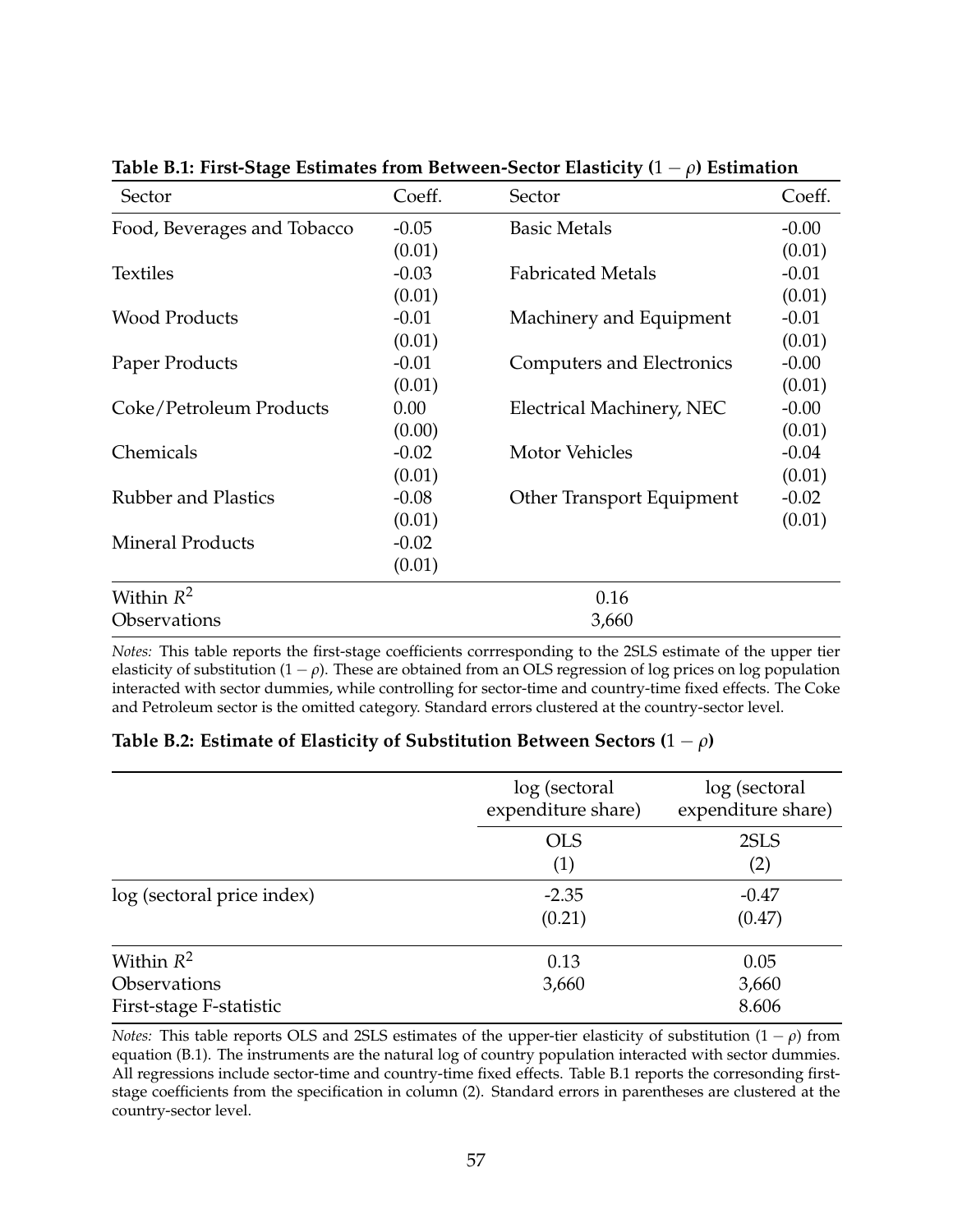### **B.2 Trade Elasticities**

|                                  | Shapiro | <b>BSY</b> | CP   | <b>GYY</b> | Median |
|----------------------------------|---------|------------|------|------------|--------|
| Sector                           | (1)     | (2)        | (3)  | (4)        | (5)    |
| Food, Beverages and Tobacco      | 5.3     | 10.7       | 2.6  | 3.6        | 4.4    |
| <b>Textiles</b>                  | 18.6    | 7.3        | 8.1  | 4.4        | 7.7    |
| <b>Wood Products</b>             | 5.9     | 12.0       | 11.5 | 4.2        | 8.7    |
| <b>Paper Products</b>            | 5.8     | 9.9        | 16.5 | 3.0        | 7.8    |
| Coke/Petroleum Products          | 9.0     | 13.9       | 64.9 | 3.8        | 11.4   |
| Chemicals                        | 1.6     | 7.7        | 3.1  | 3.8        | 3.4    |
| <b>Rubber and Plastics</b>       | 1.6     | 9.5        | 1.7  | 4.1        | 2.9    |
| <b>Mineral Products</b>          | 12.9    | 8.6        | 2.4  | 5.1        | 6.8    |
| <b>Basic Metals</b>              | 12.9    | 6.9        | 3.3  | 8.9        | 7.9    |
| <b>Fabricated Metals</b>         | 12.9    | 5.8        | 7.0  | 5.1        | 6.4    |
| Machinery and Equipment          | 10.8    | 9.0        | 1.5  | 3.3        | 6.2    |
| <b>Computers and Electronics</b> | 10.8    | 8.0        | 13.0 | 3.3        | 9.4    |
| <b>Electrical Machinery, NEC</b> | 10.8    | 9.4        | 12.9 | 3.3        | 10.1   |
| <b>Motor Vehicles</b>            | 6.9     | 7.5        | 1.8  | 4.5        | 5.7    |
| Other Transport Equipment        | 6.9     | 6.4        | 0.4  | 4.5        | 5.4    |

### **Table B.3: Trade Elasticity (***θ<sup>k</sup>* **) Estimates from Prior Studies**

*Notes:* This table reports estimates of the trade elasticity *θ<sup>k</sup>* from prior studies, matched as closely as possible to our sector classification. Column (1) refers to Table 4, column 2 in [Shapiro](#page-42-4) [\(2016\)](#page-42-4); column (2) to Table 2 in [Bagwell et al.](#page-39-9) [\(2018\)](#page-39-9); column (3) to Table 1, column 4 in [Caliendo and Parro](#page-39-10) [\(2015\)](#page-39-10); column (4) to Table 4 in [Giri et al.](#page-40-9) [\(2018\)](#page-40-9); and column 5 reports the median of columns (1)-(4).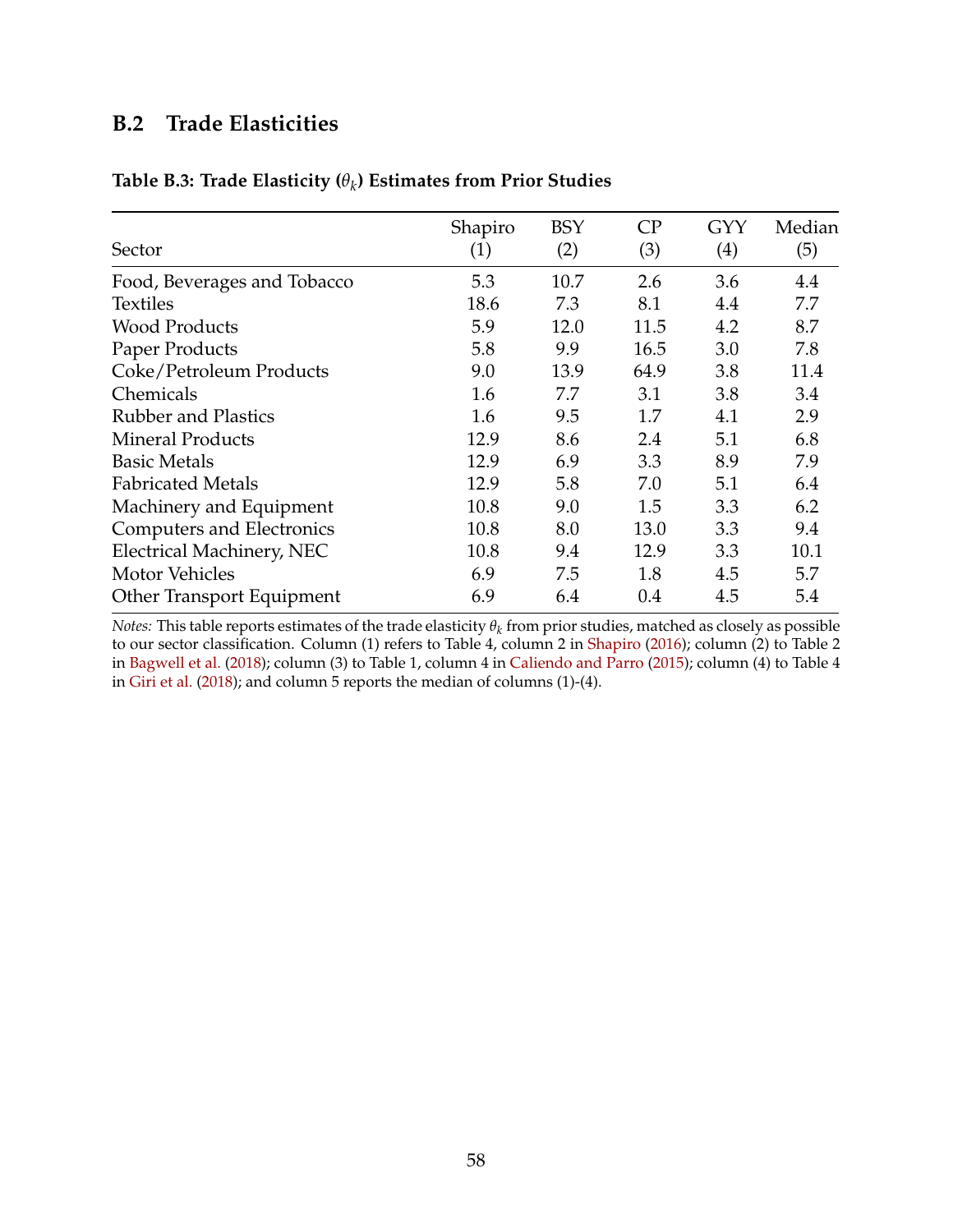### **B.3 Scale Elasticities**

#### **B.3.1 First-Stage**

|                             | Diagonal<br>Coeff. | Max. (Abs) Off-<br>Diagonal Coeff. | F-Stat | SW F-Stat |
|-----------------------------|--------------------|------------------------------------|--------|-----------|
| Sector                      | (1)                | (2)                                | (3)    | (4)       |
| Food, Beverages and Tobacco | 1.05               | $-0.01$                            | 77.00  | 388.8     |
|                             | (0.04)             | (0.01)                             |        |           |
| <b>Textiles</b>             | 1.09               | 0.01                               | 71.60  | 352.5     |
|                             | (0.03)             | (0.01)                             |        |           |
| <b>Wood Products</b>        | 0.94               | $-0.04$                            | 18.50  | 217.0     |
|                             | (0.07)             | (0.02)                             |        |           |
| Paper Products              | 1.03               | $-0.04$                            | 72.60  | 689.4     |
|                             | (0.03)             | (0.01)                             |        |           |
| Coke/Petroleum Products     | 1.30               | $-0.07$                            | 14.40  | 299.9     |
|                             | (0.09)             | (0.03)                             |        |           |
| Chemicals                   | 1.10               | $-0.04$                            | 38.20  | 341.9     |
|                             | (0.06)             | (0.01)                             |        |           |
| Rubber and Plastics         | 1.09               | $-0.04$                            | 54.70  | 464.4     |
|                             | (0.04)             | (0.01)                             |        |           |
| <b>Mineral Products</b>     | 1.02               | $-0.06$                            | 58.20  | 436.8     |
|                             | (0.04)             | (0.01)                             |        |           |
| <b>Basic Metals</b>         | 1.00               | $-0.11$                            | 15.70  | 255.4     |
|                             | (0.07)             | (0.03)                             |        |           |
| <b>Fabricated Metals</b>    | 1.04               | $-0.03$                            | 75.90  | 441.0     |
|                             | (0.04)             | (0.01)                             |        |           |
| Machinery and Equipment     | 1.08               | $-0.01$                            | 69.90  | 405.3     |
|                             | (0.04)             | (0.01)                             |        |           |
| Computers and Electronics   | 1.14               | 0.02                               | 20.00  | 296.3     |
|                             | (0.07)             | (0.02)                             |        |           |
| Electrical Machinery, NEC   | 0.99               | $-0.03$                            | 50.30  | 423.2     |
|                             | (0.04)             | (0.01)                             |        |           |
| Motor Vehicles              | 1.40               | $-0.01$                            | 40.00  | 391.1     |
|                             | (0.06)             | (0.01)                             |        |           |
| Other Transport Equipment   | 1.02               | $-0.07$                            | 23.20  | 375.6     |
|                             | (0.06)             | (0.02)                             |        |           |

### **Table B.4: Summary of First-Stage Regressions, Sector-Level Scale Elasticities (***γ<sup>k</sup>* **)**

*Notes:* This table summarizes the first-stage regressions corresponding to the 2SLS estimates of equation (10) reported in Table 1. With 15 endogenous variables in equation (10) and 15 instruments, there are 15 first-stage regressions, each a regression of  $\ln L_{i,k}^t$  on the 15 demand-shifter instruments (for sector *k* itself, and also for the other 14 sectors). We refer to the coefficient on the demand shifter for sector *k* as the "diagonal" coefficient, and to all others as the "off-diagonal" coefficients. Column (1) reports the diagonal coefficient, and column (2) the maximum (in absolute value) among the 14 off-diagonal coefficients, for each of the first-stage regressions. All regressions control for importer-sector-year fixed-effects and (asymmetric) trading pair-year effects. Standard errors in parentheses are clustered at the exporter-sector level. Column (3) reports the corresponding conventional F-statistic, and column (4) the Sanderson-Windmeijer F-statistic, from each first-stage.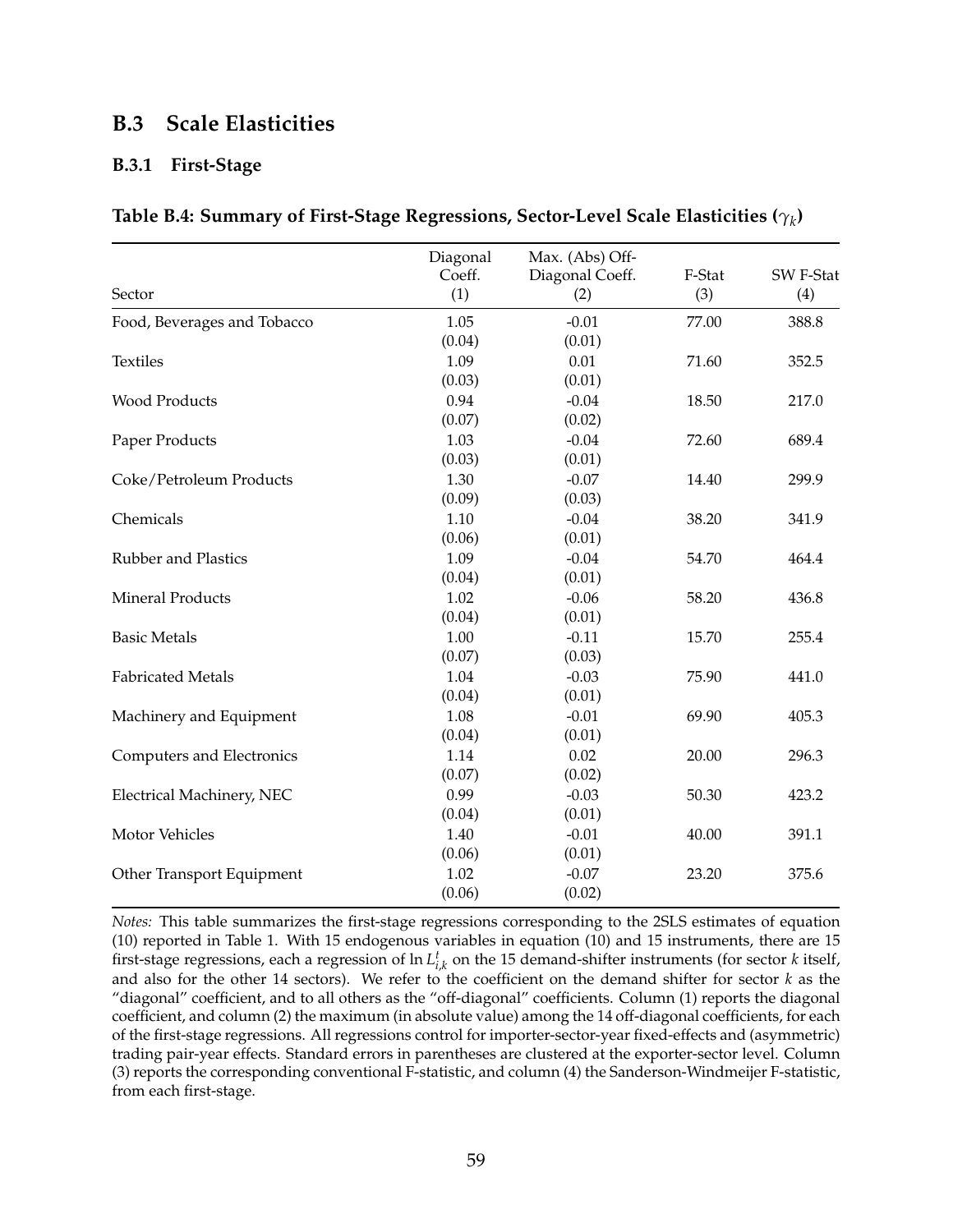#### **B.3.2 Single Cross-Section**

|                             | 2SLS   | 2SLS     | 2SLS     | 2SLS     |
|-----------------------------|--------|----------|----------|----------|
|                             | 1995   | 2000     | 2005     | 2010     |
| Sector                      | (1)    | (2)      | (3)      | (4)      |
| Food, Beverages and Tobacco | 0.14   | 0.15     | 0.18     | 0.17     |
|                             | (0.02) | (0.02)   | (0.02)   | (0.02)   |
| <b>Textiles</b>             | 0.11   | 0.11     | 0.13     | 0.11     |
|                             | (0.02) | (0.02)   | (0.02)   | (0.01)   |
| <b>Wood Products</b>        | 0.10   | $0.11\,$ | 0.13     | 0.10     |
|                             | (0.02) | (0.02)   | (0.02)   | (0.02)   |
| Paper Products              | 0.10   | 0.10     | 0.13     | 0.11     |
|                             | (0.02) | (0.02)   | (0.02)   | (0.02)   |
| Coke/Petroleum Products     | 0.06   | 0.06     | $0.08\,$ | $0.07\,$ |
|                             | (0.02) | (0.02)   | (0.01)   | (0.01)   |
| Chemicals                   | 0.19   | 0.19     | 0.22     | 0.21     |
|                             | (0.02) | (0.02)   | (0.02)   | (0.02)   |
| Rubber and Plastics         | 0.26   | 0.24     | 0.28     | 0.24     |
|                             | (0.03) | (0.03)   | (0.03)   | (0.03)   |
| Mineral Products            | 0.12   | 0.13     | 0.16     | 0.13     |
|                             | (0.02) | (0.02)   | (0.02)   | (0.02)   |
| <b>Basic Metals</b>         | 0.10   | 0.11     | 0.13     | 0.11     |
|                             | (0.02) | (0.02)   | (0.02)   | (0.01)   |
| <b>Fabricated Metals</b>    | 0.13   | 0.12     | 0.15     | 0.13     |
|                             | (0.02) | (0.02)   | (0.02)   | (0.02)   |
| Machinery and Equipment     | 0.12   | 0.11     | 0.14     | 0.13     |
|                             | (0.02) | (0.02)   | (0.02)   | (0.01)   |
| Computers and Electronics   | 0.08   | 0.08     | 0.11     | 0.09     |
|                             | (0.02) | (0.02)   | (0.02)   | (0.01)   |
| Electrical Machinery, NEC   | 0.08   | 0.08     | 0.10     | 0.09     |
|                             | (0.02) | (0.02)   | (0.02)   | (0.01)   |
| Motor Vehicles              | 0.15   | 0.14     | 0.16     | 0.15     |
|                             | (0.02) | (0.01)   | (0.01)   | (0.01)   |
| Other Transport Equipment   | 0.14   | 0.15     | 0.17     | 0.16     |
|                             | (0.02) | (0.02)   | (0.02)   | (0.02)   |
| Observations                | 50,291 | 51,785   | 52,541   | 52,925   |

### **Table B.5: Estimates of Sector-Level Scale Elasticities (***γ<sup>k</sup>* **), Single Cross-Sections**

*Notes:* Columns (1)-(4) report the IV estimates of equation (10) when the sample is restricted to a single cross-section of countries and sectors from the indicated year. The instruments are the log of (country population  $\times$  sectoral demand shifter), interacted with sector dummies. All regressions control for importersector fixed-effects and (asymmetric) trading pair effects. Standard errors in parentheses are clustered at the exporter-sector level.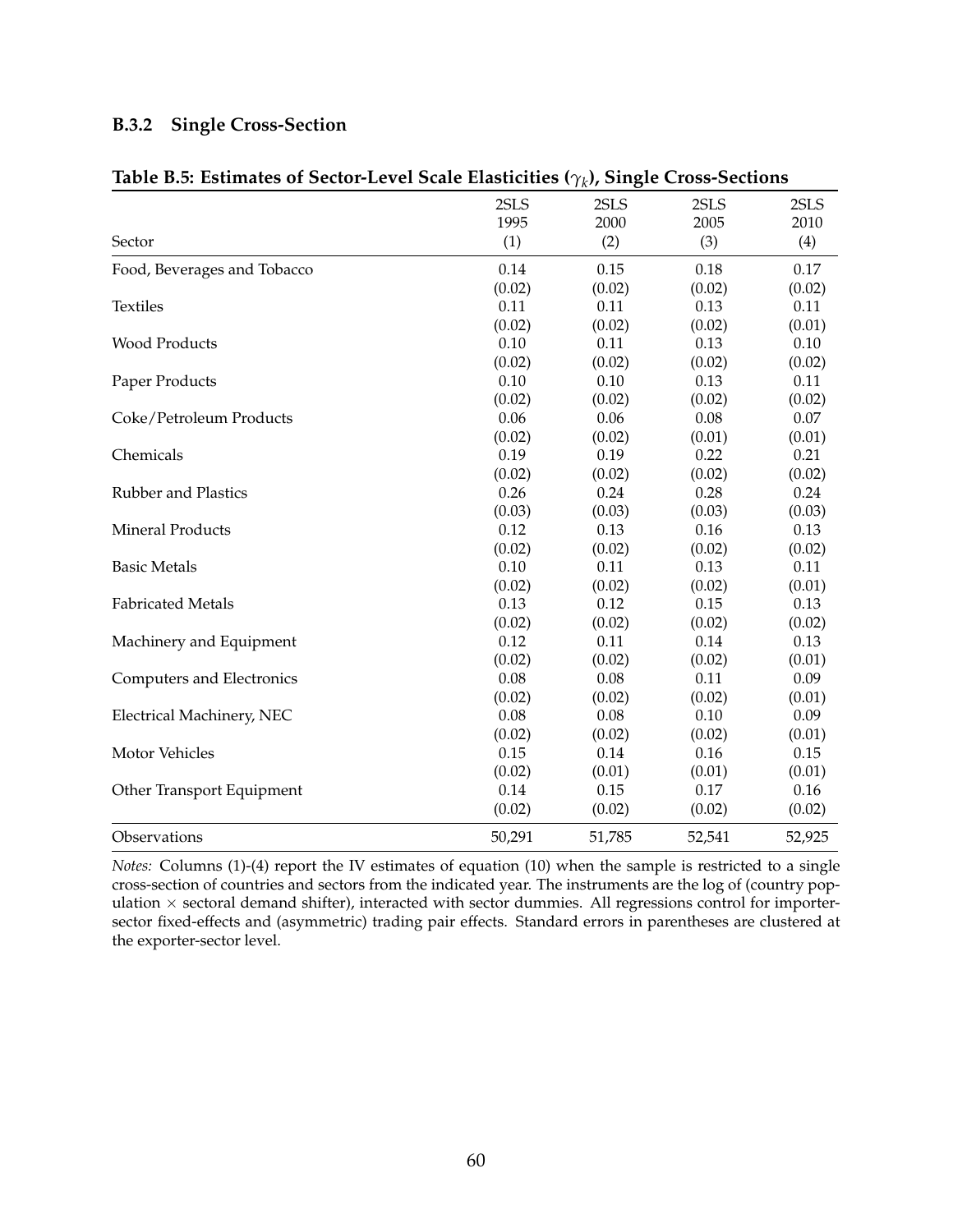#### **B.3.3 Ricardian Controls**

| Sector                                                | (1)    | (2)          | (3)          |
|-------------------------------------------------------|--------|--------------|--------------|
| Food, Beverages and Tobacco                           | 0.16   | 0.15         | 0.15         |
|                                                       | (0.02) | (0.03)       | (0.03)       |
| <b>Textiles</b>                                       | 0.12   | 0.10         | 0.09         |
|                                                       | (0.01) | (0.02)       | (0.02)       |
| <b>Wood Products</b>                                  | 0.11   | 0.09         | 0.08         |
|                                                       | (0.02) | (0.02)       | (0.02)       |
| <b>Paper Products</b>                                 | 0.11   | 0.10         | 0.10         |
|                                                       | (0.02) | (0.02)       | (0.02)       |
| Coke/Petroleum Products                               | 0.07   | 0.06         | 0.06         |
|                                                       | (0.01) | (0.01)       | (0.01)       |
| Chemicals                                             | 0.20   | 0.23         | 0.25         |
|                                                       | (0.02) | (0.02)       | (0.02)       |
| <b>Rubber and Plastics</b>                            | 0.25   | 0.29         | 0.31         |
|                                                       | (0.03) | (0.03)       | (0.03)       |
| <b>Mineral Products</b>                               | 0.13   | 0.14         | 0.15         |
|                                                       | (0.02) | (0.02)       | (0.02)       |
| <b>Basic Metals</b>                                   | 0.11   | 0.10         | 0.10         |
|                                                       | (0.01) | (0.01)       | (0.01)       |
| <b>Fabricated Metals</b>                              | 0.13   | 0.13         | 0.13         |
|                                                       | (0.02) | (0.02)       | (0.02)       |
| Machinery and Equipment                               | 0.12   | 0.12         | 0.12         |
|                                                       | (0.01) | (0.01)       | (0.01)       |
| <b>Computers and Electronics</b>                      | 0.09   | 0.07         | 0.07         |
|                                                       | (0.01) | (0.01)       | (0.01)       |
| <b>Electrical Machinery, NEC</b>                      | 0.09   | 0.07         | 0.07         |
|                                                       | (0.01) | (0.02)       | (0.01)       |
| <b>Motor Vehicles</b>                                 | 0.15   | 0.16         | 0.16         |
|                                                       | (0.01) | (0.01)       | (0.01)       |
| Other Transport Equipment                             | 0.16   | 0.16         | 0.17         |
|                                                       | (0.02) | (0.02)       | (0.02)       |
| (Contract enforcement) × (sector-year fixed-effects)  |        | $\checkmark$ | $\checkmark$ |
| (Financial development) × (sector-year fixed-effects) |        | $\checkmark$ |              |
| (GDP per capita) $\times$ (sector-year fixed-effects) |        |              | $\checkmark$ |

**Table B.6: Estimates of Sector-Level Scale Elasticities (***γ<sup>k</sup>* **) with Ricardian Controls**

*Notes:* 2SLS estimates of equation (10). All regressions control for importer-sector-year fixed-effects and (asymmetric) trading pair-year effects. Column (1) repeats column (2) from Table 1 for purposes of comparison. Standard errors in parentheses are clustered at the exporter-sector level. The number of observations for columns (2) and (3) is 169,483.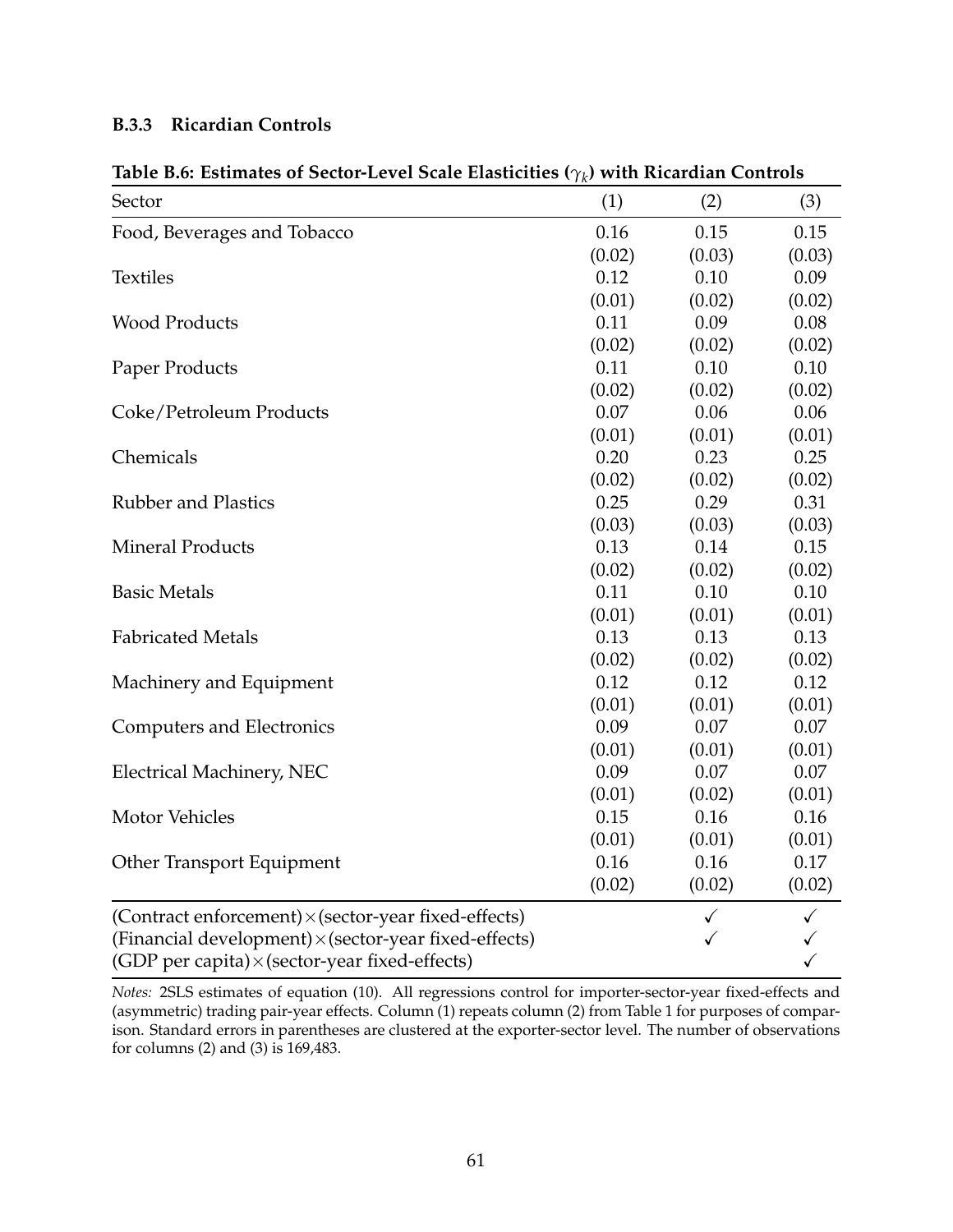#### <span id="page-63-0"></span>**B.3.4 Beyond Ricardian Economies**

Like in Appendix [A.8.3,](#page-54-0) we assume that production functions are Cobb-Douglas, as described in equation [\(A.21\)](#page-54-1). Maintaining our other parametric restrictions, as described in equations [\(6\)](#page-18-0) and [\(7\)](#page-18-1), this leads to the following generalization of our baseline estimating equation

<span id="page-63-1"></span>
$$
\frac{1}{\theta_k} \ln(z_{ij,k}^t) + \ln c_{i,k}^t = \delta_{ij}^t + \nu_{j,k}^t + \gamma_k \ln Z_{i,k}^t + \epsilon_{ij,k}^t.
$$
 (B.4)

where the unit input cost bundle is given by

$$
c_{i,k}^{t} = \kappa_{k}^{t} (w_{i}^{t})^{v_{k}^{t} b_{k}^{t}} (r_{i}^{t})^{(1-v_{k}^{t}) b_{k}^{t}} \prod_{s} (P_{i,s}^{t})^{b_{s k}^{t}},
$$

and  $\kappa_k^t \equiv (v_k^t)$  $\int_k^t e^{-v_k^t b_k^t} \left(1-v_k^t\right)$  $\int_{k}^{t}\int_{t}^{-(1-v_{k}^{t})b_{k}^{t}}\prod_{s}(b_{sk}^{t})^{-b_{sk}^{t}}.$  Further, the aggregate amount of traded input services *Z t*  $\mathbf{z}_{i,k}^t$  satisfies  $Z_{i,k}^t = X_{i,k}^t$  $\int_{i,k}^{t}/c_i^t$  $i_{i,k}$ . With measures of  $c_i^t$  $_{i,k}^t$  and  $Z_{i,j}^t$ *i*,*k* at hand, our estimation of  $\gamma_k$  in equation [\(B.4\)](#page-63-1) proceeds via the same instrumental variable procedure as in our baseline of equation [\(10\)](#page-19-1).

We draw on trade and national accounts data in order to measure  $c_i^t$ *i*,*k* . We take the intermediate goods shares  $b_{sk}^t$  from the OECD's ICIO tables by using the relevant global share in each year. Unfortunately, this dataset does not report capital and labor shares of value added *v t k* , so we obtain those from the World Input Output Database (after creating an industry concordance with our dataset). We next compute wages and capital rental rates by using the formulas  $w_i^t = (\sum_k v_k^t)$  ${}^t_k b^t_k X^t_{i}$  $\sum_{i,k}^{t}$ )/ $\overline{L}_{i}^{t}$  and  $r_{i}^{t} = (\sum_{k} (1 - v_{k}^{t})$  $\binom{t}{k}$ *b*<sup> $t$ </sup><sub>*k*</sub> $X_i^t$  $_{i,k}^{t})$  /  $\bar{K}_{i}^{t}$  , with  $\bar{L}_i^t$  and  $\bar{K}_i^t$  as in the Penn World Tables 9.0 (the variables "POP" and "CK", respectively). Finally, the intermediate goods price indices *P t i*,*k* have already been estimated following the procedure described in Section [4.2](#page-19-2) and Appendix [B.1.](#page-57-0)

Two complications arise from this procedure. First, trade data reveal the price indices *P t*  $\boldsymbol{h}_{i,k}^t$  for traded sectors but not those for non-traded sectors. However, by using the known cost functions for such non-traded sectors, which depend on wages, capital rental rates, and the price indices of traded sectors, we can recover estimates of the non-traded sector price indices up to a term composed of the productivities of non-traded sectors.<sup>[35](#page-63-2)</sup> This

$$
(I - B^{NN})\widetilde{P}^N = K + E + \widetilde{w}VB + \widetilde{r}(1 - V)B + B^{TN}\widetilde{P}^T.
$$

<span id="page-63-2"></span> $35$  Formally, the price index for any non-traded sector (dropping country and time notation for simplicity) is given by  $P_k = \kappa_k \eta_k w^{v_k b_k} r^{(1-v_k) b_k} \prod_s (P_s)^{b_{sk}}$ . Letting  $\widetilde{y} \equiv \ln y$  for any variable y,  $\widetilde{P}^N$  denote the vector  $\left\{\widetilde{P}_k\right\}$  $\left\{ \widetilde{P}_{k}\right\}$ ,  $\widetilde{P}^{T}$  the vector  $\left\{ \widetilde{P}_{k}\right\}$  $\kappa \in T$ , *K* the vector  $\{\widetilde{\kappa}_k\}_k$ , *E* the vector  $\{\widetilde{\eta}_k\}_k$ , *VB* the vector  $\{v_k b_k\}_k$ ,  $(1 - V)B$ the vector  $\{(1-v_k)b_k\}_{k'}$   $B^{NN}$  the matrix  $\{b_{sk}\}_{s\in N,k\in N'}$  and  $B^{TN}$  the matrix  $\{b_{sk}\}_{s\in T,k\in N'}$ , we have

We solve this equation for  $\tilde{P}^N$ , up to a term that involves the unobserved productivity  $\eta_k$ , in every country and year (the matrix  $I - B^{NN}$  is always invertible in our data).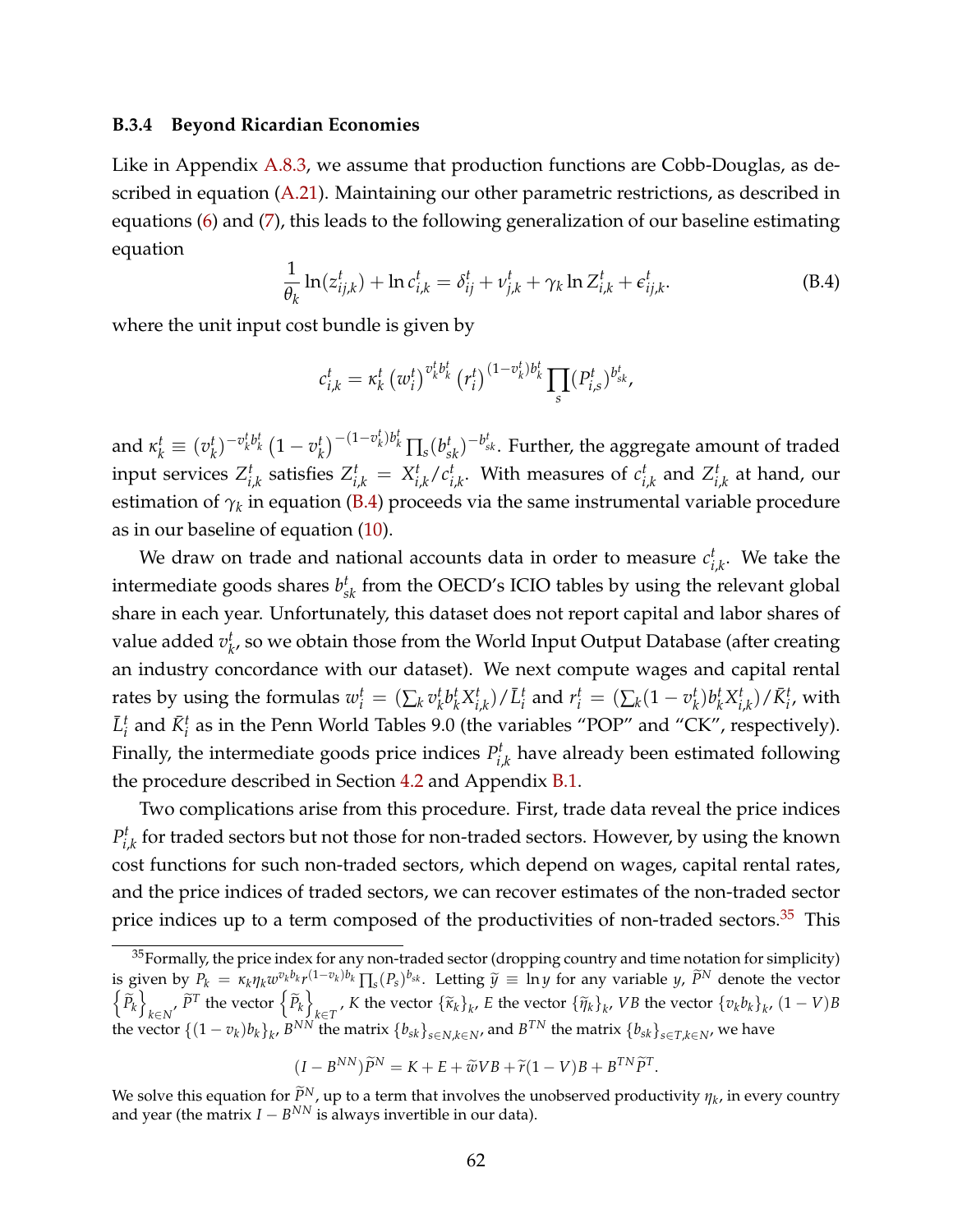changes the interpretation of the (supply-side) error term in equation [\(B.4\)](#page-63-1) but does not alter the validity of our demand-side instrument.

Second, the auxiliary gravity regression described in Appendix [B.1](#page-57-0) only identifies the sectoral price indices up to unobserved destination-time and industry-time shifters. These terms then interact with the sector-time-specific factor shares used to construct the intermediate goods price indices. We therefore augment our specification in equation [\(B.4\)](#page-63-1) to additionally control for an interaction between  $(1 - b_k^t)$  $\binom{t}{k}$  and a full set of origintime indicators.

OLS and 2SLS estimates of the scale elasticity parameters  $\gamma_k$  from equation [\(B.4\)](#page-63-1) are reported in Table B.7.[36](#page-64-0)

<span id="page-64-0"></span> $^{36}$ In practice, we compute these estimates by using values of  $c_{i,k}^t$  that are based on value-added shares  $b_{i,k}^t$  and input use shares  $b_{i,sk}^t$  that vary across countries (and hence we additionally include controls for the interaction between each input share and a time indicator to account for the unobserved industry time shifter in the price index estimation). This turns out to make very little difference to the resulting estimates of *γ<sup>k</sup>* .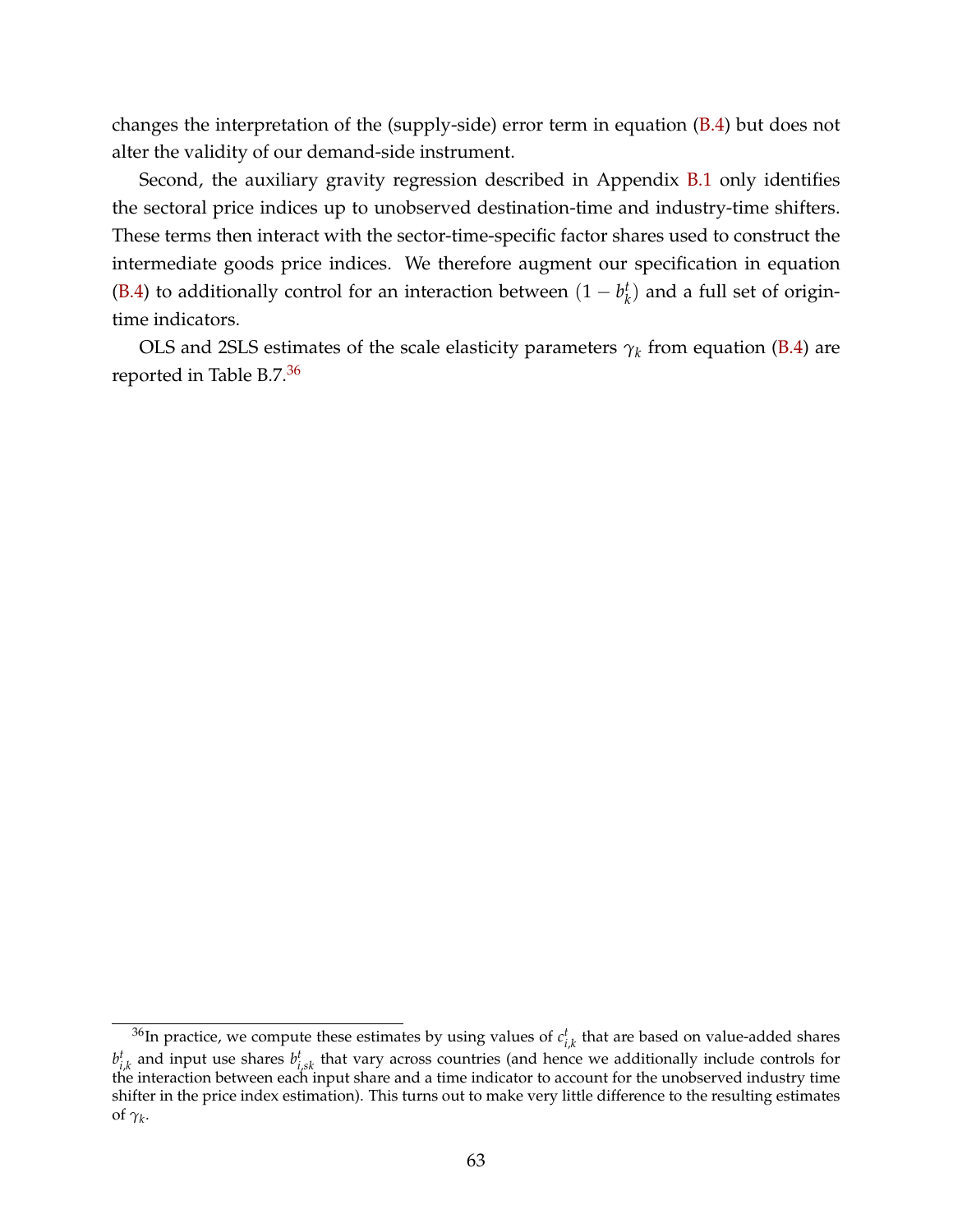| Sector                      | <b>OLS</b><br>(1) | 2SLS<br>(2)    | First-stage<br>F-stat<br>(3) | SW<br>F-stat<br>(4) |
|-----------------------------|-------------------|----------------|------------------------------|---------------------|
| Food, Beverages and Tobacco | 0.17<br>(0.01)    | 0.15<br>(0.02) | 31.10                        | 346.3               |
| <b>Textiles</b>             | 0.06<br>(0.01)    | 0.06<br>(0.02) | 50.60                        | 292.7               |
| <b>Wood Products</b>        | 0.06<br>(0.01)    | 0.06<br>(0.02) | 8.70                         | 203.6               |
| Paper Products              | 0.10<br>(0.01)    | 0.09<br>(0.02) | 31.20                        | 338.9               |
| Coke/Petroleum Products     | 0.10<br>(0.01)    | 0.09<br>(0.02) | 17.00                        | 301.7               |
| Chemicals                   | 0.24<br>(0.01)    | 0.23<br>(0.02) | 24.00                        | 261.6               |
| Rubber and Plastics         | 0.28<br>(0.02)    | 0.23<br>(0.03) | 19.30                        | 287.1               |
| <b>Mineral Products</b>     | 0.12<br>(0.01)    | 0.12<br>(0.02) | 27.30                        | 325.9               |
| <b>Basic Metals</b>         | 0.09<br>(0.01)    | 0.10<br>(0.01) | 7.90                         | 204.5               |
| <b>Fabricated Metals</b>    | 0.12<br>(0.01)    | 0.11<br>(0.02) | 16.70                        | 310.5               |
| Machinery and Equipment     | 0.11<br>(0.01)    | 0.09<br>(0.02) | 23.70                        | 311.6               |
| Computers and Electronics   | 0.07<br>(0.01)    | 0.07<br>(0.02) | 20.20                        | 243.2               |
| Electrical Machinery, NEC   | 0.07<br>(0.01)    | 0.07<br>(0.01) | 28.50                        | 359.0               |
| Motor Vehicles              | 0.14<br>(0.01)    | 0.12<br>(0.01) | 29.10                        | 375.0               |
| Other Transport Equipment   | 0.14<br>(0.01)    | 0.13<br>(0.02) | 20.60                        | 312.8               |

| Table B.7: Estimates of Sector-Level Scale Elasticities $(\gamma_k)$ , Intermediates and Capital |  |
|--------------------------------------------------------------------------------------------------|--|
|--------------------------------------------------------------------------------------------------|--|

*Notes:* Column (1) reports the OLS estimate, and column (2) the 2SLS estimate, of equation (B.5). The instruments are the log of (country population  $\times$  sectoral demand shifter), interacted with sector dummies. All regressions control for importer-sector-year fixed-effects, (asymmetric) trading pair-year effects, interactions between total intermediate shares and a full set of exporter-year fixed-effects, and interactions between each intermediate input share and a set of (make)-sector-year fixed-effects. Column (3) reports the conventional F-statistic, and column (4) the Sanderson-Windmeijer F-statistic, from the first-stage regression corresponding to each row. Standard errors in parentheses are clustered at the exporter-sector level. The number of obserations is 207,542.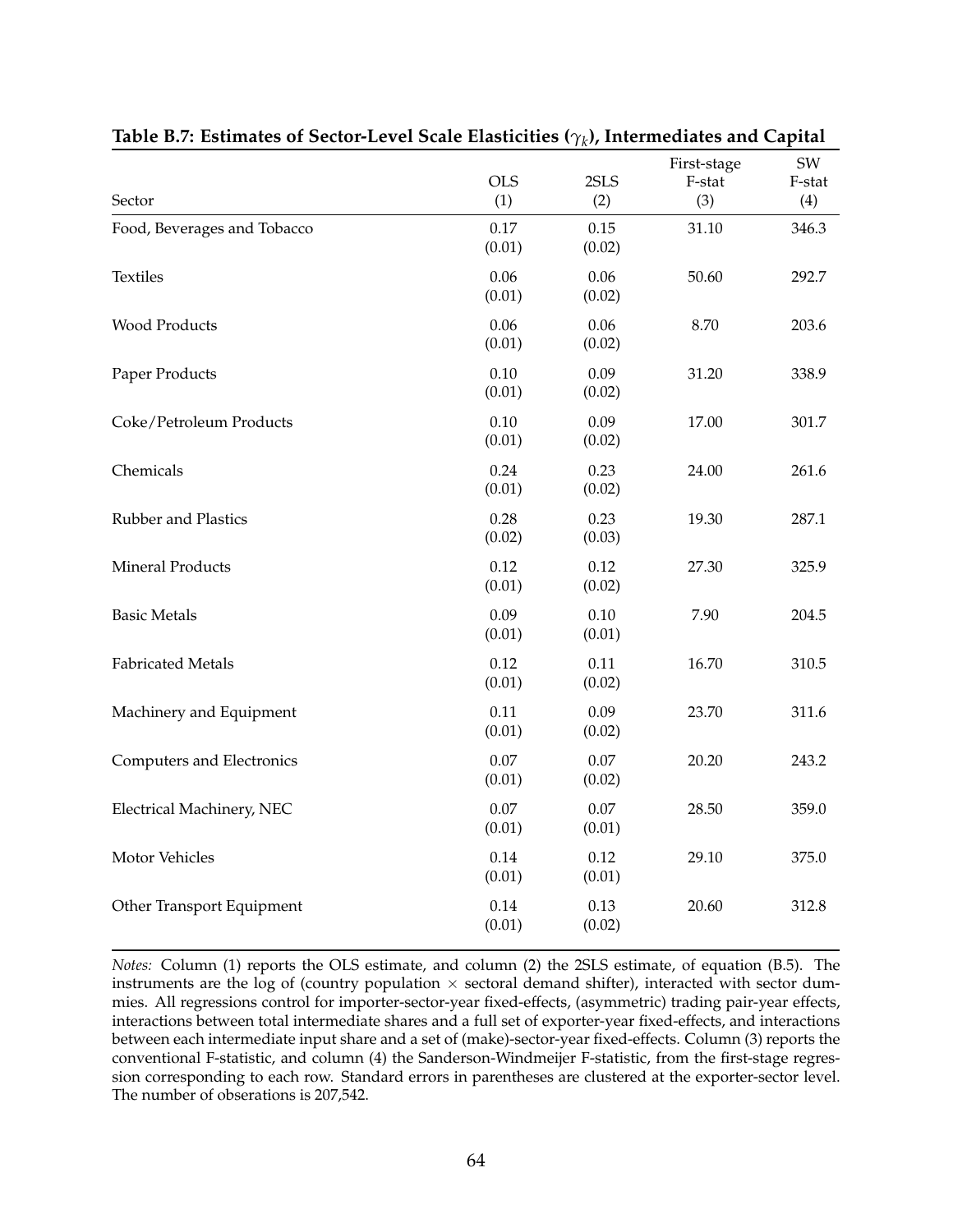# **B.4 Gains from Optimal Policies, All Countries**

|                | Optimal<br>Policy | Ind. Policy<br>Only | <b>Trade Policy</b><br>Only | Gains from<br><b>Trade Policy</b> | Gains from<br>Ind. Policy |
|----------------|-------------------|---------------------|-----------------------------|-----------------------------------|---------------------------|
| Country        | (1)               | (2)                 | (3)                         | (4)                               | (5)                       |
| Argentina      | 0.86%             | 0.22%               | 0.23%                       | 0.64%                             | 0.63%                     |
| Australia      | 0.75%             | 0.31%               | 0.33%                       | 0.44%                             | 0.42%                     |
| Austria        | 0.97%             | $-0.12%$            | 0.25%                       | 1.09%                             | 0.72%                     |
| Belgium        | 1.06%             | 0.06%               | 0.34%                       | 1.00%                             | 0.73%                     |
| <b>Brazil</b>  | 0.65%             | 0.35%               | 0.17%                       | $0.30\%$                          | 0.48%                     |
| <b>Brunei</b>  | 1.78%             | 1.10%               | 1.18%                       | 0.68%                             | 0.59%                     |
| Bulgaria       | 1.10%             | $-0.05%$            | 0.33%                       | 1.15%                             | 0.77%                     |
| Cambodia       | 1.55%             | 0.80%               | 0.76%                       | 0.75%                             | 0.79%                     |
| Canada         | 0.80%             | $-0.08%$            | 0.19%                       | 0.88%                             | 0.61%                     |
| Chile          | 1.00%             | 0.29%               | 0.34%                       | 0.71%                             | 0.67%                     |
| China          | 0.66%             | 0.36%               | 0.15%                       | 0.30%                             | 0.51%                     |
| Colombia       | 0.82%             | 0.50%               | 0.31%                       | 0.32%                             | 0.51%                     |
| Costa Rica     | 1.17%             | 0.41%               | 0.49%                       | 0.76%                             | 0.68%                     |
| Croatia        | 1.14%             | 0.54%               | 0.52%                       | 0.60%                             | 0.62%                     |
| Cyprus         | 1.49%             | 0.80%               | 0.82%                       | 0.69%                             | 0.67%                     |
| Czech Republic | 0.99%             | $-0.48%$            | 0.16%                       | 1.47%                             | 0.82%                     |
| Denmark        | 1.06%             | $-0.06%$            | 0.37%                       | 1.12%                             | 0.69%                     |
| Estonia        | 1.29%             | 0.06%               | 0.44%                       | 1.23%                             | 0.85%                     |
| Finland        | 0.78%             | $-0.13%$            | 0.17%                       | 0.91%                             | 0.61%                     |
| France         | 0.75%             | $-0.03%$            | 0.17%                       | 0.78%                             | 0.58%                     |
| Germany        | 0.91%             | $-0.17%$            | 0.18%                       | 1.08%                             | 0.73%                     |
| Greece         | 0.88%             | 0.27%               | 0.36%                       | 0.61%                             | 0.53%                     |
| Hong Kong      | 1.19%             | 0.43%               | 0.64%                       | 0.76%                             | 0.55%                     |
| Hungary        | 1.09%             | $-0.94%$            | 0.22%                       | 2.03%                             | 0.87%                     |
| Iceland        | 0.98%             | $-0.13%$            | 0.19%                       | 1.11%                             | 0.78%                     |
| India          | 0.83%             | 0.41%               | 0.30%                       | 0.42%                             | 0.53%                     |
| Indonesia      | 0.94%             | 0.42%               | 0.34%                       | 0.52%                             | 0.60%                     |
| Ireland        | 1.56%             | $-1.49%$            | 0.26%                       | 3.05%                             | 1.31%                     |
| <b>Israel</b>  | 0.91%             | $-0.14%$            | 0.25%                       | 1.05%                             | 0.66%                     |
| Italy          | 0.72%             | 0.04%               | 0.16%                       | 0.68%                             | 0.57%                     |
| Japan          | 0.57%             | 0.21%               | 0.11%                       | 0.36%                             | 0.47%                     |
| Latvia         | 0.90%             | 0.13%               | 0.27%                       | 0.77%                             | 0.62%                     |

### **Table B.8 (Part I): Gains from Optimal Policies, All Countries**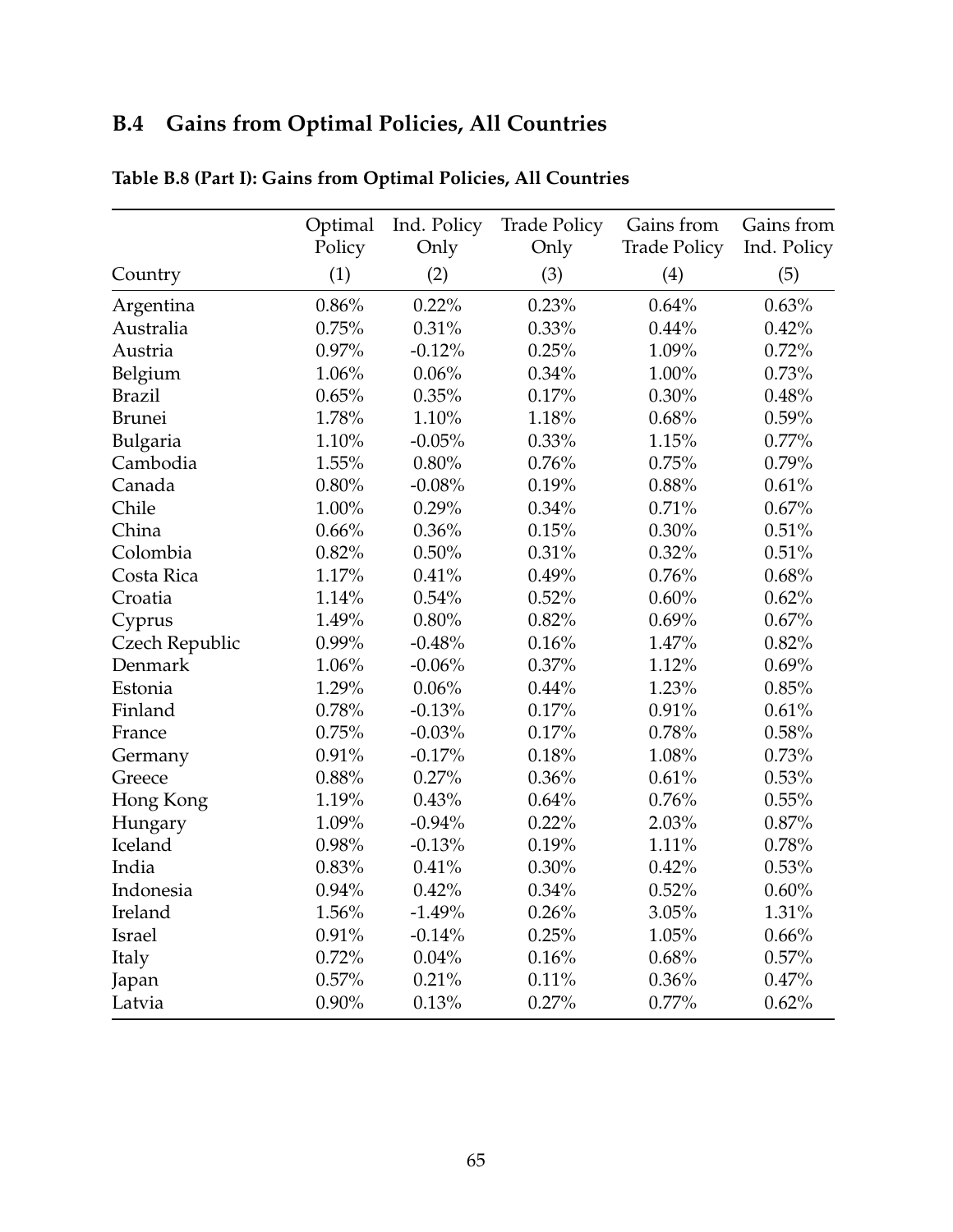|                           | Optimal<br>Policy | Ind. Policy<br>Only | <b>Trade Policy</b><br>Only | Gains from<br><b>Trade Policy</b> | Gains from<br>Ind. Policy |
|---------------------------|-------------------|---------------------|-----------------------------|-----------------------------------|---------------------------|
| Country                   | (1)               | (2)                 | (3)                         | (4)                               | (5)                       |
| Lithuania                 | 1.15%             | 0.12%               | 0.39%                       | 1.03%                             | 0.76%                     |
| Luxembourg                | 2.23%             | 0.58%               | 0.87%                       | 1.65%                             | 1.36%                     |
| Malaysia                  | 1.32%             | 0.08%               | 0.45%                       | 1.24%                             | 0.86%                     |
| Malta                     | 1.44%             | 0.44%               | 0.73%                       | $1.00\%$                          | 0.71%                     |
| Mexico                    | $0.90\%$          | 0.04%               | 0.26%                       | 0.86%                             | 0.64%                     |
| Netherlands               | 0.85%             | 0.11%               | 0.27%                       | 0.74%                             | 0.58%                     |
| New Zealand               | 0.86%             | 0.21%               | 0.28%                       | 0.65%                             | 0.58%                     |
| Norway                    | 1.33%             | 0.53%               | 0.63%                       | 0.80%                             | 0.70%                     |
| Philippines               | 0.95%             | 0.36%               | 0.38%                       | 0.59%                             | 0.57%                     |
| Poland                    | 0.91%             | $-0.16%$            | 0.18%                       | $1.07\%$                          | 0.74%                     |
| Portugal                  | 0.80%             | $-0.07\%$           | 0.19%                       | 0.87%                             | 0.61%                     |
| Republic of Korea         | 0.90%             | $-0.05%$            | 0.26%                       | 0.95%                             | 0.64%                     |
| Romania                   | 0.79%             | 0.06%               | 0.18%                       | 0.73%                             | 0.61%                     |
| <b>Russian Federation</b> | 0.98%             | 0.40%               | 0.42%                       | 0.58%                             | 0.57%                     |
| Saudi Arabia              | 1.69%             | 0.20%               | 0.87%                       | 1.49%                             | 0.82%                     |
| Singapore                 | 1.56%             | $0.00\%$            | 0.60%                       | 1.56%                             | 0.96%                     |
| Slovakia                  | 0.94%             | $-0.61%$            | 0.12%                       | 1.55%                             | 0.83%                     |
| Slovenia                  | 1.10%             | $-0.39%$            | 0.24%                       | 1.49%                             | 0.86%                     |
| South Africa              | 0.81%             | 0.18%               | 0.25%                       | 0.63%                             | 0.56%                     |
| Spain                     | 0.87%             | 0.06%               | 0.23%                       | 0.81%                             | 0.64%                     |
| Sweden                    | 0.96%             | $-0.21%$            | 0.24%                       | 1.17%                             | 0.72%                     |
| Switzerland               | 1.16%             | $-0.83%$            | 0.28%                       | 1.99%                             | 0.88%                     |
| Taiwan                    | 1.14%             | $-0.19%$            | 0.39%                       | 1.33%                             | 0.75%                     |
| Thailand                  | 1.10%             | $-0.14%$            | 0.28%                       | 1.24%                             | 0.82%                     |
| Tunisia                   | 1.38%             | 0.33%               | 0.56%                       | 1.05%                             | 0.82%                     |
| Turkey                    | 0.81%             | 0.36%               | 0.24%                       | 0.45%                             | 0.57%                     |
| United Kingdom            | 0.86%             | $-0.05%$            | 0.26%                       | 0.91%                             | 0.61%                     |
| <b>United States</b>      | 0.55%             | 0.21%               | 0.15%                       | 0.34%                             | 0.40%                     |
| Vietnam                   | 1.41%             | 0.44%               | 0.62%                       | 0.97%                             | 0.79%                     |
| Avg., Unweighted          | 1.05%             | 0.10%               | $0.36\%$                    | 0.95%                             | $0.69\%$                  |
| Avg., GDP-weighted        | 0.71%             | 0.14%               | 0.20%                       | 0.57%                             | 0.51%                     |

**Table B.8 (Continued): Gains from Optimal Policies, All Countries**

*Notes:* Each column reports the gains, expressed as a share of initial real national income, that could be achieved by each type of policy. See the text for detailed descriptions of the exercises. Column (4) equals the difference between columns (1) and (2); likewise, column (5) is defined as the difference between columns (1) and (3).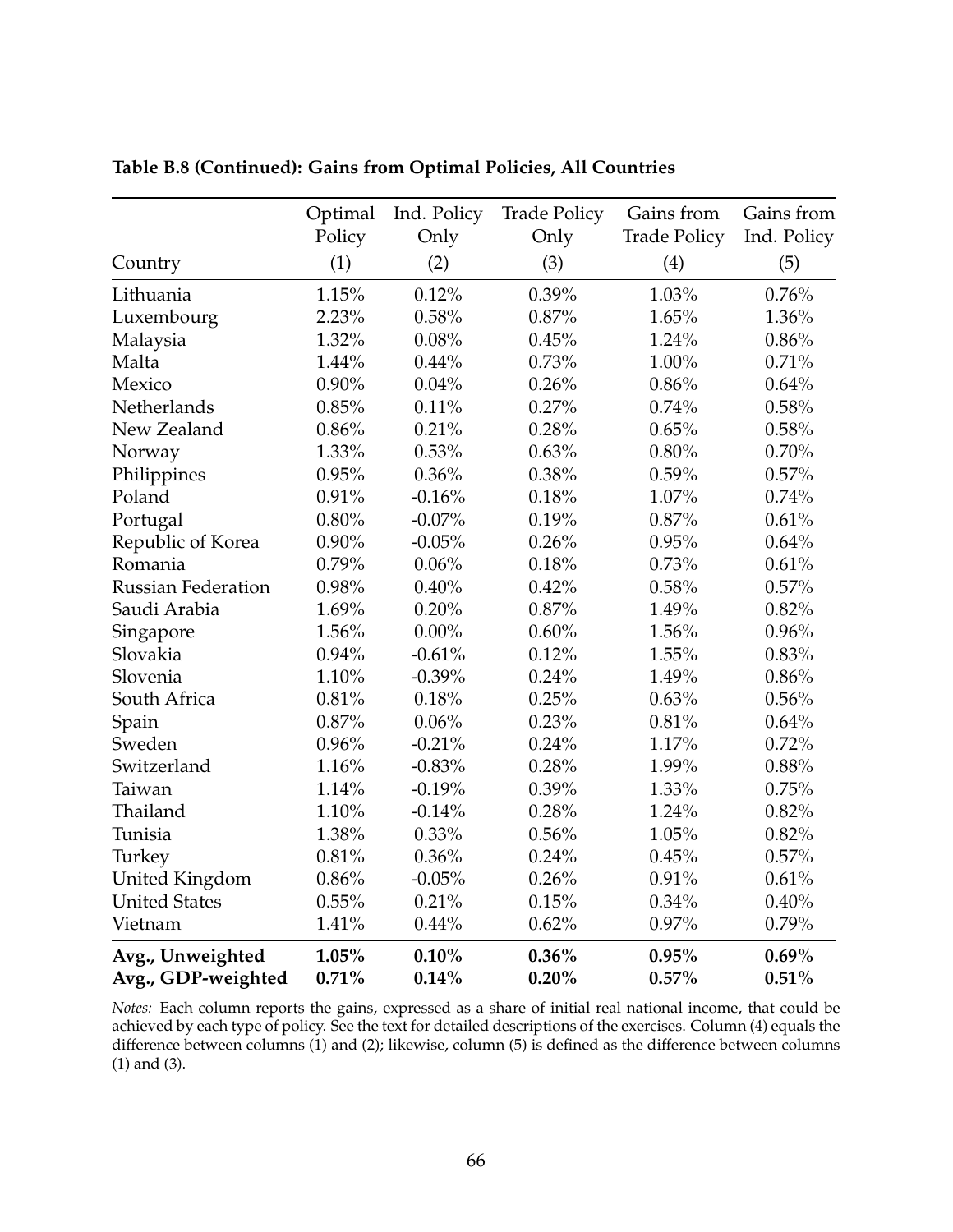|                | <b>Baseline</b><br><b>Industrial Policy</b> | Constrained<br><b>Industrial Policy</b> | <b>Globally Efficient</b><br><b>Industrial Policy</b> |
|----------------|---------------------------------------------|-----------------------------------------|-------------------------------------------------------|
| Country        | (1)                                         | (2)                                     | (3)                                                   |
| Argentina      | 0.63%                                       | 0.45%                                   | 0.12%                                                 |
| Australia      | 0.42%                                       | 0.47%                                   | 0.52%                                                 |
| Austria        | 0.72%                                       | 0.42%                                   | $-0.05%$                                              |
| Belgium        | 0.73%                                       | 0.47%                                   | $-0.06%$                                              |
| <b>Brazil</b>  | 0.48%                                       | 0.40%                                   | 0.40%                                                 |
| <b>Brunei</b>  | 0.59%                                       | 1.37%                                   | 0.79%                                                 |
| Bulgaria       | 0.77%                                       | 0.50%                                   | 0.51%                                                 |
| Cambodia       | 0.79%                                       | 1.01%                                   | 1.19%                                                 |
| Canada         | 0.61%                                       | 0.37%                                   | 0.47%                                                 |
| Chile          | 0.67%                                       | 0.53%                                   | 0.11%                                                 |
| China          | 0.51%                                       | 0.41%                                   | 0.21%                                                 |
| Colombia       | 0.51%                                       | 0.54%                                   | 0.89%                                                 |
| Costa Rica     | 0.68%                                       | 0.67%                                   | 1.02%                                                 |
| Croatia        | 0.62%                                       | 0.71%                                   | 0.92%                                                 |
| Cyprus         | 0.67%                                       | 1.03%                                   | 1.98%                                                 |
| Czech Republic | 0.82%                                       | 0.35%                                   | $-0.22%$                                              |
| Denmark        | 0.69%                                       | 0.52%                                   | $-0.14%$                                              |
| Estonia        | 0.85%                                       | 0.64%                                   | 0.51%                                                 |
| Finland        | 0.61%                                       | 0.32%                                   | $-0.20%$                                              |
| France         | 0.58%                                       | 0.33%                                   | 0.33%                                                 |
| Germany        | 0.73%                                       | 0.36%                                   | $-0.36%$                                              |
| Greece         | 0.53%                                       | 0.49%                                   | 1.01%                                                 |
| Hong Kong      | 0.55%                                       | 0.80%                                   | 0.71%                                                 |
| Hungary        | 0.87%                                       | 0.38%                                   | $-0.37%$                                              |
| Iceland        | 0.78%                                       | 0.47%                                   | $-0.44%$                                              |
| India          | 0.53%                                       | 0.47%                                   | 0.49%                                                 |
| Indonesia      | 0.60%                                       | 0.56%                                   | 0.49%                                                 |
| Ireland        | 1.31%                                       | 0.83%                                   | $-1.81%$                                              |
| <b>Israel</b>  | 0.66%                                       | 0.44%                                   | 0.04%                                                 |
| Italy          | 0.57%                                       | 0.32%                                   | 0.19%                                                 |
| Japan          | 0.47%                                       | 0.34%                                   | 0.05%                                                 |
| Latvia         | 0.62%                                       | 0.44%                                   | 0.80%                                                 |

**Table B.9 (Part I): Gains from Constrained and Globally Efficient Industrial Policies, All Countries**